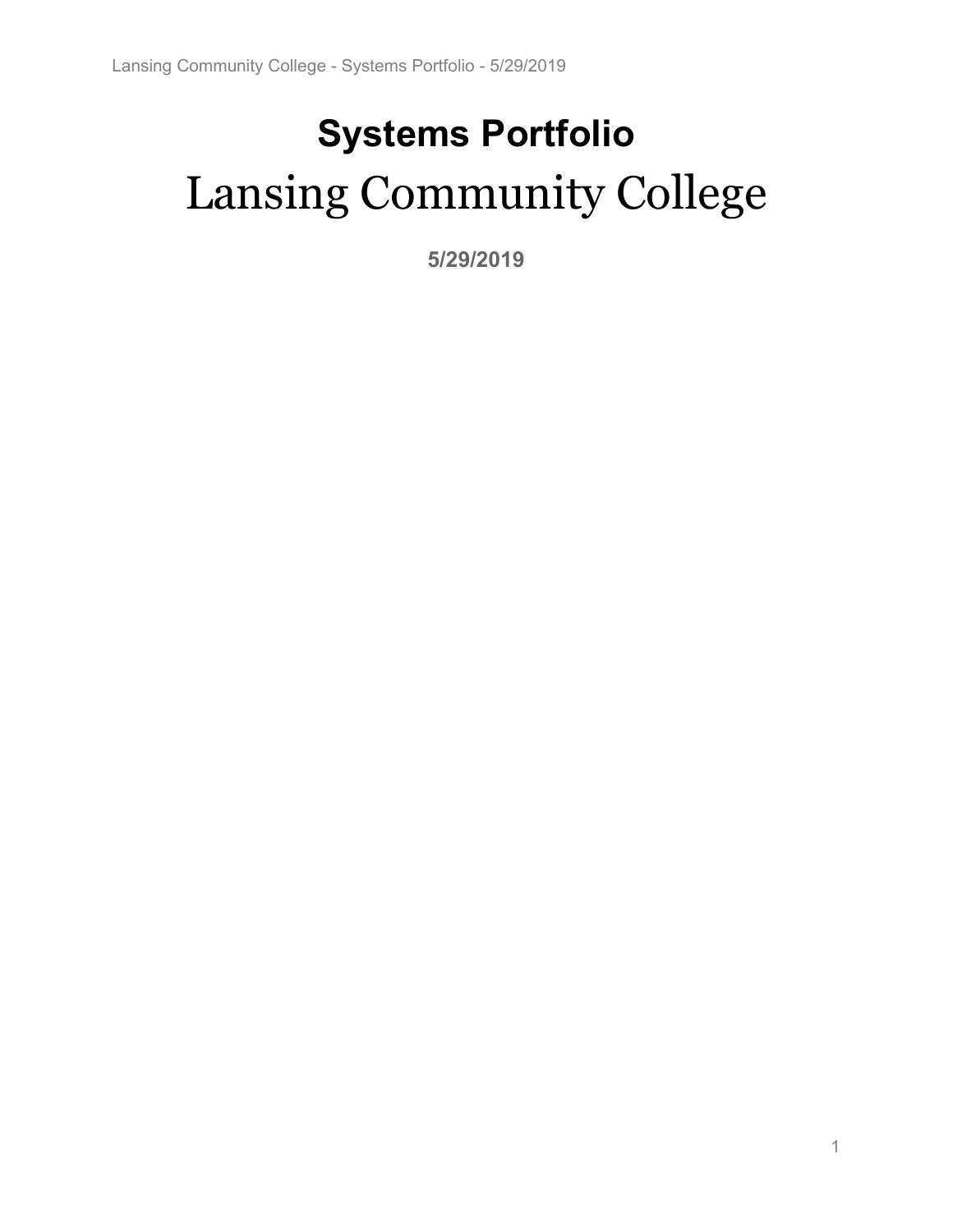# **1 - Helping Students Learn**

# **1.1 - Common Learning Outcomes**

Common Learning Outcomes focuses on the knowledge, skills and abilities expected of graduates from all programs. The institution should provide evidence for Core Components 3.B., 3.E. and 4.B. in this section.

#### **1P1: PROCESSES**

Describe the processes for determining, communicating and ensuring the stated common learning outcomes, and identify who is involved in those processes. This includes, but is not limited to, descriptions of key processes for the following:

- Aligning common outcomes (institutional or general education goals) to the mission, educational offerings and degree levels of the institution (3.B.1, 3.E.2)
- Determining common outcomes  $(3.B.2, 4.B.4)$
- Articulating the purposes, content and level of achievement of the outcomes (3.B.2, 4.B.1)
- Incorporating into the curriculum opportunities for all students to achieve the outcomes (3.B.3, 3.B.5)
- Ensuring the outcomes remain relevant and aligned with student, workplace and societal needs (3.B.4)
- Designing, aligning and delivering cocurricular activities to support learning (3.E.1, 4.B.2)
- Selecting the tools, methods and instruments used to assess attainment of common learning outcomes (4.B.2)
- Assessing common learning outcomes (4.B.1, 4.B.2, 4.B.4)

#### **1R1: RESULTS**

What are the results for determining if students possess the knowledge, skills and abilities that are expected at each degree level? The results presented should be for the processes identified in 1P1. All data presented should include the population studied, response rate and sample size. All results should also include a brief explanation of how often the data is collected, who is involved in collecting the data and how the results are shared. These results might include:

- Summary results of measures (include tables and figures when possible)
- Comparison of results with internal targets and external benchmarks
- Interpretation of results and insights gained

#### **1I1: IMPROVEMENT**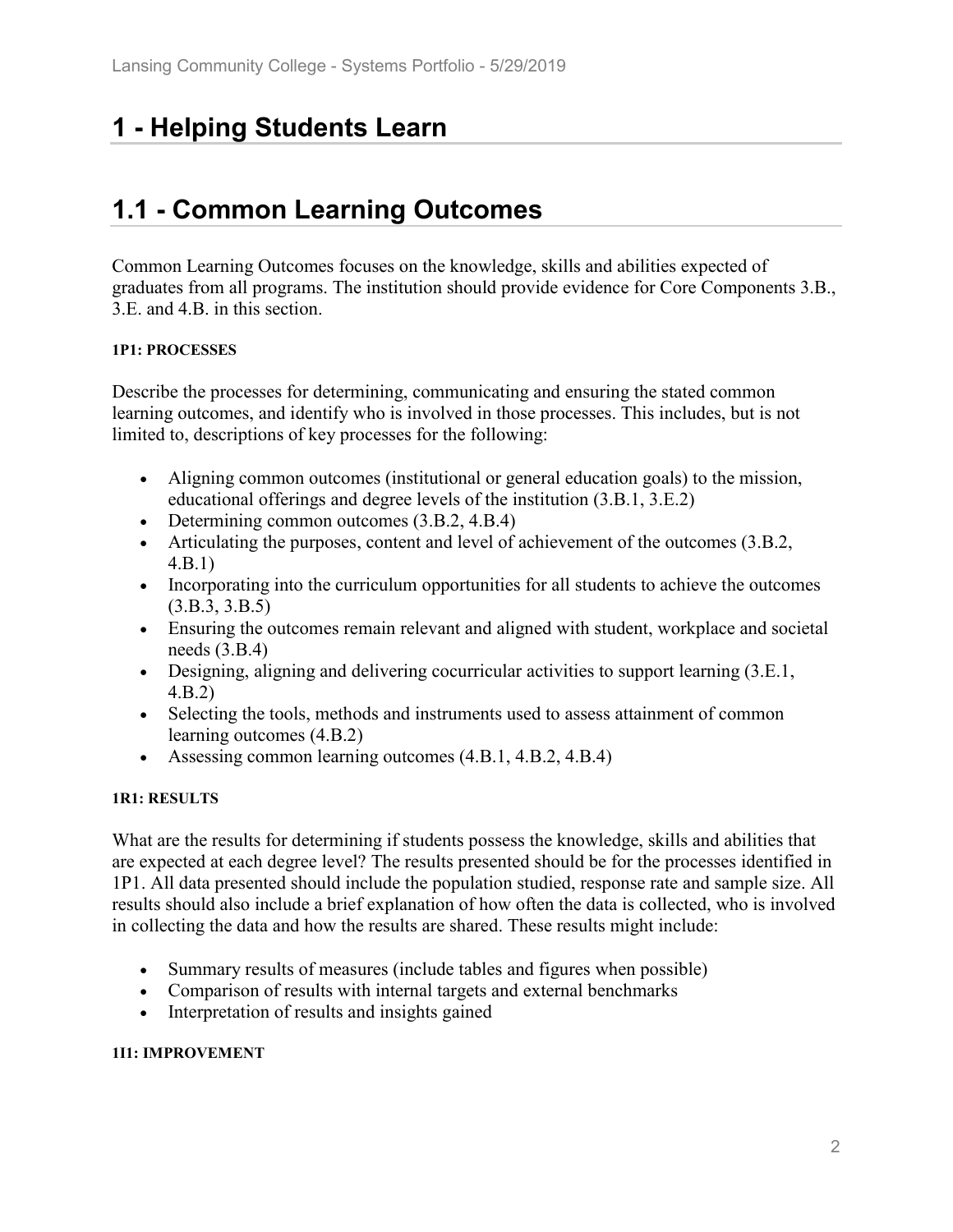Based on 1R1, what process improvements have been implemented or will be implemented in the next one to three years? (4.B.3)

### **Responses**

#### **1P1a. Aligning common outcomes (institutional or general education goals) to the mission, educational offerings and degree levels of the institution (3.B.1, 3.E.2).**

LCC's mission statement is:

*Lansing Community College provides high-quality education ensuring that all students successfully complete their educational goals while developing life skills necessary for them to enrich and support themselves, their families, and their community as engaged global citizens.*

To support the mission, all students, regardless of chosen program of study, receive education aimed at achieving common, institutional-level outcomes that support this mission, referred to as LCC's essential learning outcomes (ELOs). **(3.E.2)** All curricula require alignment to all ELOs, and each general education course and co-curricular activity requires alignment to at least one ELO.

The American Association of Colleges & Universities (AAC&U) essential learning outcomes provided alignment to the learning goals of two-year college students. The outcomes were vetted and tested with a variety of AAC&U member institutions, including community colleges. For this reason, LCC adopted them. To test the local viability of the learning outcomes, LCC underwent an outcomes sweep process. This process required every program of study (i.e. major) to complete an ELO form to specify links between common outcomes. The process confirmed the applicability of the outcomes to each discipline and its students' needs upon graduation. With applicability determined, LCC required every program of study and general education course to align to the ELOs. **(3.B.1)**

#### **1P1b. Determining common outcomes (3.B.2, 4.B.4).**

Feedback from the college's last systems portfolio and site visit was used to identify gaps in LCC's system of assessment. To close these gaps, the college formed an AQIP action project to design the assessment systems and processes documented in the LCC assessment plan 2015- 2018 and later updated for 2018-2021. **(4.B.4)** Work began with identifying and aligning common outcomes.

During the 2014-2015 academic year, the college selected institutional-level student learning outcomes that:

- Addressed  $21<sup>st</sup>$  century skills and competencies most necessary for success after a twoyear college experience.
- Were applicable to students engaged in fields of study and practice related to two-year learning institutions.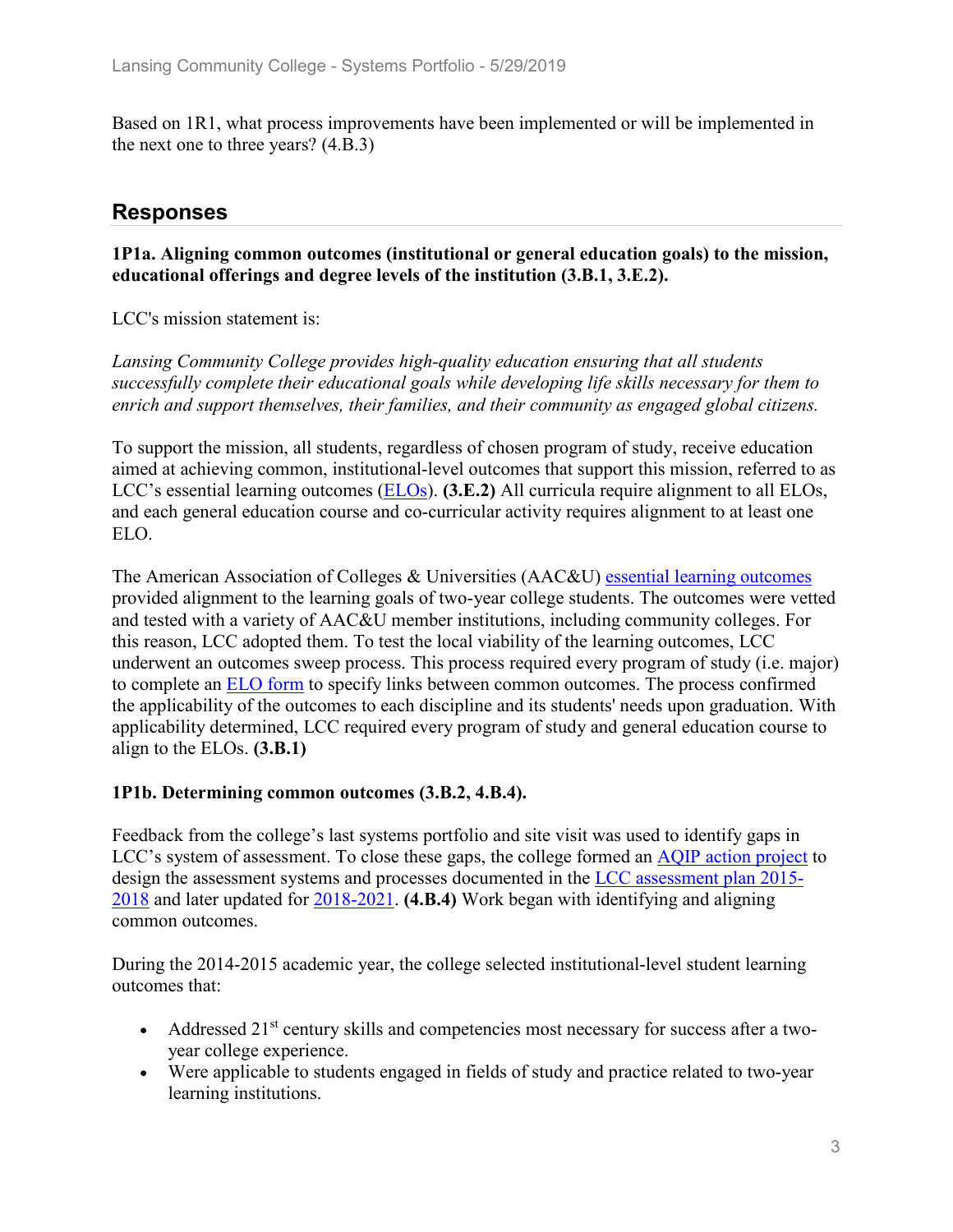- Aligned with the mission of the college.
- Provided an opportunity to benchmark outcomes with similar two-year learning institutions.

Through ongoing, collaborative discussions with community members, faculty, and administration, LCC adopted the American Association of Colleges & Universities' essential learning outcomes in October 2014. **(3.B.2)**

Adoption and alignment of the ELOs is integrated into every program of study (i.e. major) and LCC's general education program so every student, regardless of their chosen learning goals, receives instruction and opportunity to achieve the ELOs. Alignment to ELOs is reviewed every four years by program faculty through program review or general education assessment and the college reviews, as a collective community, relevancy of the ELOs every four years, with the next review taking place in 2019-2020. **(3.B.2)**

#### **1P1c. Articulating the purposes, content and level of achievement of the outcomes (3.B.2, 4.B.1).**

The essential learning outcomes (ELOs) are published on the website and offer three stages of progression across a curriculum: introduce, reinforce, mastery. Introduce describes when the learning outcome is newly introduced. Reinforce is when the learning outcome is repeated and revisited. Mastery, when appropriate, comes close to the end of the curriculum after much exposure and many opportunities to demonstrate successful performance in the learning outcome. Each program of study collaboratively completed curriculum maps to designate the appropriate level of achievement of the learning outcomes throughout each respective curriculum. Each program revisits the purpose, content, and level of achievement of learning outcomes every four years by updating their curriculum maps as part of the program review process. **(4.B.1)**

General education programs are required to select and submit one ELO each cycle and to map alignment between outcome levels. Inclusion encompasses every section of the course regardless of instructor, location, or modality. All faculty are required to report the method of assessment to ensure alignment. General education assessment is conducted with results analysis supported by the LCC Center for Data Science each spring semester to ensure consistency in student results by meeting a minimum standard per ELO and by level. Faculty use the remaining years of the general education assessment cycle to design, implement, and monitor pedagogical adjustments informed by the general education assessment results. **(3.B.2, 4.B.1)**

The LCC annual assessment report includes an analysis of student learning outcomes and assessment plans at the institution, division, and program levels and by level of achievement. The report also includes progress in assessment metrics in comparison to other AAC&U member institutions. Reports are provided to divisional deans each year to create opportunities for sharing data, discussing lessons learned, and deriving action plans for continuous improvement of student learning outcomes. **(4.B.1)**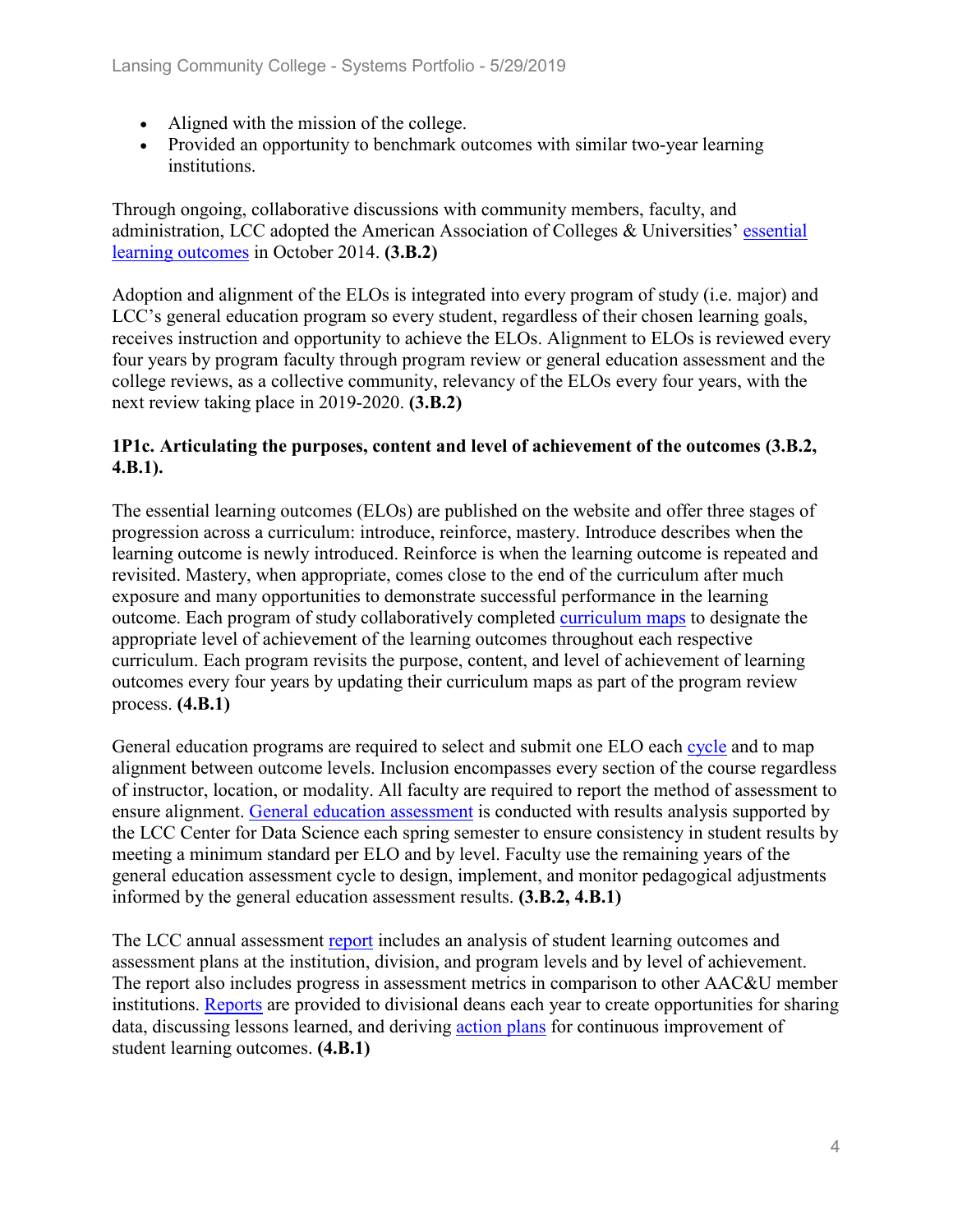#### **1P1d. Incorporating into the curriculum opportunities for all students to achieve the outcomes (3.B.3, 3.B.5).**

Every student has an opportunity to achieve each of the LCC essential learning outcomes. Following adoption of the ELOs, faculty aligned them to program and course-level student learning outcomes so every degree program includes opportunities for students to progress through each learning goal (report). Each associate award is required to align learning outcomes at three levels (i.e. course, program, institutional) and across all ELOs. Degree programs require the same general education core curriculum. In occupational programs, where programs have identified the needs may vary, program outcomes are aligned with the ELO. **(3.B.3, 3.B.5)**

Beginning in the fall 2015 semester, LCC underwent a college-wide student learning outcomes review process that included a review of student learning outcome statements for every program of study, in all divisions. Using a standardized template, each program of study group aligned all levels of student learning outcomes for associate-level awards. **(3.B.3)** All completed templates were collected and reviewed by the Committee for Assessing Student Learning (CASL). A program of study student learning outcomes rubric was developed and used to calibrate CASL member reviews and provide tailored feedback in alignment with LCC's assessment system indicators (i.e. alignment, completeness, and quality of student learning outcomes) with resources and tools offered for recommendations for improvement.

Every associate degree requires students to complete general education curriculum. Applied degrees follow the LCC general education core curriculum. Transfer degrees have incorporated the Michigan Transfer Agreement (MTA) general education curriculum. Both LCC general education core and MTA align with LCC's essential learning outcomes, as evidenced by program of study curriculum maps. **(3.B.3, 3.B.5)**

Reoccurring review of learning outcome inclusion and alignment is now conducted during program review, general education assessment, and new or revised course proposal processes. During program review, each program of study is required to submit a current program curriculum map that reflects current alignment, completeness, progression of the learning outcome achievement, methods of assessment, and quality of student learning outcome statements. **(3.B.5)** All current (and past) program of study curriculum maps are stored, versioned, and accessed through the collegewide SharePoint system. This common access site allows faculty and administration access to a historical perspective on learning outcomes and methods of assessment by program of study. CASL's review process is conducted in alignment with the program review calendar and monitored by inter-rater agreement, with two CASL faculty members reviewing each program of study's learning outcome statements. Feedback is provided to programs of study in alignment with assessment system indicators.

These reviews are analyzed and summarized in an LCC assessment report and division report each spring. **(3.B.5)**

**1P1e. Ensuring the outcomes remain relevant and aligned with student, workplace and societal needs (3.B.4).**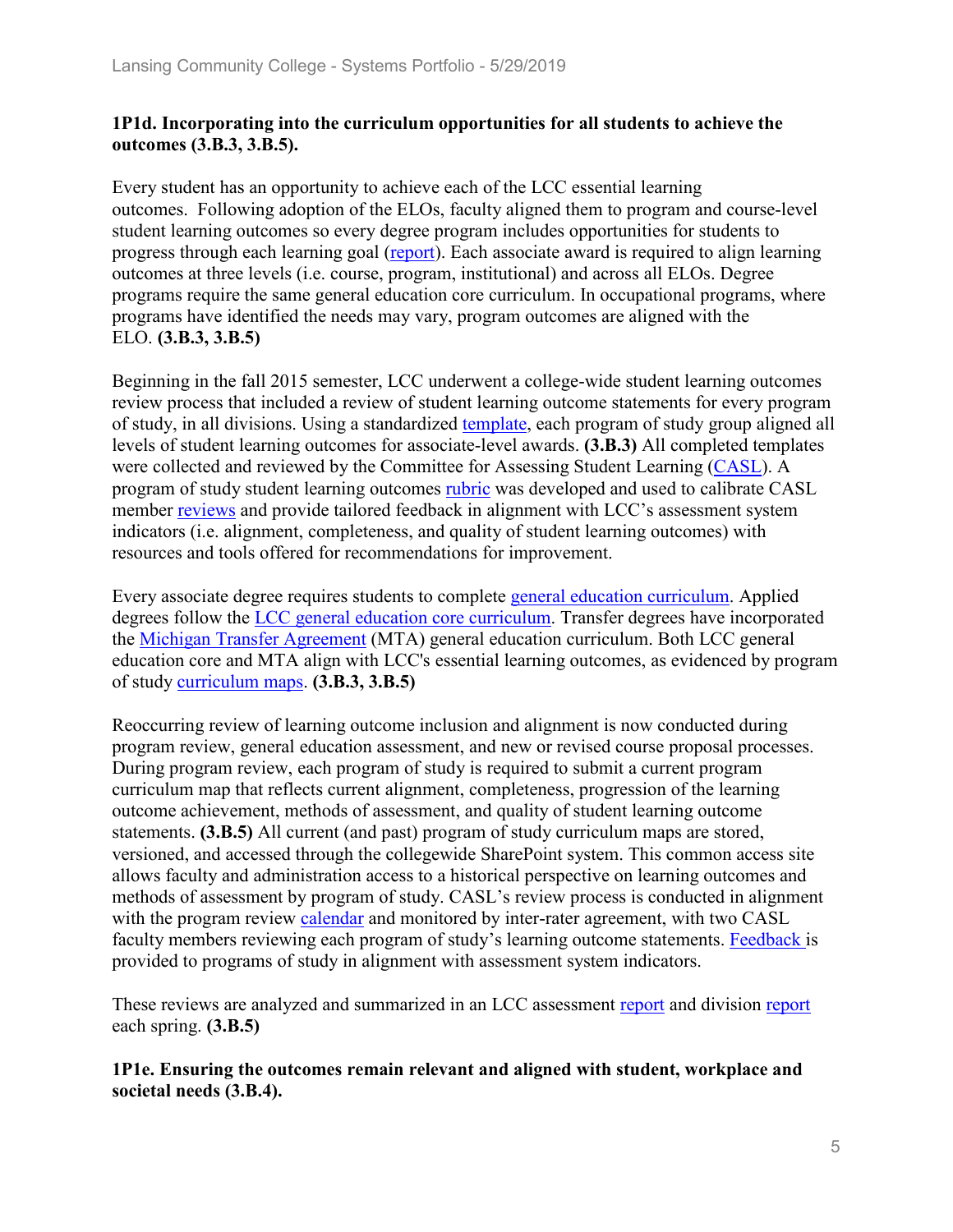LCC offers learning opportunities reflective of the human and cultural diversity of the community. This is evidenced by LCC's essential learning outcomes that include knowledge of human cultures, civic knowledge and engagement, and intercultural knowledge and competence. These outcomes are incorporated throughout the curriculum and all students are expected to attain proficiency in each of the outcomes as they progress through their academic programs. As noted in 1P1d, every associate degree program requires general education curriculum that aligns with the ELOs and includes studies in global perspectives, social sciences, and humanities. Inclusion of and alignment to the ELOs is reviewed every year, with program faculty ensuring all associate degree programs align to all ELOs and current to the discipline. The director of assessment reviews curriculum maps to verify inclusion and assessment methods to ensure programs provide exposure and opportunity for students to learn, practice, and acquire competency in all ELOs. Results of the director's review are shared with divisional deans each spring semester. The relevance and viability of the outcomes are reviewed every four years in alignment with the program review and general education assessment cycles. This review is conducted by faculty with input from discipline-specific community members, such as advisory boards and transfer partners. **(3.B.4)**

Relevancy and alignment of ELOs to course-level student learning outcomes is also reviewed when a program of study submits a request for a new or revised course. Faculty submit new or revised course proposal forms to the director of assessment early in the workflow to review student learning outcome statements and methods of assessment. Outcome statements are reviewed according to LCC's system of assessment indicators (i.e. quality, completeness, alignment). Faculty describe the relevancy of the student learning outcomes and additions or changes informed by the discipline and community (i.e. advisory board). Feedback is provided to faculty to make adjustments where necessary. Once approved, the course proposal form continues to the Curriculum Committee for review.

#### **1P1f. Designing, aligning and delivering co-curricular activities to support learning (3.E.1, 4.B.2).**

LCC defines co-curricular as activities and events that enhance and complement the educational experience at LCC, relates to the ELOs, and connects students to the college and community. **(3.E.1)** LCC co-curricular areas include:

- Service learning
- Library
- Learning Commons
- Leadership Academy
- Community Education and Workforce Development
- Career Services
- TRiO
- LUCERO
- Student organizations, clubs, and activities
- eLearning
- Writing Studio
- Cardio Before Exam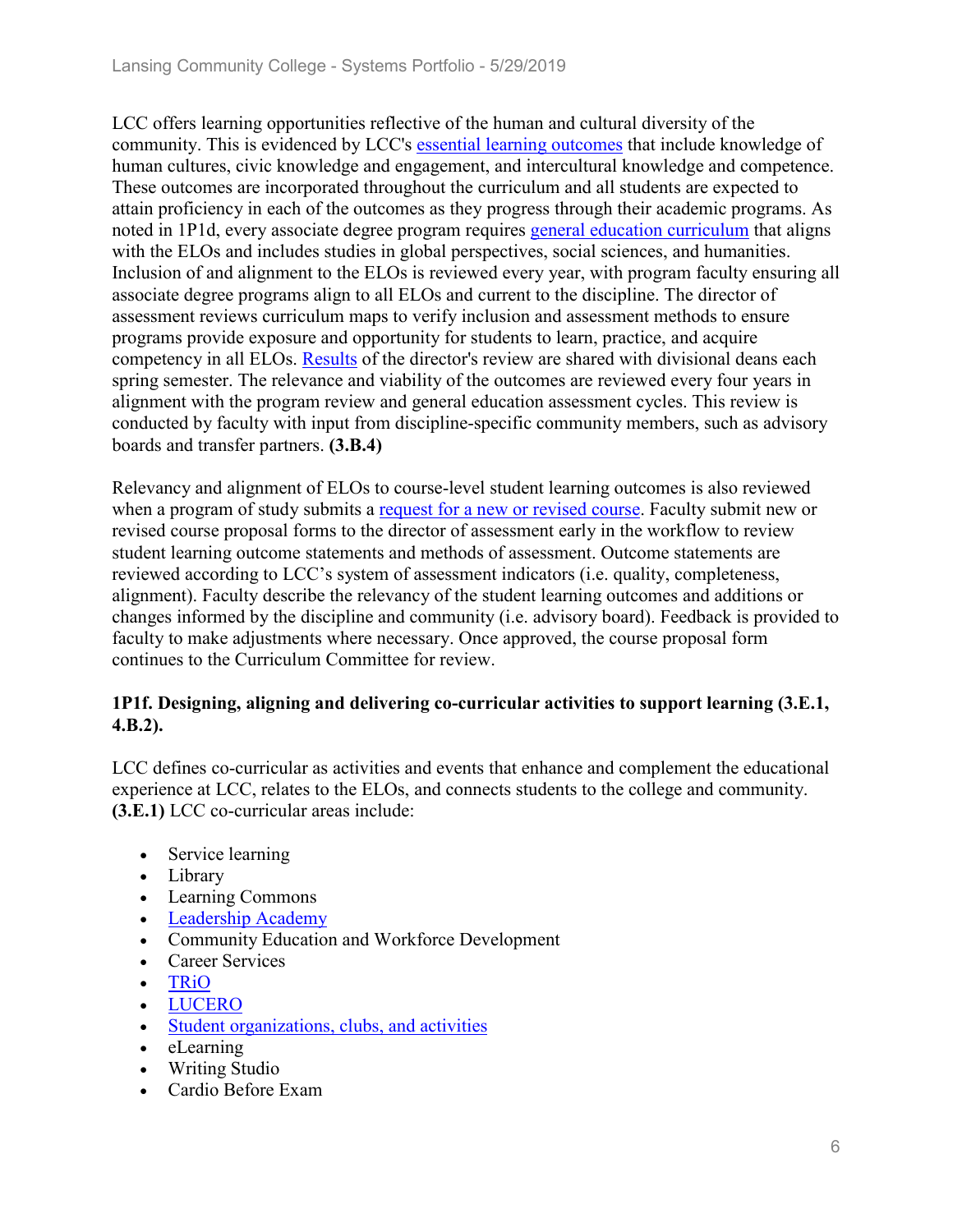LCC is following a staged process of incorporating co-curricular learning into the collegewide assessment system. To inform the design, LCC conducted assessment testing with several cocurricular areas across the college. The components of co-curricular area assessment are guided by LCC's strategic plan and assessment system metrics: demonstrating alignment to the ELOs, methods of assessment, alignment between the method of assessment and learning outcome, and a plan for ongoing student learning assessment. Examples of co-curricular assessment include the Library, Cardio Before Exam (trend analysis), eLearning's Learning Online at LCC program, and the Writing Studio. **(4.B.2)**

Concurrent with this testing, LCC formed a co-curricular leadership committee including the president of the Academic Senate, the chair of the Committee for Assessing Student Learning, the assistant dean of Academic Affairs, and the director of assessment. This committee coordinates and implements the project for incorporating co-curricular assessment into the larger LCC assessment system. LCC also engaged faculty and co-curricular representatives in discussion to gain input for a shared process to collect, compile, analyze, and use co-curricular assessment results. Feedback was gathered through discussions at Academic Senate meetings and electronic questionnaires administered during the fall 2018 and spring 2019 semesters. The feedback produced a shared definition of co-curricular learning at LCC, the criteria for cocurricular program inclusion, and identification of the co-curricular areas to be scheduled for regular review. **(4.B.2)**

#### **1P1g. Selecting the tools methods and instruments used to assess attainment of common learning outcomes (4.B.2).**

Every course section teaches to the same learning outcomes, uses a common syllabus, applies the same faculty qualifications, and uses a common assessment method, regardless of location or modality.**(3.A.3)**

LCC's mission emphasizes direct and immediate application of skills and competencies. Faculty, therefore, design course-embedded assessment instruments that provide direct evidence of how well students transfer learning into new contexts, such as a working environment or continuing studies. Faculty use levels of achievement (i.e. introduce, reinforce, master) to provide opportunities for students to demonstrate progression of learning and application of that learning throughout the curriculum. A variety of assessment methods support the college's variety of learners. Offering multiple assessment options to students increases the opportunities for every student to demonstrate knowledge and application of the outcomes. **(3.A.3)**

Within program areas, faculty collectively decide upon options most appropriate for assessment of their learners using a common assessment method, specific to the discipline. To ensure alignment of outcome to method, all assessment method selections undergo a vetting process by the director of assessment and/or the Committee for Assessing Student Learning (CASL). Selected assessment methods must meet the following criteria:

• The method is aligned to the learning outcome according to Bloom's taxonomy of cognition.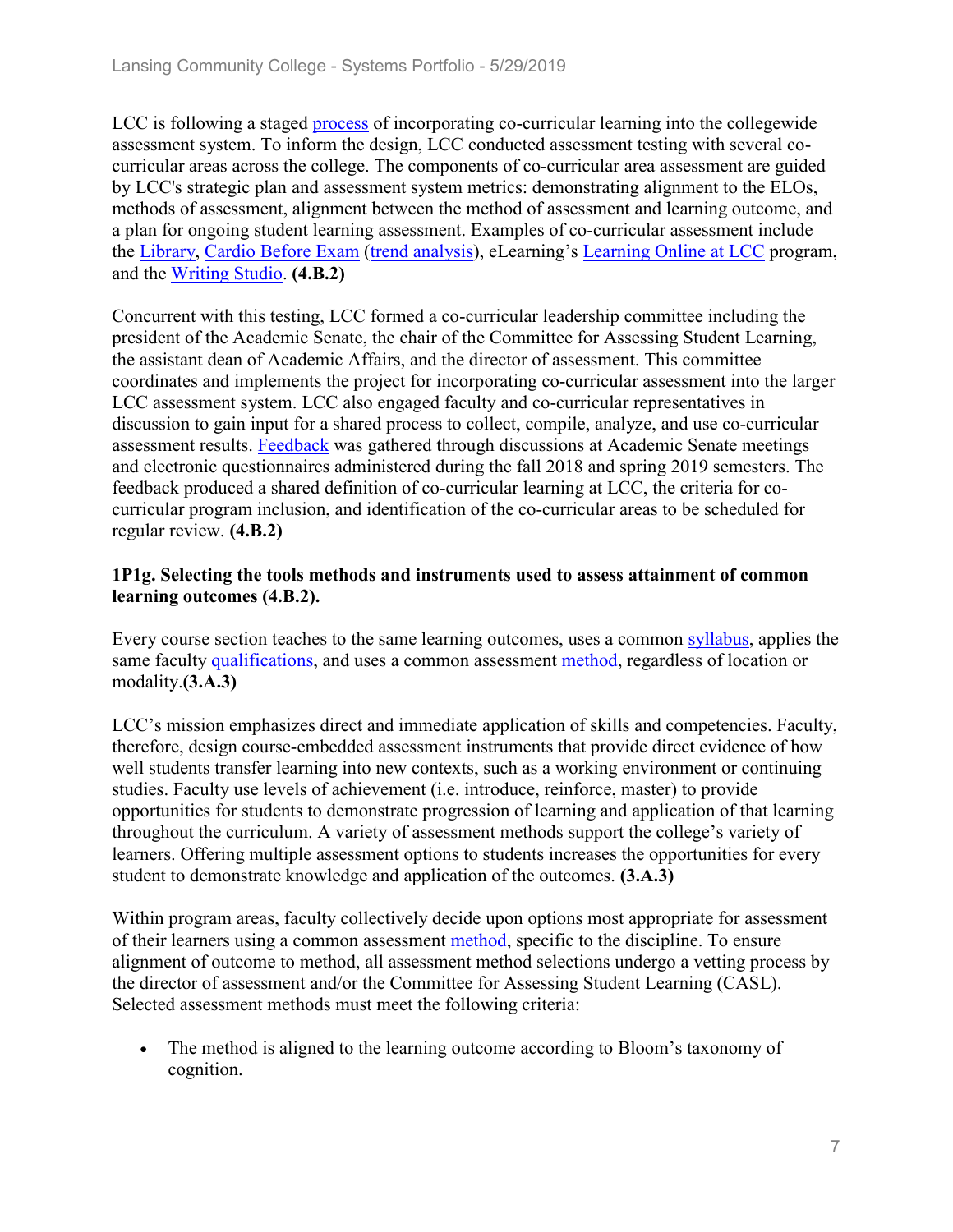- The method provides opportunity for students to demonstrate or perform the learning outcome (must be direct evidence of student learning).
- The method must be comprehensive (e.g. administered toward the end of a course for general education or curriculum for program review). **(3.A.3, 4.B.2)**

Data is analyzed by delivery modality and level of achievement to ensure all students achieve similar outcomes. New common assessment methods or high stakes assessment methods also undergo item analysis for a period to ensure test reliability. **(3.A.3)**

To assess the alignment of the assessment method to learning outcome, CASL developed a learning outcomes *rubric*. The rubric applies LCC's key assessment metrics and a Bloom's levels of cognition chart that offers suggestions for appropriate method-to-outcome alignment. The rubric was designed by CASL, tested during the first round of program curriculum map reviews using an inter-rater agreement process (i.e. two CASL members used the rubric with curriculum maps to ensure consistency in assessment), retooled, and then published for internal and external use. LCC's assessment plan also includes suggestions, tools, and resources to assist with appropriate method selection. **(3.A.3)**

#### **1P1h. Assessing common learning outcomes (4.B.1, 4.B.2, 4.B.4).**

LCC began assessing its common learning outcomes with high enrollment, general education courses and co-curricular activities using primarily direct evidence. All four ELOs and five subcategories were assessed. Concurrently, the Committee for Assessing Student Learning designed a collegewide general education assessment plan applying pilot-tested feedback gathered from the LCC community using two questionnaires and several forums across campus (i.e. Academic Senate, department meetings, program review kick off). The plan was fully implemented in the 2018-2019 academic year, beginning with all courses in the Social Science and Humanities Department (schedule). **(4.B.1, 4.B.4)**

To assess essential learning outcomes, general education faculty submit an online questionnaire in the spring semester that details the learning outcome being assessed, the method of assessment, and the administration of the assessment. Responses to questionnaires are reviewed by the director of assessment. The director of assessment then accesses the section gradebook in the course management system. Formative assessment scores are pulled and analyzed during the summer. A fall report provides an analysis at the course and institutional levels. General education faculty continue following the four-year assessment schedule to reflect upon and use results. **(4.B.2, 4.B.4)**

#### **1R1: What are the results for determining if students possess the knowledge, skills and abilities that are expected at each degree level?**

Beginning in the 2015-2018 assessment reporting periods, faculty were asked to report learning outcomes, methods of assessment, and alignment of course and program outcomes to the essential learning outcomes. The evidence was analyzed by the director of assessment with oversight from the Committee for Assessing Student Learning to gain insight into: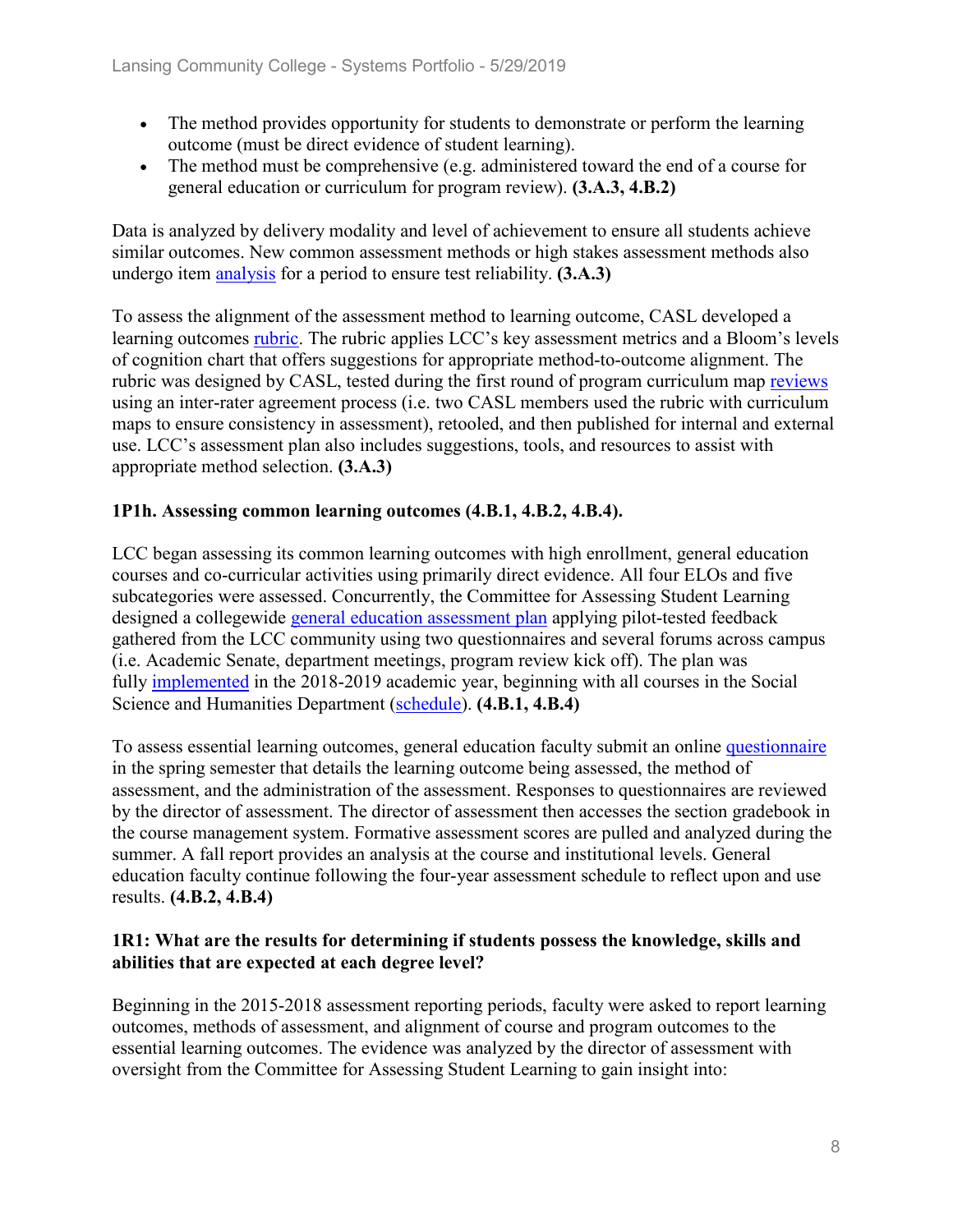- How curricula and courses align to a common set of institutional learning outcomes;
- What we expect students to learn and to what degree;
- How we assess students' learning throughout a curriculum; and,
- How well assessment methods are aligned to learning goals.

The majority (95%) of the assessment methods selected by faculty are aligned to learning outcome statements. Each cognitive level and assessment type was analyzed to determine the match (or alignment) rate. The match rate is determined by analyzing the possible number of learning outcome statements divided by the number of identified and aligned assessment methods. The highest cognition level and highest assessment method is used in the analysis.

Testing of the ELOs began with high-enrollment, general education courses and co-curricular activities (n=11,411). All four ELOs were assessed during 2016-2018 with attainment levels averaging 74% or higher for each.

#### **1I1: Based on 1R1, what improvements have been implemented or will be implemented in the next one to three years (4.B.3)?**

Feedback from the 2013 systems portfolio indicated assessment processes were not scaled to the level of maturity desired. LCC leadership immediately took action for improvement. In 2014, LCC reconstituted the assessment committee and sent five members to the HLC strategic assessment workshop. Shortly after, a new director of assessment was hired. Under the guidance of the new director and newly charged assessment committee, the college built upon the previous assessment framework to create a holistic and comprehensive plan for institutional assessment of student learning at all levels within the college, including general education and co-curricular. Over the past five years, the college has improved the quality of assessment by scaling practices institutionally, refining the tools used, establishing targets, collecting and analyzing data, and making adjustments where necessary. **(4.B.3)**

Additional improvements include:

- Bringing together interdisciplinary faculty according to ELO assessed. Faculty will create common assessments by outcome, but through various perspectives (e.g. a historian's perspective, a sociologist's perspective, etc.). This collaboration will be fully implemented in fall 2019.
- Requiring annual assessment plans to track and monitor the quality and completeness of assessment practices.
- Updating the program review questionnaire to be more specific in the expectation of assessment planning.
- Creating an assessment follow-up calendar to monitor assessment plan progress. This will be done by the director of assessment. **(4.B.3)**

Results from assessment of the ELOs through co-curricular are quite promising, as evidenced by the Cardio Before Exam program. While this program reaches LCC's program areas, access and participation may be increased at the course-level with additional faculty training, such as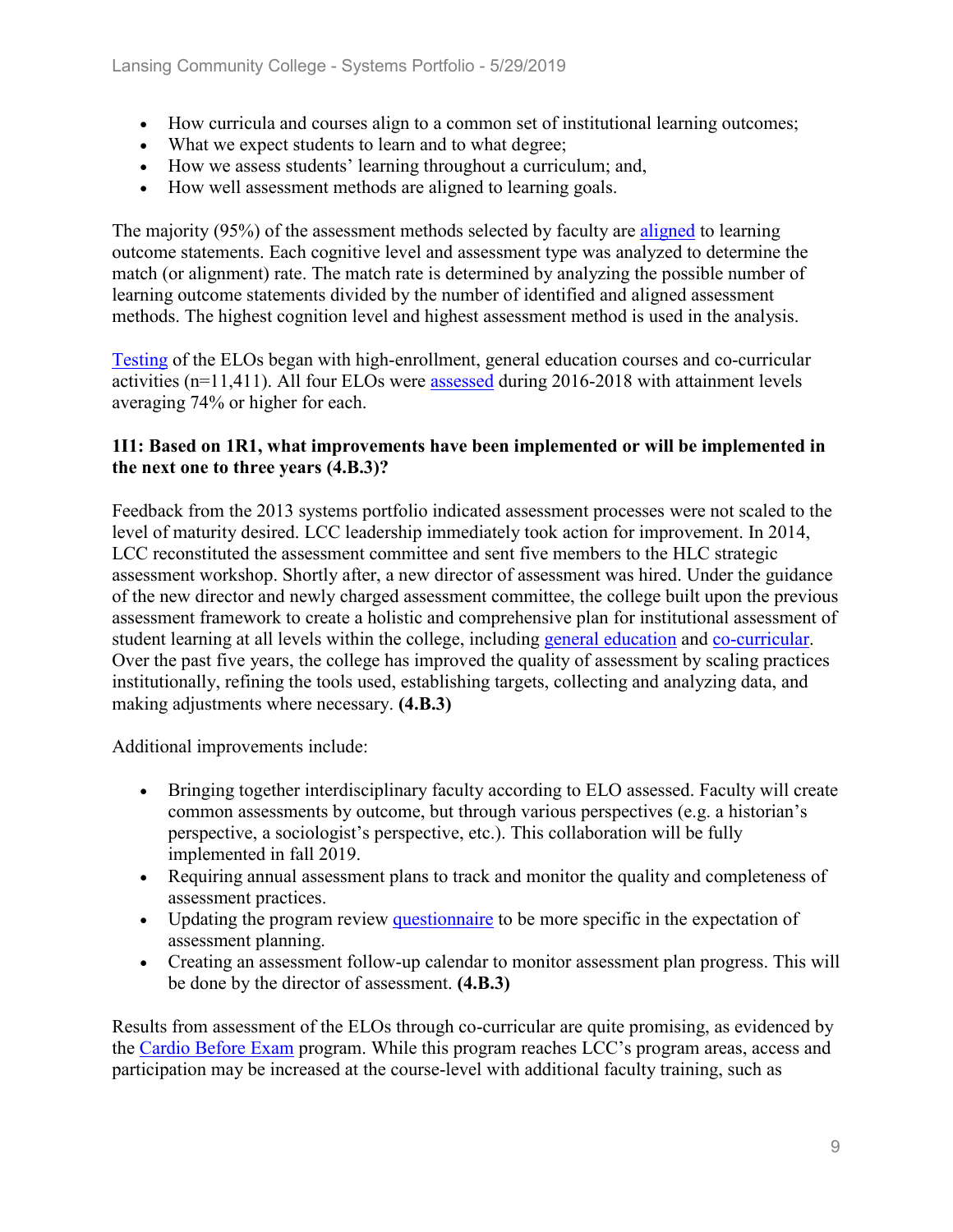continued discussions with the Embedded Academic Support committee that seeks pedagogical means of increasing student learning outcomes. **(4.B.3)**

# **Sources**

- A&P Capstone Assessment
- A&S Assessment Report 2019
- Blooms Taxonomy Job Aid
- Cardio Exercise Before Exam Total Fitness Findings Spring 2017 Spring 2018
- CASL Charter 1.20.17
- CASL Outcomes Review Rubric Feedback.pdf
- Co-curricular Academic Senate and Survey Feedback
- Cocurricular project
- Common Learning Outcomes Assessment Results
- Common Learning Outcomes Assessment Results (page number 4)
- Common Outcomes Assessment Methods
- Curriculum Maps Program and Gen Ed Examples.pdf
- Division Report HHS Assessment Report Spring 2017 updated 03.07.2017
- eLearning Learning Online at LCC Assessment Results
- ELO Template
- English 121 Assessment Results
- English and Math Course Syllabi Multiple Locations and Modalities
- Essential Learning Outcomes Association of American Colleges & Universities
- General Education Assessment Plan
- General Education Assessment Plan (page number 4)
- General Education Assessment Plan (page number 10)
- General Education ELO Assessment Results 2016-2018
- General Education Questionnaire Spring 2019
- LCC Assessment Plan 2015-2018 Updated 9-28-2016
- LCC Assessment Results 2015 thru 2018
- LCC Assessment Results 2015 thru 2018 (page number 4)
- LCC Assessment Results 2015 thru 2018 (page number 5)
- LCC Assessment Strategic Plan 2018-2021
- LCC Essential Learning Outcomes
- LCC General Education Curriculum Requirements
- LCC General Education Curriculum Requirements (page number 6)
- LCC General Education Curriculum Requirements (page number 13)
- LCC General Education Curriculum Requirements (page number 18)
- LCC Institutional Assessment Phase 2 AQIP Action Project
- LCC Student Clubs and Organizations
- LCC Student Clubs and Organizations (page number 4)
- Learning Outcomes Rubric 2-24-16
- Library Information Literacy Assessment-Report-2017-2018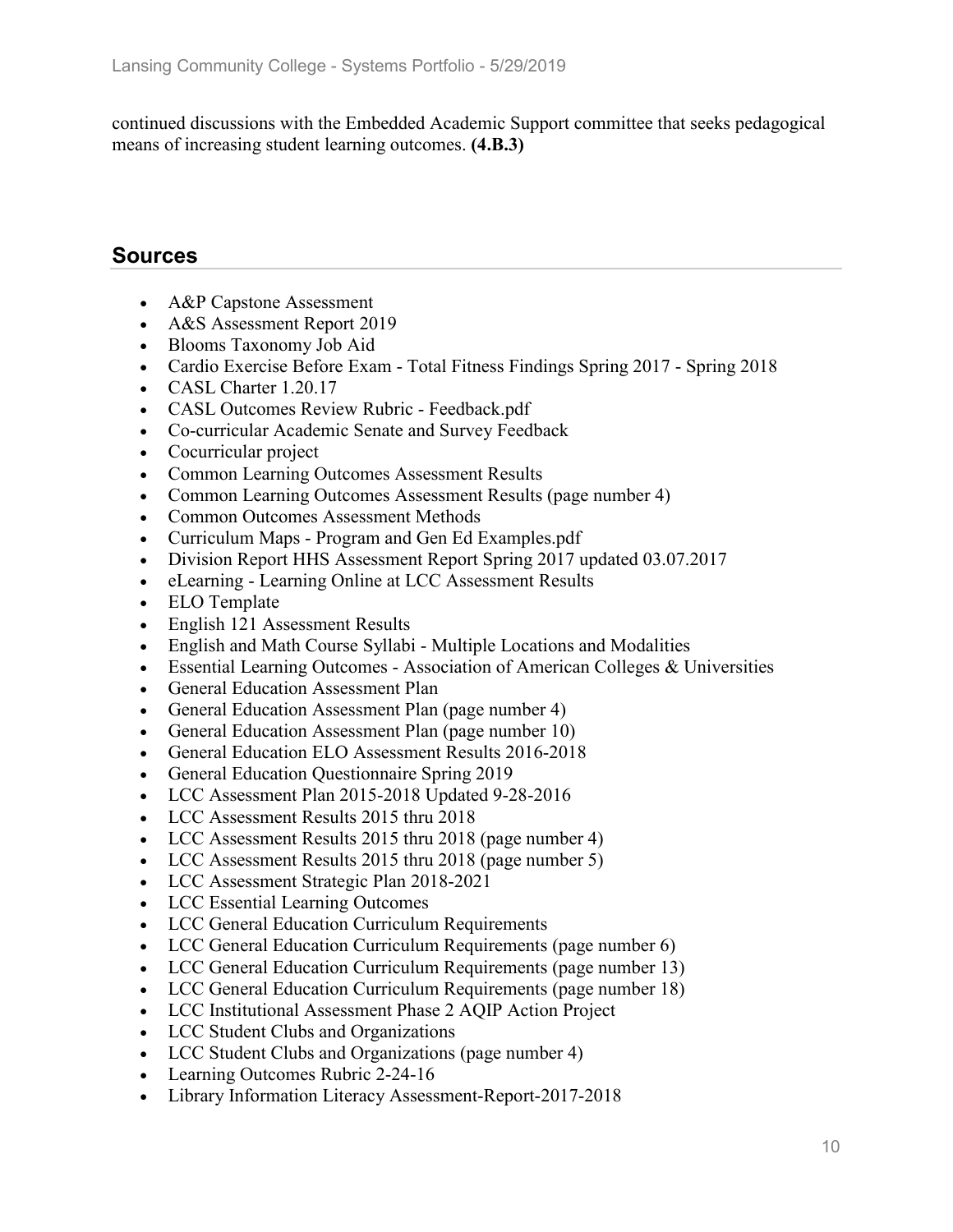- LUCERO
- Program of Study Outcomes Template
- Program Review Cycle
- Program Review Questionnaire.pdf
- Program Review Questionnaire.pdf (page number 2)
- Proposed Faculty Minimal Quals LCC
- Revised Course Proposal ARTS 102
- Syllabi Audit Process
- Trend Analysis for Cardio Before Exam
- TRIO Student Support Services
- Writing Center Assessment Results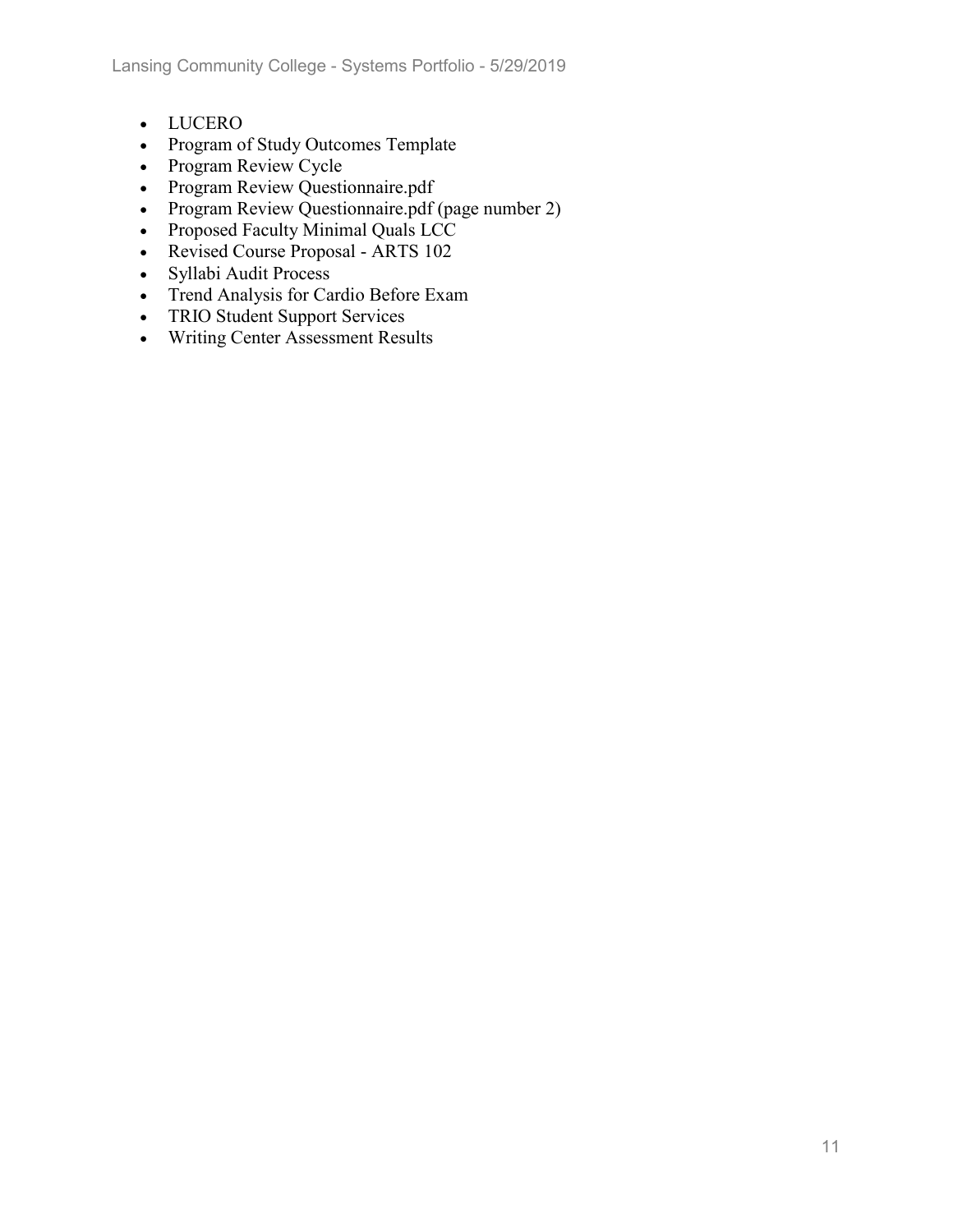# **1.2 - Program Learning Outcomes**

Program Learning Outcomes focuses on the knowledge, skills and abilities graduates from particular programs are expected to possess. The institution should provide evidence for Core Components 3.B., 3.E. and 4.B. in this section.

#### **1P2: PROCESSES**

Describe the processes for determining, communicating and ensuring the stated program learning outcomes and identify who is involved in those processes. This includes, but is not limited to, descriptions of key processes for the following:

- Aligning learning outcomes for programs (e.g., nursing, business administration, elementary teaching, etc.) to the mission, educational offerings and degree levels of the institution (3.E.2)
- Determining program outcomes  $(4.B.4)$
- Articulating the purposes, content and level of achievement of the outcomes (4.B.1)
- Ensuring the outcomes remain relevant and aligned with student, workplace and societal needs (3.B.4)
- Designing, aligning and delivering cocurricular activities to support learning (3.E.1, 4.B.2)
- Selecting the tools, methods and instruments used to assess attainment of program learning outcomes (4.B.2)
- Assessing program learning outcomes (4.B.1, 4.B.2, 4.B.4)

#### **1R2: RESULTS**

What are the results for determining if students possess the knowledge, skills and abilities that are expected in programs? The results presented should be for the processes identified in 1P2. All data presented should include the population studied, response rate and sample size. All results should also include a brief explanation of how often the data is collected, who is involved in collecting the data and how the results are shared. These results might include:

- Overall levels of deployment of the program assessment processes within the institution (i.e., how many programs are/not assessing program goals)
- Summary results of assessments (include tables and figures when possible)
- Comparison of results with internal targets and external benchmarks
- Interpretation of assessment results and insights gained

#### **1I2: IMPROVEMENT**

Based on 1R2, what process improvements have been implemented or will be implemented in the next one to three years? (4.B.3)

### **Responses**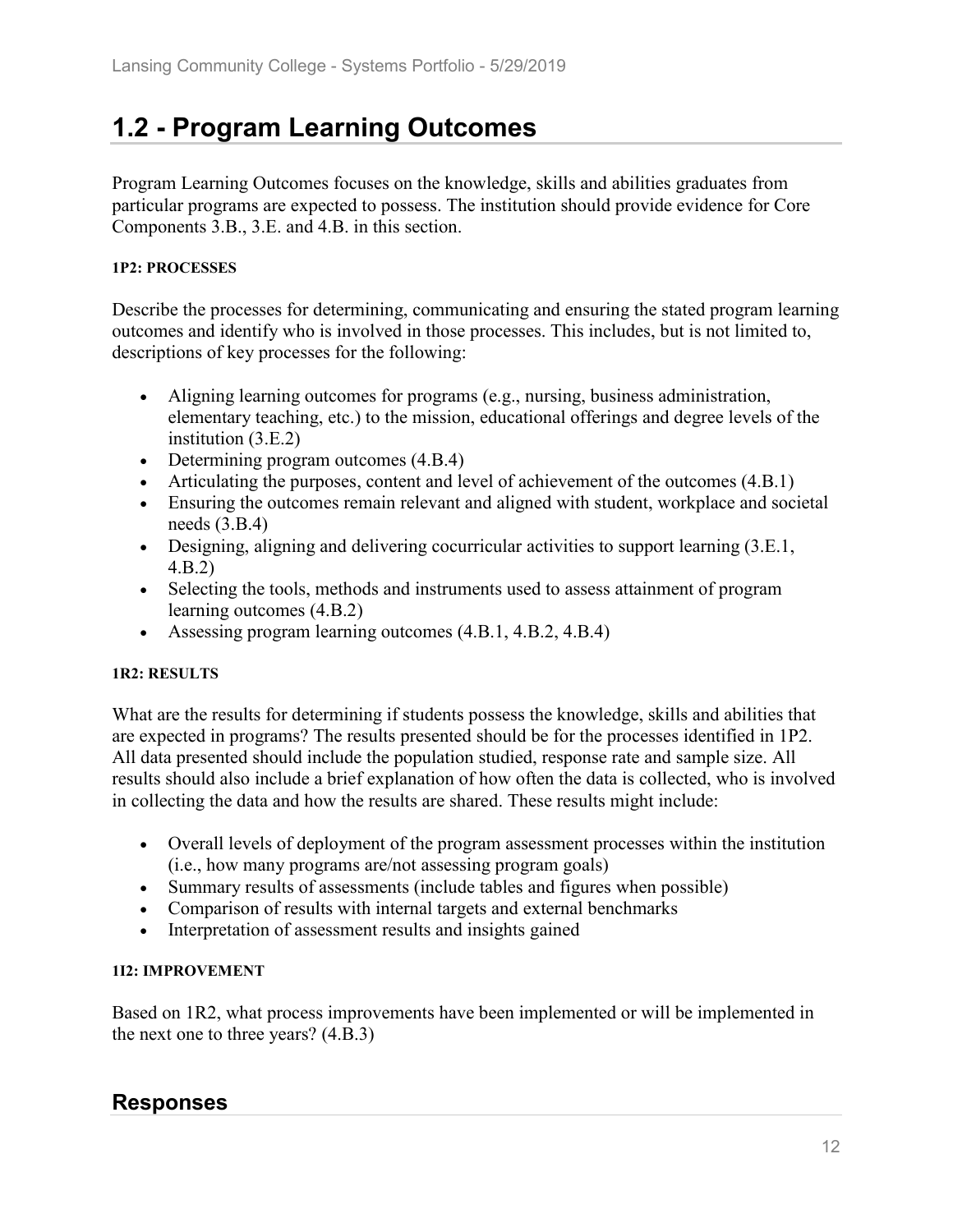#### **1P2a. Aligning program learning outcomes to the mission, educational offerings and degree levels of the institution (3.E.2).**

All programs at LCC have program learning outcomes aligned with LCC's essential learning outcomes. When setting learning goals, all programs of study (i.e. majors) apply LCC's mission, discipline-specific standards, expectations appropriate for a two-year institution for non-transfer students, expectations of four-year learning institutions for transfer students, and input from advisory boards appropriate for employment. LCC offers associate degrees, certificates of achievement, and certificates of completion. Student success is ensured by stacking courses within a curriculum so each student achieves the stated learning goals and has an opportunity to follow a path toward completion. **(3.E.2)**

The Curriculum Committee and Committee for Assessing Student Learning (CASL) work in partnership to conduct regular reviews of the alignment of program learning outcomes. Programs complete a curriculum map every four years during program review that specifies the alignment and appropriateness of learning outcomes. CASL reviews the curriculum maps using a rubric and provides feedback to faculty. The director of assessment tracks the learning outcomes in a database and documents results in LCC's annual assessment report. In addition, the first question in the program review questionnaire requires that programs address the purpose of their program, how it supports student and stakeholder needs, and how the program aligns with the college mission and strategic plan. By including this question in the program review process, faculty and administrators of each program are asked to reflect on how their program goals and learning outcomes align with the college's essential learning outcomes, mission, and strategic direction. The answers are submitted to the Academic Affairs office and reviewed by the Program Review Support Team.

When changes are made to courses within a curriculum outside the program review process, faculty submit a new or revised course proposal form to academic leadership (e.g. deans, associate deans) and the Curriculum Committee. Faculty describe changes to outcomes or offerings by specifying the alignment between need and proposed curricular changes. Course changes or additions are reviewed and tracked by the Curriculum Committee and reported in Academic Senate meetings.

#### **1P2b. Determining program outcomes (4.B.4).**

Developing program learning outcomes is a faculty-driven process at LCC. **(4.B.4)** The process incorporates discipline-specific standards and expectations, transfer requirements of four-year institutions, accreditation requirements, advisory boards, and other community and industryspecific needs. Faculty consider the appropriateness of the learning goal to a two-year community college and how learning progresses throughout a curriculum. Learning outcomes are sequenced by level of achievement (i.e. when to introduce the learning outcome, when to reinforce the learning outcome, and when to master) and by level of progression through the program (i.e. nesting certificates into awards). The Committee for the Assessment of Student Learning reviews the curriculum maps using a rubric and provides feedback to faculty.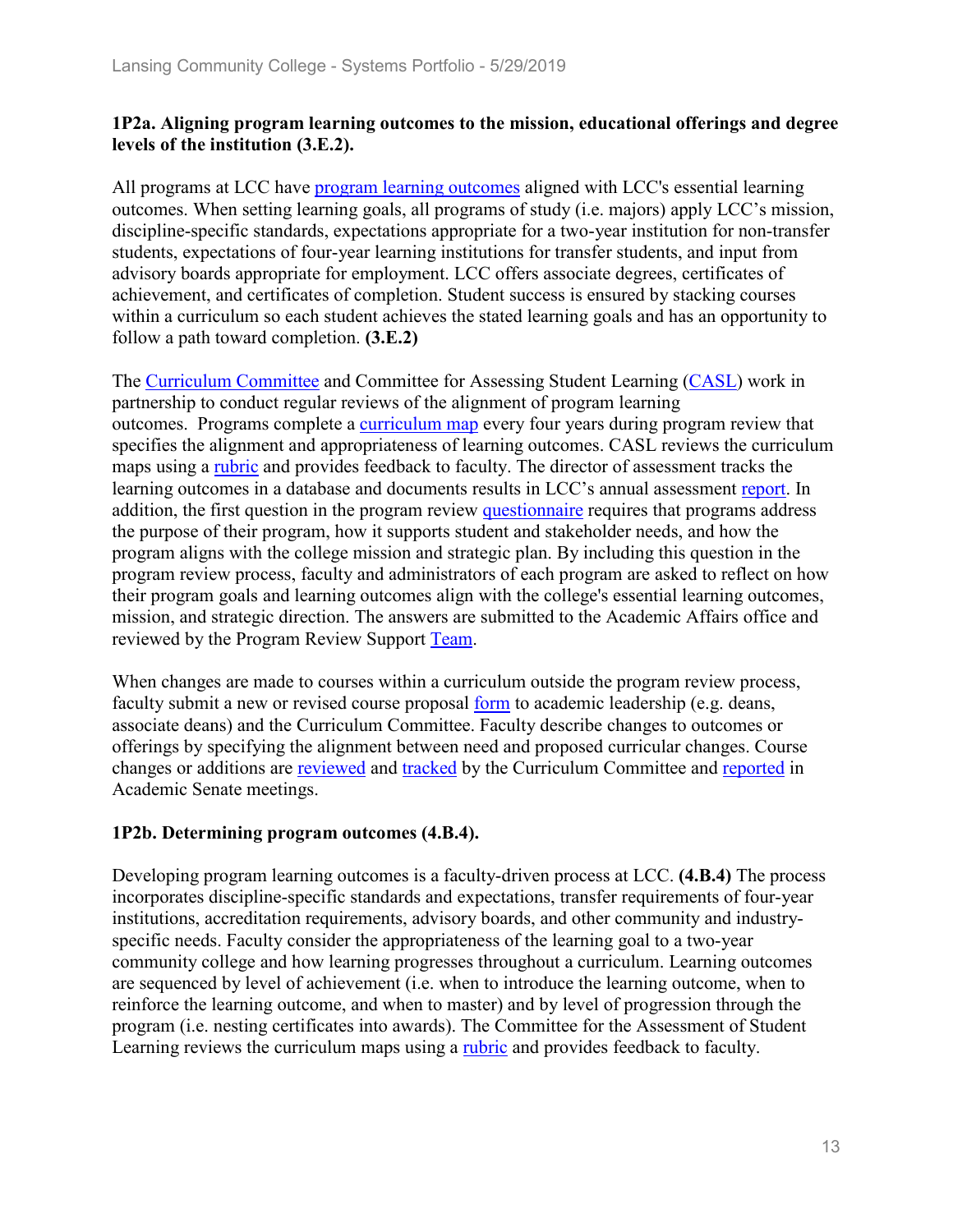Faculty apply Bloom's taxonomy to set the appropriateness of the learning expectation commensurate with a two-year community college and to spread it across a curriculum. Faculty use a Bloom's job aid and outcomes worksheet (and guidelines), attend workshops offered by the Center for Teaching Excellence, or use the assistance of instructional designers to craft learning outcomes. Curriculum maps are submitted every four years during program review to allow for interim, collaborative review of the program outcomes by faculty and the Program Review Support Team. The director of assessment assigns a numerical code to each Bloom's level to report the spread of learning expectations across a curriculum and reports the results in annual division assessment reports. Programs use these results to calibrate levels of cognition throughout curricula. **(4.B.4)**

#### **1P2c. Articulating the purposes, content and level of achievement of the outcomes (4.B.1).**

All programs at LCC have program learning outcomes aligned with LCC's essential learning outcomes. Program learning outcomes are communicated to students via the LCC website. Faculty establish goals and level of achievement necessary for program student learning outcomes and document these expectations in curriculum maps. Curricula are stacked by level of achievement, by levels of learning progression throughout a curriculum, and by levels of award. The level of achievement dictates which program-level learning outcomes must be achieved to earn an award. Associate degree awards must incorporate all program-level outcomes building toward student mastery of outcome attainment. Certificates will include achievement of some of the program-level outcomes. Curricula are sequenced by level of award to concisely indicate the number of credits a student must achieve to earn the award. Cumulative assessments, such as capstones, are administered at the end of the program to allow students opportunity to demonstrate integrated learning of all program-level student learning outcomes. **(4.B.1)**

Curriculum maps are reviewed every four years for documented progression of learning through course sequencing and progression of outcomes. Feedback is provided to faculty, and the curriculum maps are stored and versioned in LCC's SharePoint system for easy access and historical record keeping. The Guided Pathways model reinforces course sequencing to ensure student progression aligns with the learning outcome progression identified in program curriculum maps.

#### **1P2d. Ensuring the outcomes remain relevant and aligned with student, workplace, and societal needs (3.B.4).**

Programs ensure relevancy and alignment of learning outcomes with annual input from advisory boards comprised of discipline-specific employers and experts in the community, employer surveys, student surveys, accreditation requirements, and industry standards and expectations. Coursework that supports LCC essential learning outcomes - knowledge of human cultures, civic knowledge and engagement, and intercultural competence - align to program-level outcomes. **(3.B.4)** As part of the four-year program review process, each program of study is required to submit a current curriculum map that reflects alignment, completeness, and quality of student learning outcome statements. Feedback is provided to programs of study in alignment with assessment system indicators. Additionally, questions two and ten on the program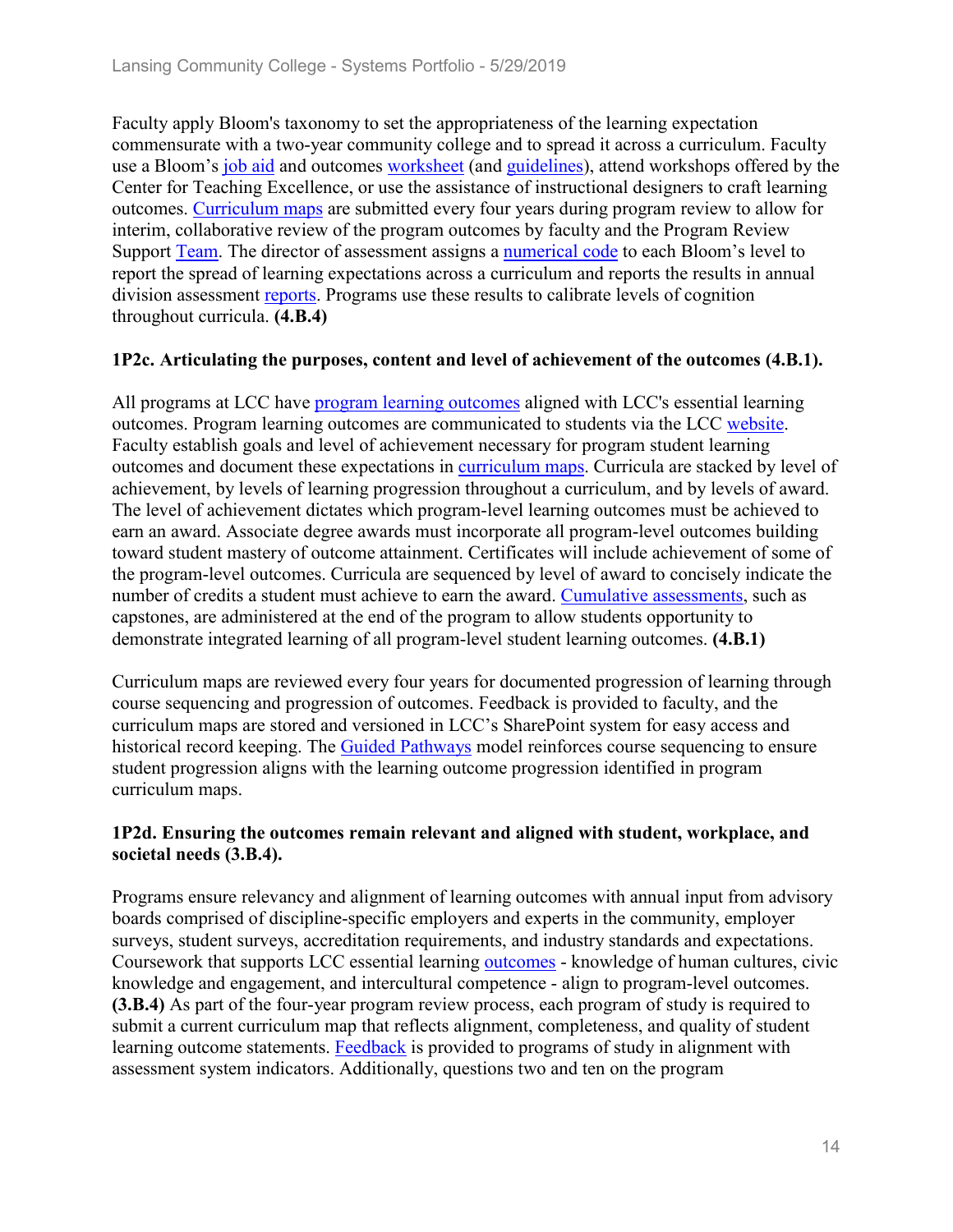review questionnaire are designed to elicit reflection on the relevancy and currency of the program, courses, and faculty.

Any changes made to course or program outcomes require review via a course proposal and change request form. Faculty provide support that includes a description of input from the community to ensure outcome development is relevant and aligned. Course proposal and change forms undergo a review process that includes the Curriculum Committee, the director of assessment, and academic leadership.

#### **1P2e. Designing, aligning, and delivering co-curricular activities to support learning (3.E.1, 4.B.2).**

LCC defines co-curricular as activities and events that enhance and complement the educational experience at LCC, relates to the essential learning outcomes, and connects students to the college and community. **(3.E.1)** LCC formed a co-curricular leadership committee including the president of the Academic Senate, the chair of the Committee for Assessing Student Learning, the assistant dean of Academic Affairs, and the director of assessment. This committee coordinates and plans the project for incorporating co-curricular assessment into the larger LCC assessment system. LCC is following a staged process of incorporating co-curricular learning into the collegewide assessment system. The components of co-curricular assessment are guided by LCC's strategic plan and assessment system metrics: demonstrating alignment to the essential learning outcomes, methods of assessment, alignment between the method of assessment and learning outcome, and a plan for ongoing learning assessment. Where possible, co-curricular activities are aligned to program student learning outcomes, such as pairing the Library and English composition courses in an effort to enhance information literacy, encouraging cardio exercise to increase exam performance, and offering one-on-one writing assistance. **(4.B.2)**

#### **1P2f. Selecting tools, methods, and instruments used to assess attainment of program learning outcomes (4.B.2).**

Every course section teaches to the same learning outcomes, uses a common syllabus, and applies same faculty qualifications and common assessment method, regardless of modality or location.**(3.A.3)**

LCC's mission emphasizes direct and immediate application of skills and competencies. Faculty therefore design course-embedded assessment instruments that provide direct evidence of how well students transfer learning into new contexts, such as a working environment or continuing studies. Faculty use levels of achievement (i.e. introduce, reinforce, mastery) to structure how students demonstrate progression of learning and application of learning throughout the curriculum.

A variety of assessment methods support the college's variety of learners and learning styles. Offering multiple assessment methods gives each student a variety of ways to demonstrate learning. **(4.B.2)**

**1P2g. Assessing program learning outcomes (4.B.1, 4.B.2, 4.B.4).**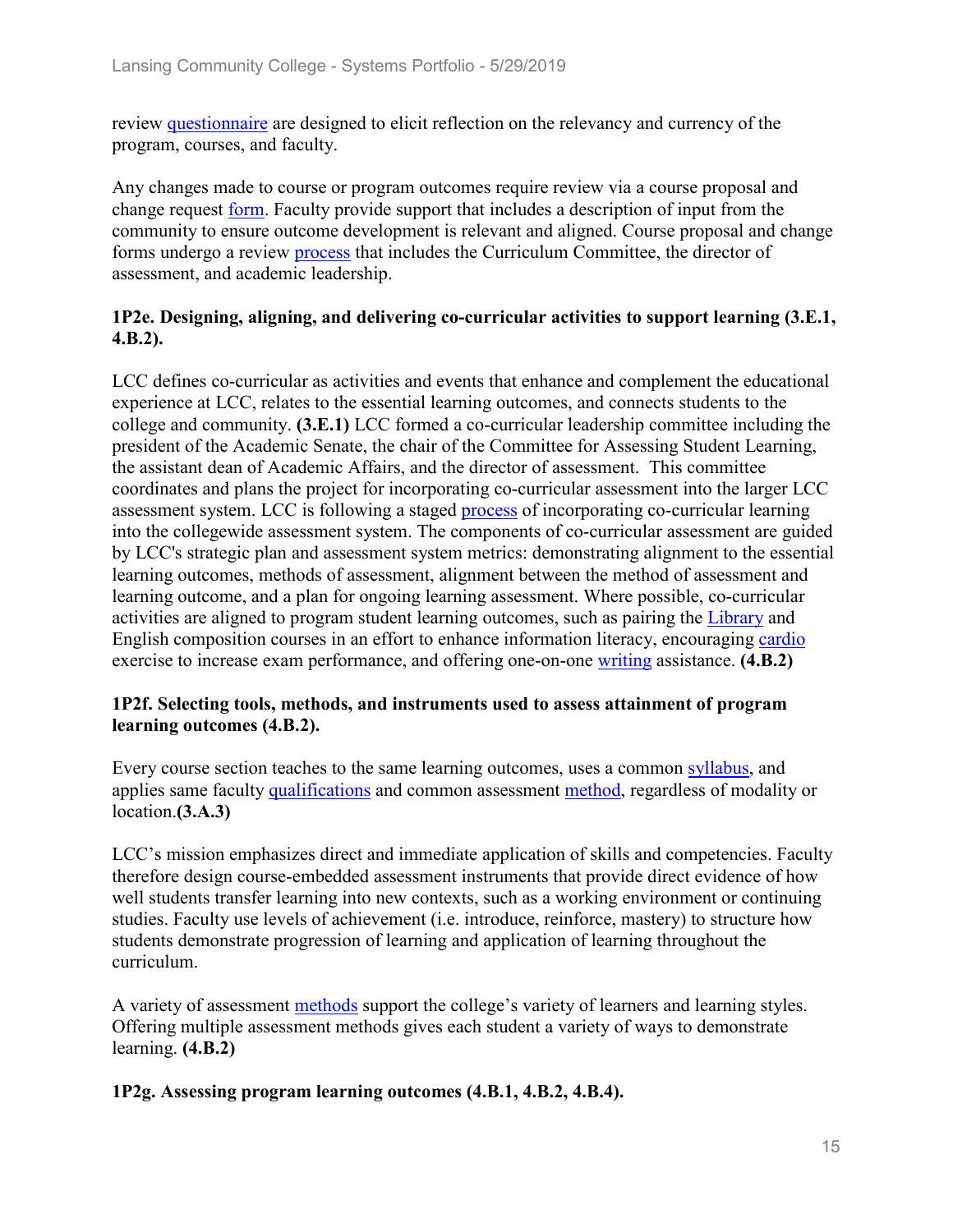The college assesses program learning outcomes as part of the program review process that is designed to support ongoing improvements that facilitate student success. The process is designed to be cyclical:

- Define what students should learn.
- Design how the college can help students learn.
- Collect data to determine if students are learning.
- Determine how to effectively use student learning data.
- Integrate assessment into daily work to facilitate continuous improvement. **(4.B.1, 4.B.2, 4.B.4)**

Each program is required to complete a comprehensive program review every four years; however, programs integrate assessment of program outcomes as part of regular operations and use assessment results to inform annual program operating plans. Faculty are provided with several tools to capture program-level evidence **(4.B.1, 4.B.2, 4.B.4)**:

- Program Review questionnaire used to provide detailed and thoughtful reflection on the three overarching goals of program review.
- Program of Study Learning Outcomes template used to identify and report programlevel learning outcomes, assessment methods for each learning outcome, two-year mastery levels for each course, and alignment from program-level learning outcomes to institutional learning outcomes.
- Program of Study Learning Outcomes rubric used to conduct a self-assessment of the completeness and quality of program-level learning outcomes statements and assessment methods.
- Annual Improvement Plan used to identify and report annual program-level improvements based on program review analysis.
- Student Learning Assessment Data Tracker used to capture, collate, and analyze student learning evidence across sections and courses.

As part of the program review process, each program of study is required to report student learning expectations for their program of study, how well students are meeting those expectations, and what action plans they have identified based on the analysis.

Programs design and implement local assessment processes for collecting, collating, analyzing, and using student learning evidence. Programs are supplied with a student learning assessment data tracker in each program review cycle to use as a tool to fulfill these requirements. Each program conducts an assessment inquiry of all program student learning outcomes during the program review process and commits to building upon their assessment process over time utilizing annual assessment plans. Assessment results are used to inform program operating plans. **(4.B.1, 4.B.2, 4.B.4)**

All program review documents are housed within LCC's SharePoint. This allows for storage, access, and historical record of program review documents. It also creates transparency among and between programs of study. The Center for Data Science also uses these documents to mine data.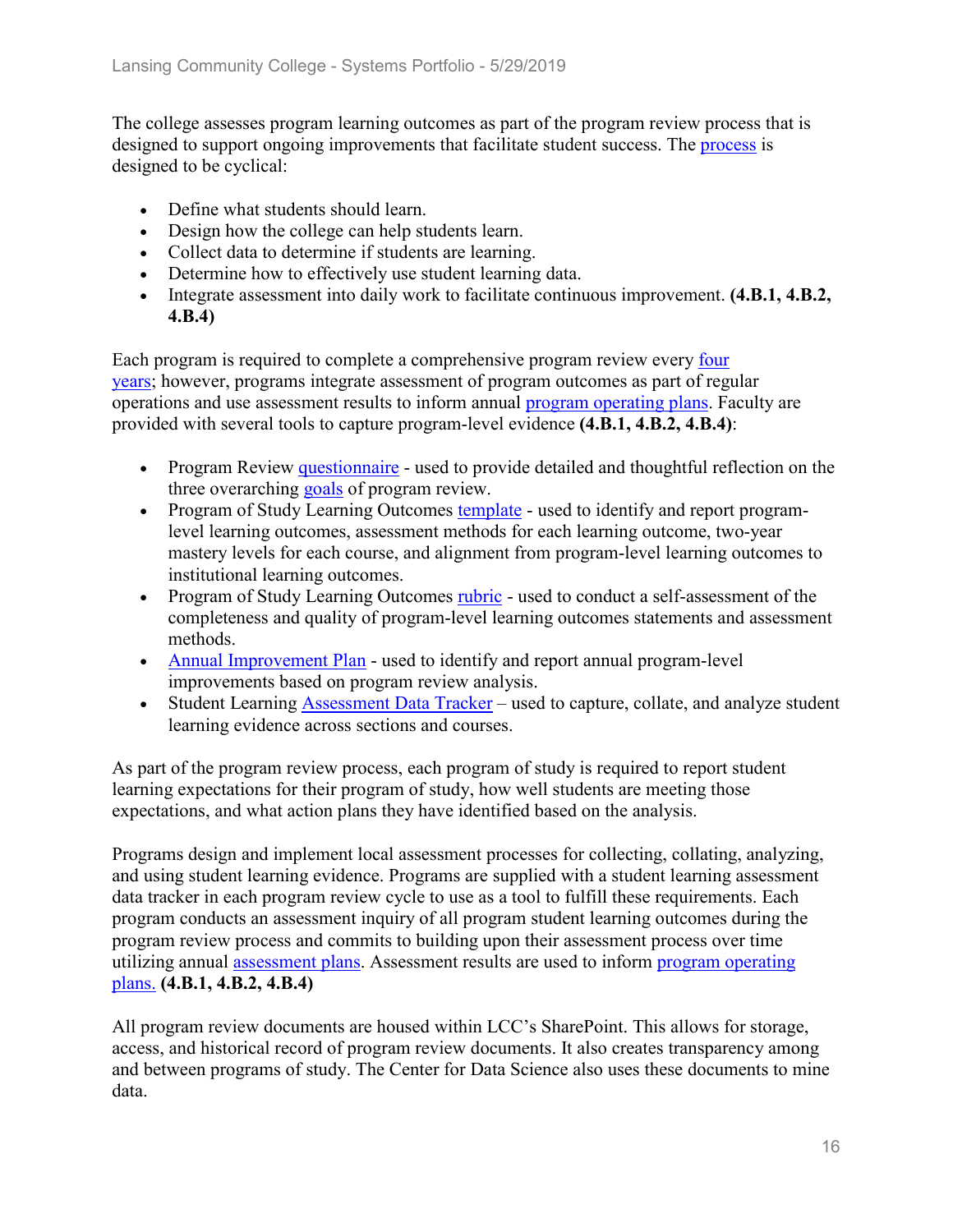#### **1R2: What are the results for determining if students possess the knowledge, skills and abilities that are expected in programs?**

Program-level assessment results are reviewed and discussed with the program review support team at the close of the program review process. Program-level evidence is analyzed for:

- The completeness and quality of the program of study learning outcomes statements.
- The level of cognition required for students in the program of study (i.e. Bloom's taxonomy).
- The alignment from program-level learning outcomes to institution-level learning outcomes.
- The types of assessment used in the program of study and their alignment to learning outcomes.
- The planned, annual improvements of the program of study.
- The alignment of the program of study goals to LCC's goals.
- Student learning assessment results.

During the 2018-2019 program review cycle, the college began using a rubric to assess the quality, completeness, and alignment of program review results and to provide guidance for consistent and meaningful feedback for improvements. This cycle serves as a baseline for establishing targets for future program review. Thirteen programs completed program review during the 2018-2019 program review cycle. Of these 13 programs, ten achieved a score of 2.5 or higher on a three-point scale on question number eight, which requires programs present an updated curriculum map and analysis for how well students are meeting student learning expectations, and what action plans they have identified based on their analysis. Nine programs achieved an average score of 2.5 or higher on question number one, which requires the program to address its purpose, how it supports student and stakeholder needs, and how it aligns with the college mission and strategic plan.

Student learning outcomes for programs of study that participated in program review during the 2016-2018 academic years were reported using fall 2018 data. Outcomes are reported by Bloom's level, with comparisons offered by division and by modality. High-enrollment and capstone courses, and highest method of assessment, are used in the analysis. Weighted averages are provided as well. These results are further detailed by academic division. Reports for Arts & Sciences and Health and Human Services, for example, are used to offer feedback about:

- How programs align curriculum to a common set of institutional learning outcomes.
- What programs expect students to learn and to what degree.
- How programs assess students' learning throughout a curriculum.
- How well those assessment methods are aligned to learning expectations.
- How program faculy collect and use student learning evidence to inform pedagogical decisions.

An assessment scorecard shows divisions' results by the percentage that met the target and by color coding results for a quick view of the current status. The targets are established through benchmarks of AAC&U member institutions.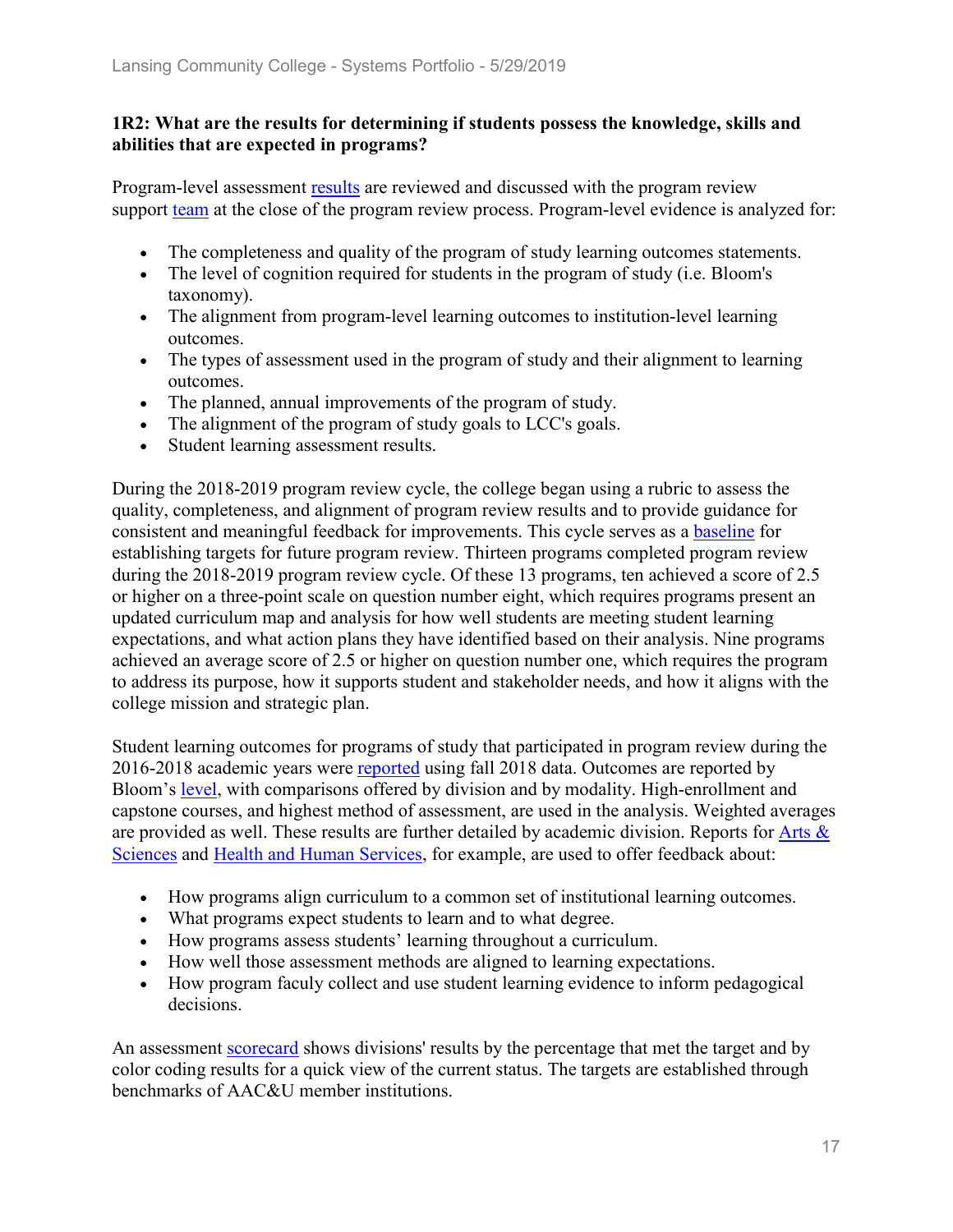#### **1I2: Based on 1R2, what process improvements have been implemented or will be implemented in the next one to three years (4.B.3)?**

While programs are encouraged to integrate assessment of program outcomes as part of regular operations, the college recognizes it needs to do more to reinforce the utilization of programlevel assessment data. Currently, programs are required to complete an annual **Program** Operating Plan. These operating plans are completed each fall and submitted to the program's respective associate dean. Academic Affairs is working with academic deans, the director of assessment, and faculty union leadership to update this process to include a more robust annual review of program assessment plans and to provide status updates regarding progress. The college anticipates full implementation of this amended process in fall 2020. **(4.B.3)**

As noted in 1R2, the college began using a rubric to assess program review results during the 2018-2019 program review cycle. For future program review cycles, a comparison to the previous program review will be added with these criteria:

- Program has not copied and pasted from the previous review.
- Program has taken action from the last review on items noted in their action plan.
- Program has demonstrated progress in measures from the last review.

The Committee for Assessing Student Learning and the director of assessment will use the results from the program review rubrics to establish an assessment follow-up calendar. While it is difficult to do statewide comparisons in a non-state system, the director of assessment will expand analysis to benchmark program-level learning outcomes results nationally. **(4.B.3)**

### **Sources**

- 2018-2019 Program Review Rubric Results
- A&S Assessment Report 2019
- Assessment Follow Up from Program Review Examples
- Blooms Taxonomy Job Aid
- Cardio Exercise Before Exam Total Fitness Findings Spring 2017 Spring 2018
- CASL Charter 1.20.17
- CASL Outcomes Review Rubric Feedback.pdf
- Cocurricular project
- Common Outcomes Assessment Methods
- Curriculum Committee Academic Senate Reports
- Curriculum Committee Charter
- Curriculum Committee Meeting Minutes 2018-2019
- Curriculum Committee Tracking Sheet Course Revisions 2018-2019
- Curriculum Maps Program and Gen Ed Examples.pdf
- Economics Program Learning Outcomes Webpage
- English and Math Course Syllabi Multiple Locations and Modalities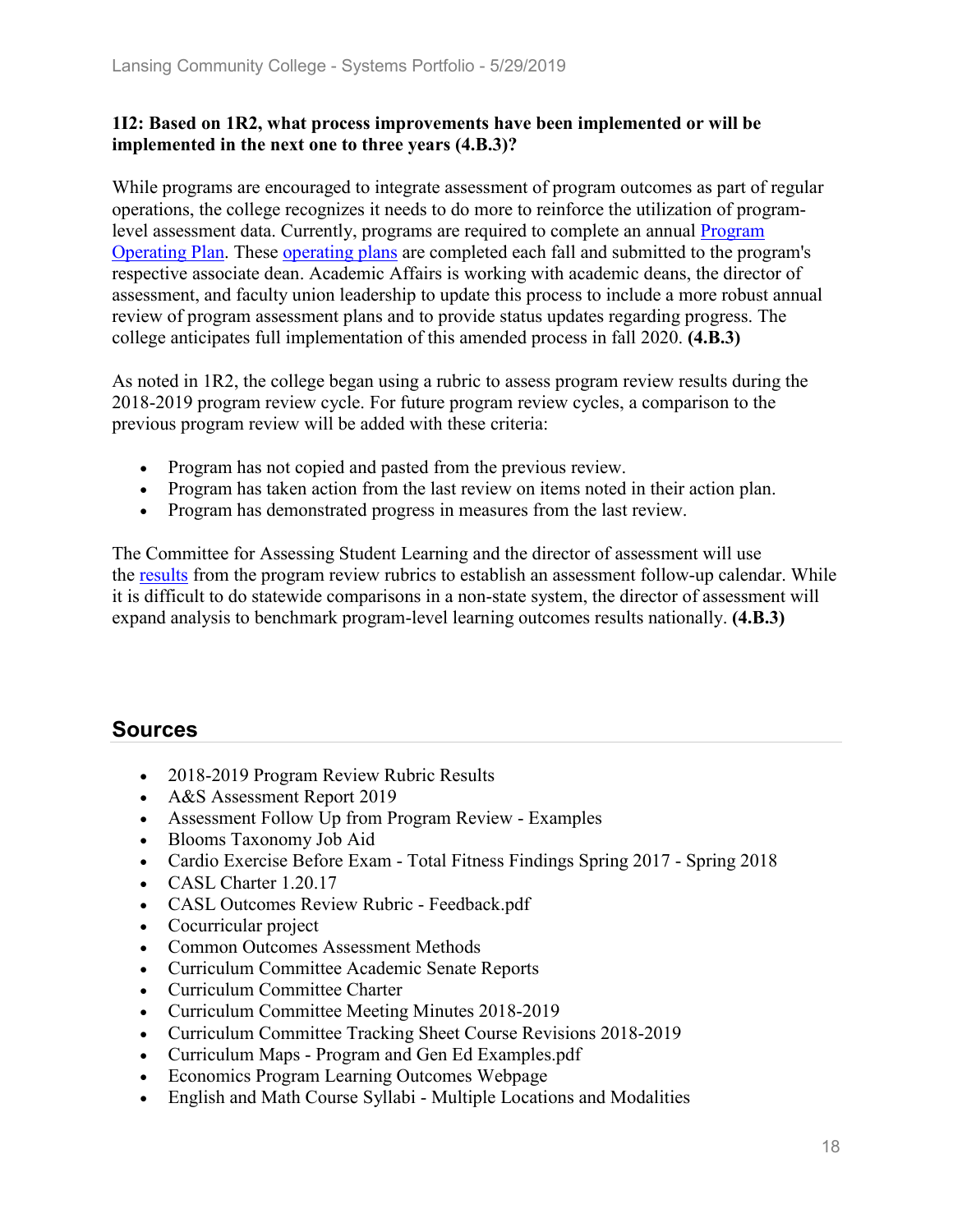- Guided Pathways Model and Example
- HHS Assessment Data Collection and Analysis
- HHS Assessment Report 2017
- Human Services Learning Outcomes Map.pdf
- LCC Assessment Plan 2015-2018 Updated 9-28-2016
- LCC Assessment Plan 2015-2018 Updated 9-28-2016 (page number 9)
- LCC Assessment Plan 2015-2018 Updated 9-28-2016 (page number 10)
- LCC Assessment Results 2015 thru 2018
- LCC Assessment Results 2015 thru 2018 (page number 11)
- LCC Assessment Strategic Plan 2018-2021
- LCC Assessment Strategic Plan 2018-2021 (page number 10)
- LCC Assessment Strategic Plan 2018-2021 (page number 13)
- LCC Essential Learning Outcomes
- LCC Program Learning Outcomes
- Learning Outcomes Rubric 2-24-16
- Learning Outcomes Rubric 2-24-16 (page number 3)
- Library Information Literacy Assessment-Report-2017-2018
- LUCERO
- New Course Program Development Process
- Program Assessment Results
- Program Learning Outcomes Report 2016-2018
- Program of Study Outcomes Template
- Program Operating Plan Template Sept 2013
- Program Operating Plans 2018
- Program Outcome Identification Directions 3.26.2016
- Program Review Annual Improvement Plan Form
- Program Review Cycle
- Program Review Questionnaire.pdf
- Program Review Rubric 2.15.19
- Proposed Faculty Minimal Quals Course
- Revised Course Proposal ARTS 102
- TRIO Student Support Services
- Writing Center Assessment Results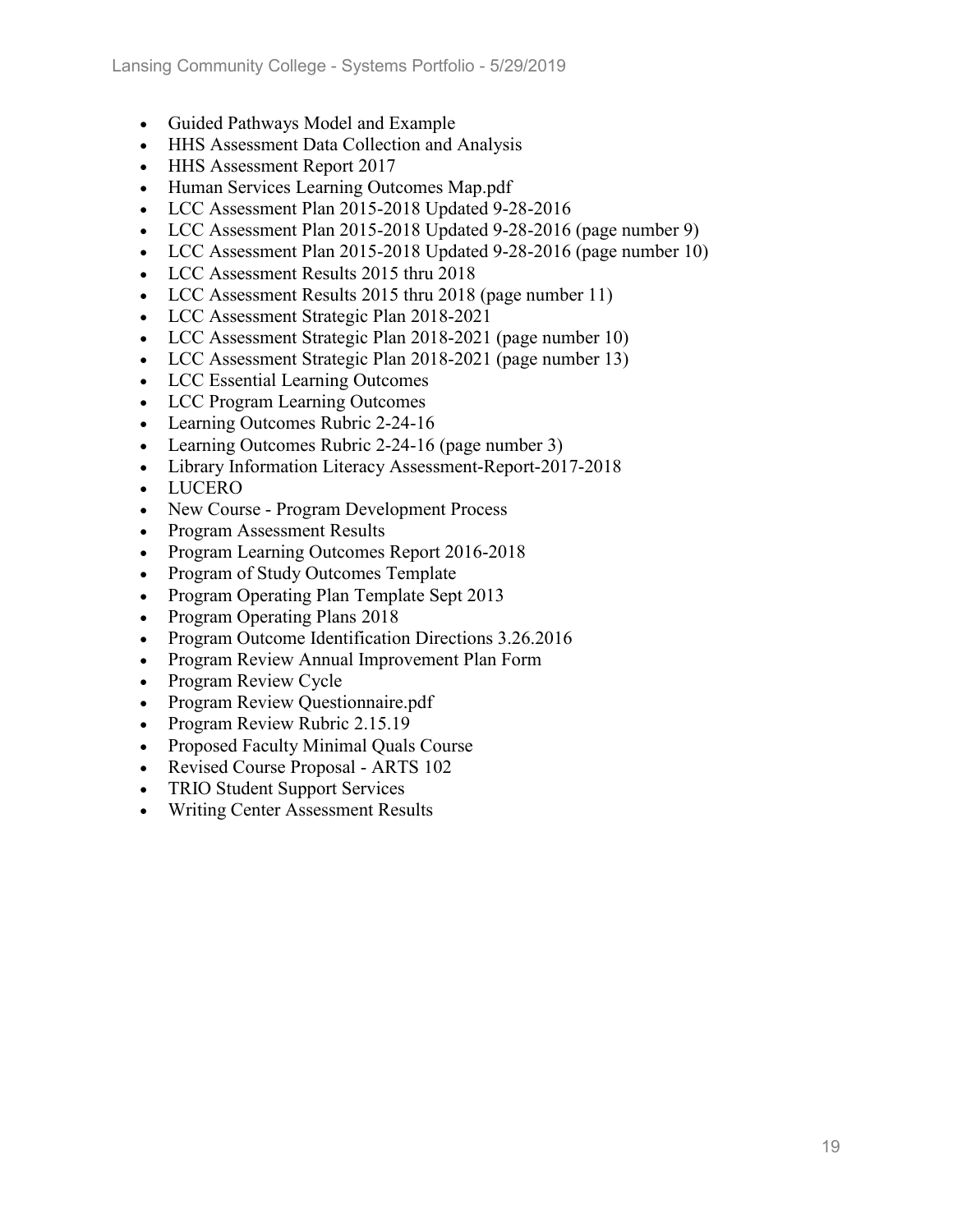# **1.3 - Academic Program Design**

Academic Program Design focuses on developing and revising programs to meet stakeholders' needs. The institution should provide evidence for Core Components 1.C. and 4.A. in this section.

#### **1P3: PROCESSES**

Describe the processes for ensuring new and current programs meet the needs of the institution and its diverse stakeholders. This includes, but is not limited to, descriptions of key processes for the following:

- Identifying student stakeholder groups and determining their educational needs (1.C.1, 1.C.2)
- Identifying other key stakeholder groups and determining their needs (1.C.1, 1.C.2)
- Developing and improving responsive programming to meet all stakeholders' needs (1.C.1, 1.C.2)
- Selecting the tools, methods and instruments used to assess the currency and effectiveness of academic programs
- Reviewing the viability of courses and programs and changing or discontinuing when necessary (4.A.1)

#### **1R3: RESULTS**

What are the results for determining if programs are current and meet the needs of the institution's diverse stakeholders? The results presented should be for the processes identified in 1P3. All data presented should include the population studied, response rate and sample size. All results should also include a brief explanation of how often the data is collected, who is involved in collecting the data and how the results are shared. These results might include:

- Summary results of assessments (include tables and figures when possible)
- Comparison of results with internal targets and external benchmarks
- Interpretation of results and insights gained

#### **1I3: IMPROVEMENT**

Based on 1R3, what process improvements have been implemented or will be implemented in the next one to three years?

# **Responses**

#### **1P3a. Identifying student stakeholder groups and determining their educational needs (1.C.1, 1.C.2).**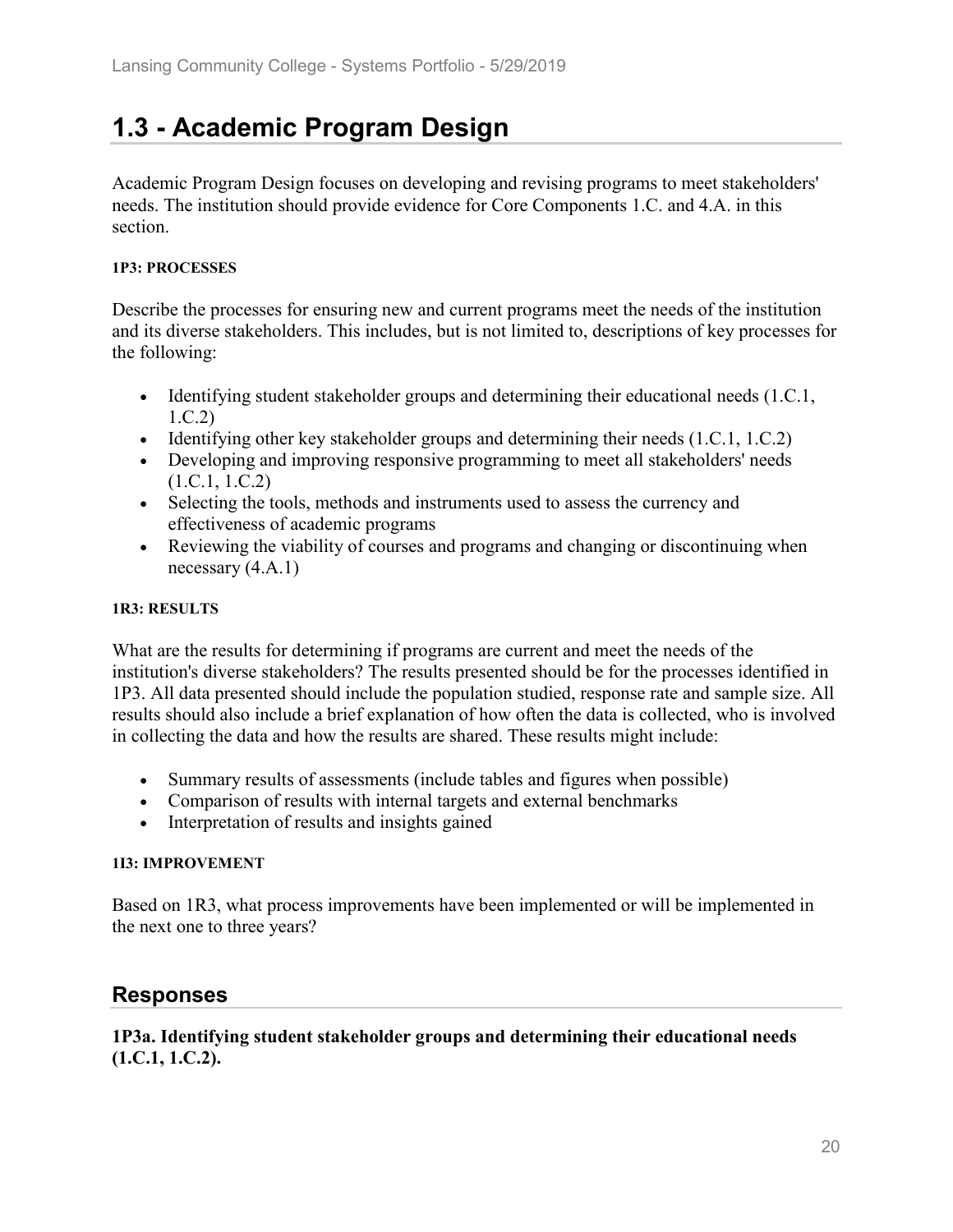LCC identifies student stakeholder groups and determines their needs through multiple touch points with prospective, current, and alumni students. Beginning with the admissions process, students have an opportunity to self-identify by age, gender, race, nationality, first-generation, low-income, disability, foster status, and military status. Academic needs may also be identified through indicators such as high school GPA, college prep test scores, program requirements, and placement assessment results. All students are assigned an academic success coach upon completion of mandatory orientation. Success coaches use a three-tiered assessment of risk factors to determine specific academic and non-academic needs. The supports students receive are tailored to them based on their tier level and identified risk factors.

As an open access institution, LCC supports a diverse student population. The Center for Data Science equips leadership with institutional, regional, state, and national data to identify student stakeholder groups. LCC students represent a wide range of socio-economic statuses, races and ethnicities, ages, employment statuses, and educational attainments. The student population is reflective of the demographic make-up of the community. **(1.C.1)**

Recognizing that local high school students are a key stakeholder group, LCC is a driving force for the Coalition for College and Career Readiness (C3R) program. This coalition of individuals and organizations from Clinton, Ingham, and Eaton counties works together to increase the college and career readiness of high school graduates. C3R projects include a summer bridge program and a math action team created to examine the alignment between the SAT, high school math courses (especially Algebra II), and outcomes for LCC courses.

In an effort to reach Michigan State University (MSU) students, another LCC stakeholder group, the LCC East campus coordinator makes periodic contact with MSU advisors, providing them with current information and responding to course requests. An example of how this collaboration has been impactful can be seen in the changes in courses offered to accommodate MSU student needs. LCC East is now offering a Calculus I, II, and III series and is planning to offer Physics I and II in response to needs identified by MSU's College of Engineering. In response to MSU's Office for International Students and Scholars, LCC East is also actively supporting international students who have been recessed or dismissed from the university. A process is in place to help these international students efficiently apply to LCC, and plans are in place to support these students' successful return to MSU.

To ensure LCC remains up-to-date on stakeholder needs, the college has implemented a comprehensive program review process. The program review process includes an analysis of demographic data and disparate impact at the program level. Programs are asked to identify the types of students they serve. The purpose of this question is to enforce the need to evaluate students' identities, their needs, and how the college meets those needs. To assist faculty with their analysis, each program of study is provided with a data packet from the Center for Data Science. This data packet includes student demographic data disaggregated by race, ethnicity, age, and outcome (i.e., awards achieved, transferred, or both). **(1.C.2)**

#### **1P3b. Identifying other key stakeholder groups and determining their needs (1.C.1, 1.C.2).**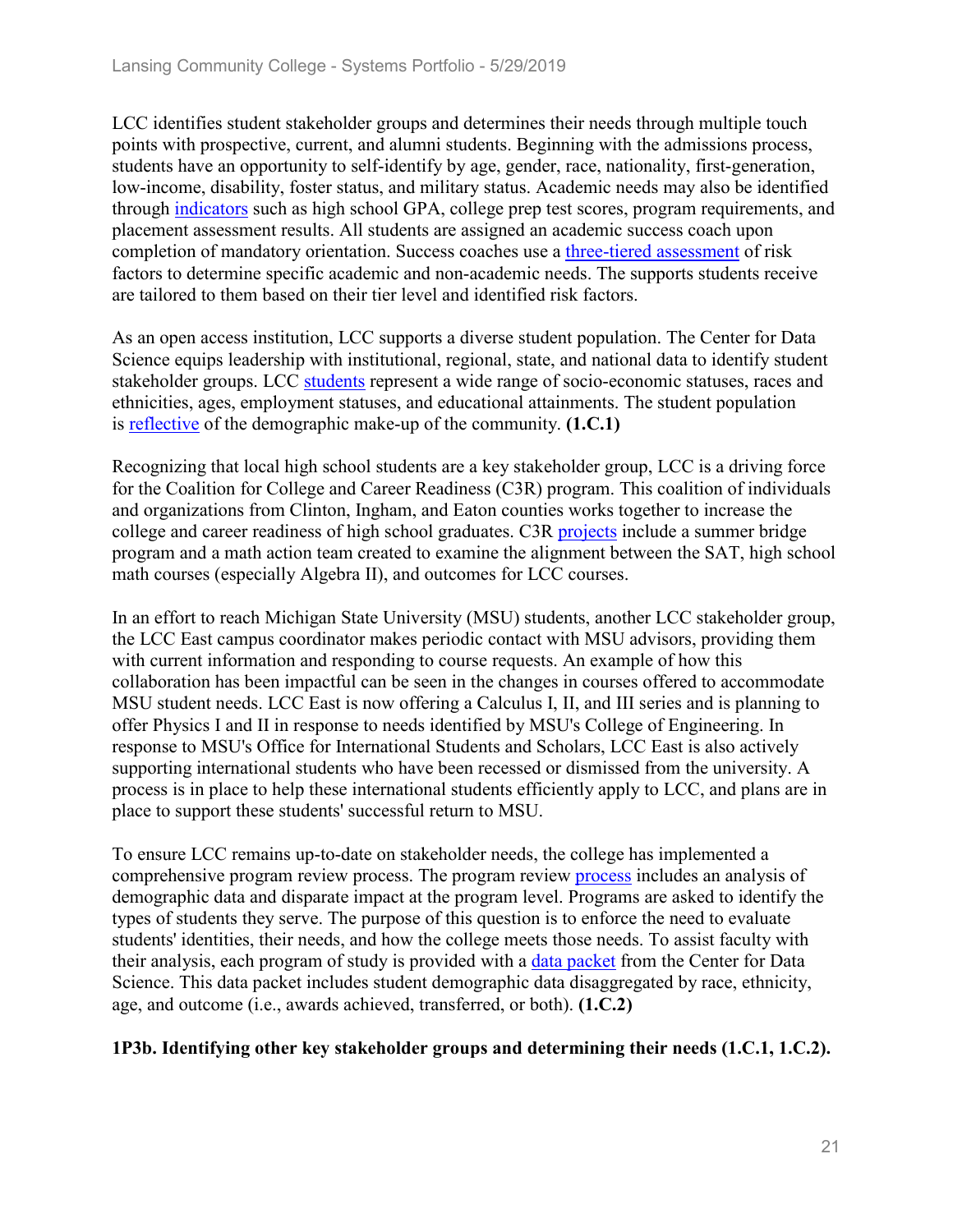In addition to student stakeholders, LCC has five other key stakeholder groups: community, secondary educational institutions, post-secondary educational institutions, business and industry institutions, and governmental/regulatory entities. **(1.C.1)** The process for determining stakeholder needs includes engaged discussions with stakeholders and collecting input through a variety of mechanisms, including program advisory boards; accrediting bodies; professional and community organizations; articulation agreement and transfer discussions; public board meetings; community events; face-to-face needs assessment meetings; and participation in local, state, and national legislative meetings.

LCC utilizes surveys to a sample population of businesses from LCC's six county region, categorized by sector. Sectors include healthcare, manufacturing, services, transportation, distribution, logistics, information technology, finance, insurance, and government industries. These surveys provide insight into the needs of each sector.

The North American Industry Classification System (NAICS) is another tool that helps LCC understand the needs of the region. The NAICS is a standard system used by federal agencies to collect and assess data about companies and organizations. This system identifies the core function of each company and organization. As LCC assesses and understands industry challenges and operations, the college is able to align effective courses, programs, and customized training options with industry needs. The NAICS codes help identify similar businesses within the six-county region, allowing LCC to operate with a greater level of efficiency in reaching the community. **(1.C.2)**

#### **1P3c. Developing and improving responsive programming to meet all stakeholders' needs (1.C.1, 1.C.2).**

As an open access institution, LCC is committed to meeting the learning needs of a dynamic community and to "providing high-quality education ensuring all students successfully complete their educational goals while developing life skills necessary for them to enrich and support themselves, their families, and their community as engaged global citizens". Through the engagement of internal and external stakeholders, LCC ensures its academic, co-curricular, and non-academic programming are responsive and equitable for all stakeholders. **(1.C.1, 1.C.2)**

LCC's process for developing responsive programming to meet all stakeholder needs is established through the college's Curriculum Committee. The committee requires programs to go through a development process, which includes an in-depth needs assessment that identifies key stakeholders, collects stakeholder input, analyzes labor data, identifies resources needed, and establishes program learning outcomes.

The college regularly assesses the responsiveness of programs to meeting stakeholder needs through the program review process. Program faculty are required every four years to evaluate student success data, industry needs, and stakeholder input to determine the effectiveness of their program. This includes an analysis of industry need and input from business and industry partners, as well as a transferability study for programs intended for transfer. The program review questionnaire is designed to facilitate continuous improvement of the courses and programs offered at LCC and to ensure stakeholder needs are assessed.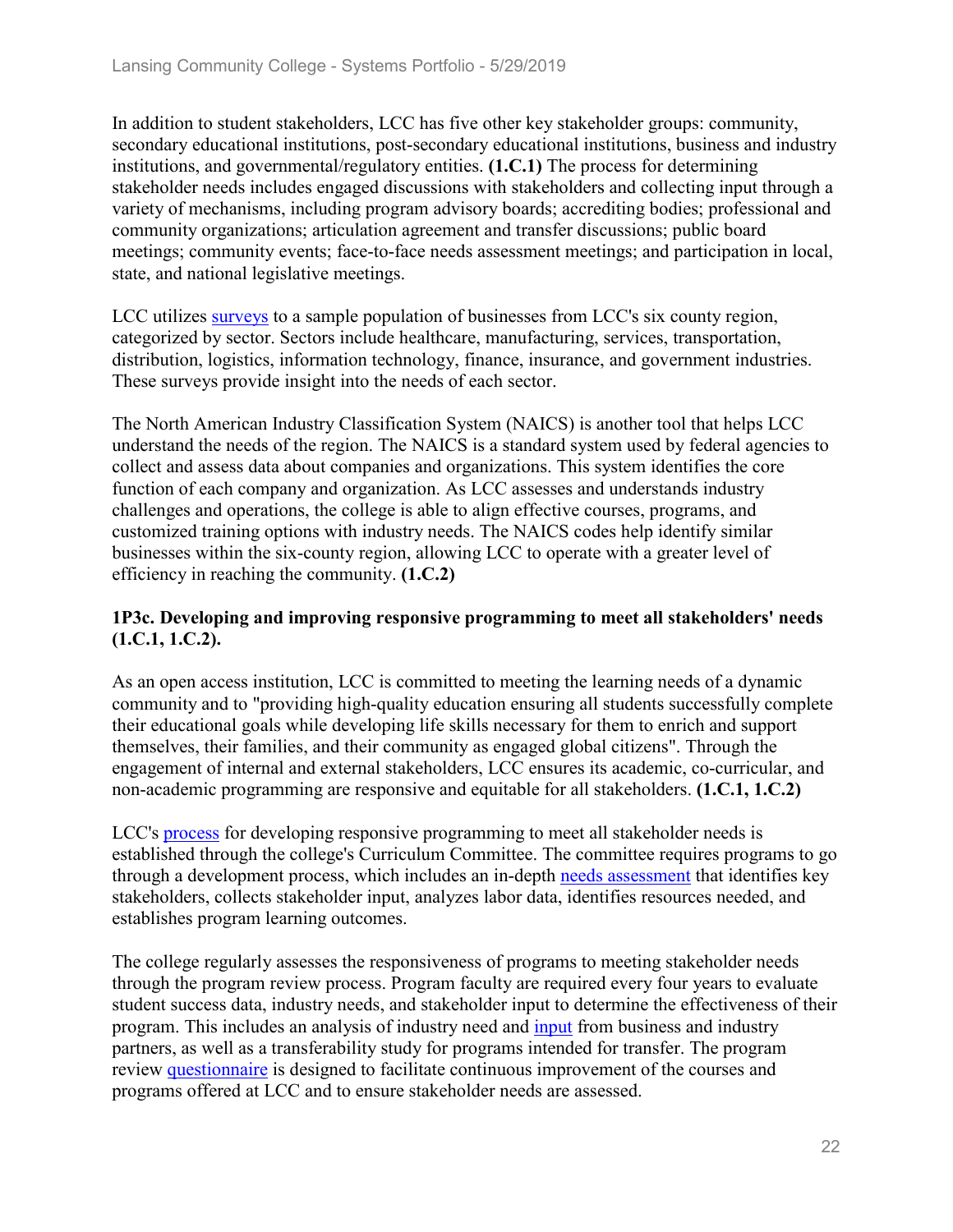LCC utilizes a comprehensive program health evaluation process. Each summer, academic leadership reviews all program areas entering year three of the four‐year program review process. This review includes an analysis of program enrollment, transfer, and completion trends along with regional employment needs, labor projections, and necessary educational levels. For 2019, due to institutional decline in enrollment, college leadership will conduct a complete analysis of all programs of study, regardless of where they fall within the program review cycle.

#### **1P3d. Selecting the tools, methods and instruments used to assess the currency and effectiveness of academic programs.**

LCC's processes for selecting the tools, methods, and instruments used to assess the currency and effectiveness of academic programs incorporate relevant data analysis, stakeholder input, and cyclical comprehensive evaluations. These processes support the college's strategic plan to provide relevant high-quality learning and instruction and to ensure continuous quality improvement of programs of study and courses.

The tools and methods used are embedded in the college's program review process, Curriculum Committee process, and program health evaluation process. These tools include institutional data such as enrollment, persistence, completion, and transfer trends; employment trends and projections from EMSI, the Bureau for Labor Statistics, the U.S. Department of Labor's O\*Net database, and the Michigan Bureau of Labor Market Information; industry expectations for education credentials for entry-level positions; and input collected from stakeholders via face-toface discussion, forums, and advisory board meetings.

#### **1P3e. Reviewing the viability of courses and programs and changing or discontinuing when necessary (4.A.1).**

The college's process for reviewing the viability of courses and programs is embedded in the program review process and program health evaluation process. Each program of study is required to complete a comprehensive program review every four years. The program review cycle aligns with program accreditation and the Carl D. Perkins Program Review of Occupational Effectiveness (PROE) process. A program review questionnaire was designed to assist programs with thoughtful assessment of their program. Currency and relevancy is addressed in questions six and seven of the questionnaire. **(4.A.1)**

To assist faculty with their program analysis the LCC Center for Data Science provides a data packet that includes program-level and institutional-level enrollment, retention, persistence, and completion data. Data is disaggregated by demographic categories. Having both program-level and institutional-level data allows programs to contextually analyze how their program is performing in comparison to the institution as a whole.

The LCC controller's office provides revenue and expense ratio (RER) data and trend reports for each program area. This data allows program faculty to gain a better understanding of the revenue and expenses tied to their program and provides insight into how enrollment trends have a financial impact on their programs.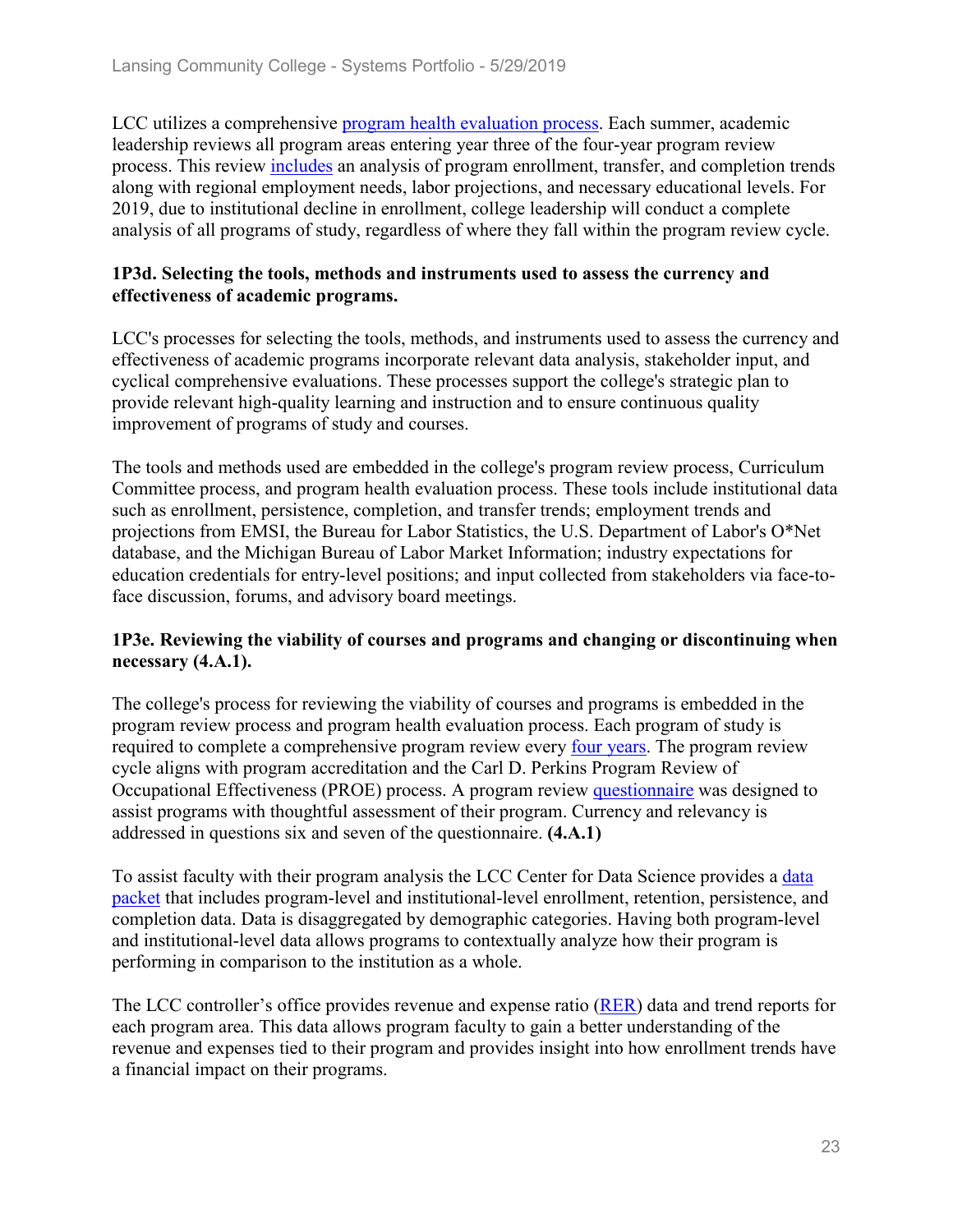LCC utilizes a comprehensive program health evaluation process. This review includes an analysis of program enrollment, transfer, and completion trends along with regional employment needs and labor projections. The process is intended to guide leadership through a comprehensive, data-driven analysis of program viability before a program goes through the program review process. The analysis results in one of three possible outcomes: 1) the program is healthy and will proceed with the program review process, 2) some concerns are identified and an alternative quality improvement action plan will be pursued instead of program review, or 3) the program will be discontinued. **(4.A.1)**

#### **1R3: What are the results for determining if programs are current and meet the needs of the institution's diverse stakeholders?**

LCC's planning and development processes including an analysis of labor market and job projection data as well as input from local insurance businesses and university transfer partners led to the recent addition of a new Insurance and Risk Management associate degree program. This new program is the result of a local needs assessment that identified the need for a skilled workforce in the Lansing area, which is home to five major insurance headquarters that employ approximately 10,000 people.

Oppositely, the LCC program review of the Real Estate program indicated the program was no longer viable. Data and stakeholder input indicated most real estate organizations were offering in-house training that was more cost effective and led to the same industry-recognized credential as the associate degree program. It was also noted an associate degree was not necessary for success in the industry. As a result, the college made the decision to discontinue the Real Estate Management program.

All programs of study have now undergone a program review. LCC updated the process in 2015, and under this new process, 66% of the programs at LCC have completed a comprehensive review (13 were completed in 2018-2019). Of the 34% who have not yet completed the updated program review, 19.5% will complete in 2019-2020, 7.4% are new programs being cycled in, 2.3% are general programs of study, and 4.7% are programs that are now being cycled into the process.

The program review rubric presents an overall average peer-review rating of 13 programs reviewed during the 2018-2019 program review cycle year. The 2018-2019 program review cycle year forms the baseline for program review metrics and evaluation. The 13 programs averaged 2.57 on a three-point scale for question one, which requires the identification of key program stakeholders and stakeholder needs. The 13 programs averaged 2.32, 2.35, and 2.33 on a three-point scale for questions three, four, and five, respectively. These three questions require a comprehensive analysis of student success data. The programs averaged 2.63 and 2.56 on questions six and seven, which address currency and relevancy. The 13 programs averaged 2.46 on question number 11, which discusses opportunities for improvements.

#### **1I3: Based on IR3, what process improvements have been implemented or will be implemented in the next one to three years?**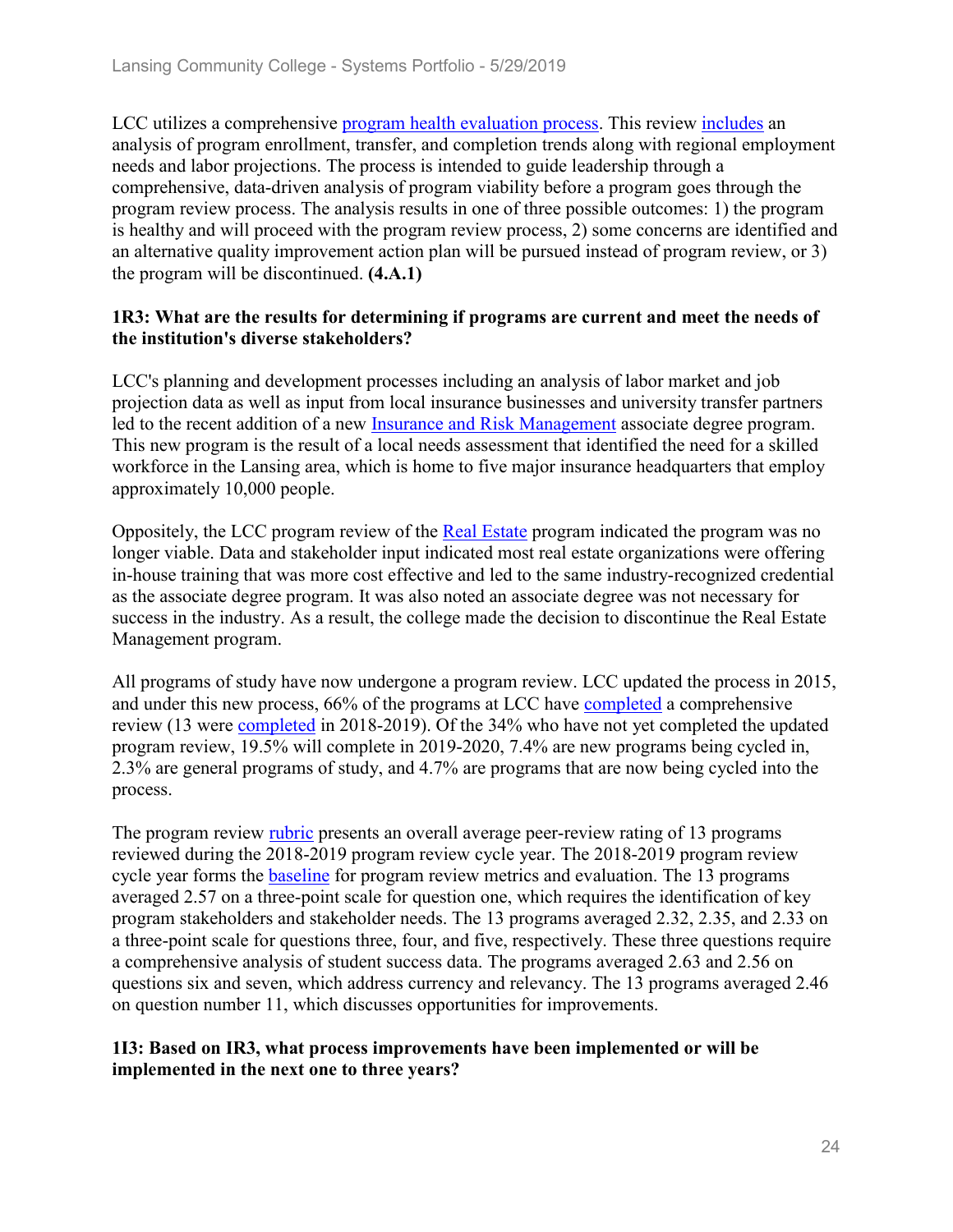Based on previous program review results, the Program Review Support Team realized some program faculty did not fully understand expectations for how to address all questions on the program review questionnaire. They also recognized the Program Review Support Team was not providing consistent and meaningful feedback in a timely manner to the program faculty during the process. As a result, the Provost's Cabinet created a rubric to offer clarification of expectations for each question on the questionnaire and to serve as a tool for the Program Review Support Team to provide feedback and track results. Use of this rubric was launched during the 2018-2019 program review cycle year.

The Program Review Support Team meets at the end of each program review cycle year to discuss process improvements. The assistant dean of Academic Affairs and the director of institutional research hosted a focus group with faculty in March 2019 to gain input on the program review process. As a result, the Program Review Support Team have identified these key process improvements they plan to implement during the 2019-2020 program review cycle:

- Create a program review guidebook to clarify expectations
- Extend the program review timeline to allow more time for completion
- Incorporate additional touch points with faculty, including workshops and additional feedback opportunities

In 2019, the Provost's Cabinet documented a comprehensive, cyclical program health evaluation process that included the establishment of data, metrics and targets that guide this process. While this process had been in practice before this point, it was not documented and was not followed in a cyclical manner.

The college recently contracted with EMSI. This tool equips LCC with the data necessary to evaluate labor market trends and projected needs for the region, allowing for enhanced evaluation and planning. The information provided from this tool will be used for program health evaluations; the program review process; the annual program operating plan process; and the evaluation of needs for potential new programs, training, and service opportunities.

# **Sources**

- 2018 2019 Program Review Detailed Student Success Measure Analysis
- 2018 State of the C3R FINAL
- 2018 State of the C3R FINAL (page number 11)
- 2018-2019 Program Review Rubric Results
- AB Insurance and Risk Management Senate approved
- ASC 3 Tier Classification
- BCI Needs Assessment Results
- CC Curriculum Proposal Form
- Data Collection and Reporting Calendar
- LCC Assessment Plan 2015-2018 Updated 9-28-2016
- LCC Assessment Plan 2015-2018 Updated 9-28-2016 (page number 9)
- LCC Student Profile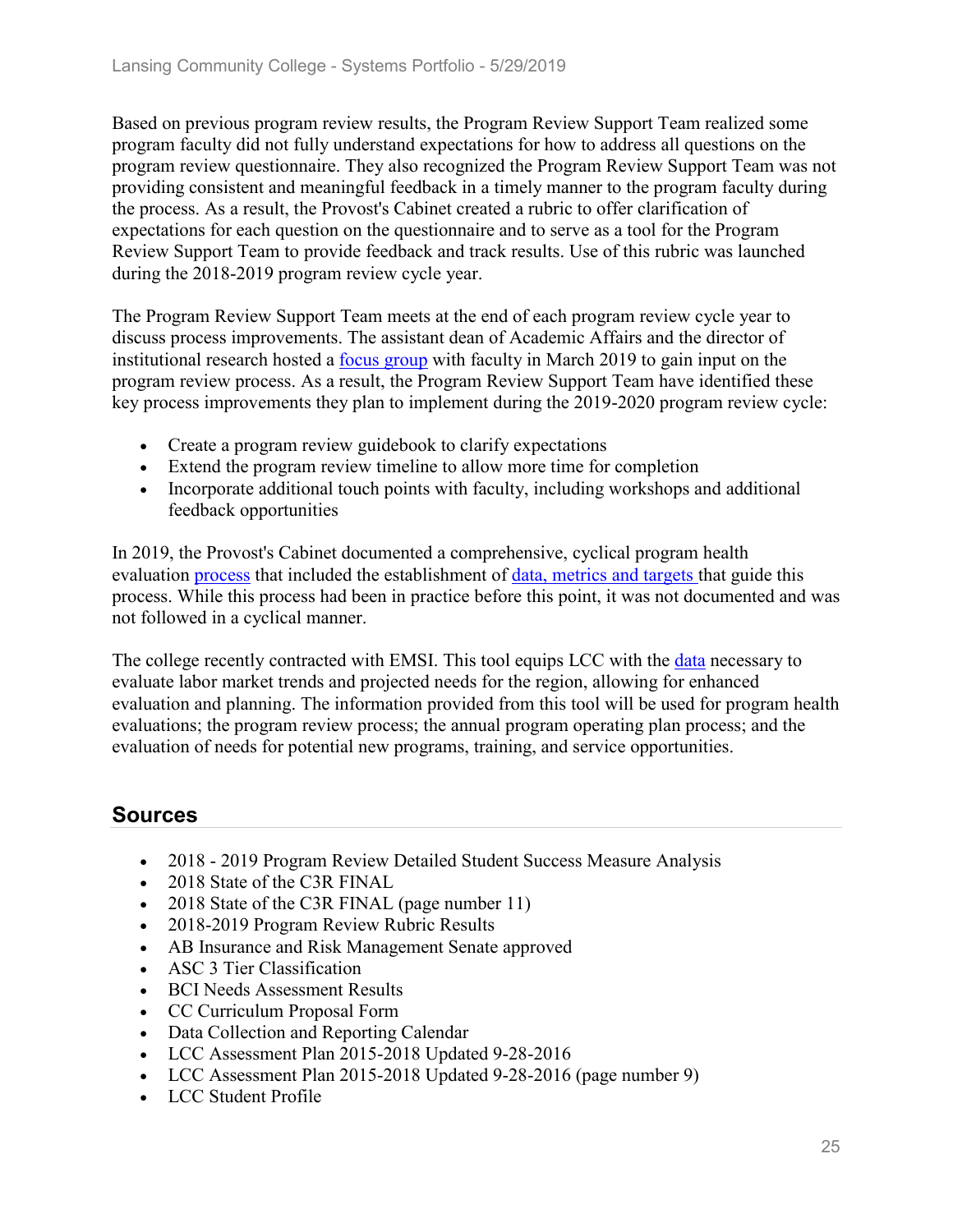- New Course Program Development Process
- Placement Levels Guide
- Program Advisory Board Meeting Minutes 2018-2019
- Program Data Assessment 3-12-19
- Program Health Evaluation Data Parameters
- Program Health Review Process 07.18
- Program Review Cycle
- Program Review Focus Group Themes 3.12.19
- Program Review Questionnaire.pdf
- Program Review Rubric 2.15.19
- Psychology FY18 Financial RER Data
- Psychology Program Annual Improvement Plan 2019
- Psychology Program Review Data Packet
- Real Estate Program Review Completed
- Summary of LCC Enrollment Trends 1-11-2019 V2
- Summary of Program Review Participation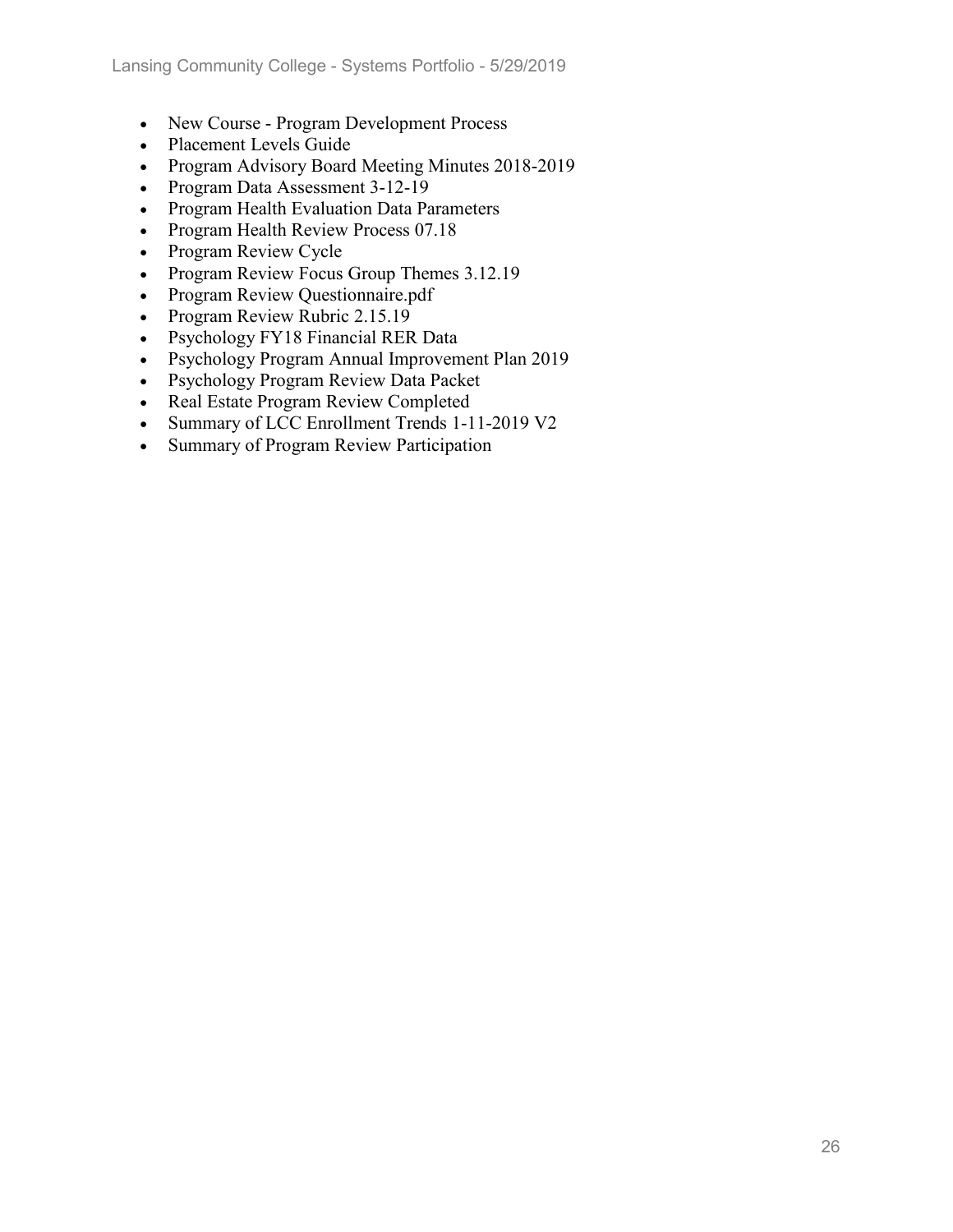# **1.4 - Academic Program Quality**

Academic Program Quality focuses on ensuring quality across all programs, modalities and locations. The institution should provide evidence for Core Components 3.A. and 4.A. in this section.

#### **1P4: PROCESSES**

Describe the processes for ensuring quality academic programming. This includes, but is not limited to, descriptions of key processes for the following:

- Determining and communicating the preparation required of students for the specific curricula, programs, courses and learning they will pursue (4.A.4)
- Evaluating and ensuring program rigor for all modalities, locations, consortia and dualcredit programs (3.A.1, 3.A.3, 4.A.4)
- Awarding prior learning and transfer credits  $(4.A.2, 4.A.3)$
- Selecting, implementing and maintaining specialized accreditation(s) (4.A.5)
- Assessing the level of outcomes attainment by graduates at all levels  $(3.A.2, 4.A.6)$
- Selecting the tools, methods and instruments used to assess program rigor across all modalities

#### **1R4: RESULTS**

What are the results for determining the quality of academic programs? The results presented should be for the processes identified in 1P4. All data presented should include the population studied, response rate and sample size. All results should also include a brief explanation of how often the data is collected, who is involved in collecting the data and how the results are shared. These results might include:

- Summary results of assessments (include tables and figures when possible)
- Comparison of results with internal targets and external benchmarks
- Interpretation of results and insights gained

#### **1I4: IMPROVEMENT**

Based on 1R4, what process improvements have been implemented or will be implemented in the next one to three years?

### **Responses**

#### **1P4a. Determining and communicating the preparation required of students for the specific curricula, programs, courses and learning they will pursue (4.A.4).**

The decision on which courses and programs require students to demonstrate basic skill levels and/or particular course prerequisites prior to registration is the province of faculty in a program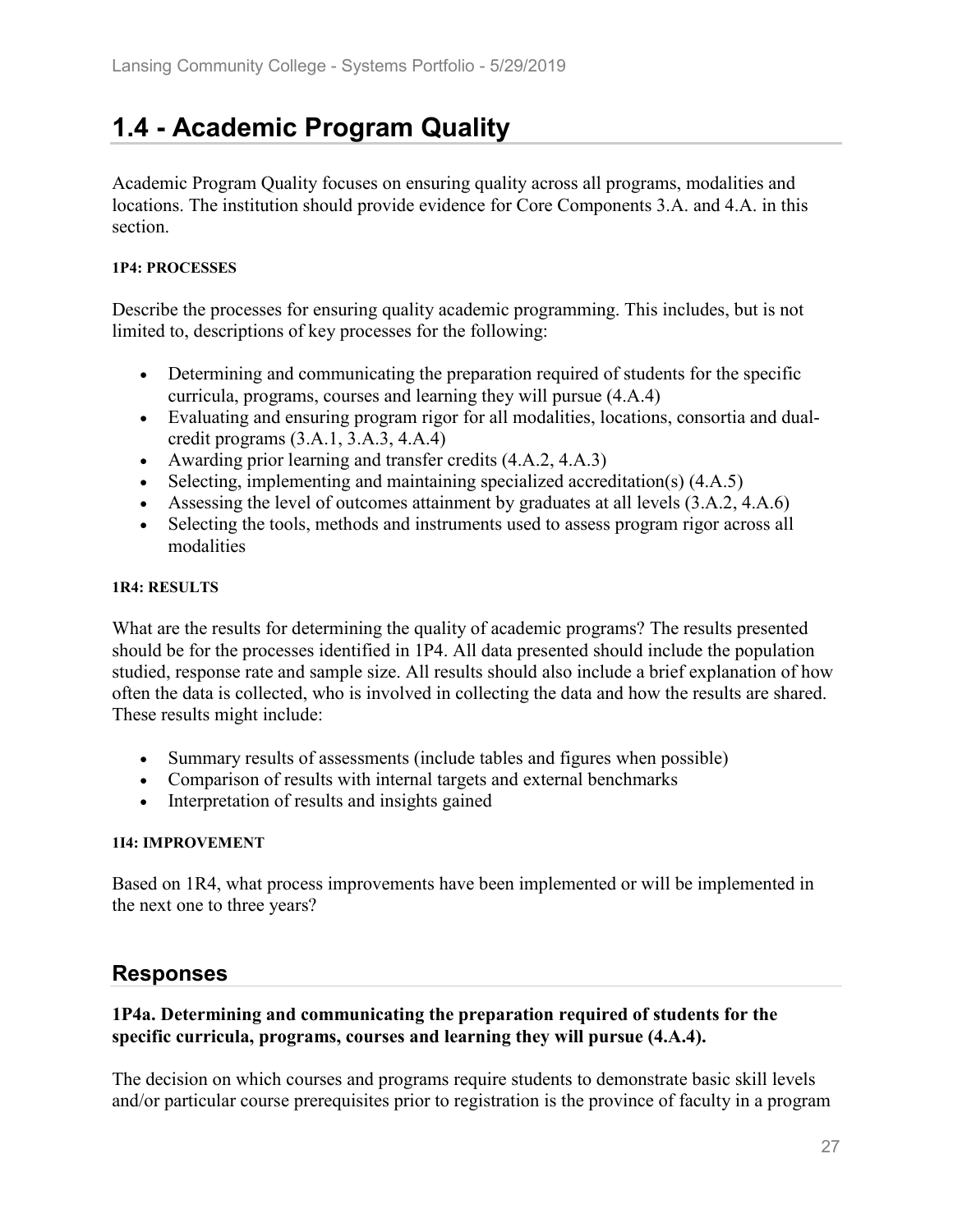or discipline. Faculty assess a course or program's prerequisite requirements through careful analysis of the reading, writing, math, and content knowledge necessary to succeed. These requirements may be in the form of courses students should complete before or during enrollment or established minimum skill level requirements in reading, writing, and/or mathematics. Course prerequisites, co-requisites, or skill levels must be met before a student is permitted to enroll in those courses. Students may meet minimum skill level requirements via multiple measures, including high school GPA, SAT or ACT scores, GED, AP/ASVAB/CLEP tests, college transcripts, or third party assessment testing.

Course pre-requisites, co-requisites, and minimum skill levels are reviewed and approved by the college's Curriculum Committee. They are communicated to students in the LCC Schedule Book, course descriptions, program pathways, course syllabi, and an assessment equivalency grid (for skill levels). These are made available on the college website, at student orientations, through DegreeWorks, and via advising. Academic advisors and faculty advisors are able to communicate requirements to students and ensure requirements are incorporated in the student's My Academic Pathway (MAP). LCC has some programs with selective admission requirements. These requirements are also communicated to students through the same avenues as well as through specialized advising and program-specific informational sessions.

The college reemphasizes the preparation required of students through mandatory student orientations. These orientations are designed to provide information and guidance needed to ensure successful navigation of the student's journey at LCC. The college also offers customized orientation sessions for international, veteran, and athlete student groups, as well as parents of new students.

To proactively address gaps before students enroll in college, LCC has become a lead partner in the Coalition for College and Career Readiness  $(C3R)$ . This coalition brings together stakeholders from the local community, local secondary institutions, and LCC to address the growing number of students who are not college-ready when they graduate high school. Through C3R, LCC has been able to launch projects to address areas of concern and to increase communication of requirements at the high school level. **(4.A.4)**

#### **1P4b. Evaluating and ensuring program rigor for all modalities, locations, consortia and dual-credit programs (3.A.1, 3.A.3, 4.A.4).**

LCC evaluates and ensures program rigor for all modalities, consortia, dual-credit, and locations through the Curriculum Committee and program review processes. The Curriculum Committee relies on documented processes and forms to ensure recommendations for new courses or programs, and/or changes to courses or programs, follow proper due diligence. The committee evaluates proposals based on factors such as transferability, learning outcomes, demonstrated need, prerequisites, and a master syllabus (for course proposals). Before new or changed curriculum proposals are received by the Curriculum Committee, they undergo a vetting process to ensure they align with program and college goals, support stakeholder needs, and are appropriate for the community college level and for all modes of potential delivery. **(3.A.1, 3.A.3)**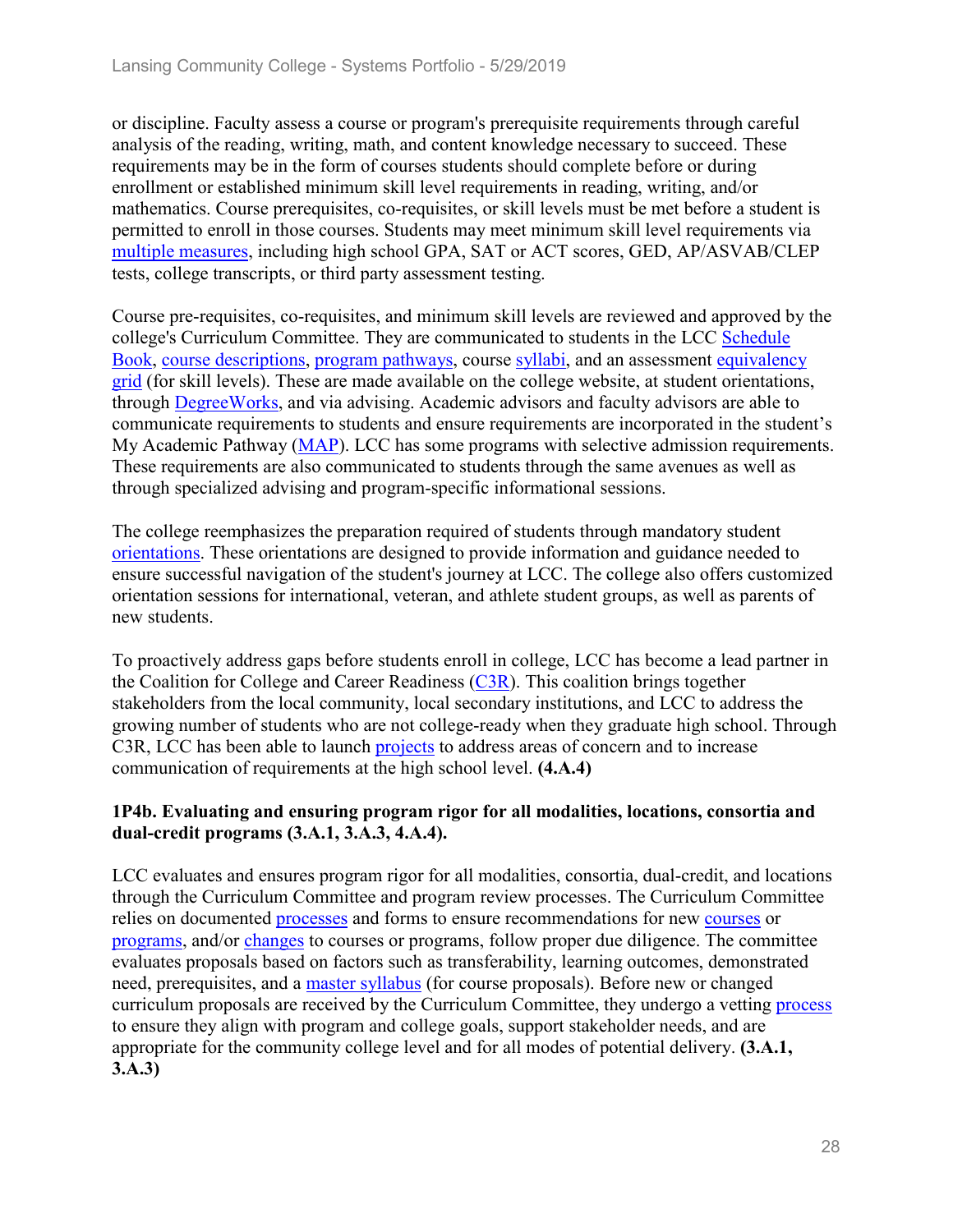Faculty are provided disaggregated data to assess program rigor as part of the program review process. The process is designed to encourage an evaluation of all courses that support the program, including all modalities, locations, consortia and dual-credit options. **(4.A.4)** The review process encompasses an evaluation of student learning, enrollment and success data, student retention and persistence, currency and relevancy of the program and courses within, and methods used to ensure faculty remain current in their discipline. Each of these metrics speak to academic program rigor.

Instructors are required to use a standardized course syllabus template with specific items that cannot be modified, including student learning outcomes, course name and section information, course description, and institutional policies. Each academic division utilizes a process to complete an audit of course syllabi every semester. The syllabi for each course section, including sections offered for dual-enrollment, at additional locations, and online, are reviewed for the required syllabus components.

Program rigor is reinforced through efforts to build strong transfer partnerships with four-year institutions as well as strong business and industry partnerships, and to meet thirdparty accreditation standards. LCC offers several programs of study that prepare students for third-party certifications and licensures. These standards and student success rates inform a rigorous curriculum design.

#### **1P4c. Awarding prior learning and transfer credits (4.A.2, 4.A.3).**

The college recognizes students may have gained academic experience or its equivalence from other institutions, including foreign institutions, the military, business or industry. Accordingly, the college allows for the transfer and acceptance of credit from other regionally accredited institutions of higher education. In other instances, when appropriate, the college allows students to demonstrate they can meet course learning outcomes and/or gain credit by examination. Evaluation decisions are guided by documented college policy.

LCC has several standard operating procedures (SOP) that provide documented processes for the acceptance and evaluation of transfer credits from other institutions; credit for military courses and/or training; credit by examination; credit for experiential learning; credits earned at foreign institutions; credit for professional licensures and/or certifications; and credit for nationally normed examinations. **(4.A.2, 4.A.3)**

#### **1P4d. Selecting, implementing and maintaining specialized accreditation(s) (4.A.5).**

LCC does not employ a formal policy for selecting, implementing, and maintaining specialized accreditation. The college does, however, require that all programs of study meet or exceed national standards. To this end, all faculty evaluate the availability and necessity of any programlevel accreditation. The determination to pursue specialized accreditation includes an assessment of how well the accreditation will support student success in the workforce, how well it will support student transfer success, the demands of the industry, the needs of the local community, input from program advisory boards, and national trends. **(4.A.5)**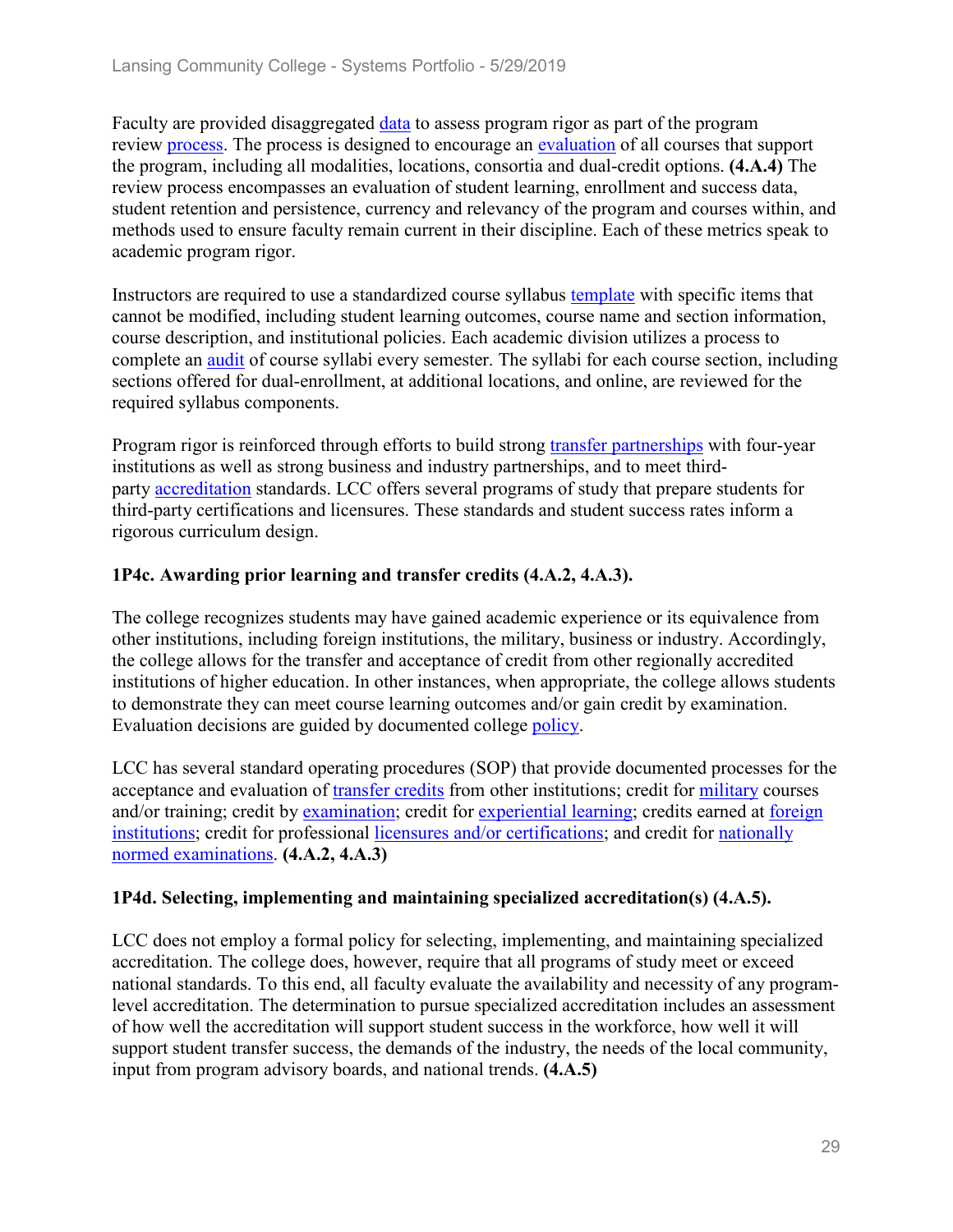The college is currently in good standing with its program accreditation bodies, with the exception of the Joint Review Committee on Education in radiologic technology (JRCERT) accreditation for the Radiologic Technology program, which is currently on probation status. The program was placed on probationary status on December 14, 2017, due to non-compliance with Standard Five, Objective 5.2: "five-year average credentialing examination pass rate of not less than 75 percent at first attempt within six months of graduation." The Radiologic Technology program was required to meet compliance with the above objective by December 1, 2018. Despite the best efforts of the administration and faculty of the Radiologic Technology program, the five-year credentialing examination pass rate continued to be below 75 percent. In October 2018, the program requested from JRCERT a good cause extension of the probationary status for the maximum allowed 24 months to return the program to compliance. The request was based on two mitigating circumstances:

1.) There was a change in key program personnel, including a new program director effective January 2, 2018, a new clinical coordinator effective February 12, 2018, and the creation of a new full-time faculty position effective October 8, 2018.

2.) Implementation of new program curriculum, effective August 2018. New curriculum for the Radiologic Technology program was created in response to the April 2017 update to the American Society of Radiologic Technologists curricula and to the dropping five-year pass rate for the American Registry of Radiologic Technologists exam. This curriculum was reviewed by the advisory board on June 15, 2017, approved by the LCC Curriculum Committee in December 2017, and approved by JRCERT on April 26, 2018, for implementation in August 2018.

Results of the program action plans and curriculum changes will not be fully realized until graduation in spring 2020. Therefore, the college requested the maximum allotted extension time to allow for board pass rates from the graduating class of 2020 to be considered in the five-year average pass rate. JRCERT granted this extension, giving LCC until December 1, 2020, to bring the five-year average pass rates into compliance.

#### **1P4e. Assessing the level of outcomes attainment by graduates at all levels (3.A.2, 4.A.6).**

LCC uses continuous quality improvement processes, such as comprehensive assessment planning, student learning outcome mapping, common course assessments, general education assessment, curriculum development, and program review, to assess the competency and outcomes attainment for students at all levels. These processes require that courses and programs align their learning expectations with the LCC mission and essential learning outcomes.

LCC has designed an integrated assessment system with eight guiding principles. LCC's comprehensive assessment plan for program-level and institutional-level student learning provides insight into the level of learning each graduate attains, regardless of program of study. Curricula are stacked by level of achievement, by level of learning progression throughout a curriculum, and by level of award. The level of achievement dictates which program-level learning outcomes must be achieved to earn an award. Associate degree awards must incorporate all program-level outcomes building toward student mastery of outcome attainment. Certificates will include achievement of some of the program-level outcomes. **(3.A.2)**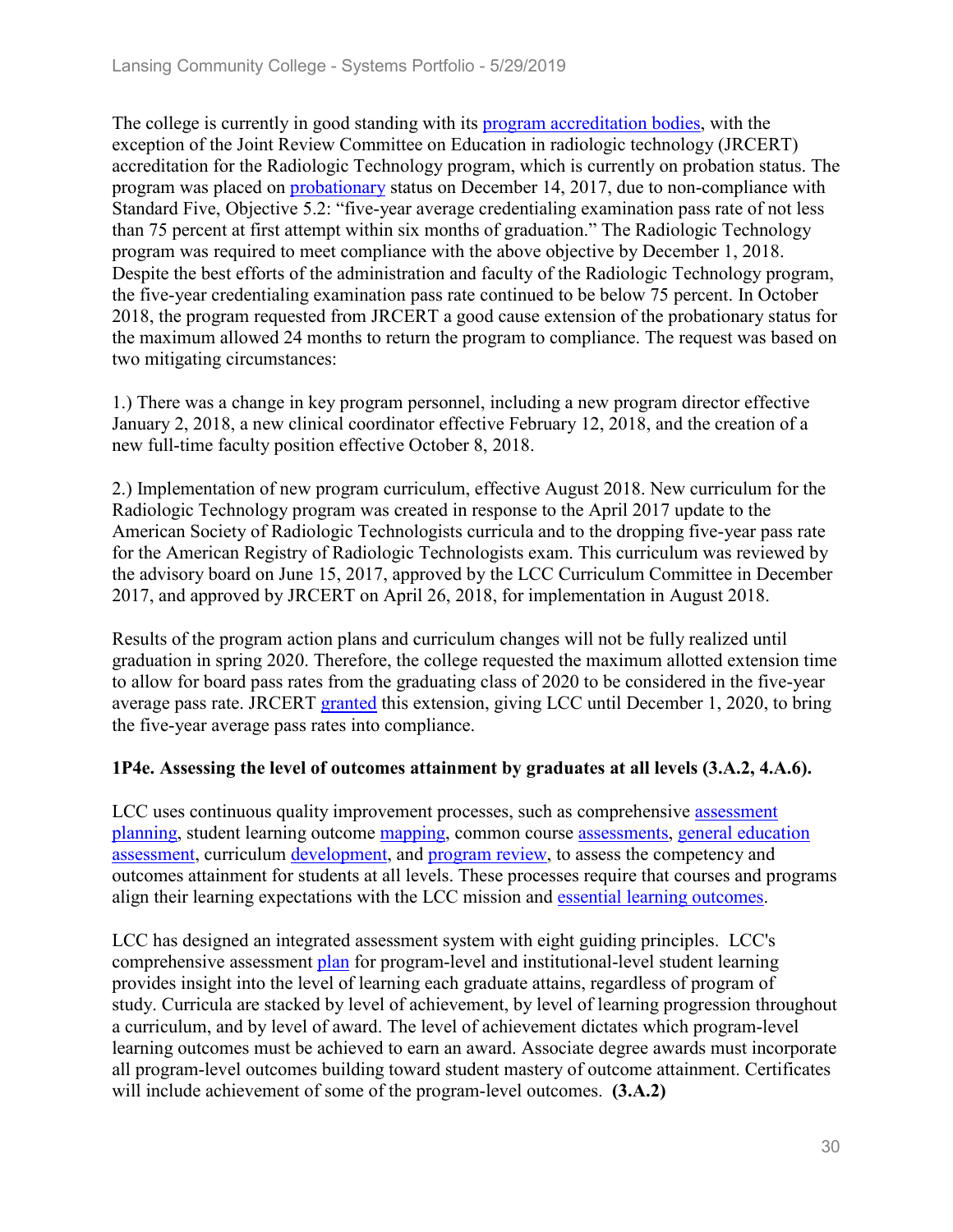The Committee for Assessing Student Learning (CASL) monitors assessment efforts across the campus, provides guidance regarding best practices, and reviews and publishes assessment results. LCC programs of study report program-level learning outcomes, methods of assessment, and connections from program-level learning outcomes to a common set of essential learning outcomes. This evidence is analyzed by the Center for Data Science with oversight by CASL to gain insight into:

- How LCC aligns program curricula to a common set of essential learning outcomes
- What LCC expects students to learn and to what degree
- How the college assess students' learning throughout a curriculum
- How well those assessment methods are aligned to learning expectations

LCC offers transfer-oriented associate degrees and career-focused associate degrees and certificates. The college is an active participant in the Michigan Transfer Agreement, which serves to articulate general education learning competency requirements for transfer within the state of Michigan. Additionally, course equivalency evaluations and the articulation agreement process align LCC course and program learning expectations with those of four-year partner institutions. Several of LCC's career-focused programs are accredited by third-parties and/or lead to a third-party certification or licensure for students. Accreditation evaluations reinforce rigor that is equally distributed regardless of location or modality. Success rates and pass rates of third-party licensure offer insight into competency level of student learning expectations. These rates are monitored annually. **(4.A.6)**

#### **1P4f. Selecting the tools, methods and instruments used to assess program rigor across all modalities.**

LCC assesses program rigor across all modalities using quality assurance processes such as curriculum development, assessment planning, program review, surveys, and advisory board input.

- The Curriculum Committee evaluates course and program proposals for academic rigor appropriate for a two-year college level.
- Faculty are provided disaggregated data to assess program rigor as part of the program review process. The process is designed to encourage an evaluation of all courses that support the program, including all modalities, locations, consortia and dual-credit options.
- Technical skills programs are supported by advisory boards whose members contribute regularly to curriculum discussions and are surveyed for feedback on program rigor across all modalities.
- All course sections use an agreed-upon method for assessment of program learning outcomes.
- Instructors are required to teach to common learning outcomes following a common syllabus.
- All faculty meet credential requirements.
- Several programs meet third-party accreditation standards.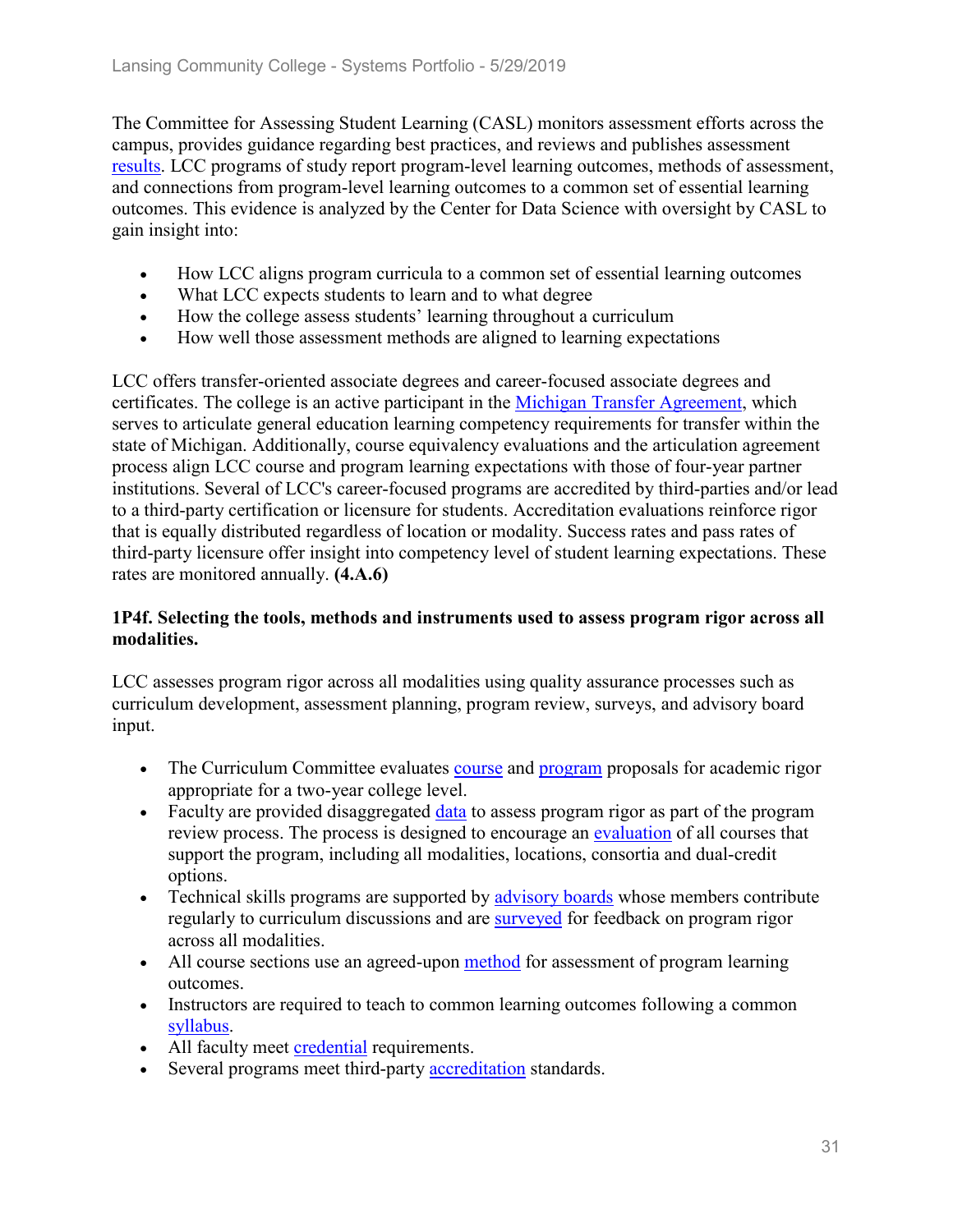#### **1R4. What are the results for determining the quality of academic programs?**

In 2017-2018, 52 employers from the following program advisory boards responded to the LCC employer survey: accounting, chemical technology, civil technology, diagnostic medical sonography, geographic information systems, HVAC, management, marketing, and massage therapy. Programs were rated on a five-point scale ranging from poor to excellent, with an option to select "I don't know or NA." 94% of respondents selected excellent or good when asked if instructional program content and quality are based on job skills and knowledge required for successful entry-level employment. 96% selected excellent or good when asked if instructional program content and quality are designed to provide students with practical job application experience. 79% selected excellent or good and 19% selected don't know or NA when asked if instructional program content and quality are responsive to upgrading and retraining needs of employed persons.

Aside from the survey, the program review rubric presents an overall average peer-review rating of 13 programs reviewed during the 2018-2019 program review cycle year. The 2018-2019 program review cycle year forms the **baseline** for program review metrics and evaluation. Questions one, three, four, five, six, seven, eight, and ten of the program review questionnaire focus on academic program quality.

The IPEDS 2018 report indicates more LCC students are transferring to four-year institutions than students from the IPEDS national comparison group. The college's graduate and transfer-out rate is 28%, which is 11% higher than the comparison group.

Beginning in fall 2018, students were able to use their high school GPA for LCC placement purposes if they graduated within the past three years. This resulted in an increase in the percentage of students who were college-ready in the fall 2018 cohort compared to prior years (report). In the fall 2017 cohort, 29% were college-ready in math and 69% were college-ready in reading/writing. The percent of college-ready math students in the fall 2018 cohort jumped to 35% and the percent of college-ready reading/writing students jumped to 76%.

LCC currently has 232 students in active apprenticeships at 32 different businesses. Some of the businesses have more than one occupation for which they have enrolled apprentices. Since 2015, LCC has enrolled 173 new apprentices at a rate of approximately 43 new apprenticeships per year.

LCC programs that lead to a third-party certificate or licensure see strong student performance. In most cases, students meet or exceed national benchmarks. Some programs realize 100% student pass rates over multiple years. Only a couple of programs have underperformed, such as Radiologic Technology (see 1P4d).

#### **1I4. Based on 1R4, what process improvements have been implemented or will be implemented in the next one to three years?**

To improve the college's ability to support apprenticeship opportunities, LCC created the Trades Technology Services Team, as part of the Technical Careers Division. This group has an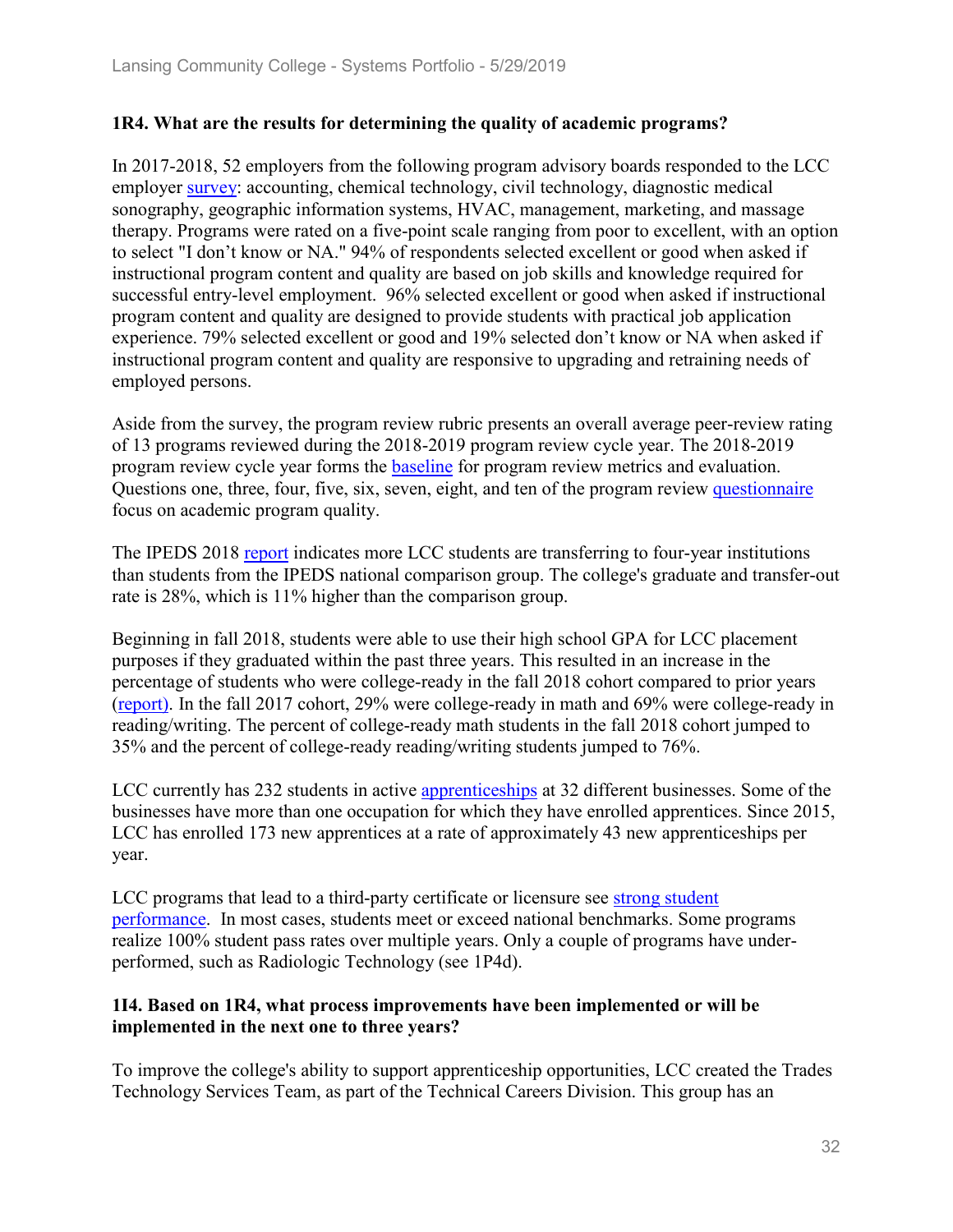established goal of enrolling 50 new apprenticeships between March 2019 and January 2021. This goal was determined through discussions with technical career academic leadership, employers, industry groups such as the Capital Area Manufacturing Council, and program advisory boards. In addition to this qualitative goal for apprenticeships, the Trades Technology Services Team has established goals to standardize the process the Technical Careers Division uses for credit-based apprenticeships and working more collaboratively with business and industry partners to better communicate apprenticeship opportunities.

While short-term analysis of the impact of multiple measures is promising, further analysis is underway to understand if the high school GPA placement method impacted the increase in college-ready students. Additional analysis is also underway to compare college-level math and English course success rates by placement method.

The 2018-2019 program review cycle year formed the baseline year for program review metrics and evaluation. Already, process improvements have been identified (see 1I3), including an increased focus on reviewing the transferability of courses and programs.

In 2019, Academic Procedure Advisory Committee (APAC) reviewed the standard operating procedures for awarding prior learning and transfer credits. APAC created a task force to build a systematic process with evaluation criteria. The team created an experiential learning application that will guide the process. Additionally, the team held an informational session for faculty during the spring professional activities day to discuss process recommendations.

# **Sources**

- 2018 State of the C3R FINAL
- 2018-2019 Program Review Rubric Results
- Articulation Agreement Guidelines
- Board Policy Credit for Previously Acquired Knowledge and Learning Experience
- C3R 2017-18 Strategic Plan Report FINAL
- Catalog Entries Course Description for CPSC 131
- CC Course Proposal Form
- CC Curriculum Proposal Form
- CC SOP New Courses and Programs
- CC SOP Revised Courses
- Common Outcomes Assessment Methods
- Computer Science Program Pathway
- CPSC 131 Numerical Methods and MATLAB Syllabus Template.pdf
- Curriculum Committee Webpage
- Degree Works Screen Shot
- ELO results 2016 thru 2018
- Embedded Academic Support Fall 2018 Updated Mar 2019
- Embedded Academic Support Fall 2018 Updated Mar 2019 (page number 7)
- Employer Survey Results September 2018
- English and Math Course Syllabi Multiple Locations and Modalities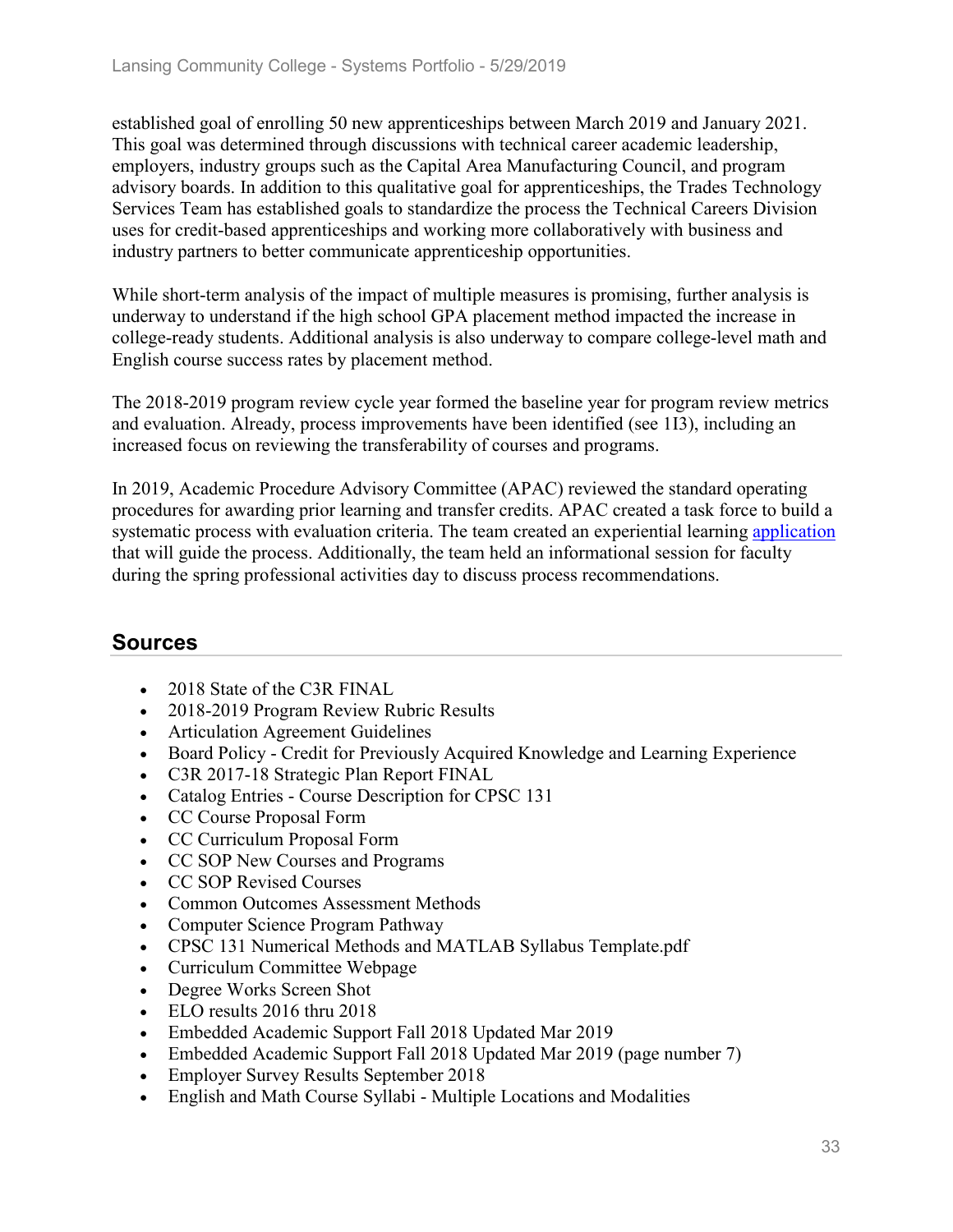- Experiential Learning Application
- General Education Assessment Plan
- Human Services Learning Outcomes Map.pdf
- IPEDS FY 2018
- IPEDS FY 2018 (page number 5)
- JRCERT 0183 Award Letter 12-18-18
- Lansing Community College JRCERT Probation Status 1.11.18-SUBMISSION
- LCC Assessment Results 2015 thru 2018
- LCC Assessment Strategic Plan 2018-2021
- LCC Certification and Licensure Pass Rates
- LCC Essential Learning Outcomes
- List of Apprenticeships
- MTA Articulation Handbook
- New Course Program Development Process
- Placement Level Equivalency Chart
- PROE Survey Results 2018-2019
- PROE Survey Results 2018-2019 (page number 13)
- Program Accreditation List
- Program Advisory Board Meeting Minutes 2018-2019
- Program Review Questionnaire.pdf
- Proposed Faculty Minimal Quals Course
- Psychology Program Review 2019
- Psychology Program Review 2019 (page number 6)
- Psychology Program Review Data Packet
- Sample Student MAPs
- SOP Credit by Examination.pdf
- SOP Credit for Experiential Learning.pdf
- SOP Acceptance and Evaluation of Transfer Credits From Other Institutions
- SOP Credit for Licensure and Certifications
- SOP Credits Earned at Foreign Educational Institutions
- SOP Credits Earned from National Normed Exams
- SOP Credits Earned in the Armed Services
- Spring 2019 Schedule Book
- Student Orientation Process
- Syllabi Audit Process
- Transfer Agreements and Partnerships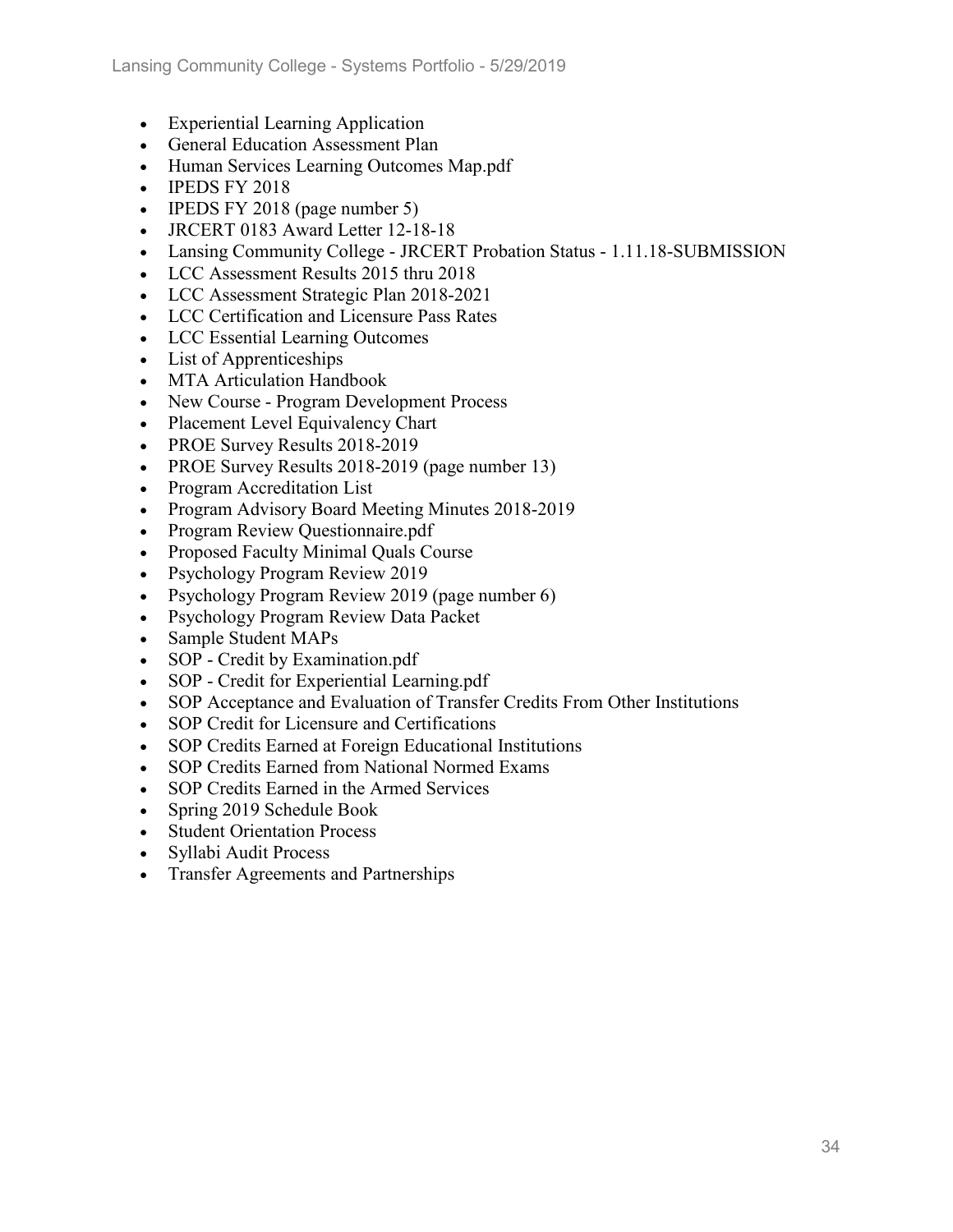# **1.5 - Academic Integrity**

Academic Integrity focuses on ethical practices while pursuing knowledge. The institution should provide evidence for Core Components 2.D. and 2.E. in this section.

#### **1P5: PROCESSES**

Describe the processes for supporting ethical scholarly practices by students and faculty. This includes, but is not limited to, descriptions of key processes for the following:

- Ensuring freedom of expression and the integrity of research and scholarly practice (2.D., 2.E.1, 2.E.3)
- Ensuring ethical learning and research practices of students (2.E.2, 2.E.3)
- Ensuring ethical teaching and research practices of faculty (2.E.2, 2.E.3)
- Selecting the tools, methods and instruments used to evaluate the effectiveness and comprehensiveness of supporting academic integrity

#### **1R5: RESULTS**

What are the results for determining the quality of academic integrity? The results presented should be for the processes identified in 1P5. All data presented should include the population studied, response rate and sample size. All results should also include a brief explanation of how often the data is collected, who is involved in collecting the data and how the results are shared. These results might include:

- Summary results of measures (include tables and figures where appropriate)
- Comparison of results with internal targets and external benchmarks
- Interpretation of results and insights gained

#### **1I5: IMPROVEMENT**

Based on 1R5, what process improvements have been implemented or will be implemented in the next one to three years?

### **Responses**

#### **1P5a. Ensuring freedom of expression and the integrity of research and scholarly practice (2.D, 2.E.1, 2.E.3).**

LCC expresses its commitment to freedom of expression in several ways. First, the Board of Trustees and Academic Senate hold open meetings with the opportunity for public comments. It is standard procedure for both to refrain from addressing public comments, so individuals will not feel intimidated. Second, the faculty contract includes a statement on academic freedom commensurate with the American Association of University Professors. Third, the Student Life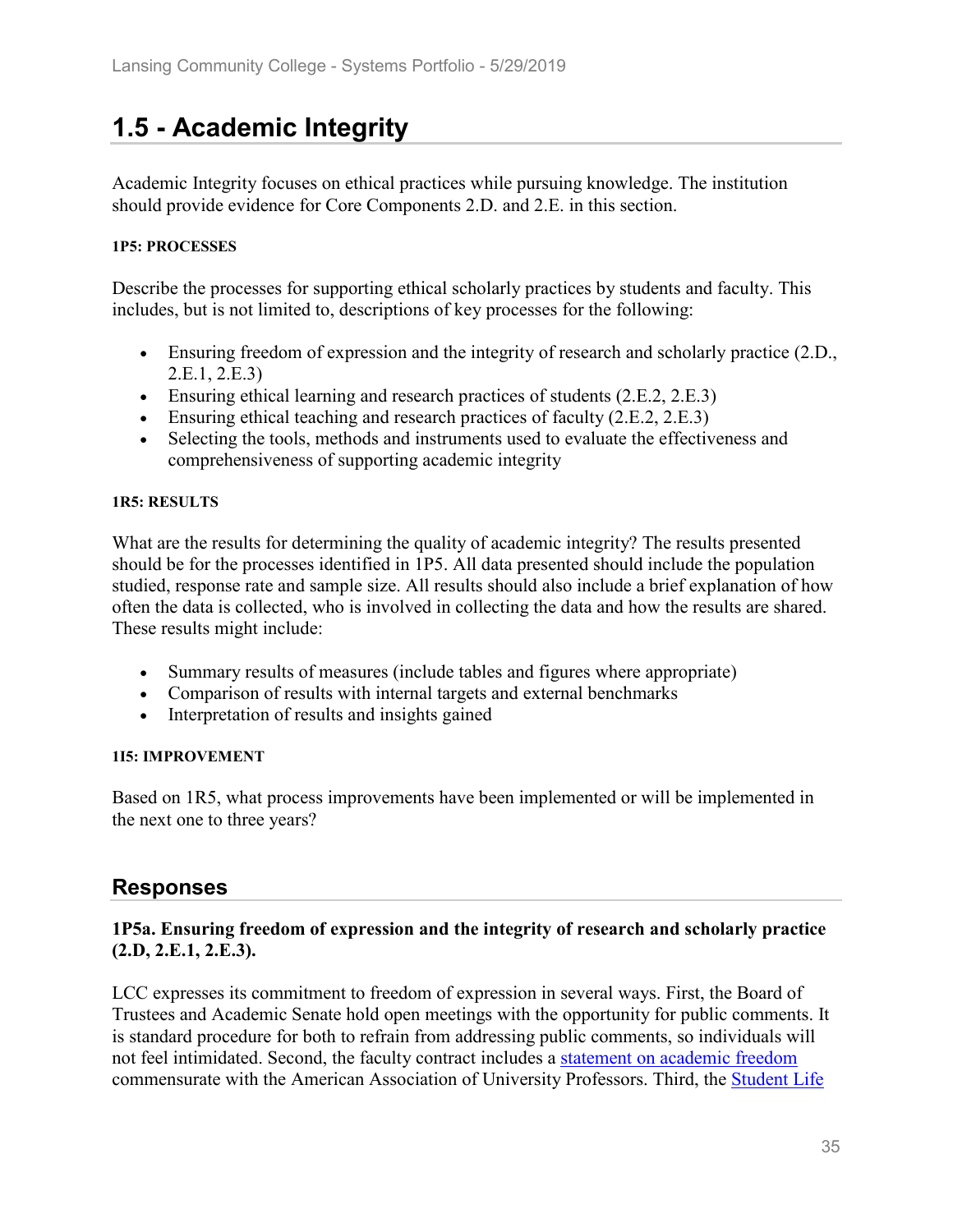Regulations webpage and the Registered Student Organization Handbook spell out LCC's commitment to students' right to freedom of expression. **(2.D)**

In February 2018, LCC established a formal Institutional Review Board to protect human research subjects at LCC. The IRB was developed in accordance with the National Research Act, Public Law 93-348, and consists of a diverse group of members including at least one with expertise in science, one with expertise in nonscientific areas, and one community member not otherwise affiliated with the college. **(2.E.1)**

#### **1P5b. Ensuring ethical learning and research practices of students (2.E.2, 2.E.3).**

The Student Code of Conduct prohibits acts of academic dishonesty. Under Conduct – Rules and Regulations, it states "any student found to have committed or to have attempted to commit the following misconduct is subject to the disciplinary sanctions outlined in Article IV." All course syllabi include a reference and a link to the Student Code of Conduct and General Rules and Guidelines. **(2.E.3)**

In addition to guidance from instructors, LCC's Library website offers students guidance on conducting academic research, avoiding plagiarism, and citing materials in accordance with professional guidelines. Each academic area has an assigned librarian **(2.E.1)**, who is available for classroom visits to teach students about ethical research practices and utilizing library services. **(2.E.2, 3.D.5)**

#### **1P5c. Ensuring ethical teaching and research practices of faculty (2.E.2, 2.E.3).**

LCC has an Ethics and Standards of Conduct policy which applies to all employees, including faculty. This policy takes a positive approach, in that it begins with a list of "ideal behaviors (positive role model)." In addition, a supplement specifically proscribes certain behaviors. **(2.E.3)**

The faculty contract calls for periodic performance evaluations, including addressing "adherence to professional standards and codes of ethics ... (and) relationships with peers and students." In addition, the Professional Activities Plan calls for faculty to engage in peer review and/or faculty mentoring. Thus, faculty work together to ensure they achieve their best in the pursuit of teaching, research, and scholarship. In order to facilitate peer mentoring and evaluation, HR offers a course on the performance review process. **(2.E.1, 2.E.2, 2.E.3)**

Should the faculty performance review indicate areas of concern, an improvement plan is developed between the faculty member and their supervisor. As an additional check, program review includes an overview of program faculty and the quality of courses within the program. **(2.E.2)**

Additional training is available to faculty through the Center for Teaching Excellence and includes courses on "Transforming Teaching Through Learning" and "Teaching Online Certification." IRB training is available for any member of the college through the Collaborative Institutional Training Initiative. **(2.E.1, 2.E.2)**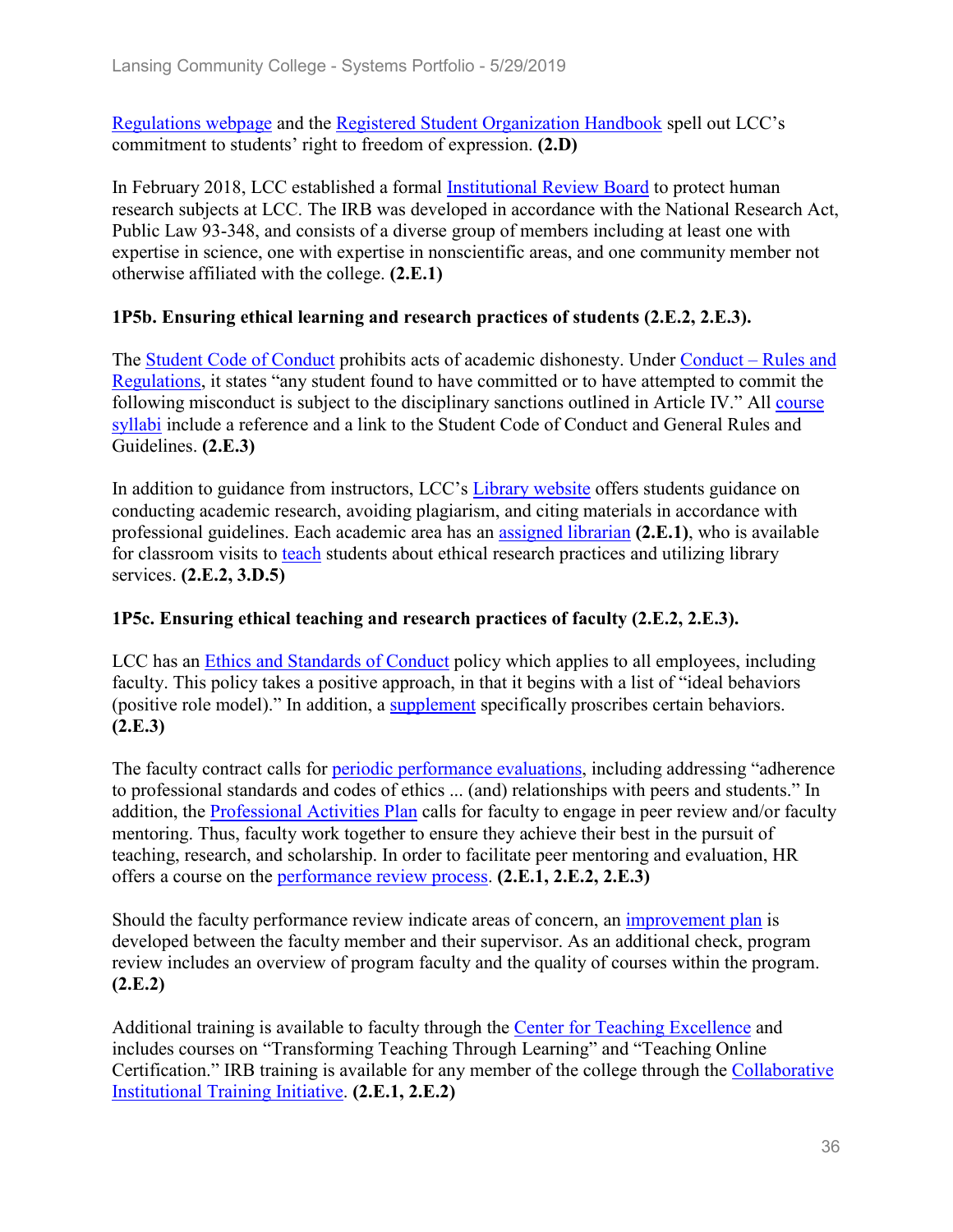#### **1P5d. Selecting the tools, methods and instruments used to evaluate the effectiveness and comprehensiveness of supporting academic integrity.**

The contracts and policies that guide the college's commitment to academic integrity involve a wide range of individuals, discussions, and reviews:

- The faculty contract, including the commitment to academic freedom and structure of performance evaluations, is based on negotiations between the faculty union and the administration.
- Policies are established by the Board of Trustees.
- Procedures are developed by appropriate personnel, such as Human Resources or Student Affairs, with input from groups such as the Academic Senate and/or the Academic Procedures Advisory Committee.

The IRB developed its proposal to conduct human subjects research and informed consent checklist in accordance with guidance from the Belmont Report and applicable federal law (45 CFR 46).

Guidance for Library programs comes from the Association of College & Research Libraries standards. In particular, ACRL Principle 2 emphasizes intellectual freedom, intellectual property rights, privacy and confidentiality, and collaboration; whereas ACRL Principle 3 emphasizes information literacy for academic success, research, and lifelong learning.

#### **1R5: What are the results for determining the quality of academic integrity?**

During calendar year 2018, Library staff conducted 271 training sessions on information literacy and research instruction, serving over 4,000 students and faculty in a variety of classes. In addition, reference support services were contacted over 3,500 times. These services were all provided by certified, faculty librarians.

In the most recent climate survey, 84% of LCC employees, including 82% of faculty, agree their colleagues are generally ethical. Students rate faculty being "fair and unbiased" as fairly high in importance, and indicate general satisfaction with their experience at LCC.

In its first year, the IRB has reviewed 26 research proposals; 15 remain active.

#### **1I5: Based on 1R5, what process improvements have been implemented or will be implemented in the next one to three years?**

The IRB was established in March 2018. Members are developing an informational PowerPoint session. This training will be housed in the college's learning management system.

The Library Instruction Team has specific goals that support the operating plan for the Library. Included are goals and action plans related to helping students improve their information literacy and evaluating the needs of faculty to facilitate the improvement of information literacy in online classes.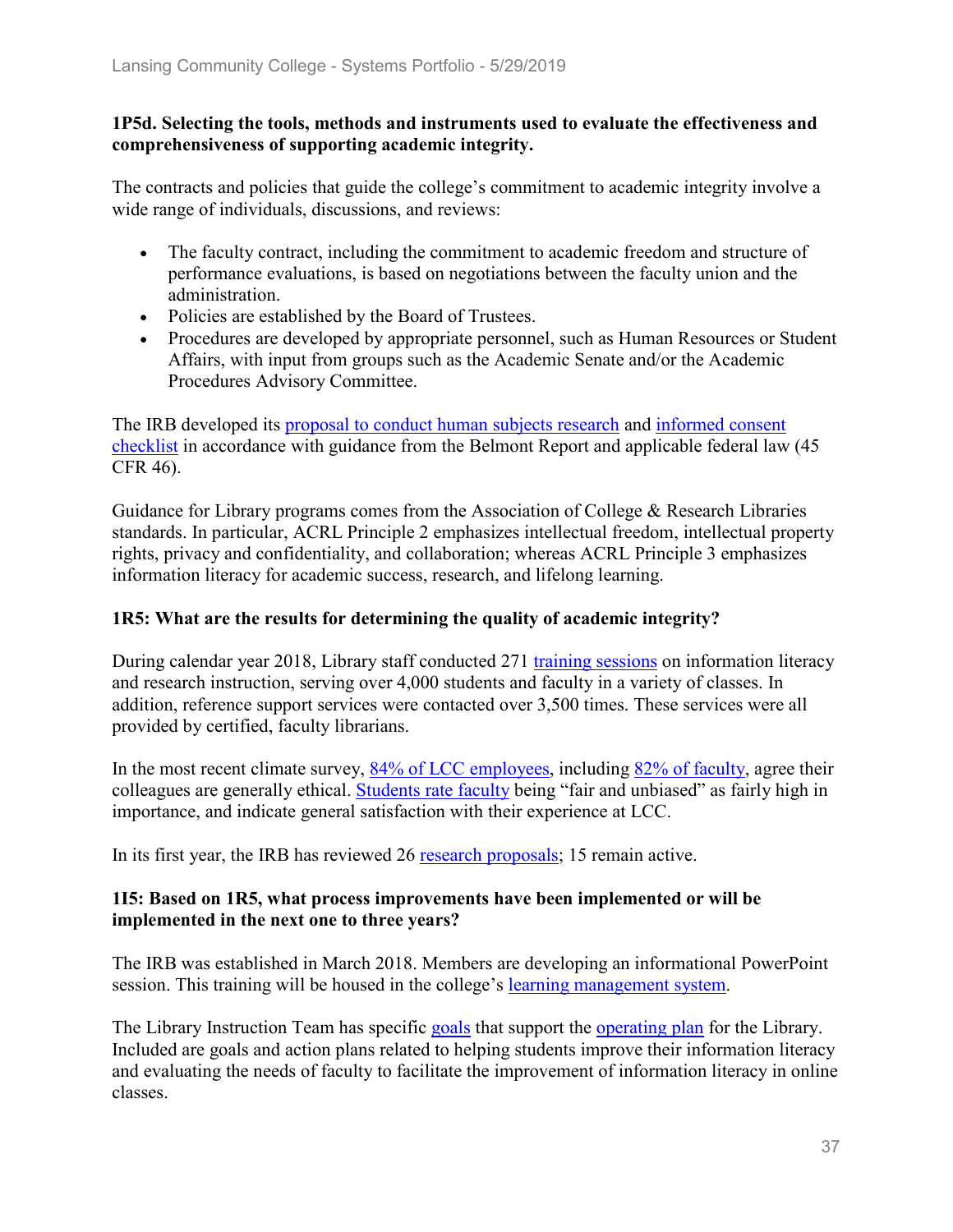## **Sources**

- CITI Research Ethics Training
- CTE Webpage
- Ethics and Standards of Conduct for Employees
- Faculty Contract 2017-2020
- Faculty Contract 2017-2020 (page number 55)
- Faculty Contract 2017-2020 (page number 58)
- Faculty Contract 2017-2020 (page number 76)
- Faculty Subset Survey of Employee Engagement
- Faculty Subset Survey of Employee Engagement (page number 26)
- Information Literacy summary
- IRB Policy and Procedure
- **IRB Research Proposals**
- LCC Informed Consent Checklist
- Library Ethical Learning and Research Practice Stats
- Library Liaisons
- Library Operating Plan
- Library SMART Goal Tracker 2018-2019
- Library Support for Students Website
- Performance Review Process
- Professional Activity Plan Form
- Proposal to Conduct Human Subjects Research at LCC
- Psyc 200 CRN 51643 Spring 2019
- Psyc 200 CRN 51643 Spring 2019 (page number 3)
- Registered Student Organization Handbook
- Registered Student Organization Handbook (page number 9)
- Student Code of Conduct Website
- Student Freedom of Expression Webpage
- Student General Rules and Guidelines
- Student General Rules and Guidelines (page number 14)
- Student Satisfaction Inventory 2017
- Student Satisfaction Inventory 2017 (page number 6)
- Supplement to Ethics and Standards of Conduct Policy
- Survey of Employee Engagement
- Survey of Employee Engagement (page number 26)
- Talent Management System Webpage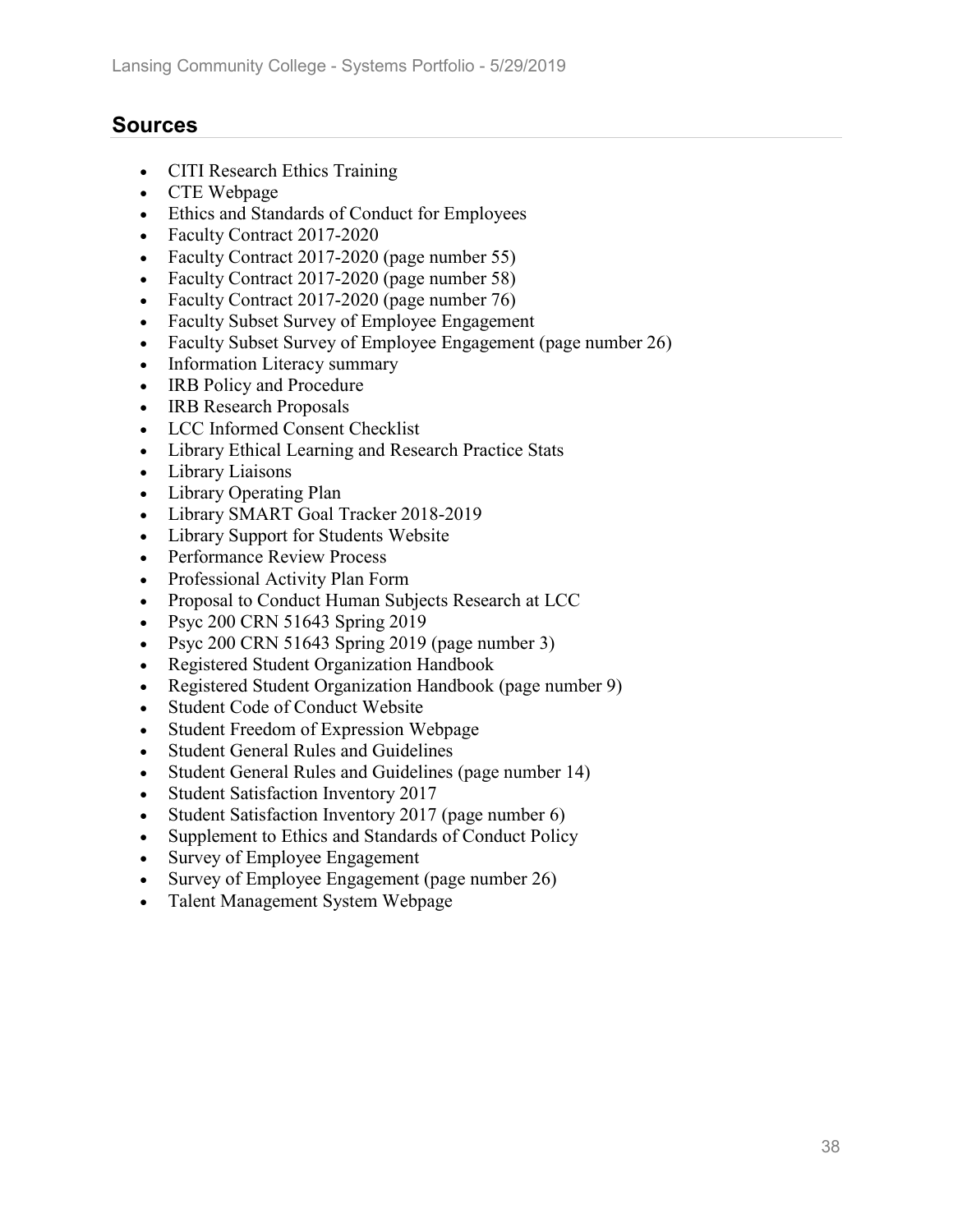# **2 - Meeting Student and Other Key Stakeholder Needs**

# **2.1 - Current and Prospective Student Need**

Current and Prospective Student Need focuses on determining, understanding and meeting the academic and non-academic needs of current and prospective students. The institution should provide evidence for Core Components 3.C. and 3.D in this section.

#### **2P1: PROCESSES**

Describe the processes for serving the academic and non-academic needs of current and prospective students. This includes, but is not limited to, descriptions of key processes for the following:

- Identifying underprepared and at-risk students, and determining their academic support needs (3.D.1)
- Deploying academic support services to help students select and successfully complete courses and programs (3.D.2)
- Ensuring faculty are available for student inquiry (3.C.5)
- Determining and addressing the learning support needs (tutoring, advising, library, labratories, research, etc.) of students and faculty (3.D.1, 3.D.3, 3.D.4, 3.D.5)
- Determining new student groups to target for educational offerings and services
- Meeting changing student needs
- Identifying and supporting student subgroups with distinctive needs (e.g., seniors, commuters, distance learners, military veterans) (3.D.1)
- Deploying non-academic support services to help students be successful (3.D.2)
- Ensuring staff members who provide non-academic student support services are qualified, trained and supported (3.C.6)
- Communicating the availability of non-academic support services (3.D.2)
- Selecting the tools, methods and instruments to assess student needs
- Assessing the degree to which student needs are met

#### **2R1: RESULTS**

What are the results for determining if current and prospective students' needs are being met? The results presented should be for the processes identified in 2P1. All data presented should include the population studied, response rate and sample size. All results should also include a brief explanation of how often the data is collected, who is involved in collecting the data and how the results are shared. These results might include:

- Summary results of measures (include tables and figures when possible)
- Comparison of results with internal targets and external benchmarks
- Interpretation of results and insights gained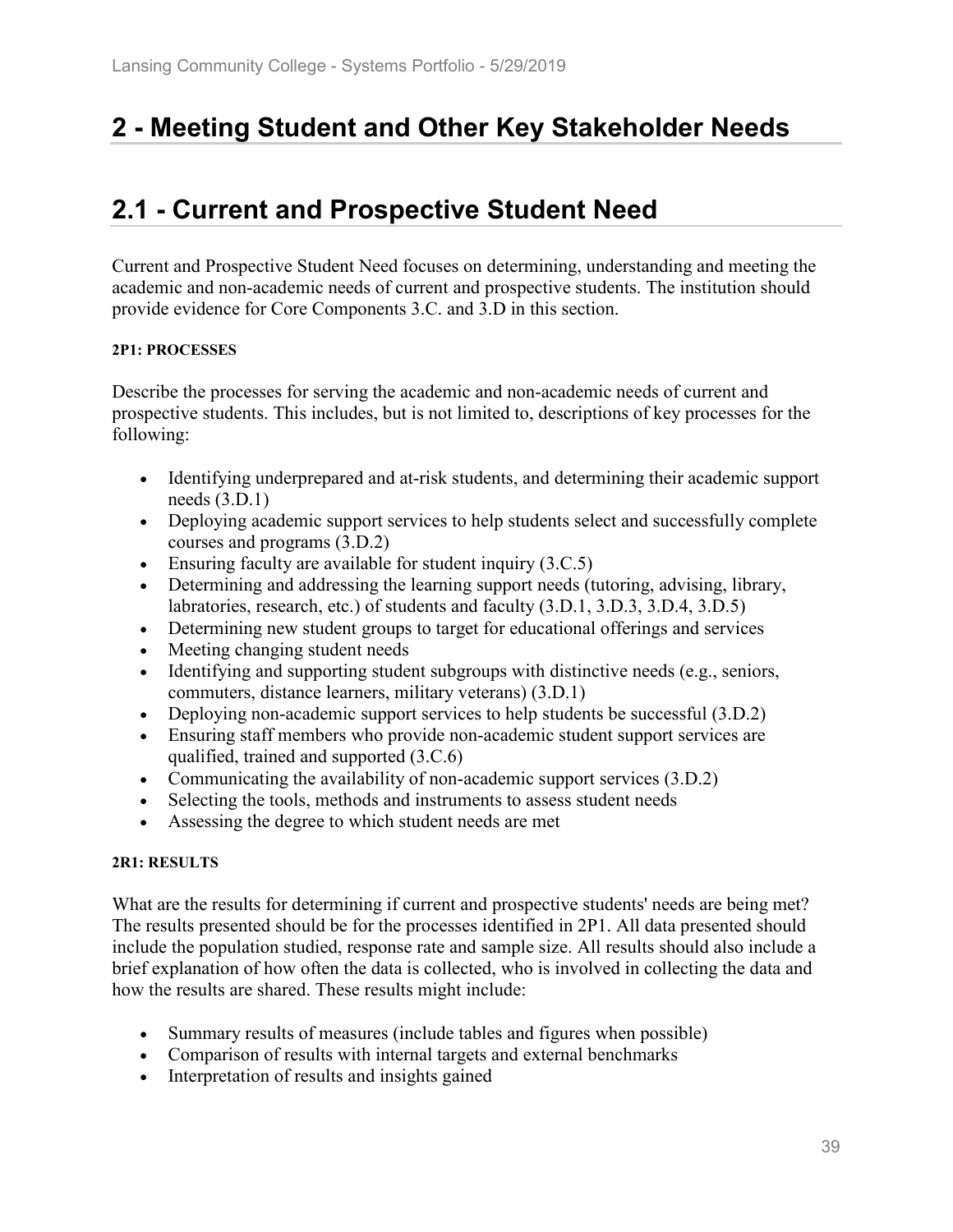#### **2I1: IMPROVEMENT**

Based on 2R1, what process improvements have been implemented or will be implemented in the next one to three years?

## **Responses**

#### **2P1a. Identifying underprepared and at-risk students, and determining their academic support needs (3.D.1)**

The Student Engagement Team works proactively with prospective students, high school counselors, and families to prepare students for success at LCC. Early in the recruitment process, new students are assigned an engagement coordinator. During a campus visit, students meet with an advisor. Students are assigned an academic success coach (ASC) during orientation. **(3.D.1)**

Led by the collegewide Embedded Academic Support Team, LCC recently re-examined identifying the academic readiness of students. This effort coordinated with initiatives in the Student Affairs Division to surround students with support they need to succeed. Faculty review college-tracked student success data and consult with program advisory committees, program administrators, and industry experts and employers to determine the academic preparation required for each course, and programs are reviewed regularly to identify any necessary changes in course requirements. A basic skills toolkit is available for additional guidance. **(3.D.1)**

To determine whether students meet the readiness requirements for a course, LCC shifted to a multiple measures approach. Students can earn necessary placement levels into reading, writing, or math in several ways. A chart of placement level equivalencies is available online. Placement levels are entered into the Banner registration system, allowing students to register only in courses for which they meet the minimum prerequisite requirement or placement level. **(3.D.1)**

All new students, starting in fall 2018, are assigned an ASC and, using predictive analytics based on multiple measures of college readiness, are organized within a three-tier classification system. These classifications provide distinct levels of support, impacting contact frequency, student service plan recommendations, and coaching objectives. Students deemed Tier 1 (those with the most significant challenges) or Tier 2 get more focused attention, including one-to-one academic coaching. Students who started at LCC prior to fall 2018 are assigned an ASC if they are referred by an instructor or they request assistance. **(3.D.1)**

In addition, incoming students receive targeted outreach materials to identify potential needs and assist the college in providing resources. This is the first point of contact in establishing an ongoing, supportive relationship and cultivating a proactive coaching model.

#### **2P1b. Deploying academic support services to help students select and successfully complete courses and programs (3.D.2)**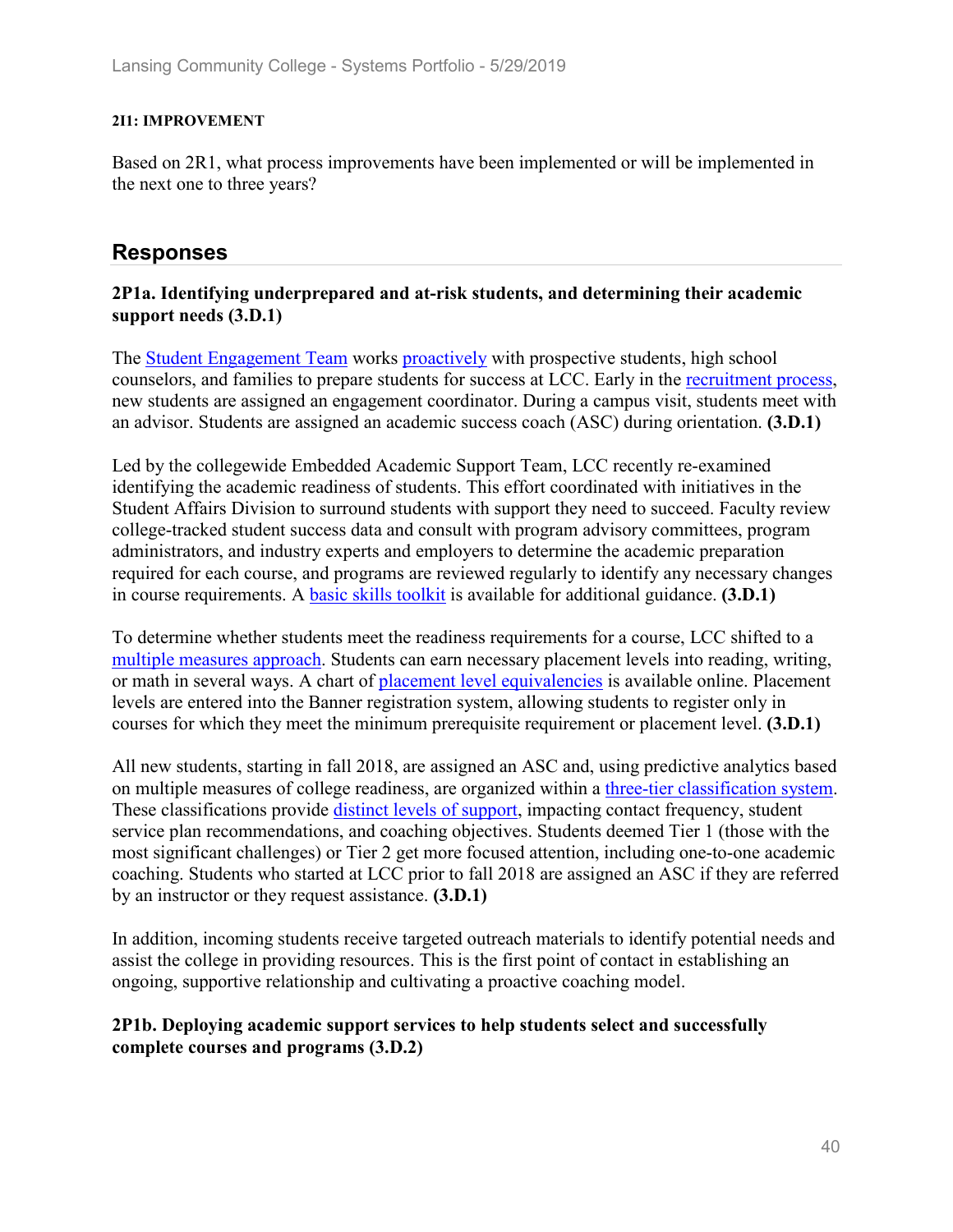LCC recently reorganized its academic programs around AACC's Guided Pathways. Based on personal interest, or working with an engagement coordinator or advisor, students select a pathway and are guided along it until graduation. Students have access to advisors, who are organized around career communities, early in the intake process. Undecided students are referred to a career and employment advisor. Academic advisors guide each student through the process of creating an educational plan, known as My Academic Pathway, which serves as an efficient road map of necessary courses. **(3.D.2)**

Students can also take advantage of the Center for Academic & Career Pathways, which includes student engagement, advising, and career and employment services. **(3.D.2)**

Students whose academic preparedness levels indicate a need for support from the beginning of their academic career are assigned a Tier 1 or 2 support level (see 2P1a). This model follows best practices and provides students with success-oriented academic support. Based on multiplemeasures of assessment, some students are enrolled in co-requisite developmental education courses, while others are enrolled in a new Social Science Skills Lab that coordinates with social science faculty to support student success in particular topic areas. **(3.D.2)**

In addition to supporting developmental reading and writing, the Integrated English Program provides instruction in English for non-native speakers and student development. Student development courses promote academic success and help students learn how to set and achieve career goals, manage time and stress, and perform at their best. These courses are generally one or two credits and are offered on weekends, evenings, and online. Likewise, the Mathematics Program offers pre-college courses for students who need to build their math skills in preparation for college-level math. **(3.D.2)**

LCC also offers academic support through the **Learning Commons**, including traditional tutoring and supplemental instruction. Tutoring Services helps students become independent learners able to set and achieve academic goals, and is free for currently enrolled students. The Library offers additional support for students. **(3.D.2)**

### **2P1c. Ensuring faculty are available for student inquiry (3.C.5)**

All teaching faculty hold student consultation/office hours in accordance with the MAHE faculty contract, including face-to-face contact for face-to-face classes and online contact for online classes. Associate deans routinely check to ensure compliance. Extension centers provide space for faculty to meet with their students on site. All syllabi are required to communicate office hours to students. In addition, many faculty spend time in areas such as the Learning Commons providing support alongside tutors. **(3.C.5)**

### **2P1d. Determining and addressing the learning support needs (tutoring, advising, library, labratories, research, etc.) of students and faculty (3.D.1, 3.D.3, 3.D.4, 3.D.5)**

LCC uses numerous methods to identify student and faculty support service needs, including surveys; Help Desk tickets and eLearning data; interactions between students, faculty, and advisory committees; and the Community College Survey of Student Engagement (CCSSE) and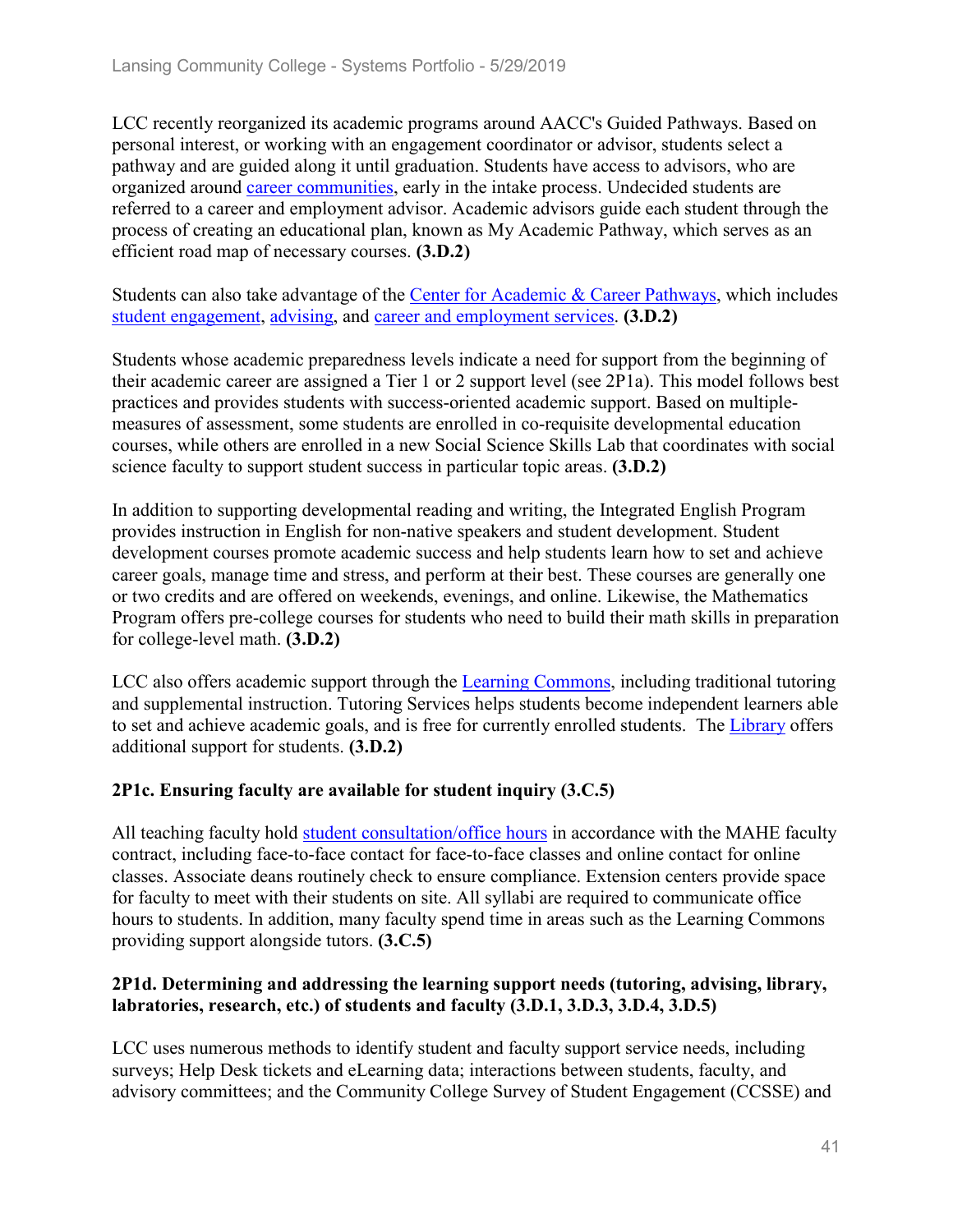faculty responses to the Survey of Employee Engagement. The LCC Help Desk and 5Star Service Center are resources for anyone needing technology assistance. Incident/service request data is analyzed monthly; services are developed or refined when a common issue is identified. **(3.D.1)**

Identifying and responding to student support service needs is a primary function of the Student Affairs Division, whose staff works directly with students and other members of the campus community. Participants in LCC's Student Leadership Academy also seek input from their peers on ways to improve the student experience. In addition, Support Services and Career and Employment Services benefit from the input of active advisory boards. **(3.D.1)**

The ASCs also collect information pertaining to the learning support needs of students. Initially, they rely on students' self-assessment of barriers, utilizing a questionnaire. Once the semester commences, they rely on Early Alerts from instructors to provide information on students' academic performance, which often prompts referrals to the Learning Commons or Library. **(3.D.1)**

Academic advisors have monthly meetings with their academic partners regarding awareness of program updates and changes throughout the college. Full-time advisors serve as career community liaisons, fostering close relationships with academic departments and sharing updates with the advising team. **(3.D.3)**

To identify program-specific needs, academic divisions use surveys, one-on-one advising sessions with program directors and faculty, accreditation requirements, student interaction with division staff, special feedback sessions with student organizations, social media, faculty classroom observations, and student success data. Many programs have advisory boards comprised of working professionals who provide input on students' career preparation needs. In the Health and Human Services Division, student needs are brought forward to division leadership to determine what adjustments are necessary. Student support needs identified by the Arts & Sciences Division are collected and analyzed by faculty sub-groups within each department. **(3.D.1)**

The Learning Commons, West Campus Learning Commons, advising, and the Library interact routinely with program faculty to ensure services are readily available to students. Some faculty serve as academic advisors, and academic programs have assigned library liaisons to facilitate effective working relationships. Support for faculty can be found on the Library and myLCC websites. Librarians also interact with writing faculty to assess information literacy in LCC's principle writing course. **(3.D.3, 3.D.5)**

LCC has multiple science, computer, and technical laboratories that allow students to gain practical experience. The Technical Careers and Health & Human Services Divisions have simulation labs, apprenticeships, clinical sites, and practicums to support work-based learning. Data from these various sources inform ongoing program review processes. Resources are reallocated as deemed appropriate, and if additional resources are needed, faculty and administrators work together to formulate a request. Such requests are made during the annual budget cycle to ensure necessary financial resources are available. **(3.D.4)**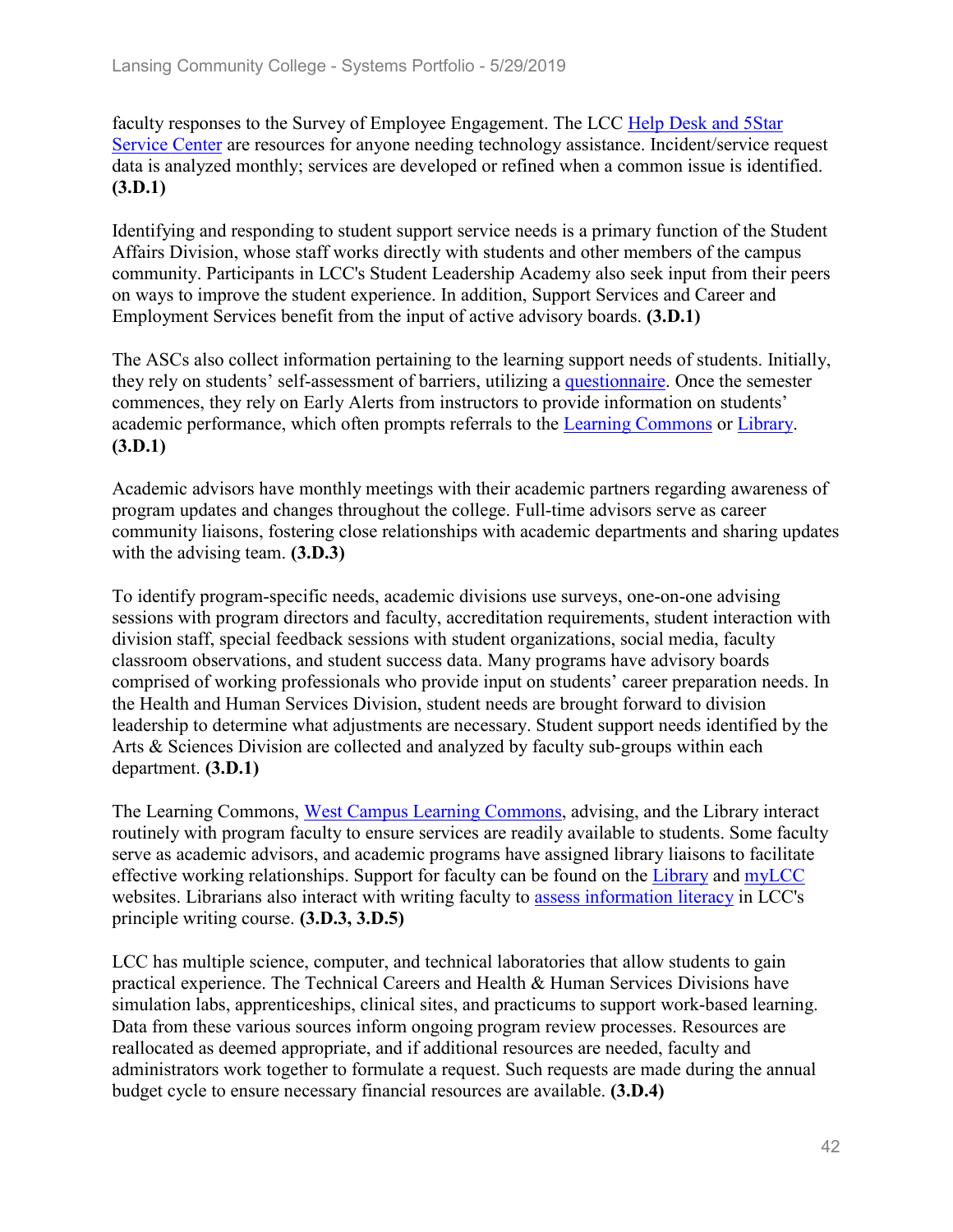#### **2P1e. Determining new student groups to target for educational offerings and services**

The annual program review process is conducted to analyze educational offerings in terms of enrollment trends, student success, and employment outlooks. Analysis of these data can result in decisions to grow, reduce, eliminate, or add programs of study.

The Recruitment and Outreach Team from Student Affairs works closely with Marketing to develop strategies focused on new student enrollment. Given that the number of high school graduates continues to decline nationwide, more emphasis is being placed on recruiting adult students and retaining and supporting current students. Maintaining a comprehensive enrollment management plan remains a priority for the Student Affairs Division.

#### **2P1f. Meeting changing student needs**

To identify changing student needs, the StarZone staff (see 2P1h) tracks student questions and adjusts resources accordingly. The academic success coaching team requests monitoring reports from departments across campus to identify students' status and at-risk indicators. ASCs use this information to provide targeted and meaningful outreach in real time.

Several college offices and programs are charged with addressing specific student needs and adapting as necessary. These include the Office of Veteran and Military Affairs, Student Support Services, Center for Student Access, TRiO, and Adult Resource Center. In addition, registered student organizations and the Student Leadership Academy regularly provide feedback to student services staff. The Advisory Committee to the President is a student group that meets regularly with the president to share ideas. The extension centers annually survey their students to discover their needs for academic courses and student services. Survey results are used to schedule extension center courses and improve services.

The Academic Senate held student panels in May (Downtown Campus) and December (West Campus) 2018 to obtain input directly from students. The provost has hosted several "Pizza with the Provost" events, and the chief diversity officer is regularly hosting "On & Poppin" events to exchange popcorn and ideas with students.

Critical changes negatively affecting students are often first reflected in their academic performance. Thus, the college implemented a **Student Engagement/Early Alert Process** in fall 2017. Faculty are required to include a student engagement activity during the first week of classes, and continue to monitor each students' performance throughout the semester. When a student's grades or behavior become cause for concern, the faculty member refers the student via the online early alert system. This referral is received by the Early Alert Intervention Team, who either alerts the student's assigned coach or assigns the student an ASC. The ASCs reach out and follow up as necessary to provide assistance. Faculty who make referrals participate as appropriate.

One strategy for addressing changing needs is to anticipate students' circumstances will change, and prepare them for those challenges. Thus, the academic success coaching program is collaborating with departments across campus to create an "Achieve 360 Skill-Builder Series."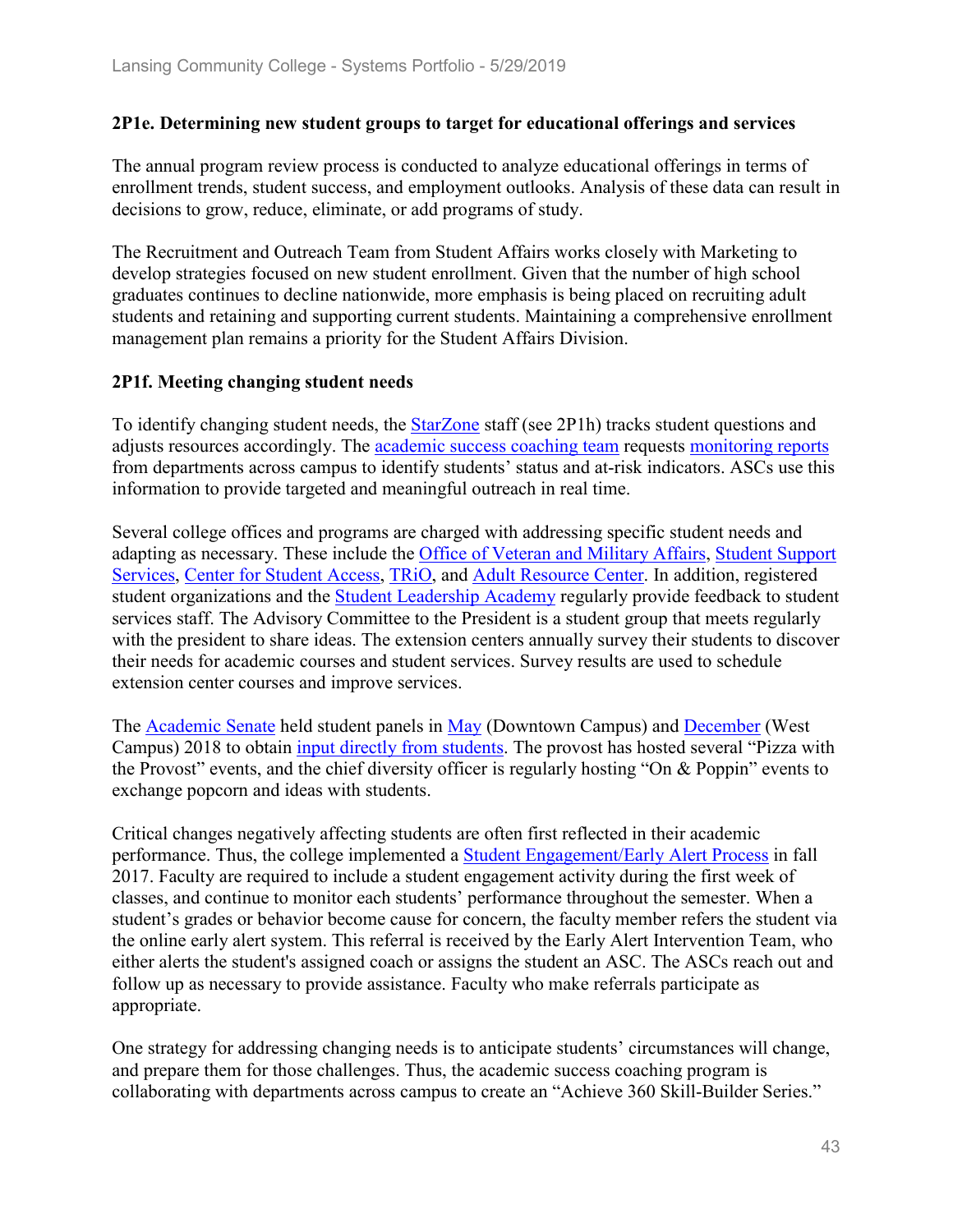Known as mind. blown., this project coordinates the efforts of the ASCs, Counseling, Career & Employment Services, the Learning Commons, the Library, Student Life, and the Capital Area School Employees Credit Union. This project is designed to increase student engagement with members of the college who provide resources and support. It is meant to be fun, speaking directly to younger college students using memes, gifs, and a sense of humor.

The ASC team also conducts traditional workshops on topics like time management, goal setting, advocating for oneself, resilience, and transitioning to college.

#### **2P1g. Identifying and supporting student subgroups with distinctive needs (e.g., seniors, commuters, distance learners, military veterans) (3.D.1)**

When potential students first inquire about LCC, they are contacted by a customer relations specialist who answers their questions and guides them through the application. The application includes an intake survey that connects students with an engagement coordinator and/or ASC. Student subgroups with unique needs are determined based on experience, IPEDS data, and categories such as those defined by the Perkins Career and Technical Education Act of 2006.

The needs of student subgroups are met in various ways. All buildings and classrooms are Americans with Disabilities Act compliant. All course syllabi contain a common disability statement encouraging students with a documented disability to contact the Center for Student Access to ensure accommodations are implemented in a timely fashion. LCC is nearing completion of a major initiative to ensure all college processes, materials, and courses are accessible. **(3.D.1)**

All LCC students are commuters. Free parking is available adjacent to classroom buildings, and the downtown Lansing campus is on several city bus routes. Many courses are taught at extension centers in Howell and East Lansing to address the specific needs of Livingston county schools and students co-enrolled at Michigan State University. LCC offers courses in a variety of delivery modes, including face-to-face (day and evening), hybrid, and online. **(3.D.1)**

Some for-credit courses that might be of interest to community members, like dance, music, and art, are also offered as a non-credit option. These are particularly popular with seniors **(3.D.1.)**.

LCC's Office of Veteran and Military Affairs provides support for student veterans and their families in numerous ways. The on-campus Veteran's Resource Center has an area for relaxation and recreation, quiet space for studying and tutoring, and a dedicated computer lab. There is an onsite counselor, academic advisor, and a resource representative who can help with navigating and obtaining benefits. LCC has one of the largest veteran student populations in Michigan. In 2016, the Michigan Department of Military & Veterans Affairs recognized LCC as a gold-level military friendly school. **(3.D.1)**

#### **2P1h. Deploying non-academic support services to help students be successful (3.D.2)**

The StarZone is LCC's one-stop student services hub, housing registration, financial aid, advising, Career and Employment Services, and the student engagement team. Immediately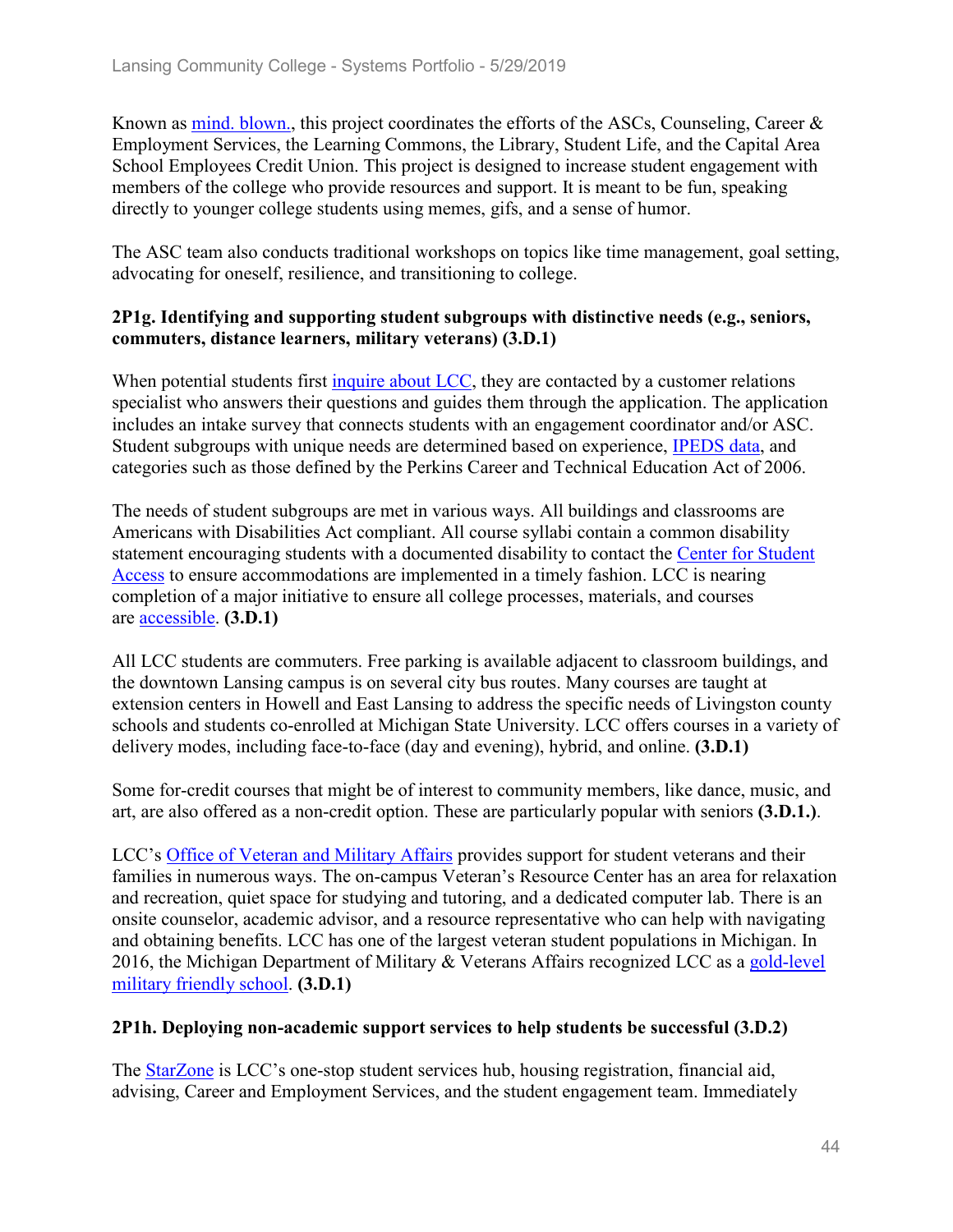adjacent is the Center for Student Support, which provides support for counseling; international students; first-generation college students; emergency assistance with food, clothing, and housing; student-parent resources and scholarships; disability services; and more. Student services are provided at all extension centers. **(3.D.1, 3.D.2)**

In January 2018, a food pantry steering committee was formed to address the issue of food insecurity on campus and the impromptu foodbank that had been established. Following surveys of students and employees, it was decided the best option was cafeteria gift cards that provided students with choices while on campus. The ASCs also have access to funds through the LCC Foundation to assist students with small (<\$300), one-time emergency needs that would otherwise prevent them from successfully completing their educational goals. **(3.D.1)**

Student Affairs staff review student exit surveys (e.g., ASC and advising exit surverys, see 2P1l and 2R1) that address students' experiences utilizing Student Affairs services. Results are used to reallocate budgets and personnel as necessary. **(3.D.1, 3.D.2)**

#### **2P1i. Ensuring staff members who provide non-academic student support services are qualified, trained and supported (3.C.6)**

In accordance with standard hiring procedures, HR and divisional staff work together to determine necessary qualifications for vacant positions (see, e.g., job descriptions for Student Access Coordinator and Access Consultant). **(3.C.6)**

Once hired, Student Affairs employees participate in regular in-service trainings and attend conferences specific to their areas of student support, such as the Trends Conference, AHEAD, and veterans' affairs conferences. Managers are responsible for onboarding, mentoring, team building, and coordinating professional development, which LCC actively supports. **(3.C.6)**

The ASCs actively support one another in preparation for helping students. They have monthly one-on-one meetings with their managers, facilitated by a report form that includes the question "How can leadership support you?" **(3.C.6)**

### **2P1j. Communicating the availability of non-academic support services (3.D.2)**

LCC's external webpages have four buttons: *Get Started*, *Request Info*, *Visit*, and *Apply*. The "Request Info" button takes visitors to a fillable form that allows them to request information on financial aid, scholarships, student employment, support services, and veteran and military affairs. It also provides contact information for the StarZone, where students can get in-person help. **(3.D.2)**

D2L, the learning management system used for all courses at LCC, has a dropdown menu of LCC Resource Links, including the ASCs, the Center for Student Access, Counseling, Financial Aid, Tutoring Services, and the Writing Studio. There is also a link for 24/7 tutoring offered by Brainfuse. **(3.D.2)**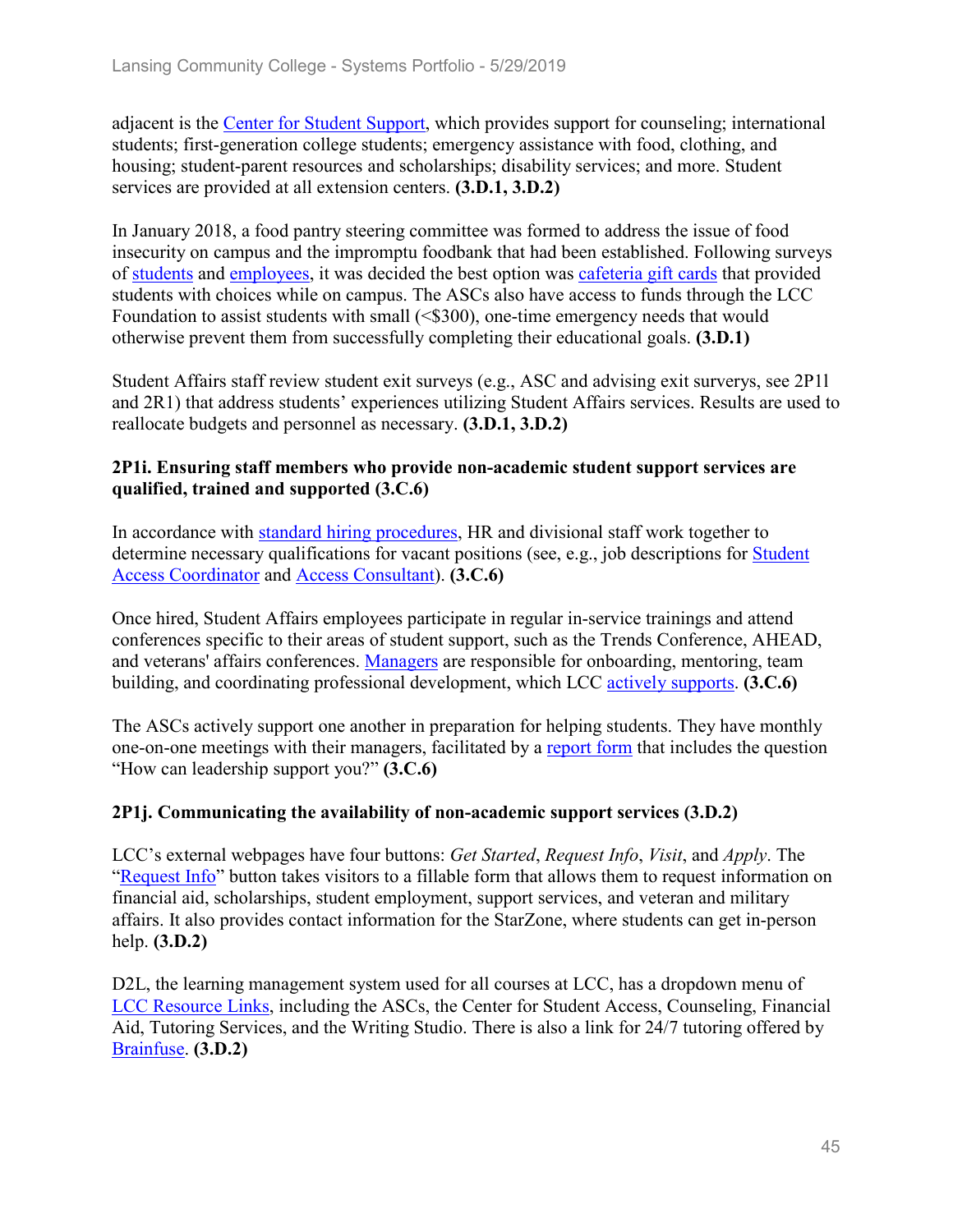Information on the full range of LCC support services is presented during mandatory newstudent orientation. Faculty are also an invaluable resource for communicating with students. Their referrals through the Early Alert process serve to inform ASCs a student may be struggling. The ASCs are aware of all non-academic support services, and refer students accordingly. **(3.D.2)**

The extension centers use large white boards in the front lobbies, table tents, and flyers to highlight deadlines and applicable student services. At the start of semesters, the extension centers have students participate in a scavenger hunt that leads them to all available services. **(3.D.2)**

Student email, D2L announcements, and visual displays around campus are also utilized to communicate with students. **(3.D.2)**

#### **2P1k. Selecting the tools, methods and instruments to assess student needs**

After researching best practices and determining what works best for programs and population, LCC has selected a combination of external and internal surveys. External surveys include the Noel-Levitz Student Satisfaction Inventory and the Community College Survey of Student Engagement. Individual departments/programs develop internal surveys appropriate to their unique needs.

Collegewide committees are consulted as appropriate to determine how well student needs are met. For example, the Academic Senate is routinely consulted regarding the Student Engagement/Early Alert Process to ensure the system is working well and faculty know how best to support students. Likewise, the collegewide Embedded Academic Support Team has provided guidance regarding all aspects of academic support and how it should be measured.

LCC's extension centers utilize internal surveys to assess student and faculty satisfaction with quality of services, availability of technology, and appearance/functionality of classrooms.

#### **2P1l. Assessing the degree to which student needs are met**

The Academic Success Coaching Team works closely with the college's Center for Data Science to develop metrics that measure student success, such as retention, credits earned, and GPA. In addition, the ASC metrics include number of contacts, student satisfaction, graduation rates, etc. Likewise, academic advising utilizes a detailed exit survey to assess student satisfaction.

The Academic Senate includes two student members, and has now held two student forums to identify students' academic concerns (see 2P1f).

Students are able to provide input on courses via IDEA reports, the Student Satisfaction Inventory, and the Community College Survey of Student Engagement.

**2R1: What are the results for determining if current and prospective students' needs are being met?**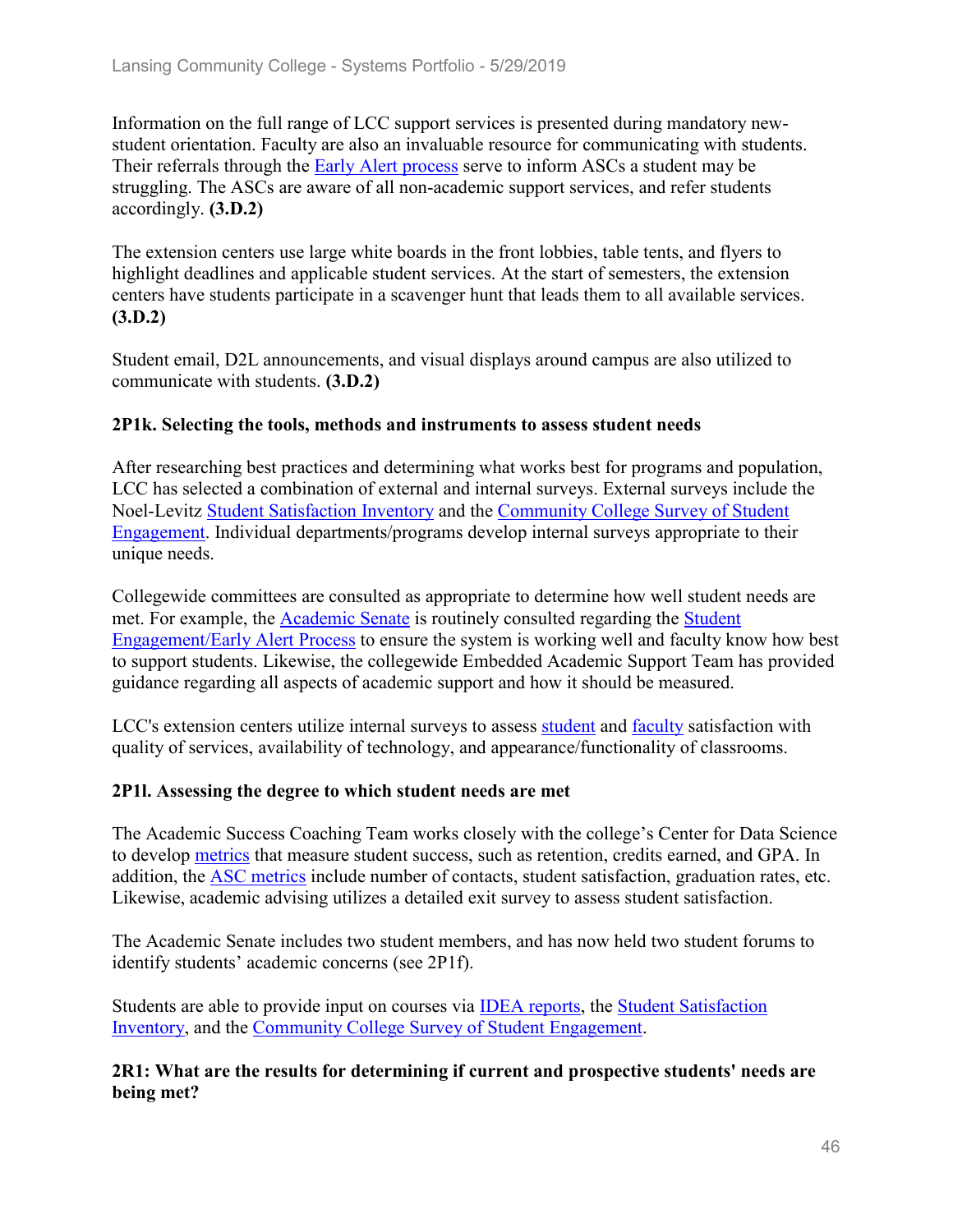After each appointment with an ASC, students are asked to respond to one of five items on a rotating survey at the kiosk before leaving. In spring 2018, responses were overwhelmingly positive. A more extensive survey at the end of the semester provided similar positive results. Among students who met with an ASC, approximately two-thirds met more than once, with 11% meeting as often as once a week.

The fall 2017 ASC metrics show students who work with a success coach are more likely to be retained and to earn 6+ credits and/or 12+ credits. More recent data, involving the coordination of ASCs, embedded academic support initiatives, and 360-degree support, show continued positive results.

Embedded academic support initiatives show positive results on AACC Guided Pathways Milestone Metrics, whether examined overall or specifically regarding developmental reading/writing classes as co-requisites. Students are more likely to complete a college-level math, writing, or disciplinary gateway course that includes some embedded support.

As a group, academic advisors see hundreds of students each month, with peaks before and during fall semester. With approximately 10 full-time equivalent advisors, and a headcount of approximately 13,000 students, the ratio of students to advisors exceeds 1,300 to 1 (although, many students choose not to see advisors). Students see advisors primarily for advice on academic planning, making career choices, and transferring. Their experiences are overwhelmingly positive.

A spring 2018 survey of students utilizing the Learning Commons was likewise overwhelmingly positive. Over 90% agreed their understanding of coursework had improved, and they would recommend the Learning Commons to a friend.

Librarians and English faculty have determined the typical student still faces challenges regarding information literacy, and they are working to improve instruction.

Recent extension center satisfaction surveys have been overwhelmingly positive for students (2018; 2019) and faculty (2018; 2019).

Students on the Academic Senate panels shared both good and bad experiences from their time at LCC (see **December summary**). Overall, they were positive about support services such as the Learning Commons and the Library. As for student performance indicators, among students' most serious concerns are fear of failure, anxiety, and poor concentration, suggesting a significant need for counseling support.

According to the Community College Survey of Student Engagement, our students are engaging with tutoring services, but not with our academic advisors. This may result from the fact that most of our students are not required to meet with an advisor. The Student Satisfaction Inventory also noted that advising is an area where LCC has room for improvement.

Based on the Student Satisfaction Inventory, LCC's strengths include: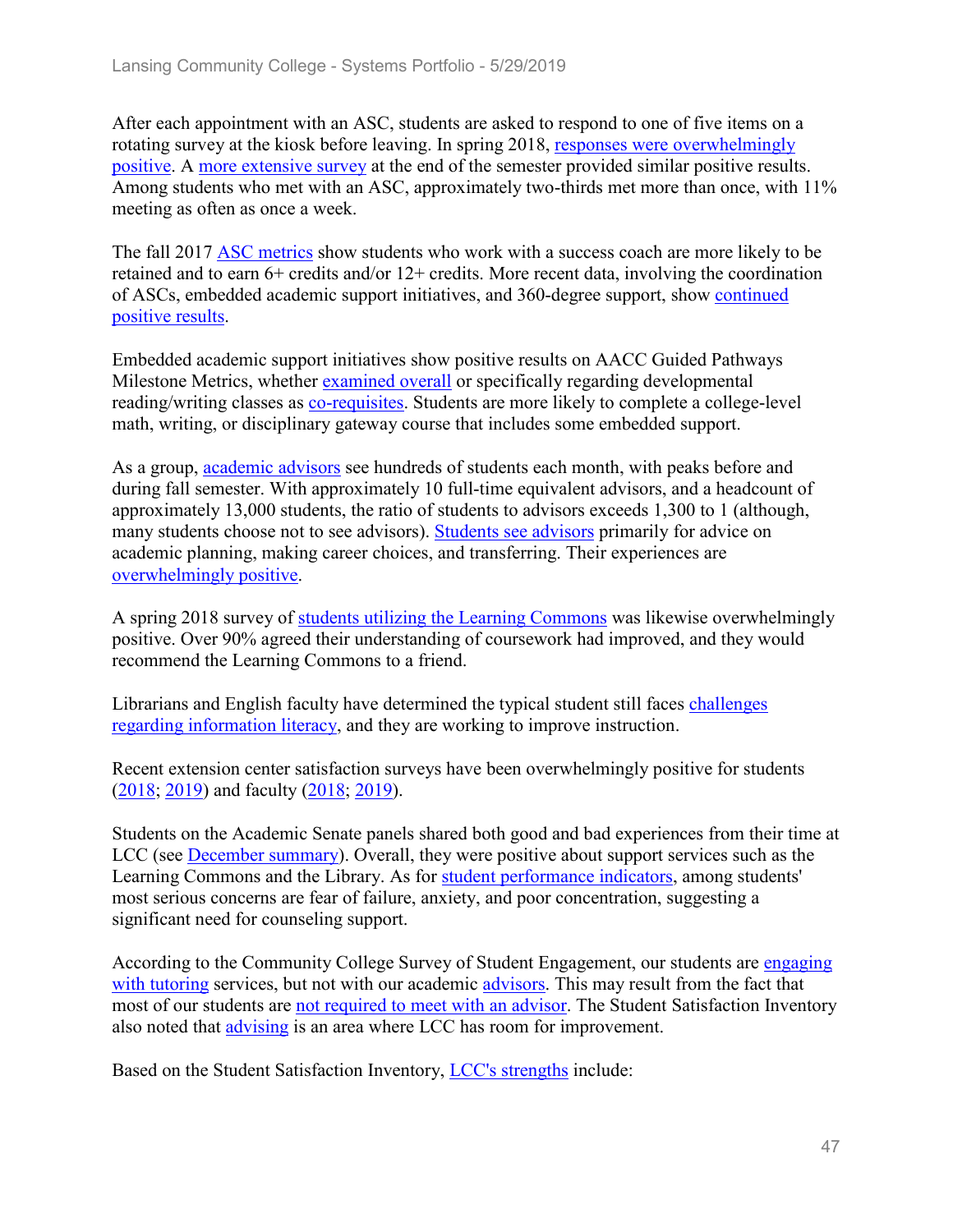- Library resources and services
- Tutoring services
- Faculty availability after class and during office hours
- Students feel able to grow intellectually

#### **2I1: Based on 2R1, what process improvements have been implemented or will be implemented in the next one to three years?**

In fall 2017, the college implemented an Early Alert system. The referral form is undergoing revisions to expand the referral categories, provide an opportunity for free text, and expedite secondary referrals. The new process will create better partnerships and directly connect students to resources. The ASCs have begun categorizing student need within a three-tier system, ensuring those who need the most support get it promptly (see 2P1a).

At first, the ASCs received an overwhelming volume of referrals and were only able to support willing students. However, since coaching results were positive, the Embedded Academic Support Team included the ASCs in the effort to embed support services in academic programs. New students are now assigned an ASC, and the coaches are taking a more proactive approach. The program has seen increased communication and positive collaboration with faculty.

The Embedded Academic Support Team is leading the college toward viewing student support from an "Achieve 360" perspective, based on the belief that many students need complete, wraparound support systems. Early efforts incorporated the new Achieve 360 Skill-Builder Series. Further improvements will coordinate with strategic enrollment and retention plans.

To increase visibility, advisors are now actively involved in orientation and working more closely with the ASCs and the Achieve 360 Skill-Builder Series. Additionally, advisors will be increasing appointment availability to encourage students to utilize the full spectrum of services available that is often missed during drop-in advising hours.

Following the 2018 extension center student satisfaction survey, Smart Boards were added to two classrooms to improve math instruction, healthy choices were added to vending machines, and efforts were made to raise awareness of available student services.

The student engagement team has been working to enhance its presence in the community and target specific programs to attract and retain students. LCC is also adopting a more intentional student recruitment approach.

## **Sources**

- Academic Advising Numbers
- Academic Senate Minutes 12-7-18
- Academic Senate Minutes 12-7-18 (page number 3)
- Academic Senate Minutes 5-11-18
- Academic Senate Minutes 5-11-18 (page number 2)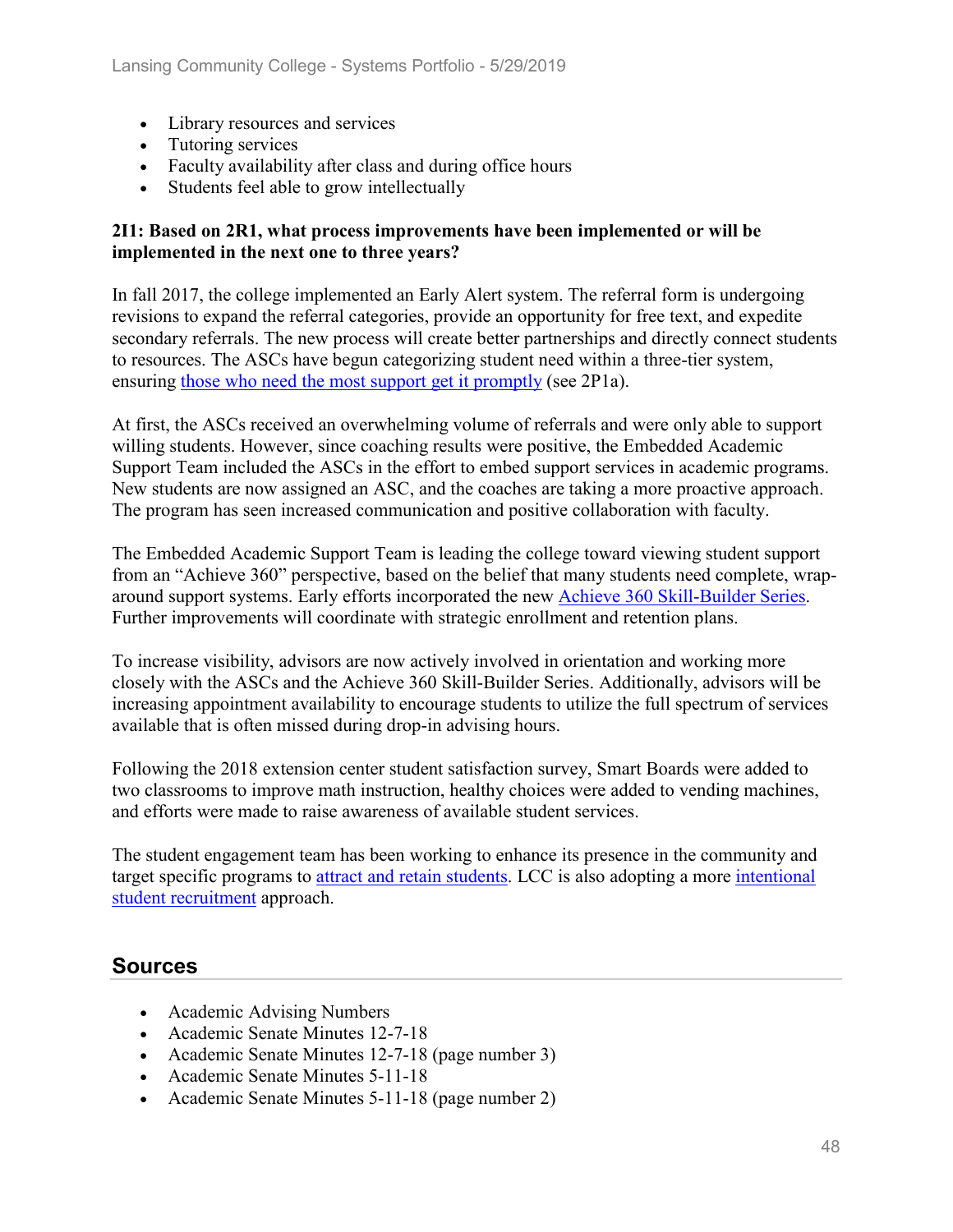- Academic Senate Website
- Academic Success Coaching Team Website
- Academic Success Intake Questionnaire
- Access Consultant
- Accessibility Initiative Meeting 12 Mar 19
- Adult Resource Center Webpage
- Advising Survey Data
- Advising Survey Data (page number 4)
- Advising Website
- ASC EAS mindblown Coordination
- ASC End of Semester Survey Results
- ASC Kiosk Survey Results
- ASC Manager Roles
- ASC Manager Roles (page number 3)
- ASC Metric Workbook
- ASC Metrics Results
- ASC Monitoring Reports
- ASC Monthly 1on1
- Basic Skills Tool Kit 2019
- Career and Employment Services Webpage
- Career Communities
- CCSSE 2017
- CCSSE 2017 (page number 4)
- CCSSE 2017 (page number 5)
- CCSSE 2017 (page number 6)
- Center for Academic and Career Pathways Webpage
- Center for Student Access
- D2L Resource Links Webpages
- D2L Resource Links Webpages (page number 3)
- Early Alert Process
- EAS Fall 2018 Update
- ENGL 098 as a CoReq
- Extension Center Faculty Satisfaction 2018
- Extension Center Faculty Satisfaction 2019
- Extension Center Student Satisfaction 2018
- Extension Center Student Satisfaction 2019
- Faculty Contract 2017-2020
- Faculty Contract 2017-2020 (page number 34)
- Food Card Procedure
- Food Pantry Steering Committee Agenda 20 Mar 18
- Food Pantry Steering Committee Scope
- Food Survey Faculty Staff Data
- Food Survey Student Data
- Help Desk Website
- Hiring Process Chart 2018
- IDEA Form Questions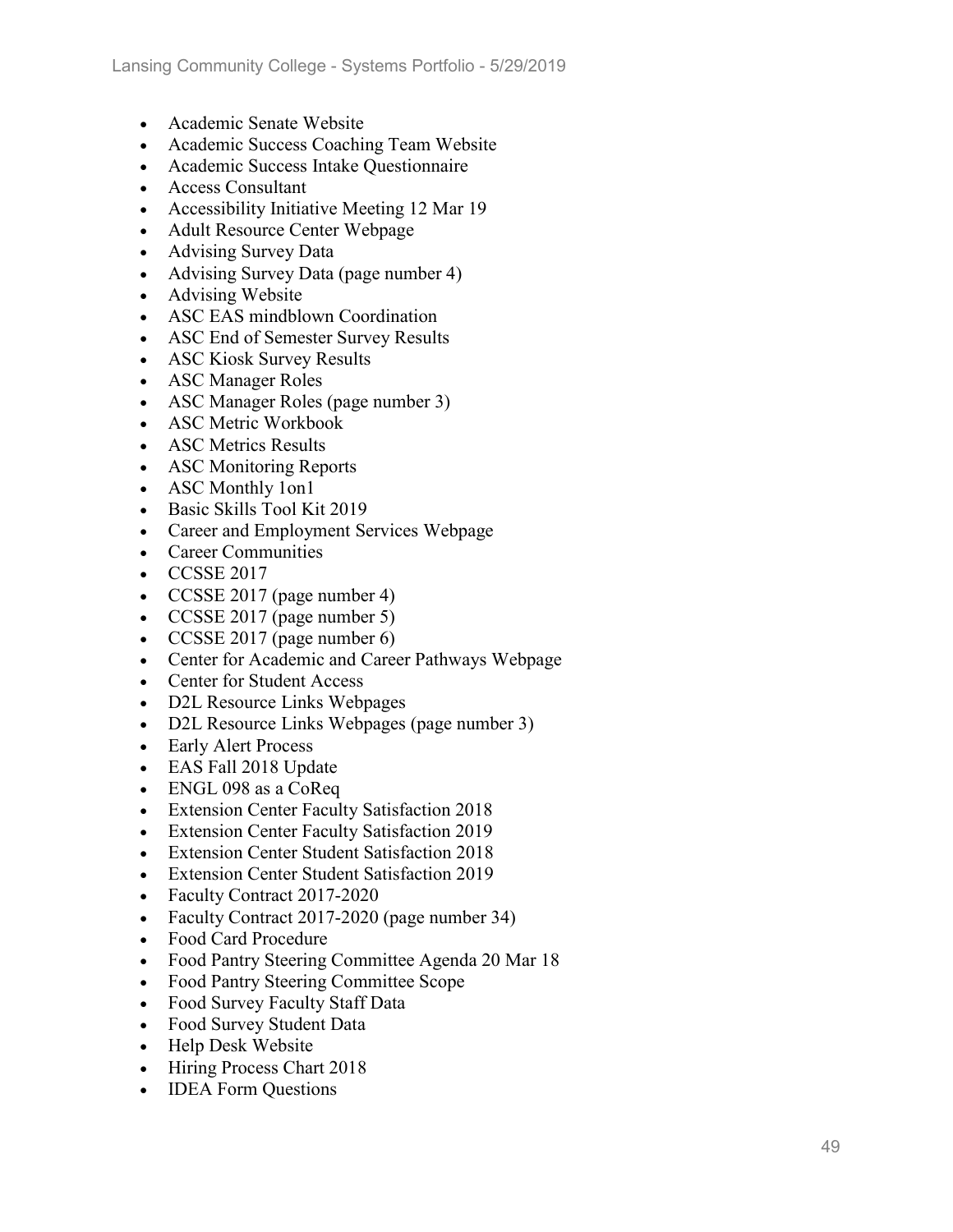- Information Literacy Assessment
- Intentional Recruitment
- **IPEDS 2018**
- LCC East Faculty Satisfaction Survey
- LCC East Student Satisfaction Survey
- LCC Learning Commons Survey Results
- Learning Commons Website
- Library Support for Students Website
- Library website
- MI VA gold level
- mind blown
- Placement Level Equivalency Chart
- Placement Levels Guide
- Professional Development Expenditure
- Program Review Questionnaire.pdf
- Recruitment Process
- Request Info webpage
- Resources for Faculty Websites
- Resources for Faculty Websites (page number 2)
- Starzone website
- Student Access Coordinator
- Student Engagement Team Outreach
- Student Engagement Team Outreach (page number 2)
- Student Engagement Team website
- Student Leadership Academy website
- Student Panel Summary
- Student Performance Indicators
- Student Satisfaction Inventory 2017
- Student Satisfaction Inventory 2017 (page number 3)
- Student Support Services website
- Student Support Services website (page number 2)
- Tier based contact expectations
- Tier Objectives Table
- Tiers Working Document
- TriO Webpage
- Veteran and Military Affairs website
- West Campus Learning Commons website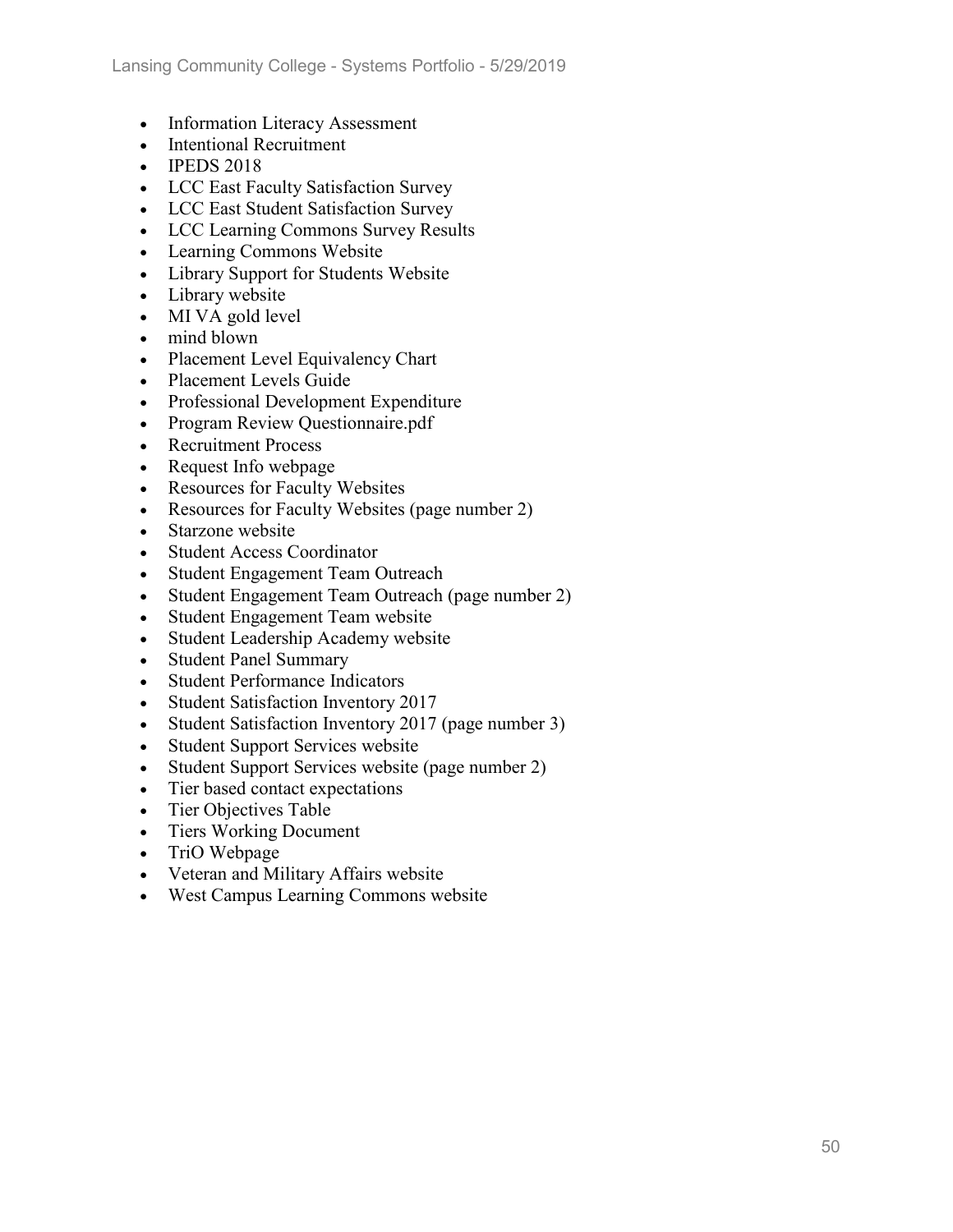# **2.2 - Retention, Persistence, and Completion**

Retention, Persistence and Completion focuses on the approach to collecting, analyzing and distributing data on retention, persistence and completion to stakeholders for decision making. The institution should provide evidence for Core Component 4.C. in this section.

#### **2P2: PROCESSES**

Describe the processes for collecting, analyzing and distributing data on retention, persistence and completion. This includes, but is not limited to, descriptions of key processes for the following:

- Collecting student retention, persistence and completion data  $(4.C.2, 4.C.4)$
- Determining targets for student retention, persistence and completion  $(4.C.1, 4.C.4)$
- Analyzing information on student retention, persistence and completion
- Meeting targets for retention, persistence and completion  $(4.C.1)$
- Selecting the tools, methods and instruments to assess retention, persistence and completion (4.C.4)

#### **2R2: RESULTS**

What are the results for student retention, persistence and completion? The results presented should be for the processes identified in 2P2. All data presented should include the population studied, response rate and sample size. All results should also include a brief explanation of how often the data is collected, who is involved in collecting the data and how the results are shared. These results might include:

- Summary results of measures (include tables and figures when possible)
- Comparison of results with internal targets and external benchmarks
- Interpretation of results and insights gained

#### **2I2: IMPROVEMENT**

Based on 2R2, what process improvements have been implemented or will be implemented in the next one to three years? (4.C.3)

## **Responses**

#### **2P2a. Collecting student retention, persistence and completion data (4.C.2, 4.C.4)**

The college collects student retention, persistence, and completion data for various internal and external reports, including the Integrated Postsecondary Education Data System (IPEDS), Voluntary Framework of Accountability (VFA), and the American Association of Community College's (AACC) Guided Pathways Scorecard. The AACC measures were developed by the Community College Research Center to provide colleges participating in Guided Pathways with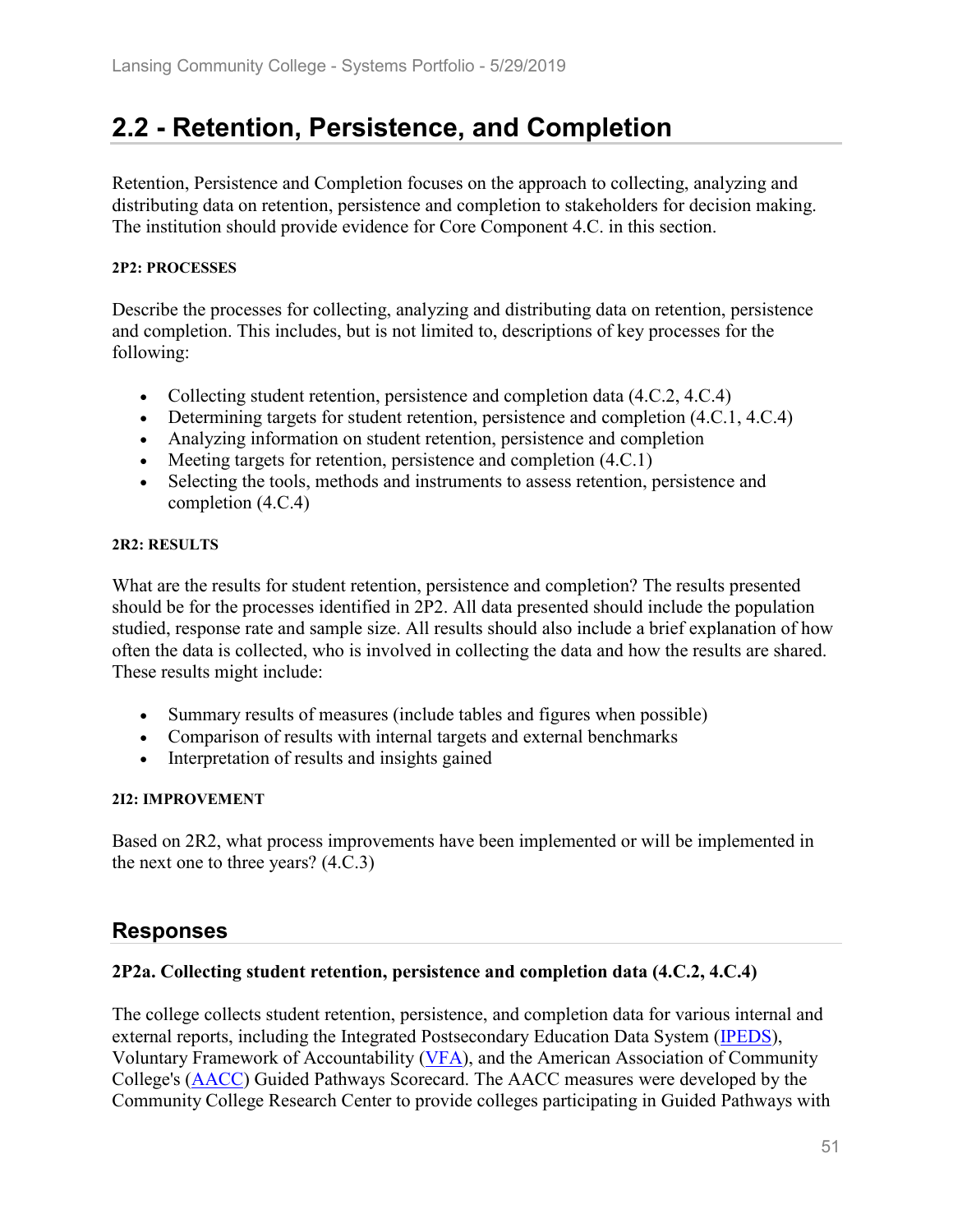more robust measures of persistence and completion. The VFA has now adopted these measures. Key student success measures from the AACC Guided Pathways metrics are provided to the Board of Trustees and are the primary metrics used by institutional leadership to track student success. These metrics were used to launch efforts to reform the college's developmental education program. **(4.C.2, 4.C.4)**

Student enrollment, retention, persistence, and completion data is a primary component of the four-year program review process. Program faculty and academic leadership review five-year trend data, broken down by demographic. Institutional data is also provided to programs for contextual comparative analysis. These metrics are available to program faculty annually upon request as well. **(4.C.2)**

As an institution that receives funding from the Carl D. Perkins grant, LCC monitors persistence and completion data for occupational programs and completion data for non-traditional gender students. This information is reported in the required Program Review for Occupational Education (PROE) in sequence with the college's program review process. Part of this process requirement is to analyze Core Performance Indicator (CPI) data by program of study area and to address any deficiency in CPI performance. **(4.C.2, 4.C.4)**

### **2P2b. Determining targets for student retention, persistence and completion (4.C.1, 4.C.4)**

The Board of Trustees sets institutional goals in the form of end statements that are reviewed and updated annually. The end statements include an aggressive student success goal aligned with strategic plan focus area 1, Engaged Learning and Student Success, to achieve a 54.3% First Time Ever in College (FTEIC) student fall-to-fall retention rate for fall 2019.

The 2018-2021 enrollment management and retention plan outlines the institution's plan to address enrollment declines, demographic trends, and the Board of Trustees resolution to increase the number of students completing college-level math and English in their first year, implement multiple measure for incoming student placement, increase credit momentum, and improve the college's intake and support system. Baseline metrics were established by averaging scores from AACC Guided Pathways institutions and the most improved college seven-year trends to set a minimum threshold for each measure. High scores were used as a benchmark to establish an appropriate end-goal for LCC. The plan outlines recruitment strategies and retention plan to achieve specific goals to improve the college's overall retention and completion rates. **(4.C.1, 4.C.4)**

The Embedded Academic Support team further supports these efforts by reviewing key success measures that are predictive of completion each year, comparing LCC's progress to other AACC institutions, and discussing current and planned activities while setting targets for credit momentum, college-level English and math completion in the first year. **(4.C.1)**

#### **2P2c. Analyzing information on student retention, persistence and completion**

As noted in 2P2b, the Embedded Academic Support team reviews several key success measures on a regular basis. Additionally, LCC's program review process includes program-level and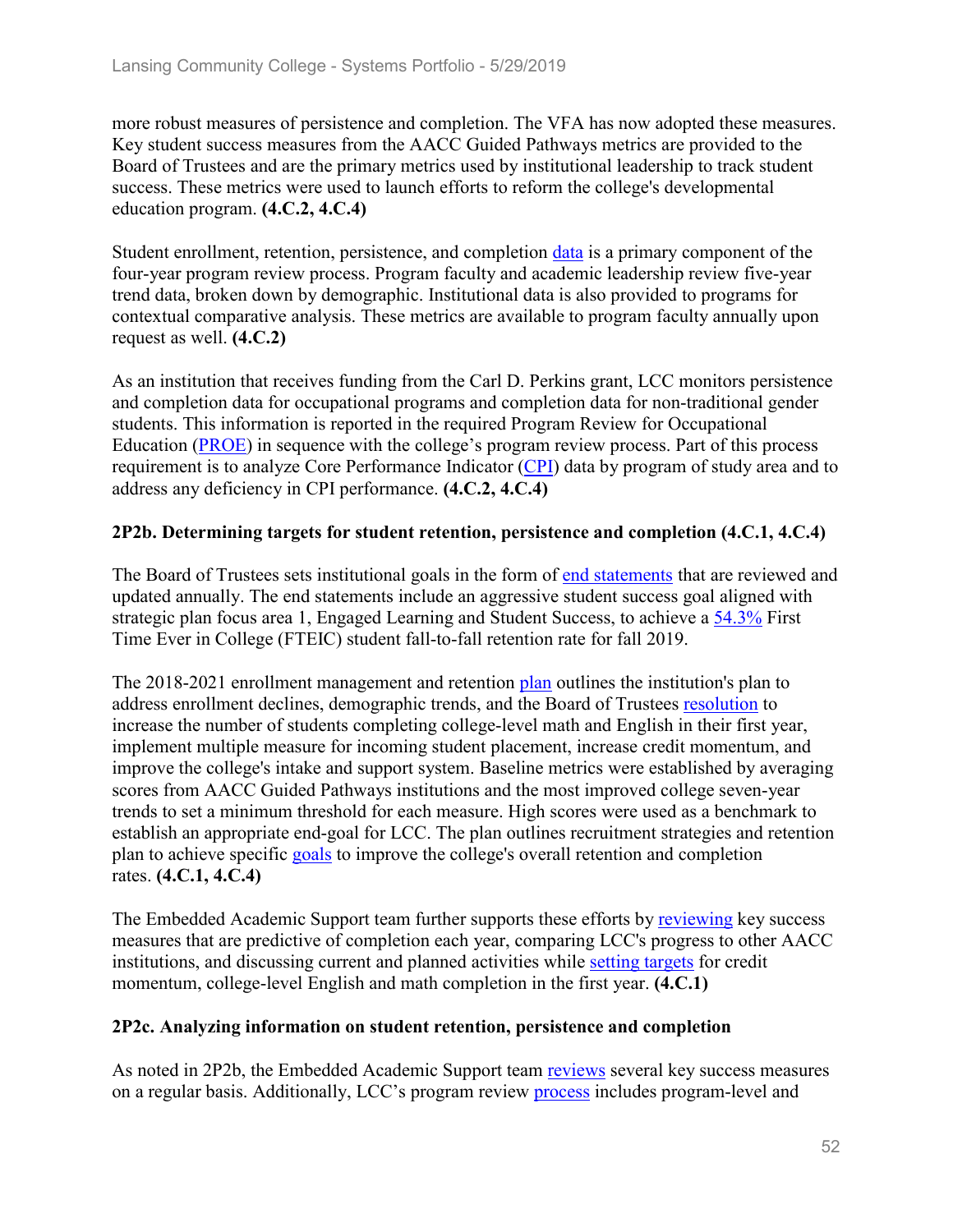institutional-level metrics for enrollment, persistence, and completion. Both levels of data provide context as to where program performance is in comparison to the institution as a whole. Program faculty analyze this data and identify opportunities for improvement.

The LCC Board of Trustees routinely reviews the college's progress toward student success, including retention, persistence, and completion rates, as part of the Board Monitoring Reports. Beyond retention, persistence, and completion, LCC also reports four of the Guided Pathways measures to the board regularly. These measures include completion of six or more college credits in a student's first term, completion of 12 or more college credits in a student's first term, and completion of college-level math or English in a student's first year.

The Perkins grant incorporates accountability measures via six Core Performance Indicators (CPIs) for occupational programs. The college negotiates expected performance levels for each of the CPIs and must meet, exceed, or be within 90% of the targets each grant year. The accountability measures focus on persistence, completion, and job placement or transfer. Additionally, performance of nontraditional gender students in occupational programs is monitored. These metrics are reviewed on a regular basis by program faculty and administrators.

### **2P2d. Meeting targets for retention, persistence and completion (4.C.1)**

The college's process for meeting student success expectations is embedded in the program review process. As part of this process, program-level and institutional-level metrics for student enrollment, retention, persistence, and completion are analyzed by demographic breakdown to identify trends, disparities, and opportunities. Both levels of data provide context as to where program performance is in comparison to the institution as a whole. This data analysis is utilized to inform program annual improvement plans.

LCC uses the strategic planning process to guide institutional actions for continuous quality improvement. Focus area 1 of the strategic plan, Engaged Learning and Student Success, identifies strategies for improving student retention, persistence, and completion, including Guided Pathways and Embedded Academic Support. The college's commitment to the AACC Guided Pathways Project (2015) included a commitment to collect, calculate, and annually report data on student progression using a limited set of one-year key performance indicators (KPIs). These results are shared with LCC leadership, Board of Trustees, and Academic Senate. A review of these metrics led to a collaborative effort to redesign the college's developmental education program (the Embedded Academic Support initiative). **(4.C.1)**

### **2P2e. Selecting the tools, methods and instruments to assess retention, persistence and completion (4.C.4)**

The college participates in the Voluntary Framework for Accountability (VFA) in addition to meeting reporting expectations for the Integrated Postsecondary Education Data System (IPEDS) each year. These two reporting systems help the college define what information will be collected and analyzed for student retention, persistence, and completion. These reports include student enrollment data for fall-to-fall and semester-to-semester. The newest VFA report has adopted the AACC Guided Pathways scorecard that includes measures for credit momentum,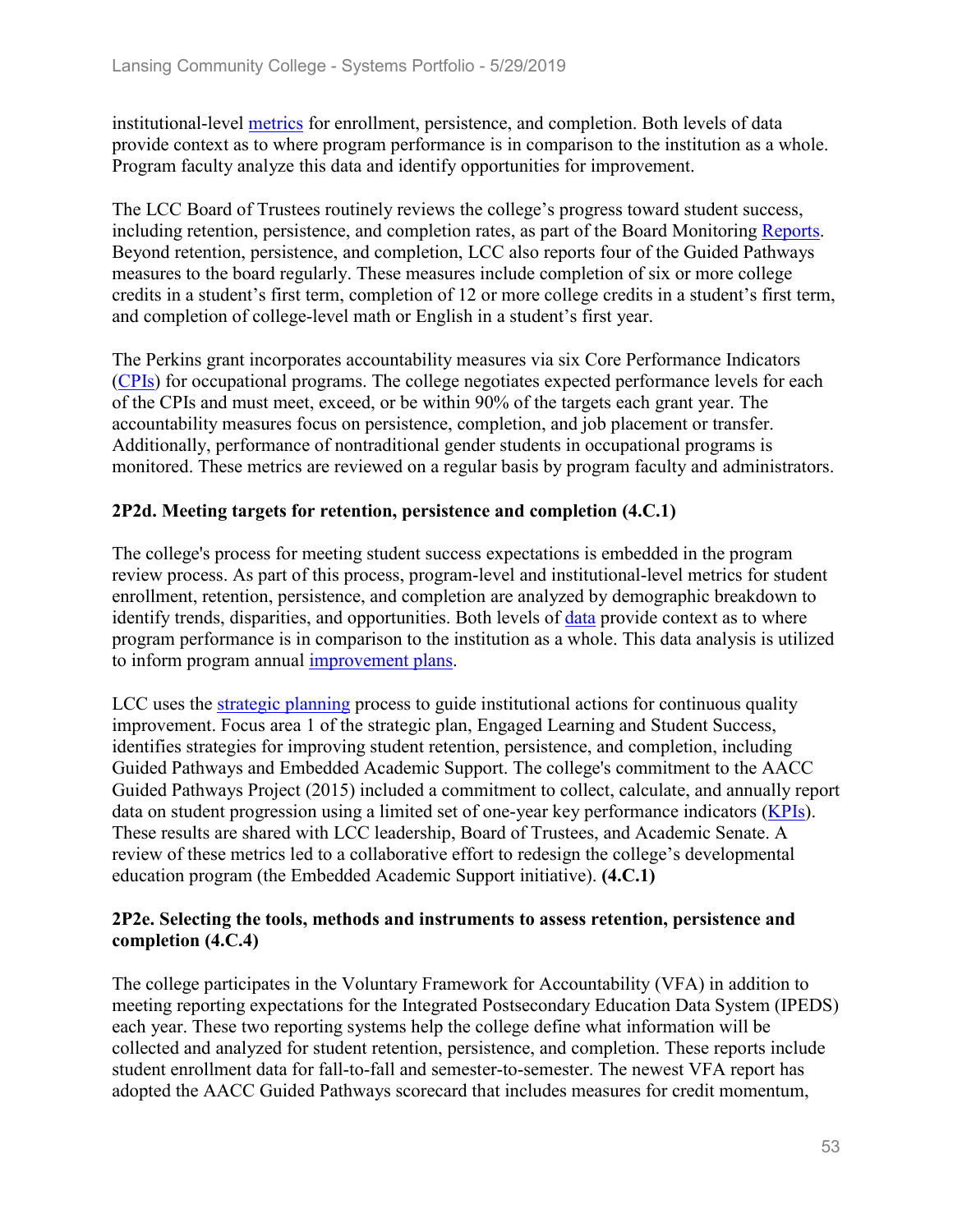retention, persistence, completion of gateway math and English courses, and a ratio of attempted versus earned credits. This allows LCC access to better benchmark data with over 200 schools now participating in VFA reporting. However, the VFA has changed when it collects data from the spring to the fall, resulting in data reports that lag by nearly eight years. For this reason, the college has started using the AACC Guided Pathways scorecard as the primary tool to obtain relevant data for analysis of student success. In addition, the credit momentum and, gateway math and English completion metrics have proven to be predictive of students' likelihood to complete a degree or certificate within six years. **(4.C.4)**

The LCC director of institutional research regularly attends regional and national IPEDS workshops and conferences, where they are able to clarify the intent of various data requirements. In addition, representatives from all Michigan community colleges meet quarterly to discuss federal and state data collection and reporting requirements. Members of the LCC Center for Data Science participate in the Michigan Association of Institutional Research (MI-AIR) and the national AIR annual events, where data reporting and management best practices are shared. **(4.C.4)**

### **2R2: What are the results for student retention, persistence and completion?**

Guided Pathways (AACC) and the Voluntary Framework for Accountability (VFA) use different definitions of cohorts that are tracked for fall-to-fall retention, fall-to-spring retention (also known as persistence), and completion. VFA and AACC only require fall-to-spring persistence; however, LCC uses the Guided Pathways cohort to also track fall-to-fall retention. During the past five years, LCC's retention rate has fluctuated between a low of 50% (2013 cohort) and a high of 55.6% (2016 cohort), and currently sits at 53.2% (2017 cohort). Although there is a range of 5.6%, the variance appears to be within the normal range for this measure. In short, the fall-tofall retention rate remains relatively flat when considering the longitudinal trend. Similarly, the fall-to-spring retention (persistence) has hovered around 72%, with a low of 71.6% (2016 cohort) and a high of 75.1% (2017 cohort). Again, there is nearly a 5% range during this time, but this seems to be within the normal variance of the measure. Similar to fall-to-fall retention, this measure appears to have a flat trend when considering the longitudinal data.

Beyond retention, persistence, and completion, LCC regularly reports to the Board of Trustees four of the Guided Pathways measures: completion of six or more college credits in a student's first term, completion of 12 or more college credits in a student's first term, and completion of college-level math or English in a student's first year. LCC students who have completed any of these momentum metrics have been significantly more likely to complete a degree or certificate in six years or less. These measures also relate directly to the concerted effort of the college to improve student success and progression through remedial coursework in as timely a manner as possible.

The tables attached summarize the most recent available LCC data. The college has been able to significantly improve the first credit momentum measure (earned six-plus college credits) and the likelihood for a student to complete college-level English in the first year. The credit momentum measure is significant because it directly ties to tracking progress of the college's part-time students, who account for approximately two-thirds of the student body. Completing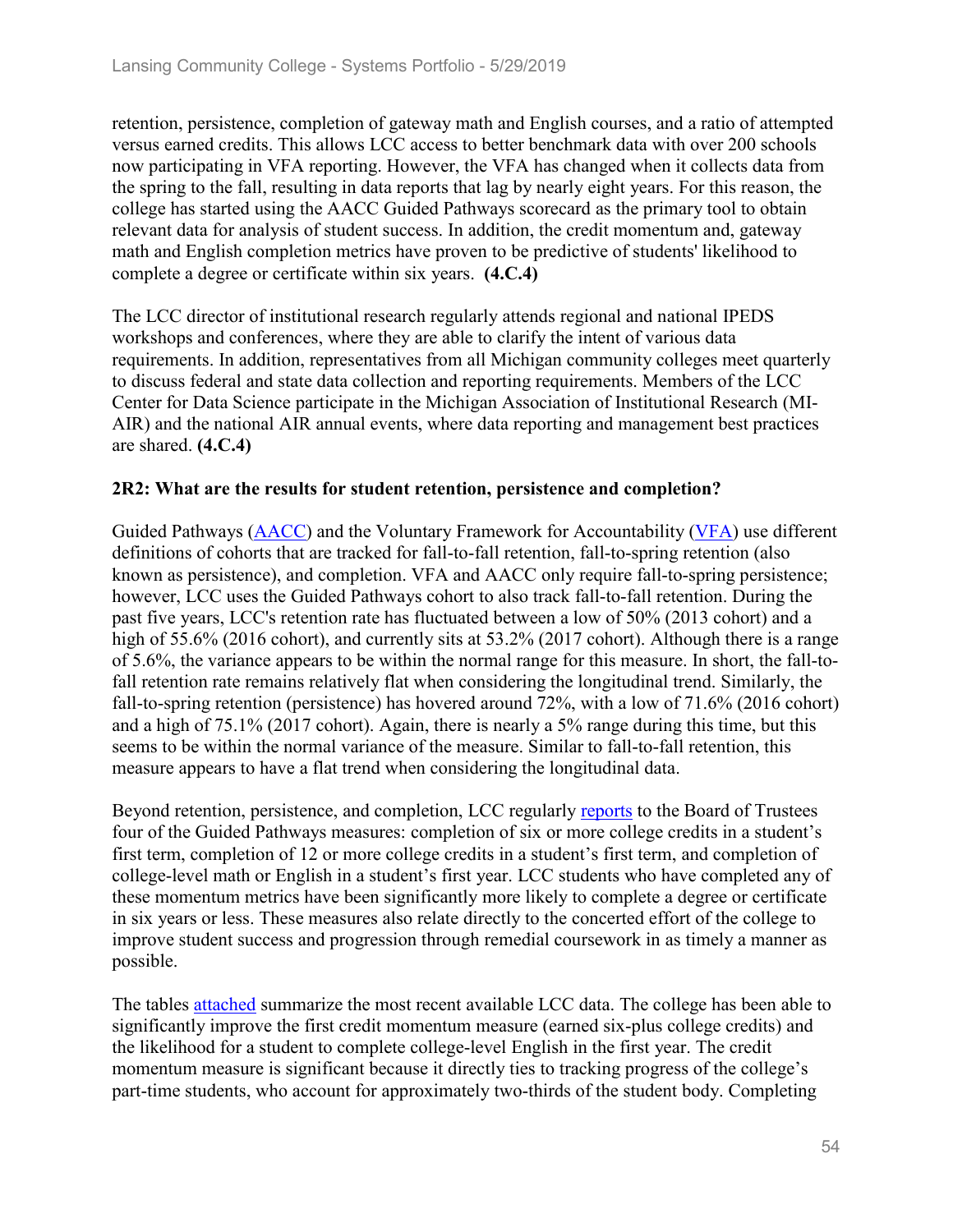college-level English in the first year also indicates an improvement in successfully progressing students through a remedial sequence and into their college-level courses. Poor results in the college-level math metric have become a primary focus of the Board of Trustees, Embedded Academic Support Team, and college administration.

LCC has met, exceeded, or has been within 90% of the negotiated expected performance levels for each of the six Core Performance Indicators (CPIs) of the Carl D. Perkins grant for the past five years. However, some occupational program CPI performances have not met expectations. These areas are a primary focus of improvement efforts that drive the college's grant application requests.

The 13 programs that completed program review in 2018-2019 saw five-year retention trends hovering around 50% each year. Liberal arts programs had a slightly higher retention rate while the skilled trades programs had a below-average retention rate. Average persistence rates were around 70%, again with slightly higher than average rates in liberal arts and lower than average rates in skilled trades. Overall completion rates were low, with a few stand-out programs with higher completion rates.

#### **2I2: Based on 2R2, what process improvements have been implemented or will be implemented in the next one to three years? (4.C.3)**

LCC would like to achieve greater gains in retention, persistence, and completion. It is this goal that led to the institution's commitment to the AACC Guided Pathways project and the resulting Embedded Academic Support initiative. These efforts were instrumental in hiring academic success coaches and creating an early alert system to improve the college's ability to offer holistic support for students as they progress through their college career. **(4.C.3)**

As noted in 2R2, the results of college-level math performance have become a primary focus of the Embedded Academic Support Team. The team will be focusing on improvement of student support initiatives and successfully progressing students through any remedial sequences into college courses. The college has engaged an external consultant who has provided a road map for next steps for the college.

The 2018-2019 program review cohort reviewed enrollment, retention, persistence, and completion data and identified action plans to address noted disparities. A few examples include:

- Human Services will increase marketing and recruitment efforts as well as begin tracking student transfer data to increase support for transfer student success.
- Fire Science will increase recruitment efforts, realign its curriculum to match industry needs, and work toward developing a stronger partnership with the regional training center for the state of Michigan.
- Music will pursue program accreditation and establish a student peer mentor program.

Recognizing faculty and staff sometimes struggle to understand and use data for decisionmaking, the LCC Center for Data Science and the Center for Teaching Excellence (CTE) will collaborate to offer data-literacy workshops across campus. The informational sessions will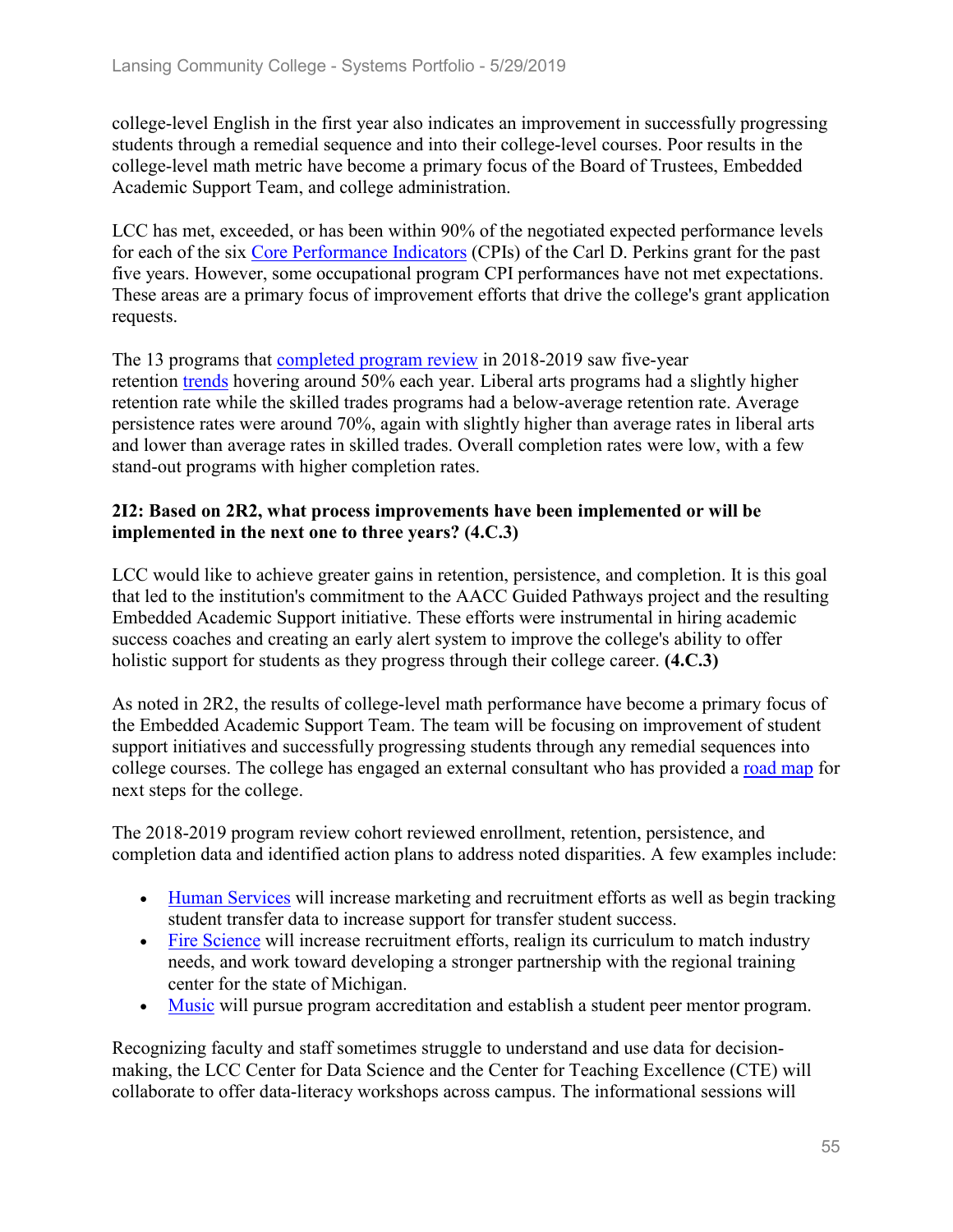focus on what data is collected, how it is collected, and how it can be used. The goal is to create meaningful workshops that will occur annually with a focus on program review data analysis, assessment of student learning data collection and analysis, and how to interpret results from student surveys.

## **Sources**

- 2018 2019 Program Review Detailed Student Success Measure Analysis
- 2018 2019 Program Review Summary Data Results
- 2018 VFA Full SPO Report Non Public
- AACC LCC KPI Report January 2018
- Board Monitoring Reports
- Board Monitoring Reports (page number 43)
- Board Monitoring Reports (page number 61)
- Board of Trustees January 2018 Meeting Minutes Developmental Education Resolution
- Board of Trustees January 2018 Meeting Minutes Developmental Education Resolution (page number 5)
- CPI Performance
- Data Collection and Reporting Calendar
- Dr. Fabianke EAS and Pathways Model April 2019 Visit Report
- Embedded Academic Support Fall 2018 Updated Mar 2019
- GIS PROE Report FY18
- Human Services Program Review
- Human Services Program Review (page number 39)
- IPEDS FY 2018
- LCC Board of Trustees Governance Policies Revised Feb18 2019.pdf
- LCC Board of Trustees Governance Policies Revised Feb18 2019.pdf (page number 8)
- LCC Enrollment Management and Retention Plan 2018-2021
- LCC Enrollment Management and Retention Plan 2018-2021 (page number 13)
- LCC Fire Science Academy Annual Improvement Plan
- LCC Strategic Plan 2019 Progress Report
- Music Program Annual Improvement Plan
- Program Review Questionnaire.pdf
- Psychology Program Review Data Packet
- Retention Persistence Completion Results
- Student Success Measures for EAS
- Student Success Measures for EAS (page number 6)
- Summary of LCC Enrollment Trends 1-11-2019 V2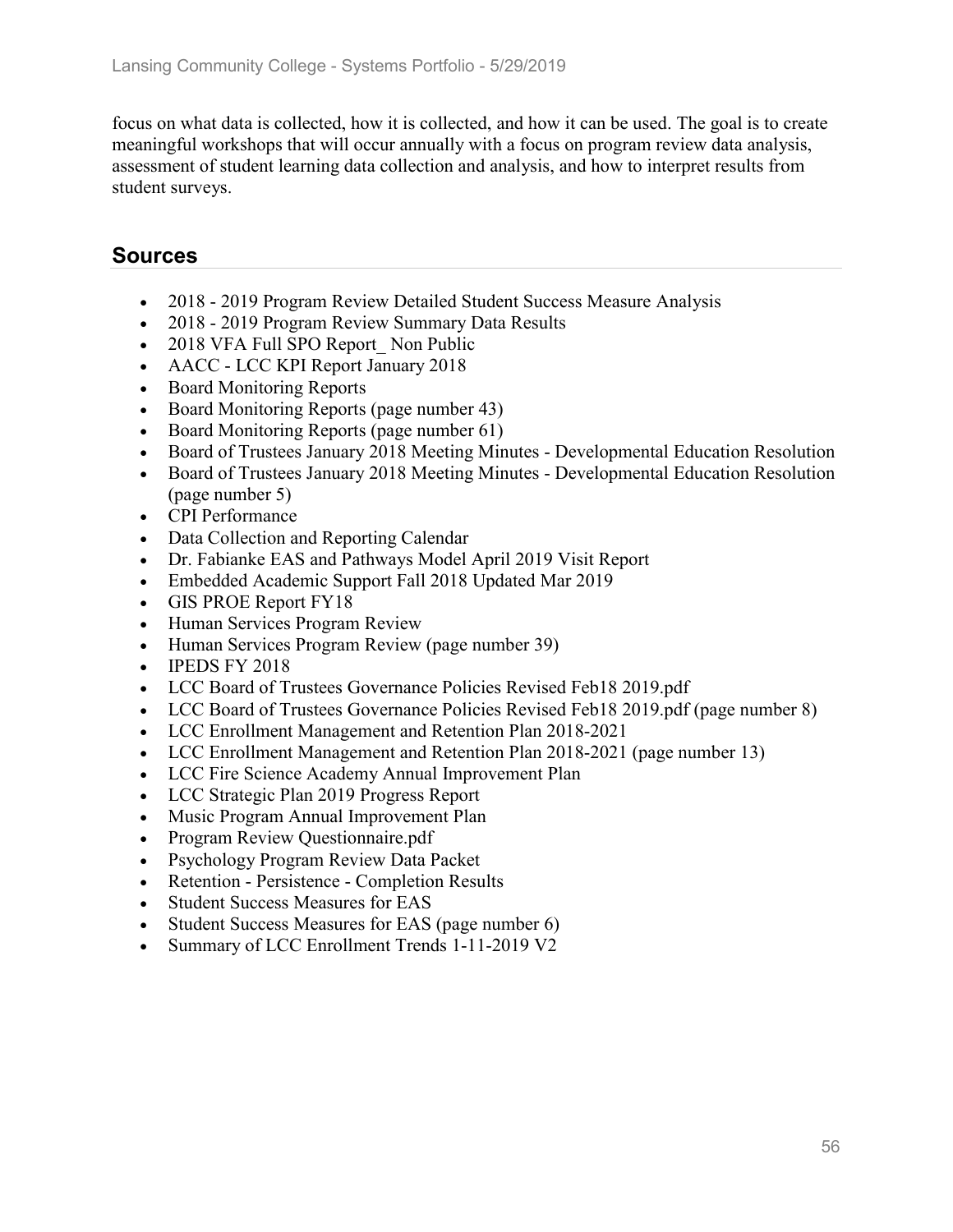# **2.3 - Key Stakeholder Needs**

Key Stakeholder Needs focuses on determining, understanding and meeting needs of key stakeholder groups, including alumni and community partners.

#### **2P3: PROCESSES**

Describe the processes for serving the needs of key external stakeholder groups. This includes, but is not limited to, descriptions of key processes for the following:

- Determining key external stakeholder groups (e.g., alumni, employers, community)
- Determining new stakeholders to target for services or partnership
- Meeting the changing needs of key stakeholders
- Selecting the tools, methods and instruments to assess key stakeholder needs
- Assessing the degree to which key stakeholder needs are met

#### **2R3: RESULTS**

What are the results for determining if key stakeholder needs are being met? The results presented should be for the processes identified in 2P3. All data presented should include the population studied, response rate and sample size. All results should also include a brief explanation of how often the data is collected, who is involved in collecting the data and how the results are shared. These results might include:

- Summary results of measures (include tables and figures when possible)
- Comparison of results with internal targets and external benchmarks
- Interpretation of results and insights gained

#### **2I3: IMPROVEMENT**

Based on 2R3, what process improvements have been implemented or will be implemented in the next one to three years?

## **Responses**

#### **2P3a. Determining key external stakeholder groups (e.g., alumni, employers, community)**

LCC determines key external stakeholder groups through environmental scans, advisory meetings, and assessments. Environmental scans include open communication and research regarding industry challenges and operations as well as how education and training from LCC can impact and align with current as well as future industry needs. Through advisory committee meetings, faculty and representatives from related local business organizations discuss, identify and respond to stakeholder groups and determine the level of involvement for current as well as potential key stakeholders. Assessments, such as surveys, aid in determining key stakeholder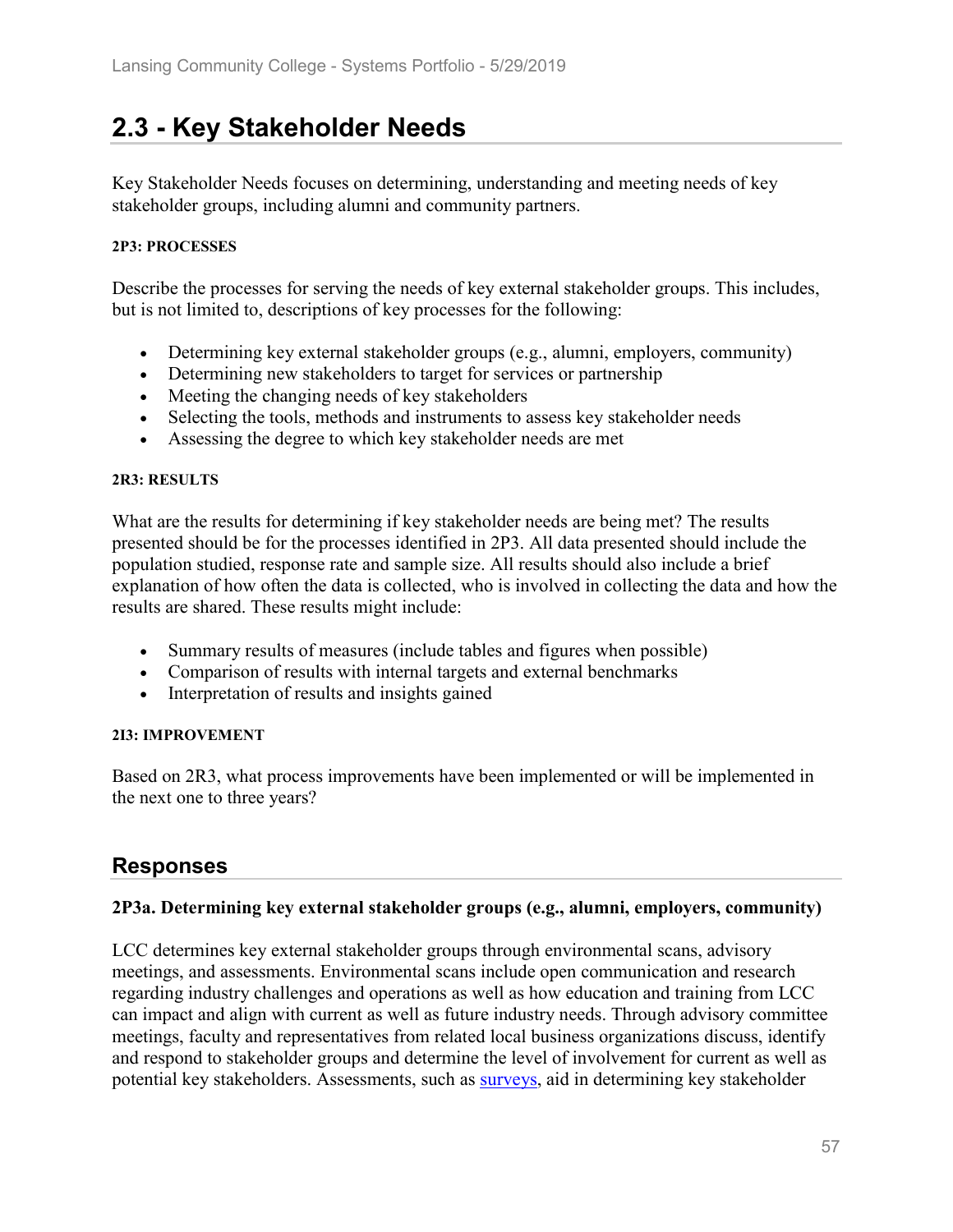groups by directly gathering input from various organizations, educational institutions, and populations like alumni.

#### **2P3b. Determining new stakeholders to target for services or partnership**

LCC's process for determining new stakeholders to target for services or partnership vary, but are centered on open communication and data collection and analysis, followed by methodological outreach. LCC's Best Practices resolution details best practices in three categories: Economic Development and Business or Industry Partnerships, Educational Partnerships, and Community Services. Each category covers five standards of local strategic value, called "best practices." Public Act 265 of 2018, Section 230 of the Michigan Omnibus public education act requires the college meet at least four of five best practice standards under each category.

For example, LCC's Community Education and Workforce Development (CEWD) offers several employer-entrepreneur educational initiatives such as the Business & Community Institute (BCI) and the Small Business Development Center (SBDC) that help provide services to the business community. SBDC's connection with the Michigan New Jobs Training Program offers funding opportunities that help pay for customized employee skills training. The BCI is actively involved with the Lansing Economic Area Partnership and the Michigan Economic Development Corporation to help recruit new companies and create economic development opportunities for our region. These partnerships allow the BCI to learn of new stakeholders to target for services or partnership**.**

The North American Industry Classification System (NAICS) is another tool LCC uses to identify regional industry needs. The NAICS is a standard system used by federal agencies to collect and assess data about companies and organizations, and to identify their core functions. As LCC assesses industry challenges and operations, the college is able to align effective training with companies and organizations that often face similar challenges. This process allows LCC to operate with greater efficiency in reaching the community.

The LCC Foundation office coordinates with the Alumni Advisory Committee to reach out to alumni, providing a professional network while also reducing financial barriers for current students. The purpose, goals, and membership of the alumni committee are available in the Alumni Committee Formation Document.

#### **2P3c. Meeting the changing needs of key stakeholders**

Advisory committees throughout the college exist to inform program leadership about changes and trends in the economy and local workforce. Following advisory meetings reviews are conducted by the appropriate department and revisions are made according to the appropriate program curriculum. Feedback from advisory committee members is required during program reviews. The advisory committee handbook details the process of determining and responding to key stakeholder needs.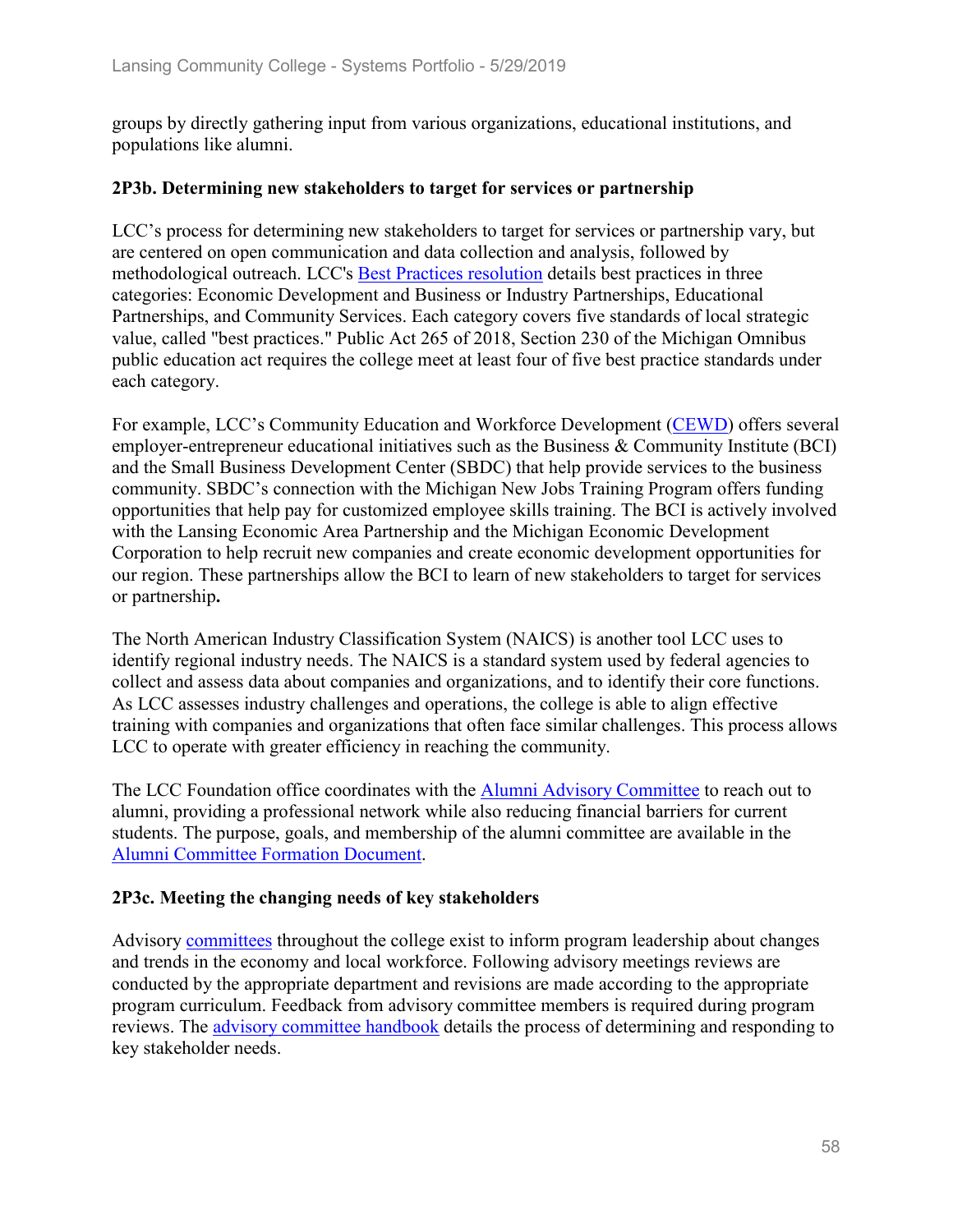Another vital method in meeting the changing needs of key stakeholders involves maintaining partnerships as mentioned above through formal and informal communication methods. Maintaining standards to accommodate changing stakeholder needs also entails analyzing qualitative data to create informed decisions.

#### **2P3d. Selecting the tools, methods and instruments to assess key stakeholder needs**

The college uses the Community College Survey of Student Engagement (CCSSE) to assess potential improvements to programs and student services. Other tools, such as formal and informal meetings, are beneficial when assessing local stakeholder needs. Beyond CCSSE, surveys are a commonly used tool to assess not only the needs of stakeholders but their satisfaction with services provided by LCC. As an example, BCI distributes a customer needs analysis to gauge the training needs of the business community. The needs analysis is distributed to a six-county region that includes 400 contacts throughout various industry sectors. The analysis includes questions about skill sets needed, trends in industry, priorities, concerns, and potential opportunities for improvement. Ultimately, this process creates a convenient opportunity to respond to the growing and changing needs of area organizations.

#### **2P3e. Assessing the degree to which stakeholder needs are met**

Advisory committees are required to meet at least once per academic year to review goals and objectives and assess the degree to which stakeholder needs are met, and remain relevant and innovative. Additional meetings may be required for individual program accreditation.

BCI distributes customer satisfaction surveys annually that evaluates quality of instruction to employers. There are several types of surveys tailored to participants, continuing education students, youth, older youth, and parents of youth. The data from survey results are collected confidentially through cloud-based software and results are provided to the dean of Workforce Development and Community Education. The dean submits the information to the president, who provides it to the Board of Trustees for review. If ratings are less than 85%, a follow-up meeting with an instructor is conducted. If following evaluations reveal continued low ratings, the instructors will no longer be able to teach. Survey results from students and faculty can also reveal course demand at extension centers.

Graduate surveys are administered six months after graduation. Survey questions include whether a graduate is employed within six months and if the acquired job is related to their program of study. Questions also include satisfaction with their LCC experience, how likely they are to recommend LCC to others, and whether they would be willing to attend LCC again.

#### **2R3: What are the results for determining if key stakeholder needs are being met?**

Results from the 2017-2018 graduate survey indicate high levels of employment (89%) within six months as well as high levels of satisfaction (79%) with the LCC experience. While graduate surveys indicate a high level of job placement and overall satisfaction, LCC recognizes the low response rate and seeks to improve methods of outreach to increase response.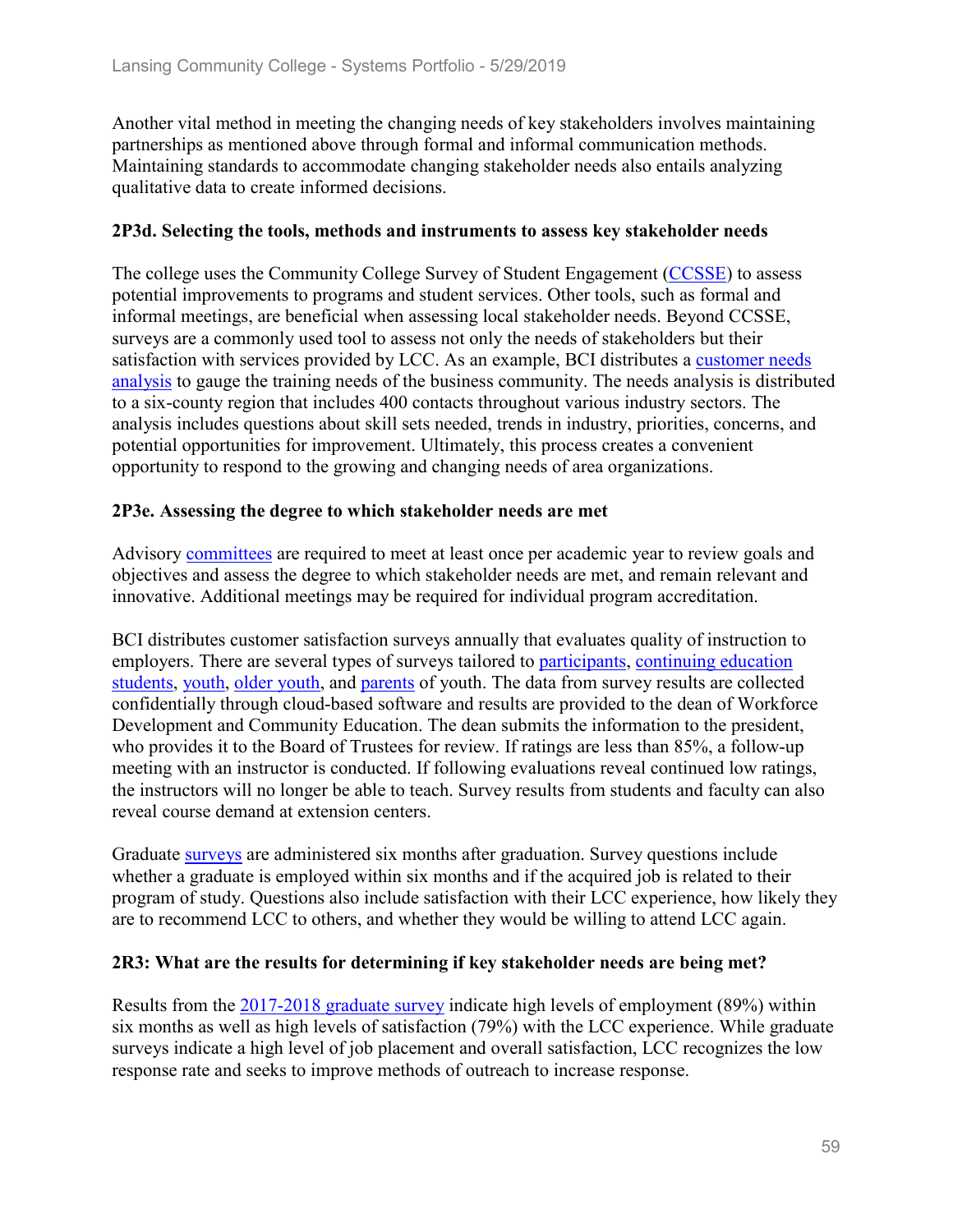The college partnered with the Economic Modeling Specialists International (EMSI) in 2015 to publish The Economic Impact Report 2015, which assessed the impact of LCC on the regional economy as well as its benefits for students, society, and taxpayers. Results show LCC creates a positive net impact on the regional economy and benefits students, society, and taxpayers.

Results from BCI surveys administered during the 2017-2018 academic year can be viewed in the BCI Employer Evaluation document as well as the older youth Condensed Item Analysis Report. Overall results are positive, with high levels of satisfaction for all participant levels. BCI recognizes the importance of addressing issues, regardless of how small. Therefore, it offers one rating for dissatisfied - "disagree." Even still, in the most recent fiscal year, satisfaction ratings reached 100%, with 21% selecting "agree" and 79% selecting "highly agree." BCI enjoys a very high satisfaction levels from key stakeholders by providing quality instruction from BCI trainers.

As demonstrated in the LCC Alumni Advisory Committee document,the college set internal targets and external benchmarks, including specific monetary metrics for fundraising and scholarships as well as metrics for professional networking opportunities, and began documenting results in FY 2018-2019.

#### **2I3: Based on 2R3, what process improvements have been implemented or will be implemented in the next one to three years?**

As a part of the Competitiveness and Innovation portion of the strategic plan, BCI is working towards implementing a Customer Relationship Management (CRM) software. This is a one- to two- year goal and will help make all internal LCC stakeholders aware of LCC's external stakeholders and the customer relationships established by various key contacts within the college. This will enhance customer service, process improvement, and relationship building.

The Alumni Committee, along with the Center for Data Science, recognizes the need for additional alumni outreach. While the college provides alumni benefits and professional networking opportunities, there is not a standardized process for gauging alumni satisfaction. A formalized survey process would allow LCC to gather data beyond six months about job placement rates, types of positions obtained, and locations of jobs, which may reveal the movement of LCC graduates. This information would not only be beneficial to LCC but to the state of Michigan in regards to its workforce and economy. In order to obtain this type of information, a substantial effort will be made to improve response rate on the six-month graduate survey. Currently, that rate is below 10%, a size that cannot capture the diversity of our graduates.

## **Sources**

- 2017 2020 LCC Strategic Plan
- 2017 2020 LCC Strategic Plan (page number 12)
- 204 Condensed Item Analysis Report Older Students
- Advisory Committee Handbook 2018
- BCI Customer Needs Analysis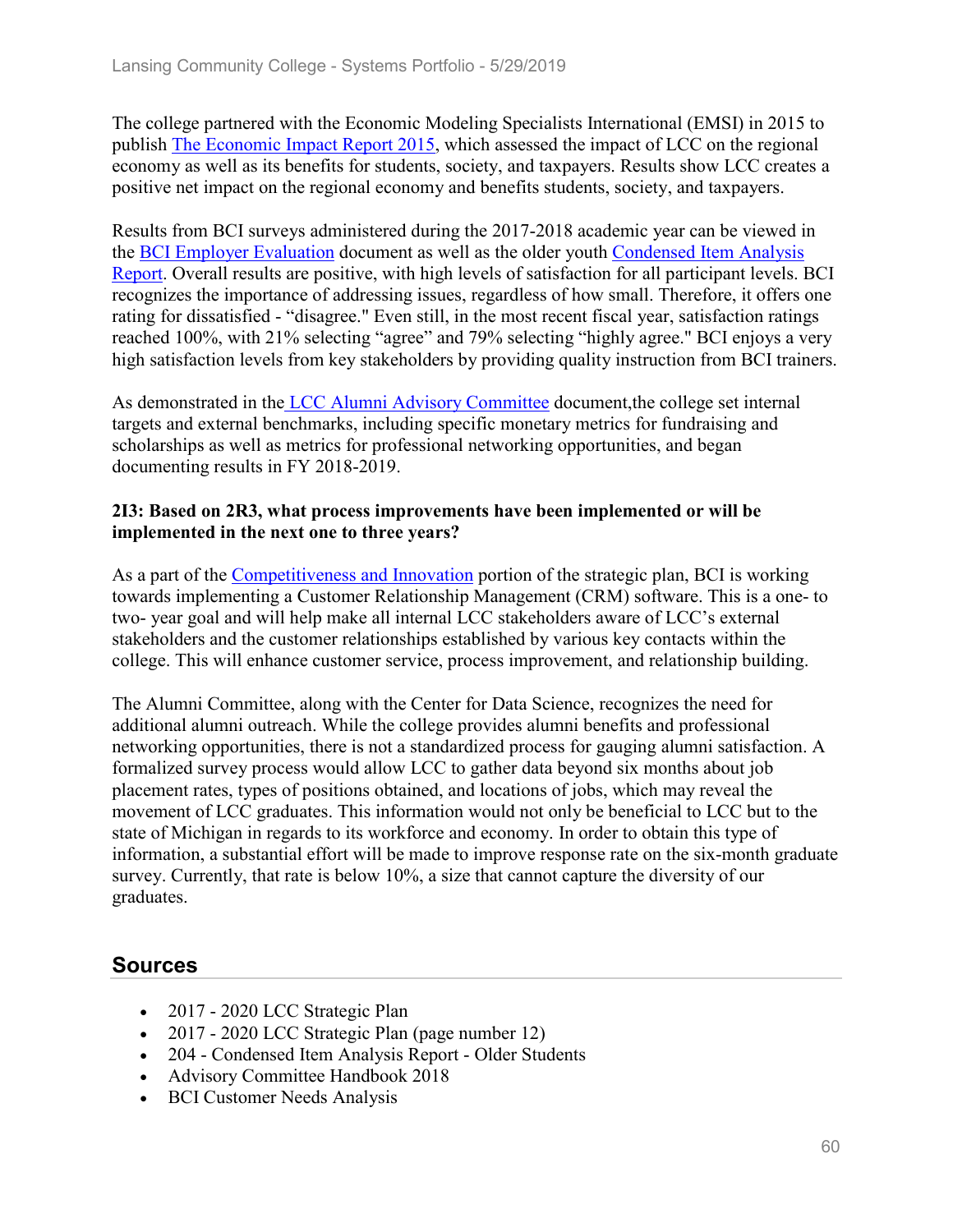- BCI Employer Evaluation
- BCI Industry Needs Assessment Survey
- BCI Participant Feedback Form
- Board ENDs Graduate Survey 2017-18 with response rates
- CCSSE 2017
- CEWD Dashboard BCI Survey 2017-2018
- CEWD Web pages
- Continuing Education Participant Feedback Form
- FY 2019 Board of Trustees Resolution of Best Practices
- Lansing Community College Foundation Alumni Committee Formation Document Purpose Goals Functions and Roles
- LCC East Recruiting Strategy Fall 2017
- LCC Economic Impact Report 2015
- LCC Economic Impact Report 2015 (page number 5)
- LCC Foundation Alumni Advisory Committee Org Chart
- Program Advisory Board Meeting Minutes 2018-2019
- Survey Youth Young
- Youth Older students Participant Feedback
- Youth Parent Participants Feedback Form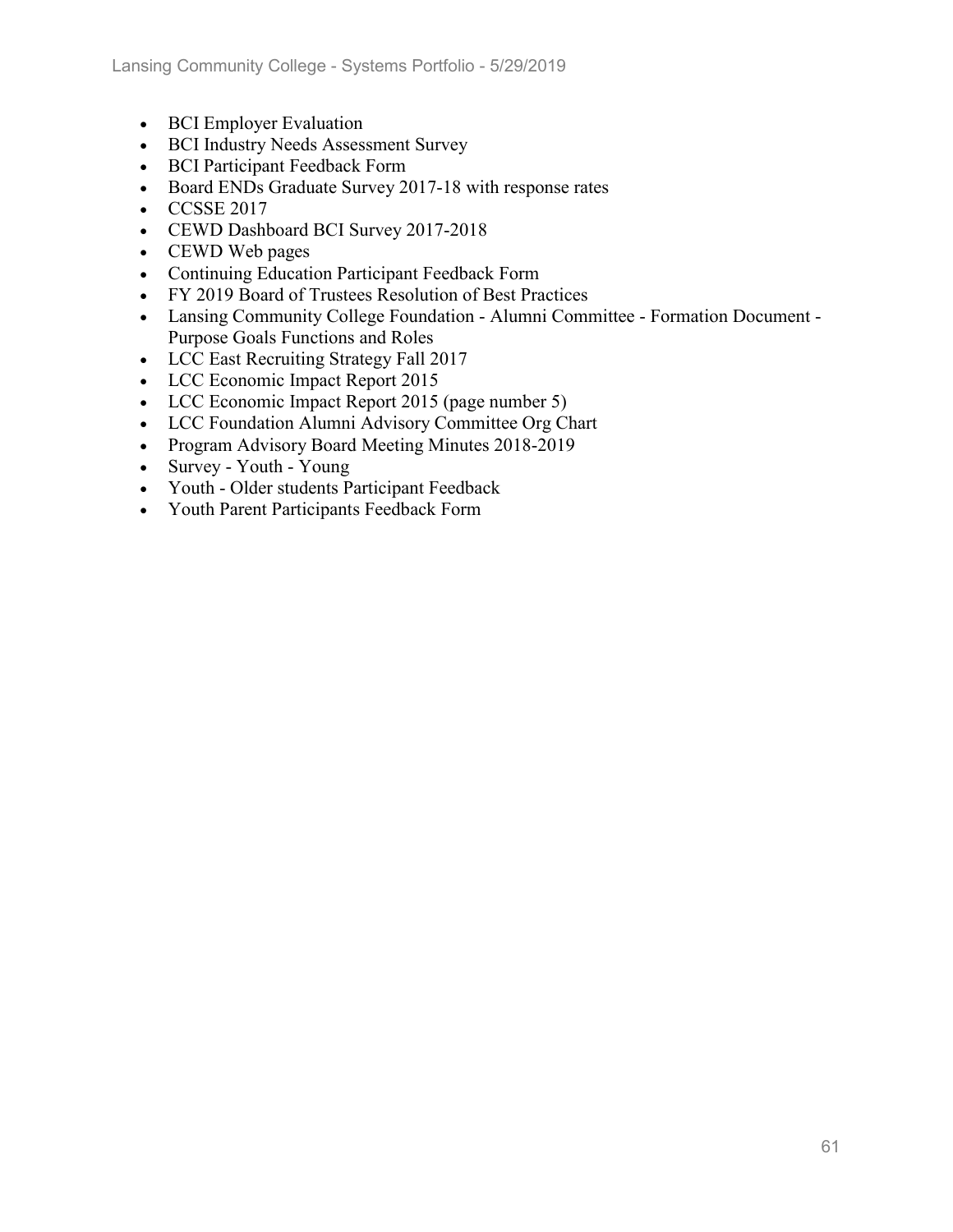# **2.4 - Complaint Processes**

Complaint Processes focuses on collecting, analyzing and responding to complaints from students or key stakeholder groups.

#### **2P4: PROCESSES**

Describe the processes for collecting, analyzing and responding to complaints from students and stakeholder groups. This includes, but is not limited to, descriptions of key processes for the following:

- Collecting complaint information from students
- Collecting complaint information from other key stakeholders
- Learning from complaint information and determining actions
- Communicating actions to students and other key stakeholders
- Selecting the tools, methods and instruments to evaluate complaint resolution

#### **2R4: RESULTS**

What are the results for student and key stakeholder complaints? The results presented should be for the processes identified in 2P4. All data presented should include the population studied, response rate and sample size. All results should also include a brief explanation of how often the data is collected, who is involved in collecting the data and how the results are shared. These results might include:

- Summary results of measures (include tables and figures when possible)
- Comparison of results with internal targets and external benchmarks
- Interpretation of results and insights gained

#### **2I4: IMPROVEMENT**

Based on 2R4, what process improvements have been implemented or will be implemented in the next one to three years?

## **Responses**

#### **2P4a. Collecting complaint information from students**

The Academic Procedure Advisory Committee (APAC) identified a need to establish a formal complaint committee that meets at least annually. The committee includes key stakeholders throughout the college who have responsibility for enforcing procedures for complaints, appeals, and disputes. The committee ensures policies and procedures are up-to-date and reviewed, identifies any gaps or areas of opportunity for complaint policy/procedures, and ensures LCC is meeting compliance and regulatory requirements. The committee was first tasked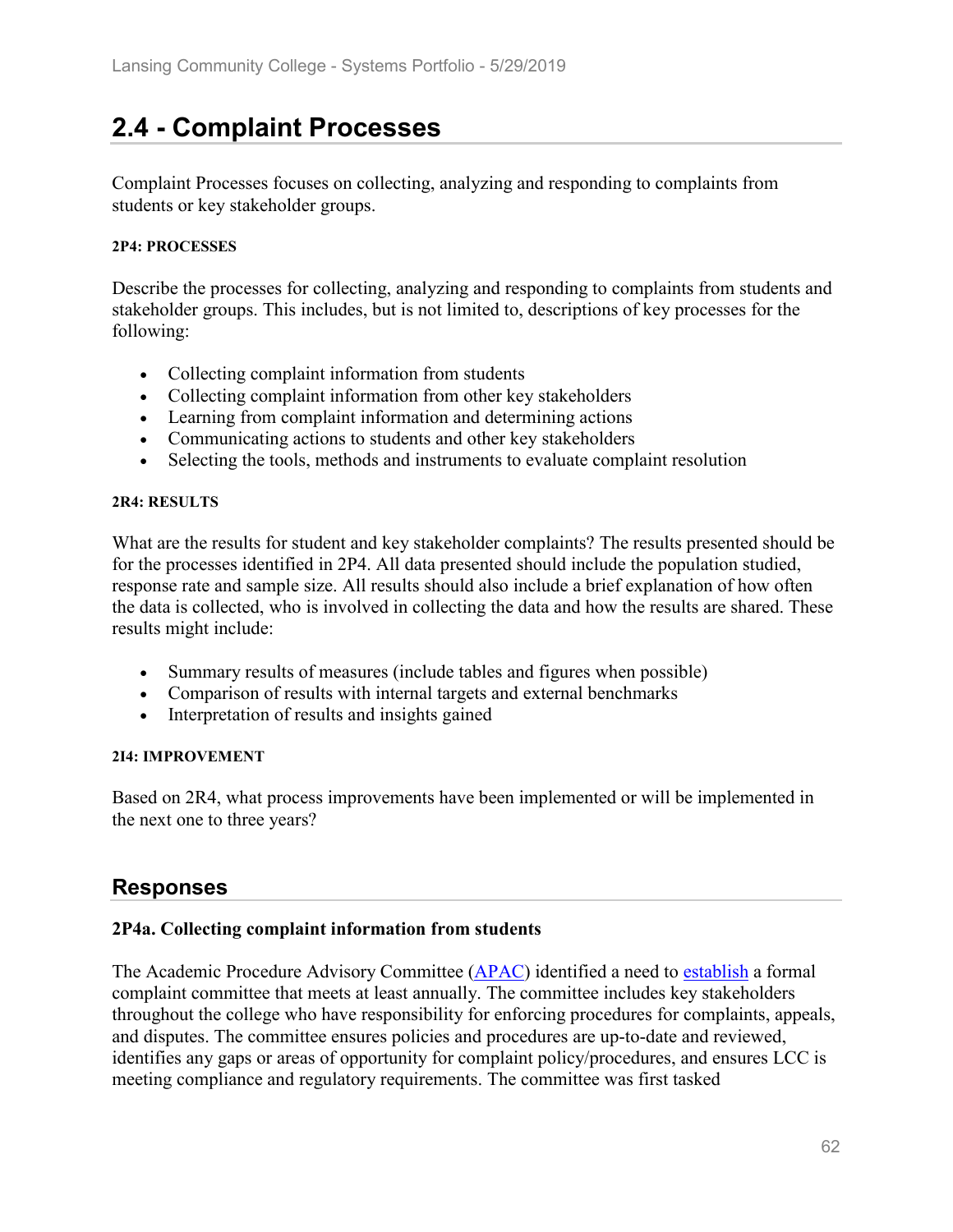with documenting the different types of complaints, appeals, and disputes, as well as the responsible department.

LCC houses *student* complaints, appeals, and disputes in one central location on the LCC website. The web-page allows students access to guidelines and policies as well as forms to submit their complaint, appeal, or dispute. Once received, the responsible department tracks and monitors the submissions. For example, administrative appeals are submitted by students using an online form, received by the Student Affairs support staff, and logged into an Excel tracking log stored on a shared drive. The information is sent to the Registrar's office for review. Resolutions are tracked to ensure all students are receiving responses in a timely manner (process).

#### **2P4b. Collecting complaint information from other key stakeholders**

Other key stakeholders may submit complaints or appeals to LCC via the website or by contacting the President's Office, Board of Trustees Office, and Provost's Office, or by taking advantage of public comment opportunities at Board of Trustee meetings.

It is noteworthy that 95.8% of LCC employees belong to one of six collective bargaining units. Each bargaining unit has a grievance procedure defined in their respective agreements. Employees may submit grievances alleging a violation, misinterpretation and/or misapplication of a specific article of a collectively bargained agreement and/or college policy related to employment practices. The grievance procedures have four levels, and each level has requirements defined in the collectively bargained labor agreements.

#### **2P4c. Learning from complaint information and determining actions**

Each responsible area addresses and evaluates results from their complaints. Processes to do so are unique to the type of complaint, the nature of the complaint, and the circumstances surrounding the complaint. Each complaint received is evaluated individually, decisions are made based on facts and evidence collected, and resolutions are communicated in a timely manner. Complaints are logged and documentation is filed for future reference. This is evidenced by the administrative appeals process, where documented processes are available to guide *initial* review steps, decision making, level 1 and level 2 appeals, and who should be involved.

#### **2P4d. Communicating actions to students and other key stakeholders**

Resolutions are communicated to students and other key stakeholders once a complaint is resolved, using appropriate and confidential communication methods. For example, once an administrative appeal has been reviewed by the Registrar's Office, the student is notified via email and mail. For grievances submitted by faculty union members, all resolutions are in writing, and shared with all stakeholders.

#### **2P4e. Selecting the tools, methods and instruments to evaluate complaint resolution**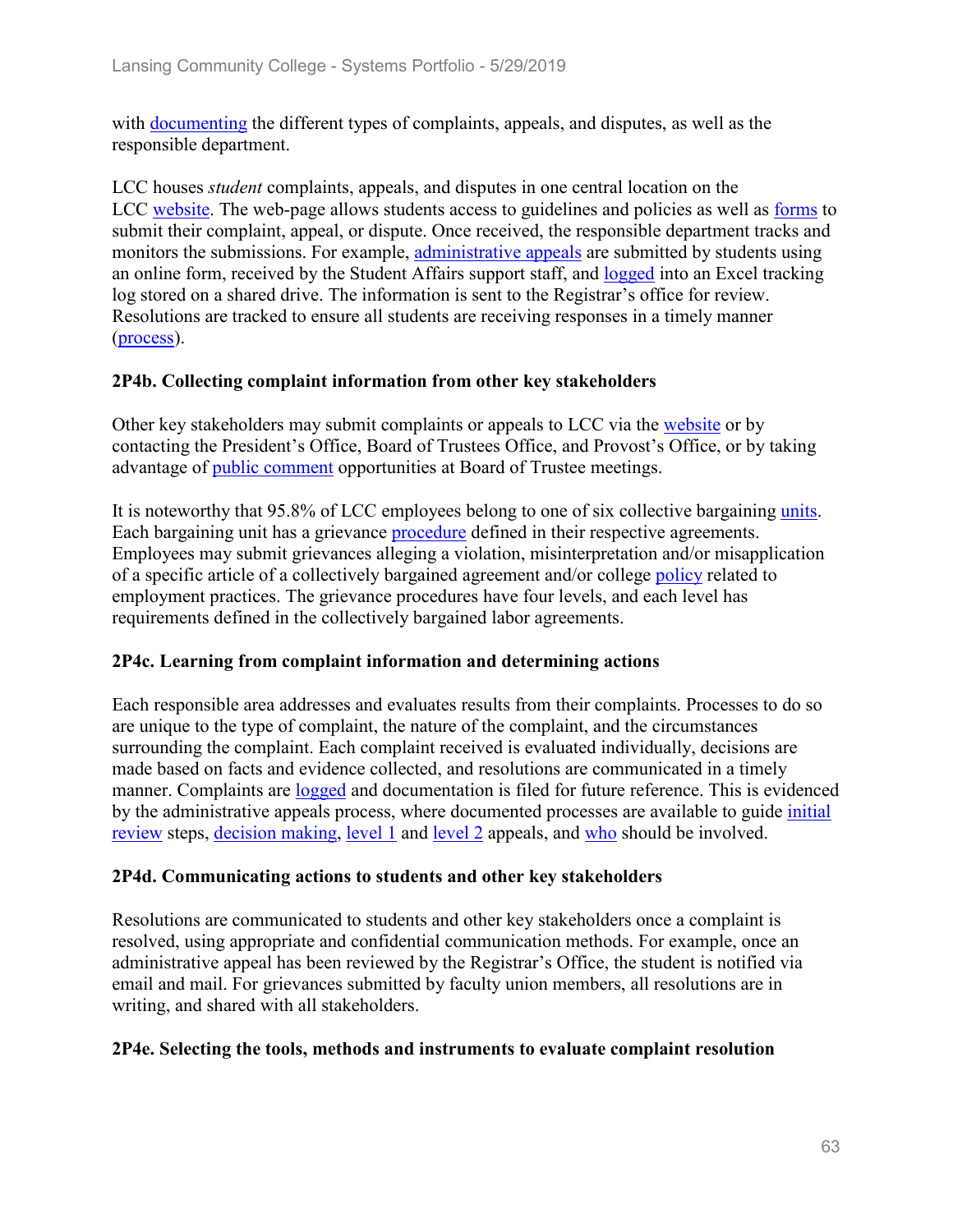Each division that is responsible for oversight and management of complaint resolution has created an electronic <u>form</u> that is made available on the website. These dynamic forms allow easy access for complaint submission. Complaint receipts are routed to appropriate personnel for review, investigation, resolution, communication, and logging and tracking.

#### **2R4: What are the results for student and key stakeholders complaints?**

Through tracking mechanisms utilized to monitor administrative appeals, the Registrar's Office recognized a large number of administrative appeals had been submitted for residency. A small work group of key stakeholders was charged with reviewing the process and identifying opportunities for improvement, resulting in a decision to expand the deadline for establishing residency. Beginning with the summer 2017 semester, students had six weeks from the start of the semester to establish residency, increased from two weeks. The change in process resulted in a decrease in the number of administrative appeals received for residency, from 22 and 28 in fall 2016 and spring 2017 to only two in summer 2017 and seven in fall 2018.

Regarding faculty contract grievances, it is important to note that low grievance volume is not conducive to discerning trends. LCC currently has no open grievances. The last grievance was filed in February 2018, and was subsequently withdrawn.

#### **2I4: Based on 2R4, what process improvements have been implemented or will be implemented in the next one to three years?**

Recognizing that a more robust system is needed to improve tracking and monitoring of complaints, a formal complaint task force was created in January 2019. The committee brought together key stakeholders from across the college for the purpose of ensuring policies and procedures are current and valid, identifying opportunities for process improvements, and ensuring compliance with regulatory requirements. During the 2019-2020 academic year, the task force will work with the Student and Academic Affairs Leadership Team to update the college's complaint tracking process, incorporate collaborative review of complaint trends, and identify action plans to address any emerging issues.

The complaint committee reviewed the LCC web-page and made recommendations to improve ease of access and navigation, and to ensure consistency in communication and language. Going forward, the updated web-page will serve as a tool to store student-related complaints, appeals, and disputes, along with policy language (if applicable), procedures, and other relevant information. Updates are expected to be live by August 1, 2019. The complaint committee will annually review the web-page and make changes as needed.

Beginning fall 2017, the Registrar's office and the Student Affairs division developed a new electronic tracking process for administrative appeals. The goal was to track the types of complaints, appeals, and outcomes. This process change allows division leaders to analyze complaint data for patterns and identify any opportunity for process improvement. In addition to the new tracking process, Student Affairs began preparing a yearly report that is distributed to the Student Affairs leadership team. From the report, the leadership team evaluates the data for potential process revisions that can reduce or eliminate student complaints.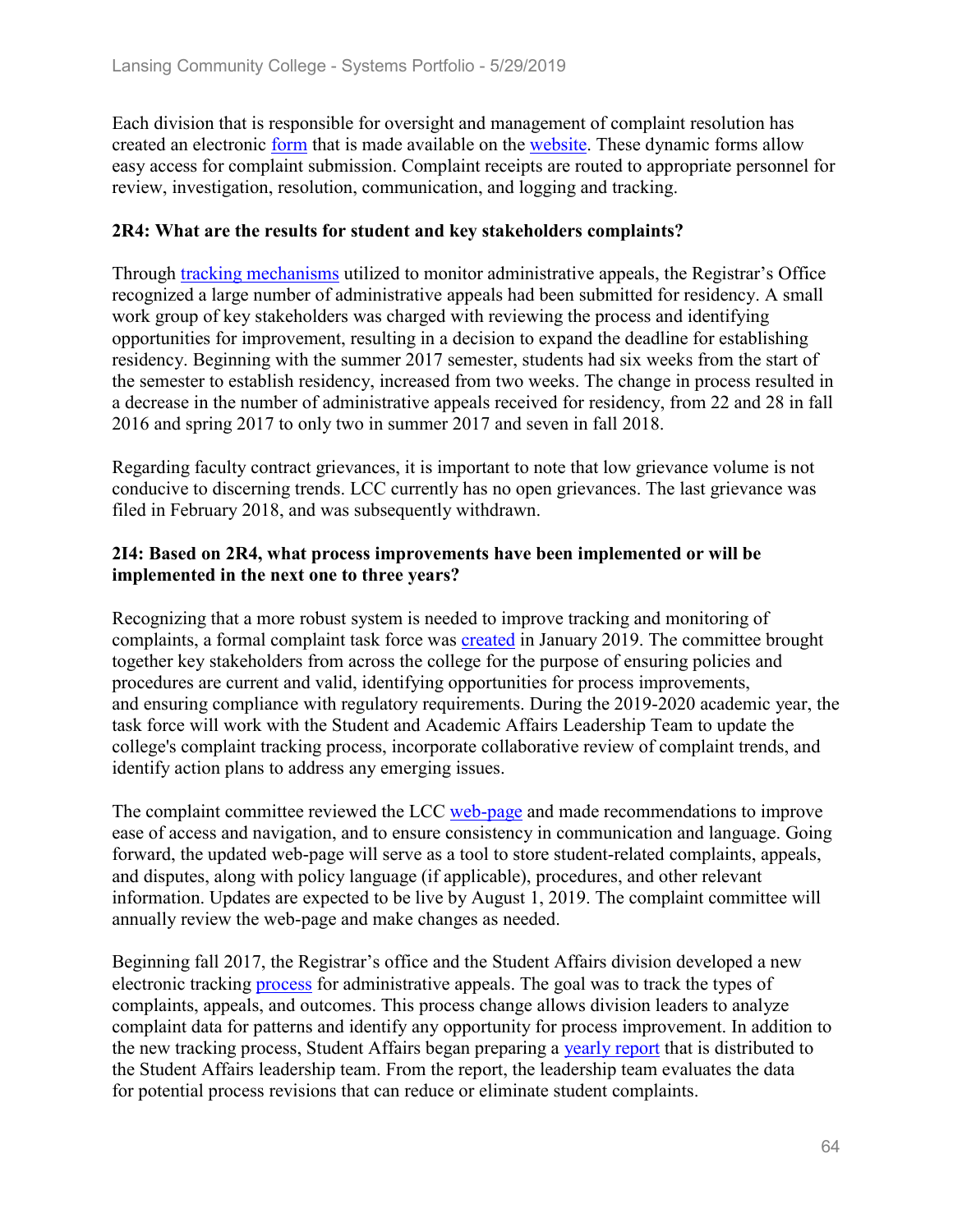## **Sources**

- Academic Information Policies & Procedures
- Administrative Appeals
- Administrative Appeals Decision Basis Guide v3
- Administrative Appeals Initial Review Guidelines
- Administrative Appeals Process Committee
- Administrative Appeals Process Level 1
- Administrative Appeals Process Level 2
- Admissions, Registration & Records Administrative Appeal Guideline Form
- APAC Charter Approved March 2019
- APAC Meeting Minutes Creation of Complaints Task Force
- April 2019 Board of Trustees Meeting Minutes Approval of Parking Structure
- April 2019 Board of Trustees Meeting Minutes Approval of Parking Structure (page number 5)
- Complaint Website 5.21.19
- Faculty Contract 2017-2020
- Faculty Contract 2017-2020 (page number 107)
- Fall 2018 Administrative Appeals Infograph
- Labor Relations webpage
- LCC Appeals Process Tracking Log
- LCC Board of Trustees Governance Policies Revised Feb18 2019.pdf
- LCC Board of Trustees Governance Policies Revised Feb18 2019.pdf (page number 10)
- SAP appeal
- Student Complaint and Dispute Forms
- Summer 2018 Administrative Appeal Tracking Log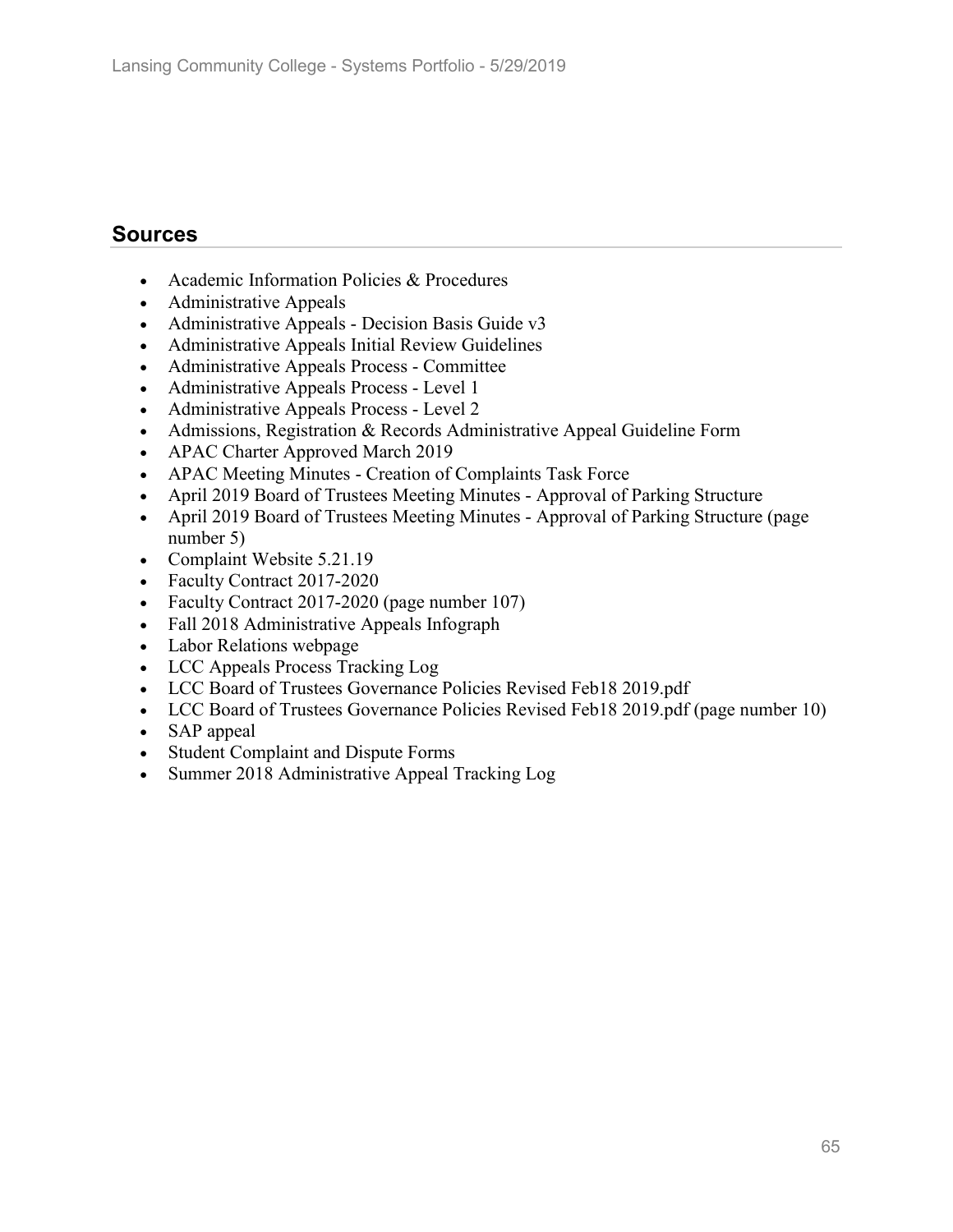# **2.5 - Building Collaborations and Partnerships**

Building Collaborations and Partnerships focuses on aligning, building and determining the effectiveness of collaborations and partnerships to further the mission of the institution.

#### **2P5: PROCESSES**

Describe the processes for managing collaborations and partnerships to further the mission of the institution. This includes, but is not limited to, descriptions of key processes for the following:

- Selecting partners for collaboration (e.g., other educational institutions, civic organizations, businesses)
- Building and maintaining relationships with partners
- Selecting the tools, methods and instruments to assess partnership effectiveness
- Evaluating the degree to which collaborations and partnerships are effective

#### **2R5: RESULTS**

What are the results for determining the effectiveness of aligning and building collaborations and partnerships? The results presented should be for the processes identified in 2P5. All data presented should include the population studied, response rate and sample size. All results should also include a brief explanation of how often the data is collected, who is involved in collecting the data and how the results are shared. These results might include:

- Summary results of measures (include tables and figures when possible)
- Comparison of results with internal targets and external benchmarks
- Interpretation of results and insights gained

#### **2I5: IMPROVEMENT**

Based on 2R5, what process improvements have been implemented or will be implemented in the next one to three years?

## **Responses**

#### **2P5a. Selecting Partners for Collaboration (e.g., other educational institutions, civic organizations, businesses)**

LCC's process for selecting partners for collaboration is driven by LCC's mission and, further, by the vision: "Serving the learning needs of a changing community." LCC defines partnerships as formal arrangements in which two or more institutions or organizations work together to provide teaching, supervision, support, and/or facilities for students as a formal element of a degree or program.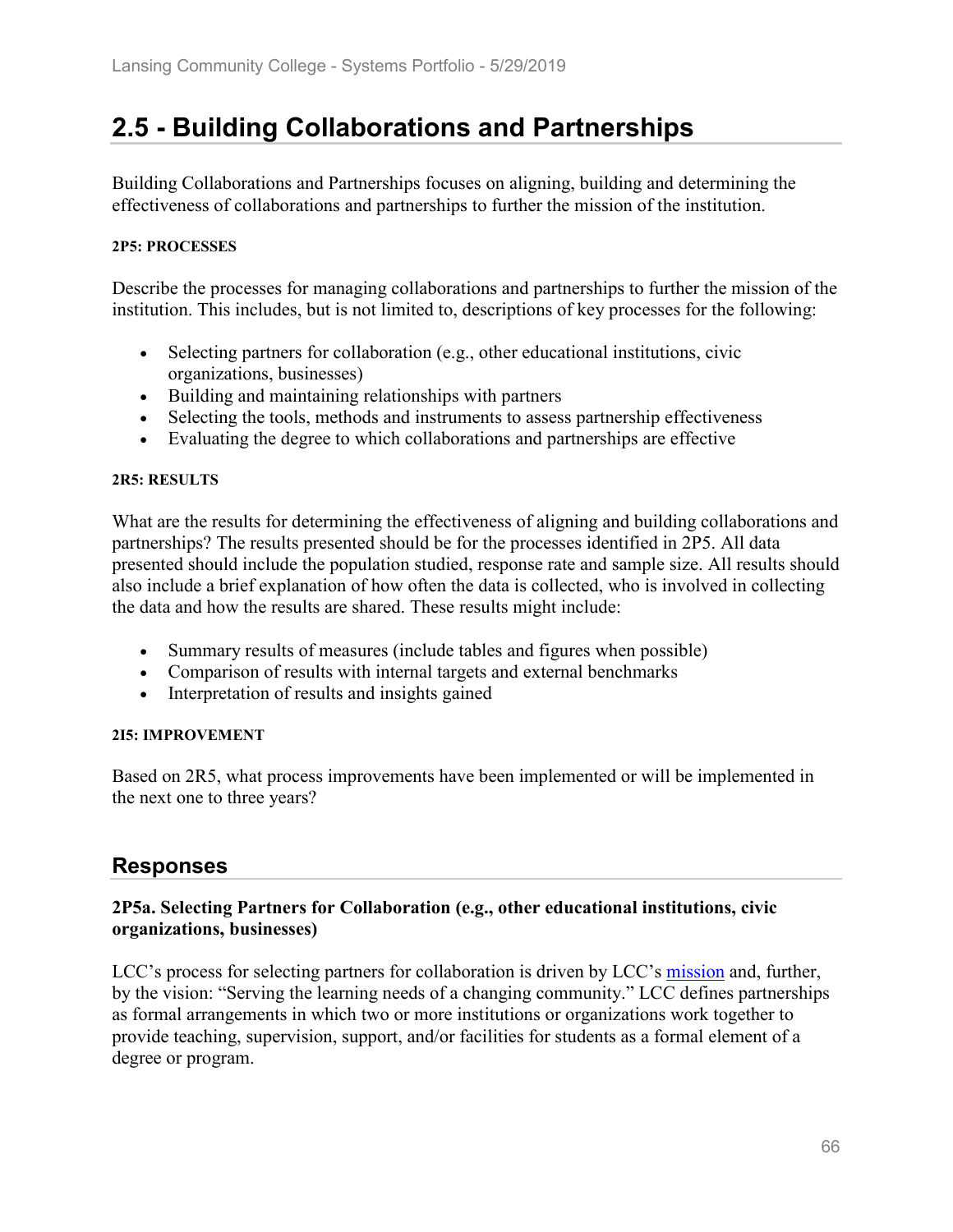Partnerships may be initiated internally or externally. In either case, the process for evaluating the value and effectiveness of the potential partnership are the same. This process includes review of relevant data, collection of stakeholder input, evaluation of financial impact, and a facilities assessment (if applicable). The decision to pursue a partnership is based on the impact it will have on supporting LCC student success.

LCC currently has several strong partnerships that support the occupational programs in Technical Careers and Health & Human Services Divisions; transfer partnerships with four-year institutions; and partnerships with governmental entities, regional businesses, communityorganizations, and local secondary institutions.

Leadership regularly reviews economic and labor data, collects stakeholder input, reviews current programs and services, and monitors funding opportunities to assess the potential for new and beneficial partnership opportunities.

### **2P5b. Building and Maintaining Relationships with Partners**

LCC has strong relationships with the capital area community. The Executive Leadership Team and Board of Trustees are actively involved in community organizations; connected with local, state, and national legislative representatives and organizations; and regularly host and attend events that allow for networking with key stakeholders. LCC promotes open communication, collaborative projects, quality training, and education that meets stakeholder needs.

Many partnerships are formalized with contracts, such as articulation and/or consortium agreements with other educational institutions, service learning initiatives with community partners, and apprenticeship programs with local businesses. Partnerships with other educational institutions are vetted through a tier system as outlined in the articulation agreement guidelines.

LCC currently has 232 students in active apprenticeships at 32 different businesses. Some of the businesses have more than one occupation for which they have enrolled apprentices. Since 2015, LCC has enrolled 173 new apprenticeships at a rate of approximately 43 new placements per year. This is a testament to the partnerships LCC has built with local employers. Further, LCC has built strong relationships with local area employers to enhance learning opportunities for LCC students. This is evidenced by the Public Service Careers program partnerships for criminal justice, fire science, paralegal, and policy academy. Programs from the Health & Human Services Division maintain strong relationships with local employers and civic organizations, such as organizing health fairs with the Lansing School District's Willow Elementary that allow LCC student volunteers to work directly with elementary students. The Dental Hygiene Clinic at LCC offers preventative dental hygiene services to the public and provides care to almost 2,000 people annually.

#### **2P5c. Selecting the tools, methods and instruments to assess partnership effectiveness**

To assess partnership effectiveness, LCC conducts student, graduate, and employer surveys, and hosts advisory board meetings and events that allow for stakeholder input. Events such as job fairs, association conferences, and college recruitment sessions serve as an opportunity to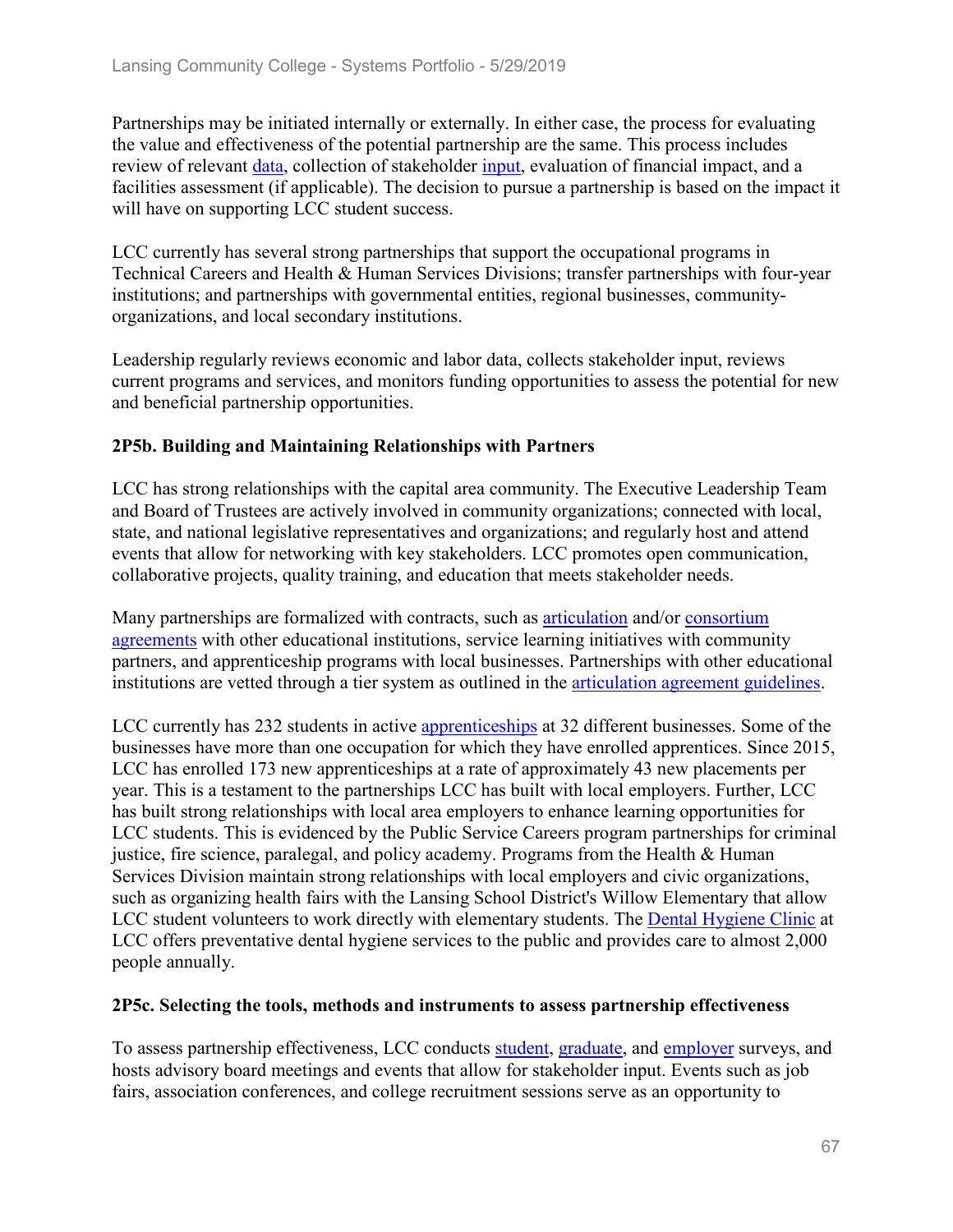network with current and potential partnerships as well as gather assessment information. In 2015, the college contracted with Economic Modeling Specialists International (EMSI) to assess the impact LCC has had on the community.

Advisory committees serve as a significant resource for evaluating partnership effectiveness. Advisory committee membership consists of LCC faculty, students, business representatives, and community members. Committees meet at least once annually to discuss changes in industry practices and determine how LCC can meet these needs.

#### **2P5d. Evaluating the degree to which collaborations and partnerships are effective**

Academic Affairs reviews articulation agreements with four-year institutions to ensure relevancy and effectiveness. Articulation agreement guidelines outline agreement expectations. The reviews consist of discussions about the program, course changes, and transferability of courses. Institutional data, such as the number of students transferring, where they are transferring to, what programs they are majoring in, and their rate of completion and/or retention at four-year institutions, is pertinent to in determining whether an agreement is effective.

Advisory committees provide a <u>forum</u> for diverse membership to discuss whether a partnership is effective. Committees review program goals and objectives as they relate to changes and trends in industry, economy, and local workforce.

Survey results conducted by the Health & Human Services Division provide identification for areas where education and training are strong and where they need improvement. A section for "additional comments" allows employers to edit their responses and submit personalized recommendations. From this, the division may decide to include the feedback in upcoming curriculum or program reviews.

#### **2R5: What are the results for determining the effectiveness of aligning and building collaborations and partnerships?**

Enrollment, retention, and graduation rates of students from the Police Academy indicate an overall increase from the past two years, even as college wide enrollment and graduation levels are decreasing. Further, almost all graduate are hired within two months of graduation by local law enforcement agencies. The overall goal of increasing enrollment, retention, graduation, and job placement is being met and demonstrates an effective partnership between local police and LCC.

Employer survey results distributed from the Dental Hygiene program show a high satisfaction rate and a high response rate of 68%. It is of note that of all employers who responded, 100% stated they would hire another LCC Dental Hygiene graduate. Interpretation shows LCC's Dental Hygiene program is effective in providing students with quality education and training needed for industry requirements through the successful processes of building and maintaining partnerships. Students are reaching their educational goals and are prepared to enter the workforce or continue their education at a four-year institution.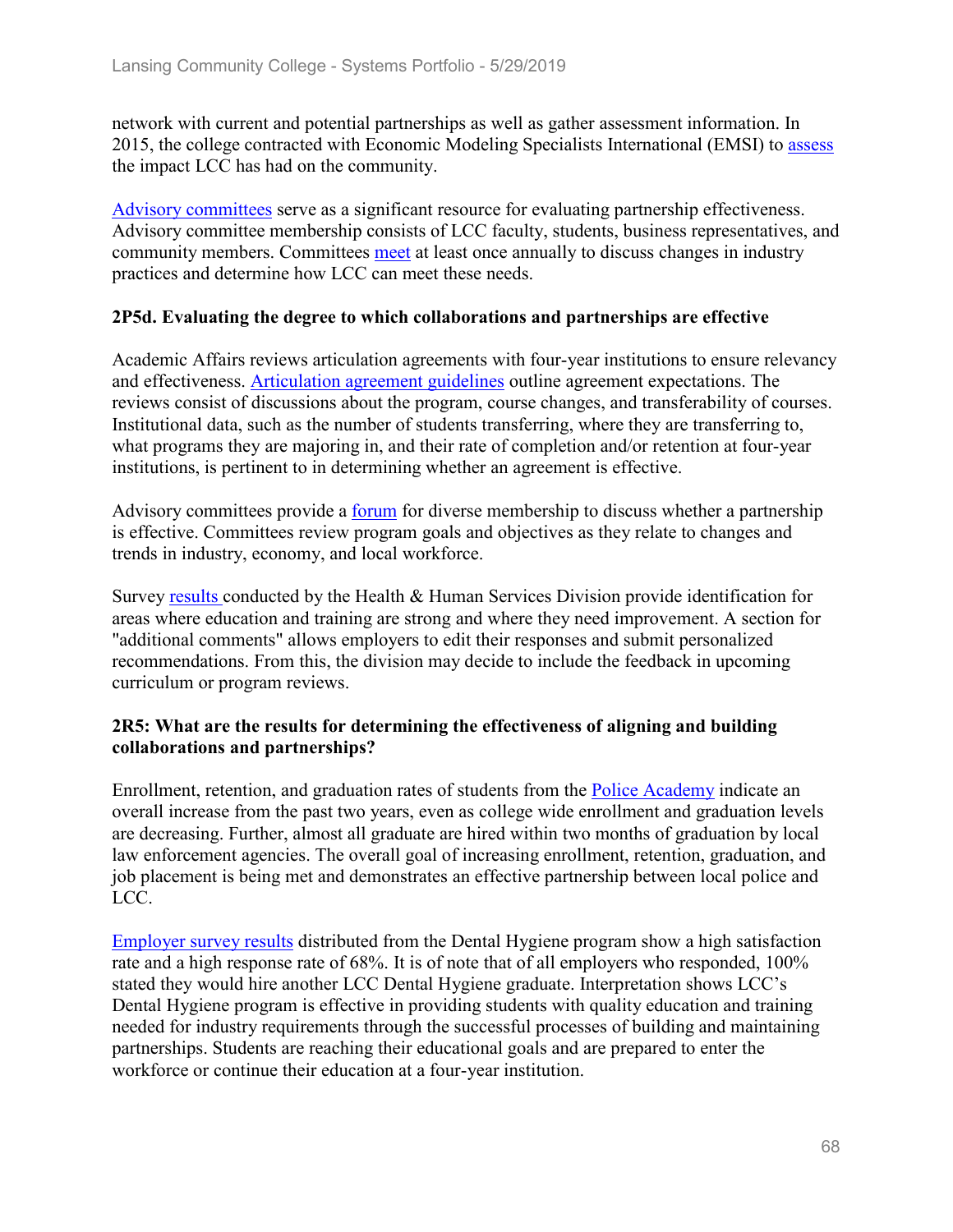The Health and Human Services division has partnered with five other Michigan community colleges through the Michigan Community College Association (MCAA) to offer a neurodiagnostic certificate program as well as a radiologic technology associate degree. The radiologic technology consortium agreement, in particular, offers advanced imaging modalities in partnership with the other community colleges through didactic hybrid distance education, laboratory simulation, and clinical educational experiences. The partnership allows these programs to be taught at each school where they typically would not be taught due to the cost of the program. The collaboration meets workforce needs across Michigan and allows each institution lower program expense.

#### **2I5: Based on 2R5, what process improvements have been implemented or will be implemented in the next one to three years?**

LCC recognizes the need for a more rigorous and responsive collection of post-graduation job placement data for students who participated in apprenticeships, articulation, and consortium agreements. Currently, some surveys sent to past and current students as well as to employers have a very low response rate. Academic leadership and the Center for Data Science are exploring options to improve survey response rates.

The college recently contracted with EMSI. This tool will equip LCC with the data necessary to evaluate labor market trends and projected needs for the LCC region, allowing for enhanced evaluation and planning. The information provided from this tool will be used for program health evaluations, the program review process, the annual program operating plan process, and evaluations of the need for potential new partnerships, programs, training, or service opportunities.

## **Sources**

- Academic Partnership SOP
- Advisory Committee Handbook 2018
- Articulation Agreement Guidelines
- Articulation Agreement Process Flowchart.doc
- Board ENDs Graduate Survey 2017-18 with response rates
- Dental Hygiene Clinic Snapshot
- Employer Survey Results Spring 2018 Dental Hygiene
- FY 2019 Board of Trustees Resolution of Best Practices
- Guiding Principles
- LCC Economic Impact Report 2015
- LCC Financial Aid Consortium Template
- LCC Police Academy Fact Sheet
- List of Apprenticeships
- MiRIS Consortium Agreement-signed-2011
- Program Advisory Board Meeting Minutes 2018-2019
- Program Data Assessment 3-12-19
- Psychology Program Review Data Packet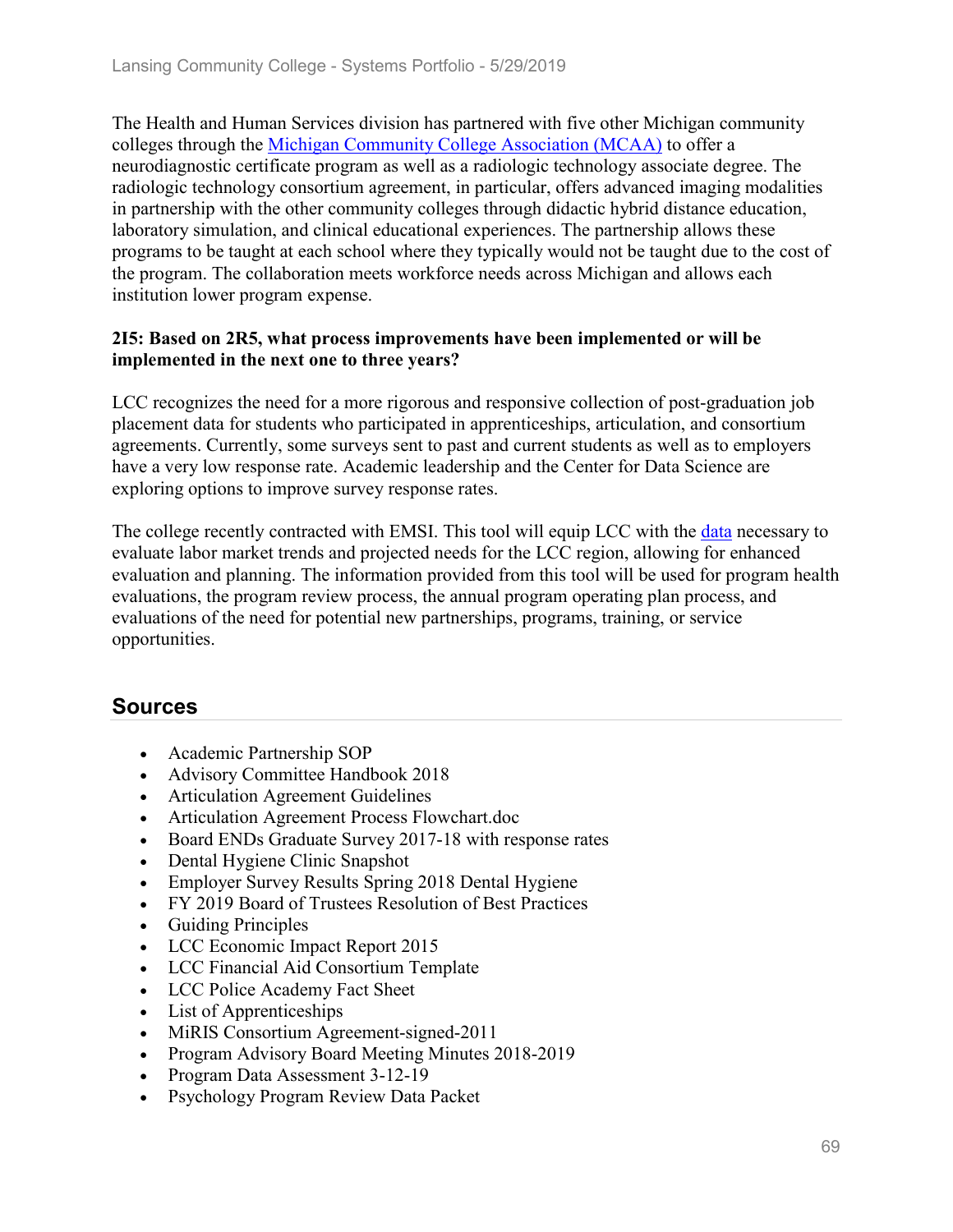- Psychology Program Review Data Packet (page number 8)
- Psychology Program Review Data Packet (page number 34)
- Statements of Purpose
- Student Satisfaction Inventory 12-2017
- Technical Careers Apprenticeship Info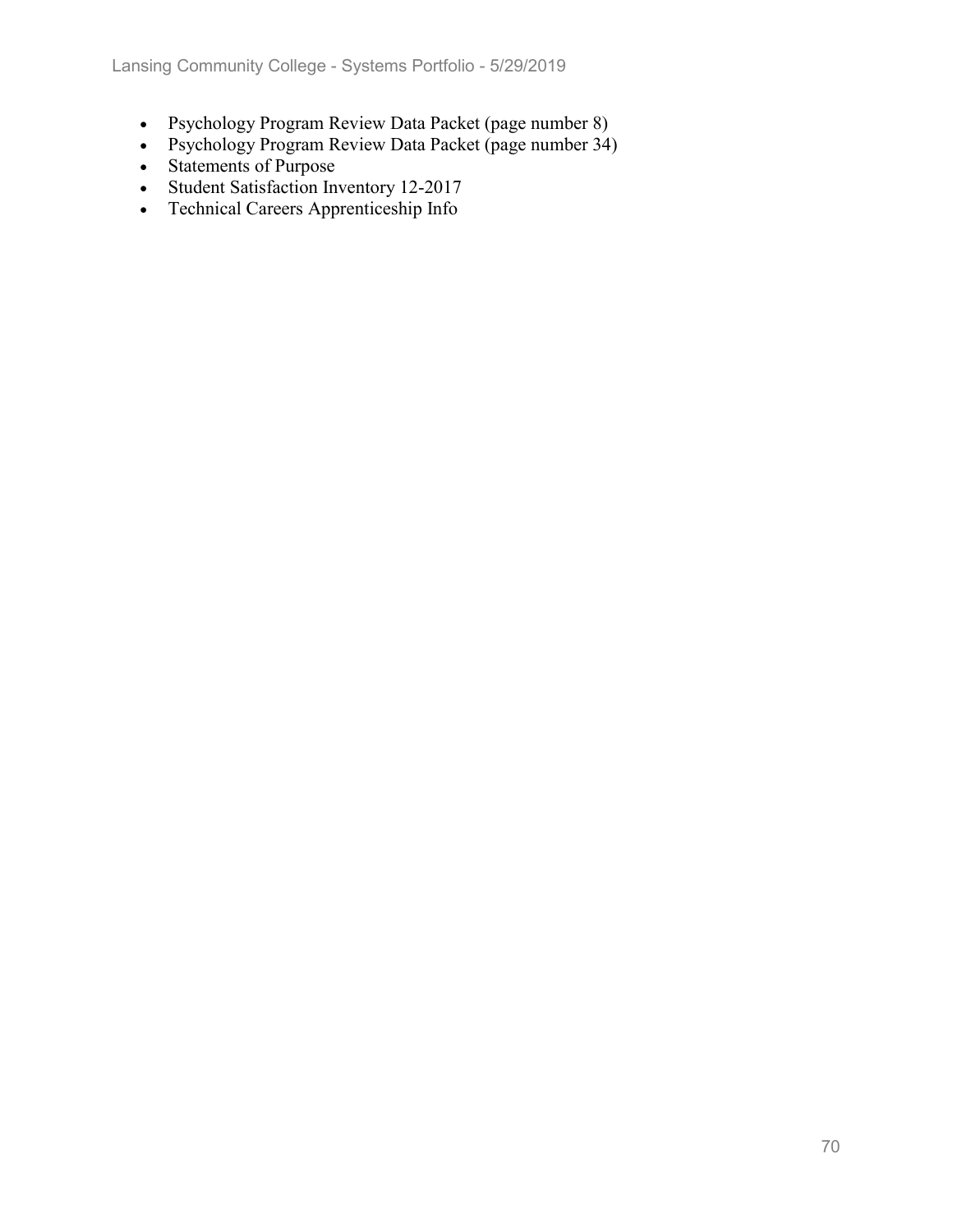# **3 - Valuing Employees**

# **3.1 - Hiring**

Hiring focuses on the acquisition of appropriately qualified/credentialed faculty, staff and administrators to ensure that effective, high-quality programs and student support services are provided. The institution should provide evidence for Core Component 3.C. in this section.

#### **3P1: PROCESSES**

Describe the process for hiring faculty, staff and administrators. This includes, but is not limited to, descriptions of key processes for the following:

- Recruiting, hiring and orienting processes that result in staff and administrators who possess the required qualification, skills and values (3.C.6)
- Developing and meeting academic credentialing standards for faculty, including those in dual credit, contractual and consortia programs (3.C.1, 3.C.2)
- Ensuring the institution has sufficient numbers of faculty to carry out both classroom and non-classroom programs and activities (3.C.1)
- Ensuring the acquisition of sufficient numbers of staff to provide student support services
- Tracking outcomes/measures utilizing appropriate tools

#### **3R1: RESULTS**

What are the results for determining if recruitment, hiring and orienting practices ensure effective provision for programs and services? The results presented should be for the processes identified in 3P1. All data presented should include the population studied, response rate and sample size. All results should also include a brief explanation of how often the data is collected, who is involved in collecting the data and how the results are shared. These results might include:

- Summary results of measures (include tables and figures when possible)
- Comparison of results with internal targets and external benchmarks
- Interpretation of results and insights gained

#### **3I1: IMPROVEMENT**

Based on 3R1, what process improvements have been implemented or will be implemented in the next one to three years?

## **Responses**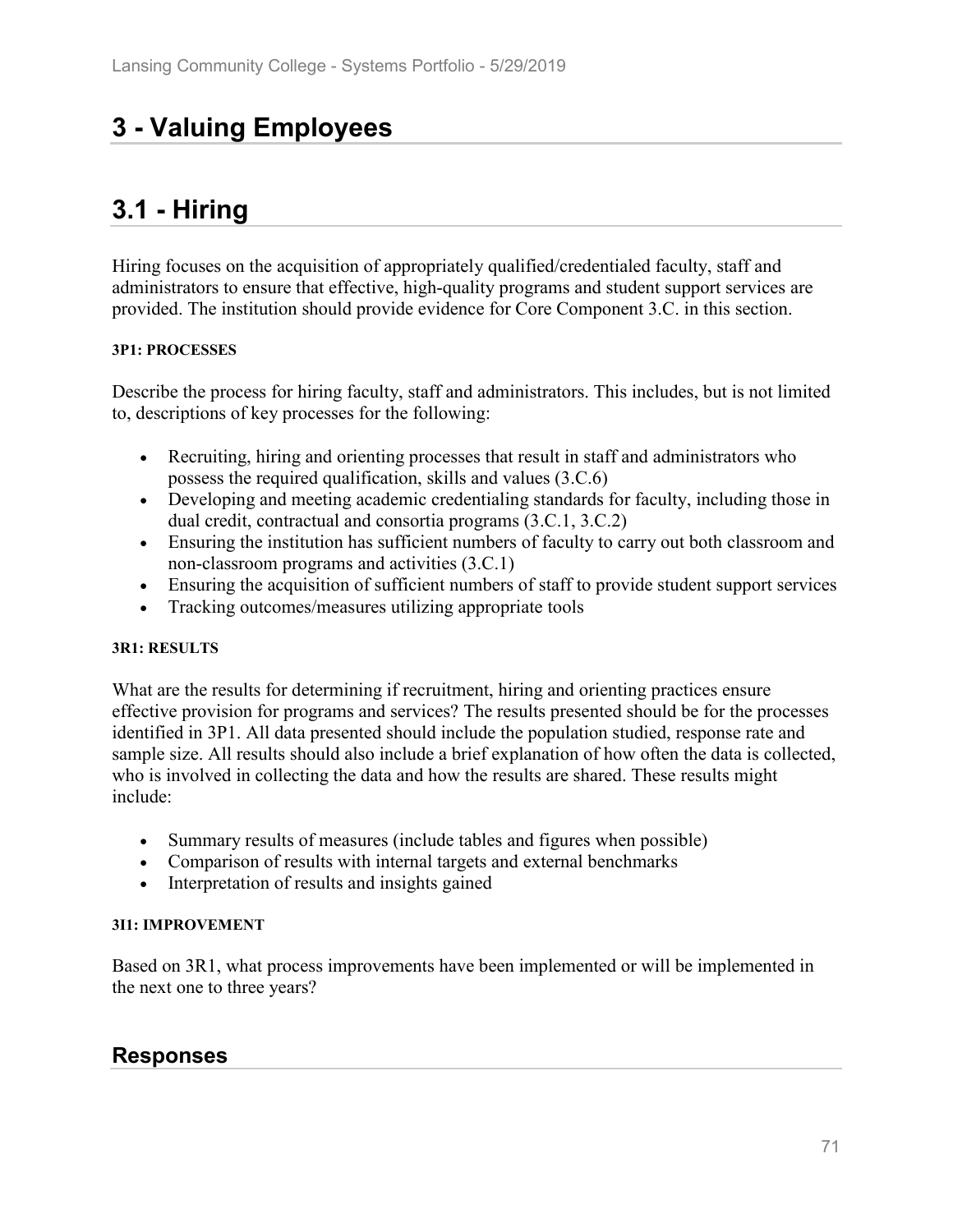#### **3P1a. Recruiting, hiring and orienting processes that result in staff and administrators who possess the required qualification, skills and values (3.C.6)**

The recruiting and hiring of employees is centralized within the Human Resources (HR) department, in coordination with the collective bargaining units. A standardized hiring process for both full- and part-time employees begins with the development of a job description by the hiring department. HR reviews and approves the job description and assigns the organizational level. Position requests are reviewed by the Vacancy Management Review Team (VMRT), which consists of the executive vice president, chief financial officer, provost, and executive director of HR. They review budgetary support, organizational structure, and strategic plan alignment before authorizing new hires.

After VMRT approval, the hiring manager completes the hiring plan document, establishes the search committee, and ensures search team members have received required training. Search committee members develop screening criteria, interview questions, and other assessment tools as needed. The goal is to identify applicants who are a "best fit" for the college. Once approved, the position is posted and open for applicants. **(3.C.6)**

HR conducts general recruiting in accordance with the hiring plan. LCC's job posting website is a primary recruiting venue, supplemented by advertising in targeted publications. The scope of advertising is based on the nature of the position. Job advertisements focus on responsibilities, required credentials, competitive benefits, and the dynamic community life in and around Lansing, and the application form asks how the applicant believes their employment will support LCC's mission and guiding principles.

The Technical Careers and the Health and Human Services divisions also utilize professional networks and professional organization contacts, and Technical Careers organizes job fairs to locate and attract an adequate number of specialized faculty. In addition, Community Education and Workforce Development relies on referrals and/or corporate partners during the development of new courses/programs, and to identify potential instructors. Overall, HR collaborates with hiring departments/divisions to develop the recruitment strategy. **(3.C.1)**

Depending on the position, the search team conducts single- or multi-tiered interviews and forwards a hiring recommendation to HR. Finally, HR conducts a review to ensure compliance with hiring procedures, completes background checks, and confirms receipt of official transcripts prior to offering the candidate the position. For faculty positions, credentials are reviewed again to ensure they meet "faculty minimum qualifications." **(3.C.6)**

For full-time faculty positions, additional steps have been agreed upon with the LCC chapter of the Michigan Association for Higher Education (MAHE). When a full-time faculty position opens, MAHE is given 14 days to arrange for bargaining unit members to volunteer to serve on the search committee. These search committees consist of at least five members, three of whom are chosen by MAHE. While the committee is being formed and trained, applications are reviewed by HR and the assistant dean for Academic Affairs to ensure each applicant meets the required faculty minimum qualifications. **(3.C.2)**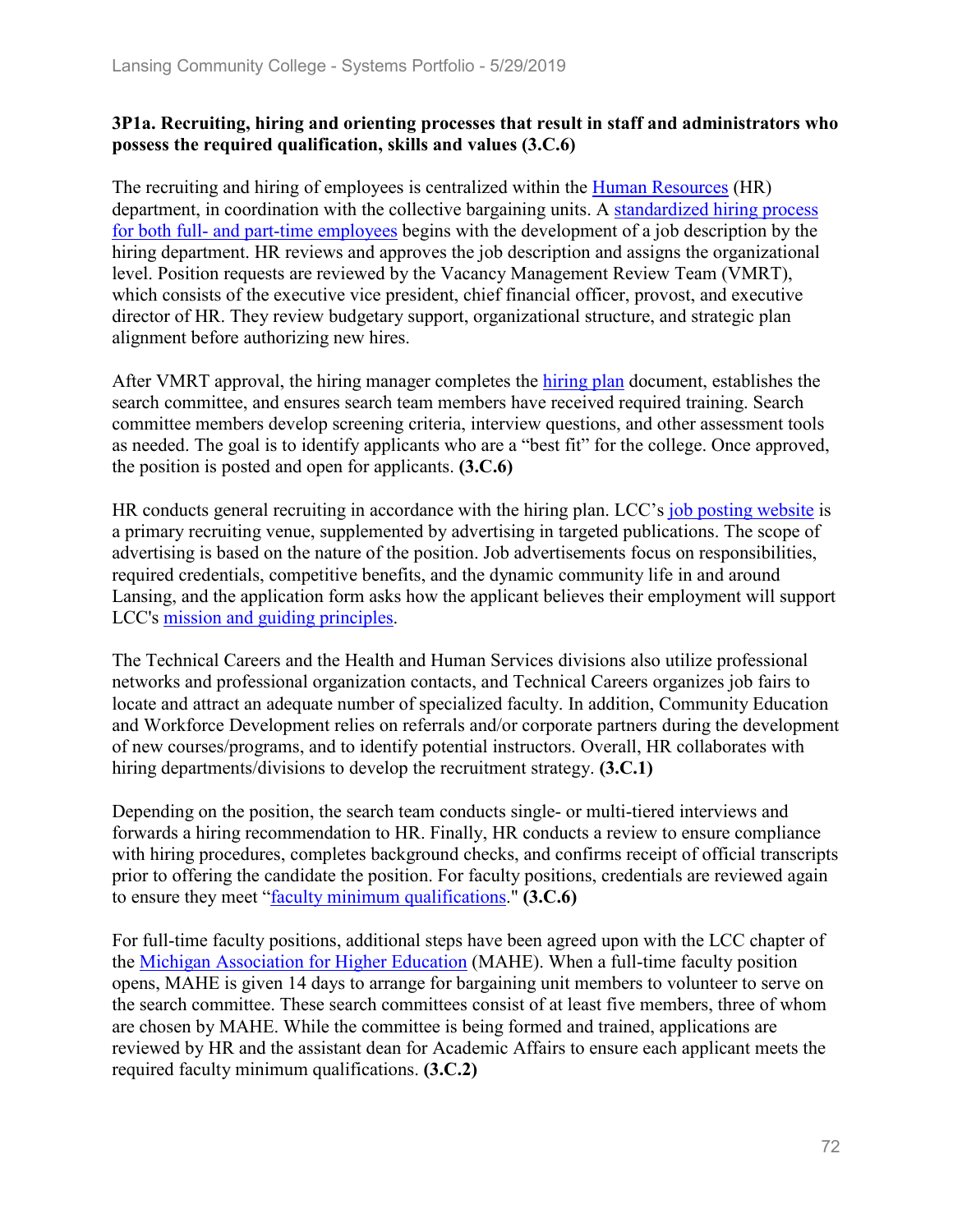Once the search committee has conducted interviews and selected finalists for review by the appropriate dean, the dean meets with the search committee to discuss the candidates. If the search committee is unable to recommend an acceptable candidate, or the dean does not support any candidate, then the chair of the search committee and the dean discuss whether to extend the search or declare it failed.

HR hosts a formal, mandatory orientation for all newly hired administrators, support staff, and students. In addition, the Center for Teaching Excellence (CTE) conducts a specialized orientation for all new faculty. **(3.C.6)**

HR orientation is held on the first workday of every work week. General topics include payroll; benefits; college mission, vision, and guiding principles; and college policies and procedures, including employee support systems such as LCC Emergency Alerts and the Employee Assistance Program. **(3.C.6)**

CTE orientations are held near the start of fall and spring semesters and are offered both in person and online. CTE orientations include all topics covered by HR, except benefits. Full-time faculty meet individually with a benefits representative to receive their personalized benefit packages. Other topics in the CTE orientation include faculty-oriented LCC systems, resources and services, college policies, and information on professional development opportunities (see 3P3a). In addition, faculty attending orientation are provided with the CTE's Faculty Guide to Resources and Services. **(3.C.2)**

LCC uses the Cornerstone Talent Management System (TMS) to assign online courses to all newly hired faculty and staff. The system assigns courses based upon each employee's classification. Once assigned, the employee has 30 days to complete the required courses.

Starboard is LCC's new administrator orientation, and all newly hired or newly promoted administrators must attend. In addition, any full-time employee may apply. The focus of this two-day program is to be introduced to the people, departments, organizational structure, and processes of the college. Starboard is held each spring and fall.

## **3P1b. Developing and meeting academic credentialing standards for faculty, including those in dual credit, contractual and consortia programs (3.C.1, 3.C.2)**

LCC requires all faculty, including those who teach dual-credit, online, hybrid, or face-to-face courses to meet the same minimum credential qualifications for courses they are teaching. The college recently updated its faculty minimum qualifications policy and procedures for both the college and for individual courses. **(3.C.2)**

As part of the curriculum development process, faculty complete a minimum qualifications form to identify minimum qualifications to teach all new courses. The form is submitted to the academic dean and Academic Affairs for review and approval. Any changes to courses, or a request to review qualifications needed for teaching a course, follow the same process. **(3.C.2)**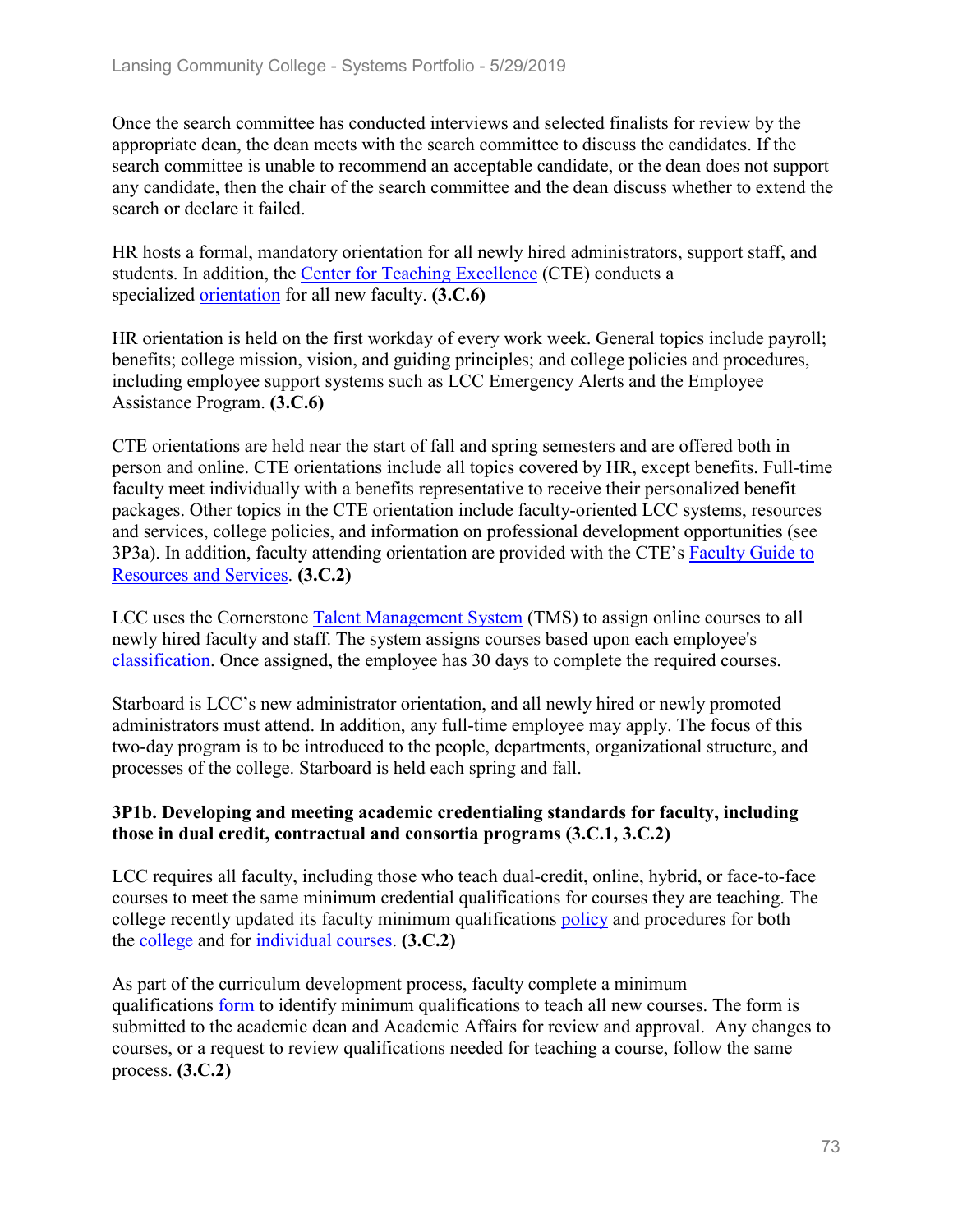Per the MAHE contract, before posting a faculty vacancy, members of the bargaining unit are given an opportunity to provide input regarding appropriate qualifications for the position. HR assists divisional and departmental managers in identifying the skills, knowledge, and abilities required and preferred in the ideal candidate, and reviews the job descriptions before review by the Vacancy Management Review Team. If the vacancy replaces an existing position, HR, the hiring department, and/or faculty members may use the opportunity to review and update the job description, thus ensuring the document reflects the most current duties as well as the required credentials and experience. Prior to posting the positions, job descriptions are submitted to Academic Affairs for verification that credentials listed meet minimum qualification requirements. **(3.C.1, 3.C.2)**

A search committee is assembled for all open teaching positions. The committee is responsible for reviewing and interviewing candidates. Upon initial screening of candidates, the committee submits a list of those they wish to interview to Academic Affairs and HR, along with their academic transcripts. Academic Affairs reviews transcripts to verify candidates meet the minimum credential qualification. HR reviews employment history to verify candidates meet work experience requirements, if applicable. Candidates may not be interviewed unless both Academic Affairs and HR confirm them. When a final candidate is selected, HR collects official academic transcripts as part of the job offer process. Before a candidate may begin teaching, their transcripts are submitted to Academic Affairs for final verification they meet credential requirements. **(3.C.2)**

LCC monitors certificate and licensure expiration dates to ensure those who require current credentials to teach submit current copies to the college. The Health & Human Services Division, for example, maintains a record of professional licensure for all faculty teaching in accredited programs. Other divisions/programs do the same as necessary. **(3.C.2)**

## **3P1c. Ensuring the institution has sufficient numbers of faculty to carry out both classroom and non-classroom programs and activities (3.C.1)**

LCC currently has 180 full-time teaching faculty, 20 full-time laboratory instructors, and 1,018 adjunct faculty within 114 academic programs (see faculty roster). Routinely, the deans and associate deans review enrollment numbers and the number of sections offered to determine the number of faculty needed. The college also monitors enrollment trends to predict future enrollment. Each semester, the divisional offices monitor waitlists for general education and other popular courses to determine if extra sections are needed. Department and program coordinators stay in contact with faculty in anticipation of these potential additional needs for staffing. **(3.C.1)**

## Compared to peer institutions, LCC maintains a significantly lower student-to-faculty ratio. **(3.C.1)**

The annual **program** operating plans address potential growth within a program or the need for new specialties in a program area. Recommendations for additional faculty are forwarded to the dean. Divisional deans oversee a process for faculty prioritization, which weighs the needs of various areas against one another, and includes input from the Academic Senate. Thus, planning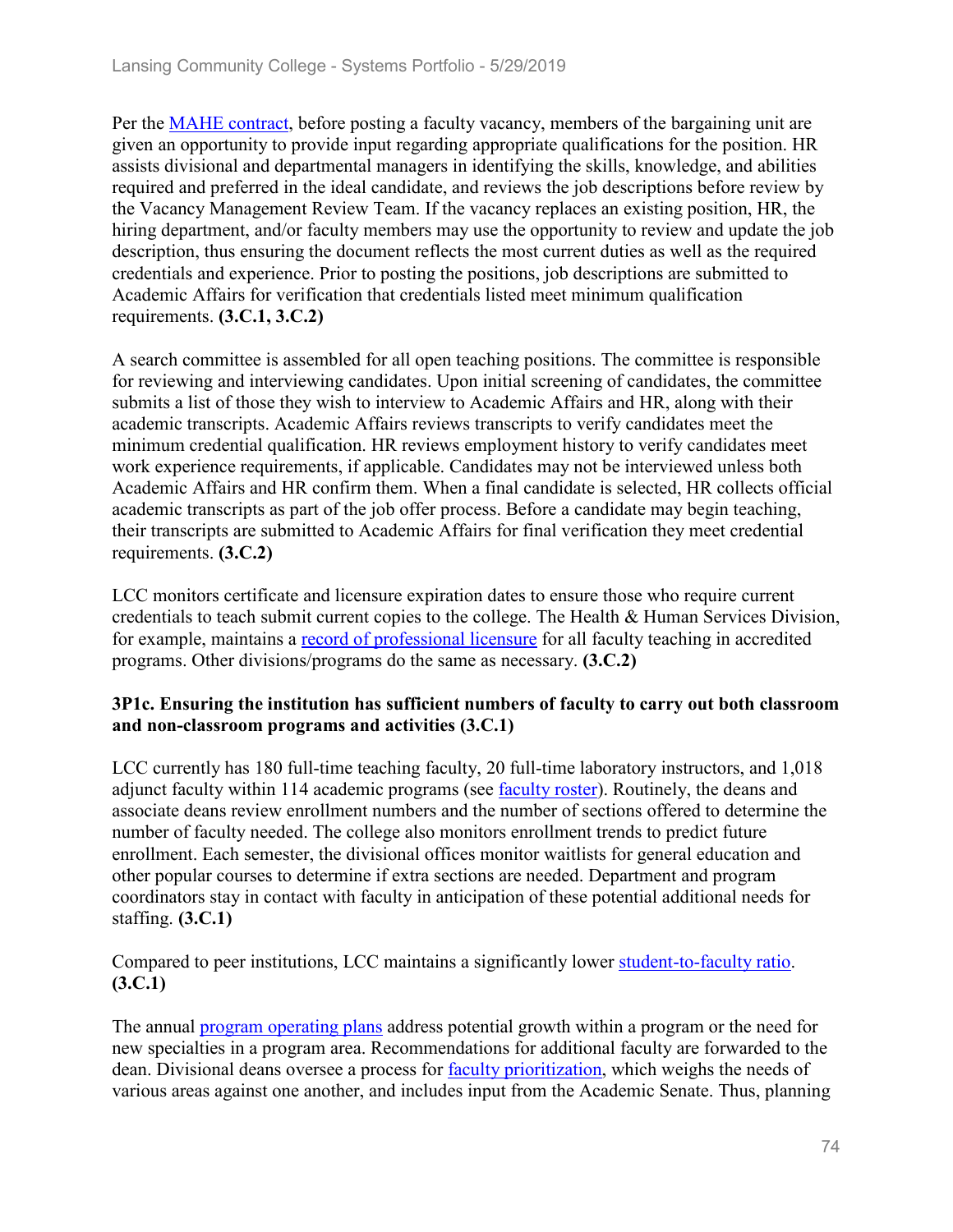for instructional needs becomes part of each divisional operating plan and, consequently, the Academic Master Plan. This collegewide process ensures resources are balanced to best serve the needs of our students. **(3.C.1)**

Full-time faculty non-classroom duties are accounted for in their professional activities plans (PAP), which are meant to align with program operating plans and must account for the equivalent of 32 full workdays of non-teaching assignments each academic year. PAPs are submitted at the beginning of each fall semester, reviewed by the associate deans, and cover the full range of professional activities needed to support the business of the college. Adjunct faculty are encouraged to participate, and those who do are compensated. **(3.C.1)**

Community Education and Workforce Development relies solely on as-needed adjunct faculty. When they are needed to assist with activities such as program or curriculum development, program coordinators rely on either non-teaching agreements or project agreements, ensuring adequate faculty are available. **(3.C.1)**

## **3P1d. Ensuring the acquisition of sufficient numbers of staff to provide student support services**

Tutors and student learning assistants are housed within the Learning Commons. Each year, the Learning Commons staff look to identify needs that were unfilled the previous year. They also work with academic programs to identify needs for student learning assistants or embedded tutors in specific courses. Accordingly, they make recommendations for staff levels necessary for tutoring, writing assistance, and supplemental instruction. **(3.C.6)**

Additional student support services are located within the Student Affairs Division, including academic success coaches, Adult Resource Center, Advising, the Center for Student Access, Counseling, Global Student Services, Registrar's Office, Veteran & Military Affairs, and TRiO. In addition to tracking services provided and the need for them in anticipation of the budgeting process, Student Affairs has developed procedures to improve the fit of new employees (see 3I1). **(3.C.6)**

Student support services are also available at extension centers. Site coordinators work collaboratively with various support areas to identify the needs of students and ensure adequate staff are assigned. Student services, such as academic advising, tutoring, and supplemental instruction, are provided at the extension centers by employees from the Downtown Campus. In addition, the site coordinators and center staff are trained by the Downtown Campus Student Affairs departments in admissions, testing procedures, waiver requests, registration, record requests and the Banner student system to supplement the staff resources provided by the Downtown Campus. These collaborative efforts ensure sufficient numbers of staff to support students at extension centers. **(3.C.6)**

The determination of sufficient numbers of support staff is based primarily on whether or not student needs are being met. Internal surveys suggest students are satisfied with the availability of, for example, ASCs, tutors, and advisors. **(3.C.6)**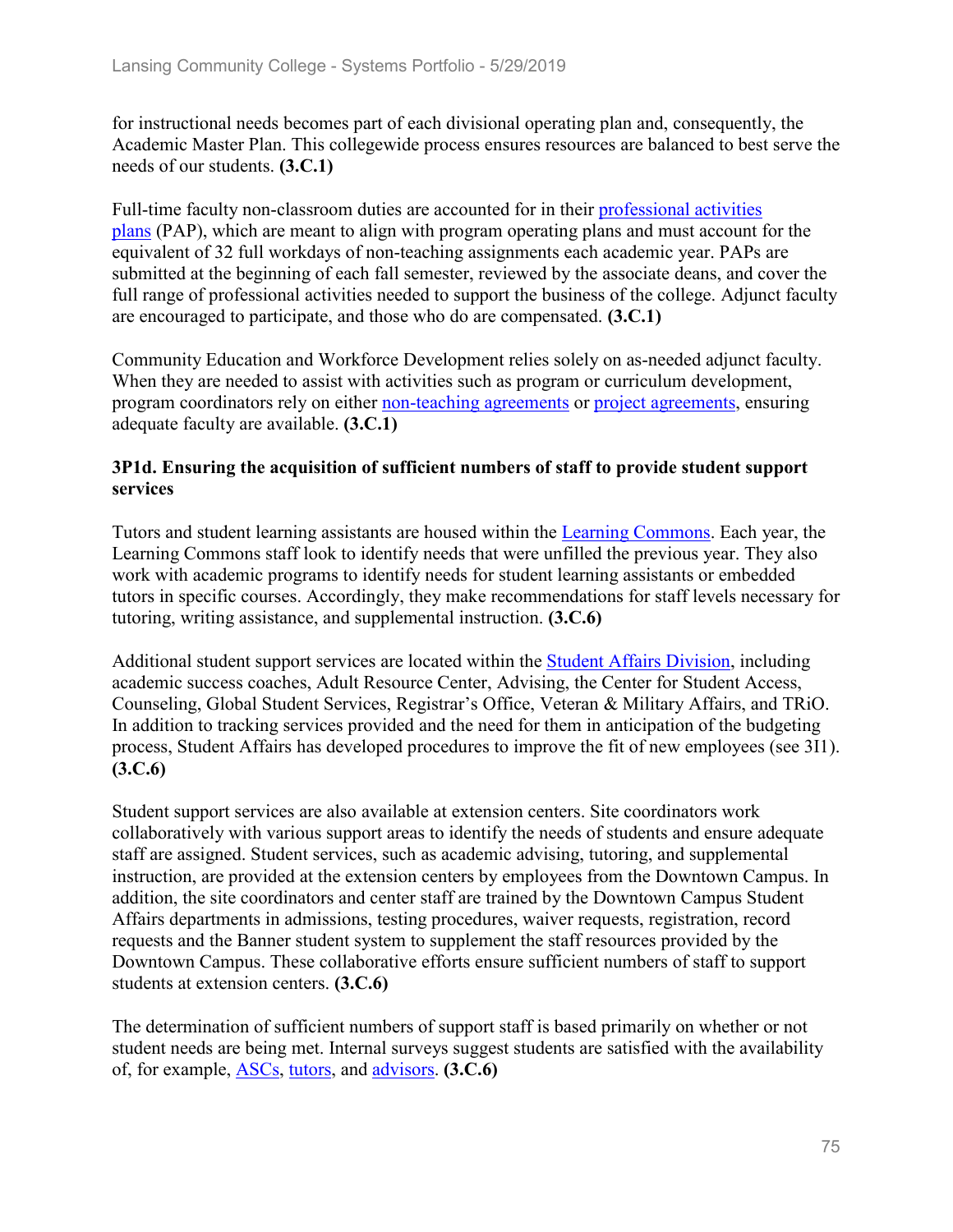## **3P1e. Tracking outcomes/measures utilizing appropriate tools**

The college uses the talent management system (TMS) to facilitate its HR processes and to provide collegewide training. Regarding hiring, once a position has been approved, it is entered into Cornerstone, and when the hiring plan has been approved the position is activated. Ultimately, all regret notifications to applicants not selected are processed via Cornerstone as well. This allows HR to track each stage of the hiring process.

The overall Hiring Process Report is maintained in Excel. This spreadsheet includes identification of the position, the relevant department, the number of applicants, and how long it took to fill the position. Appropriate staffing is determined, in part, by results of internal customer satisfaction surveys and staffing comparison with peer institutions. These data help to inform the VMRT as they make strategic decisions regarding hiring for full-time positions.

SurveyMonkey is used to collect employee impressions of, and satisfaction with, the college's orientations. To measure overall employee engagement, the college administers the Survey of Employee Engagement from the Institute for Organization Excellence every three years.

Professional licensure is recorded with Excel.

## **3R1: What are the results for determining if recruitment, hiring and orienting practices ensure effective provision for programs and services?**

Per the Hiring Process Report, for the various positions posted collegewide in the months of January-August 2018, an average of 23 individuals applied for each position. From the time a position was posted, it took on average 61 days to complete the hire. 88% of full-time faculty positions were filled, whereas only 65% of posted part-time positions were filled. Overall, 83% of posted faculty, administration, and staff positions were filled.

The new employee orientation survey is sent to those employees who underwent orientation. This survey covers overall college information and benefits. To date, 181 employees have completed the survey, and depending on the topic, 66-96% of respondents were very much or extremely satisfied with the information provided.

New student employees received a somewhat different survey, and once again, depending on the topic, 74-97% of respondents were very much or extremely satisfied with the orientation program. New student employees were also asked if they would prefer to take the orientation online, with only 24% responding yes.

Based on the review of required minimal qualifications to teach a course, all faculty are qualified to teach assigned courses.

## **3I1: Based on 3R1, what process improvements have been implemented or will be implemented in the next one to three years?**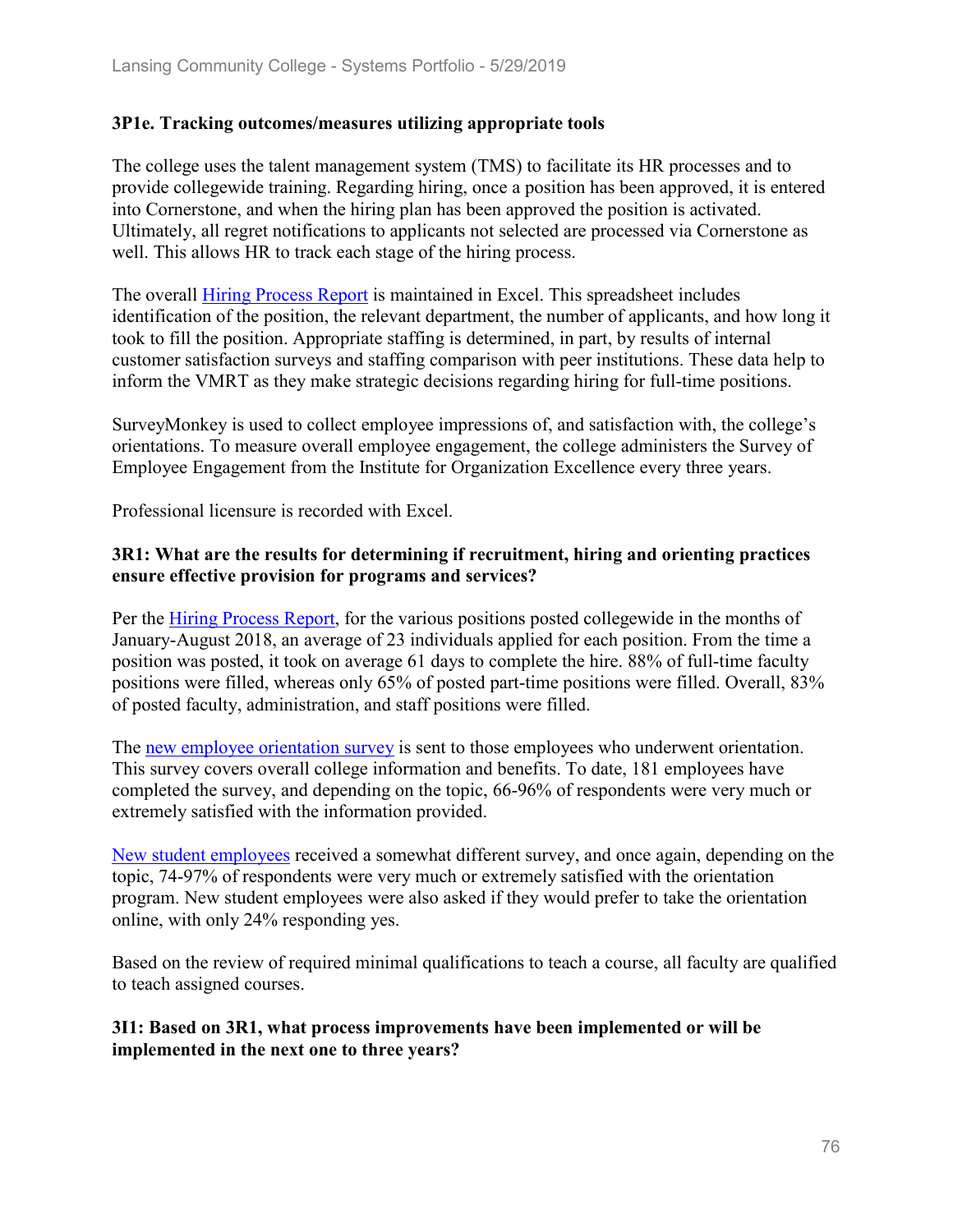Following a recent audit by the firm Baker Tilly, HR has been addressing how it meets the organizational needs of LCC. HR is also addressing ways to improve its onboarding process, utilizing feedback from the Data Information Communication for Employees committee  $-a$ group of HR liaisons from across the college who meet with HR staff to review hiring/recruitment processes, share best practices, and consider solutions to common HR issues.

The Student Affairs division has identified a set of core values related to student support and corresponding interview questions to guide its hiring process. The goal is to balance skills, attitude, experience, and culture/fit and to align personal values with divisional values. Consequently, new hires should be able to better support students as well as serve the college longer, thereby reducing turnover.

The Learning Commons recently made the decision to reclassify supplemental instructors as "learning assistants." Reducing the number of position types in the Learning Commons to just professional tutors and student learning assistants will make it easier to hire new personnel in a timely fashion. There is also a new form for faculty to recommend students for these positions.

# **Sources**

- Academic Senate Participation in Faculty Prioritization
- Advising Survey Data
- APAC Meeting Minutes 22 Feb 19
- ASC End of Semester Survey Results
- CEWD Non-Teaching Agreement
- CEWD Project Agreement
- CTE Faculty Orientation
- CTE Webpage
- Faculty Contract 2017-2020
- Faculty Contract 2017-2020 (page number 67)
- Faculty Guide
- Faculty Minimum Qualifications Form
- Faculty Roster
- HHS Licensure Record
- Hiring Process Chart 2018
- Hiring Process for FT and PT Employees
- Hiring Process for FT and PT Employees (page number 6)
- Hiring Process Report
- HR Employment Webpage
- IPEDS Student to Faculty Ratio
- Job Application Mission Q
- LCC Faculty Qualifications Policy
- LCC Learning Commons Survey Results
- Learning Assistant Recommendation Form
- Learning Commons Website
- New Employee Orientation Survey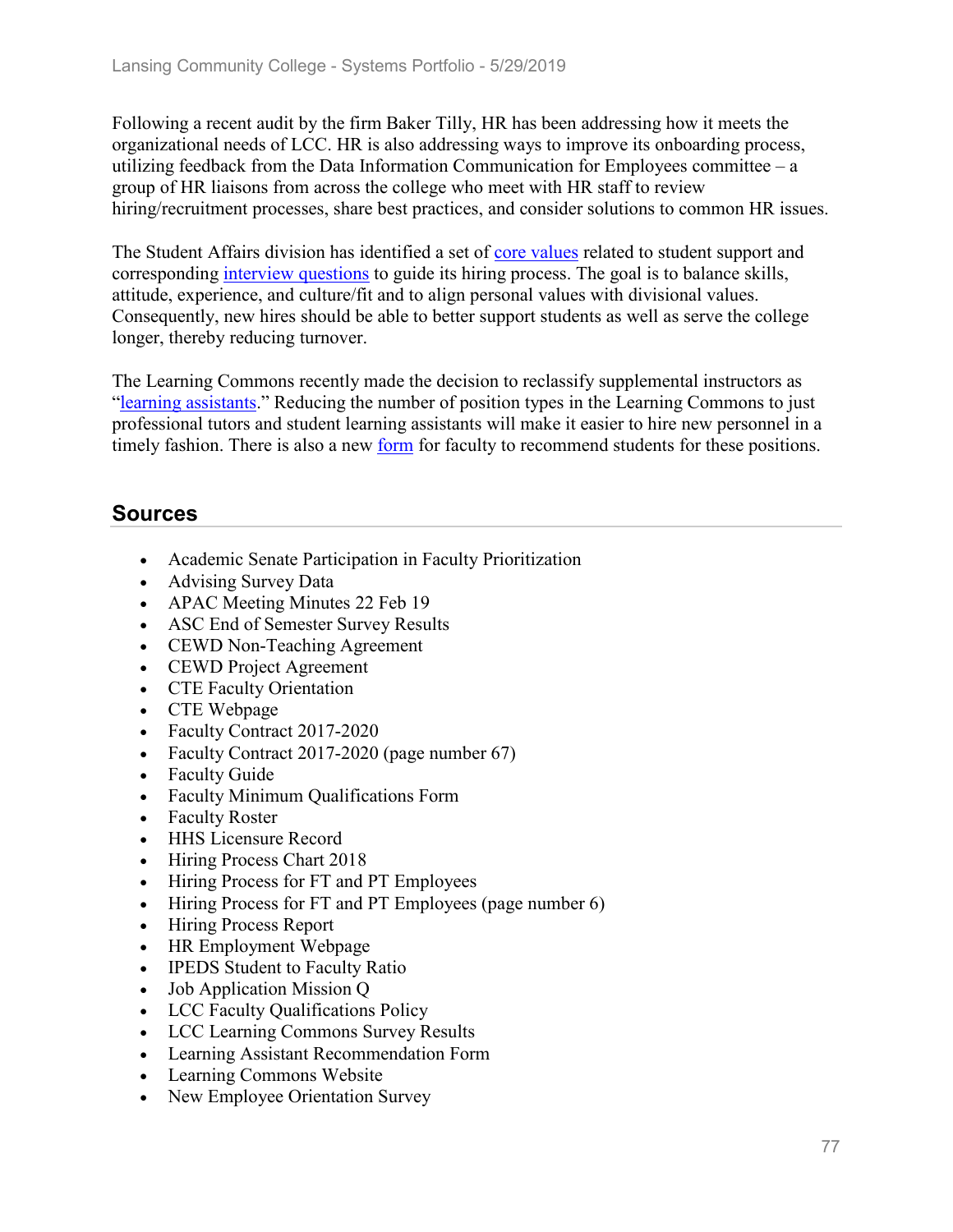- New Student Employee Orientation Survey
- Professional Activity Plan Form
- Progam Operating Plan Form
- Proposed Faculty Minimal Quals Course
- Proposed Faculty Minimal Quals LCC
- Student Affairs Values
- Student Affairs Values Based Interview Qs
- Student Affairs website
- Student Employee Learning Assistant
- Talent Management System Webpage
- TMS Course Assignments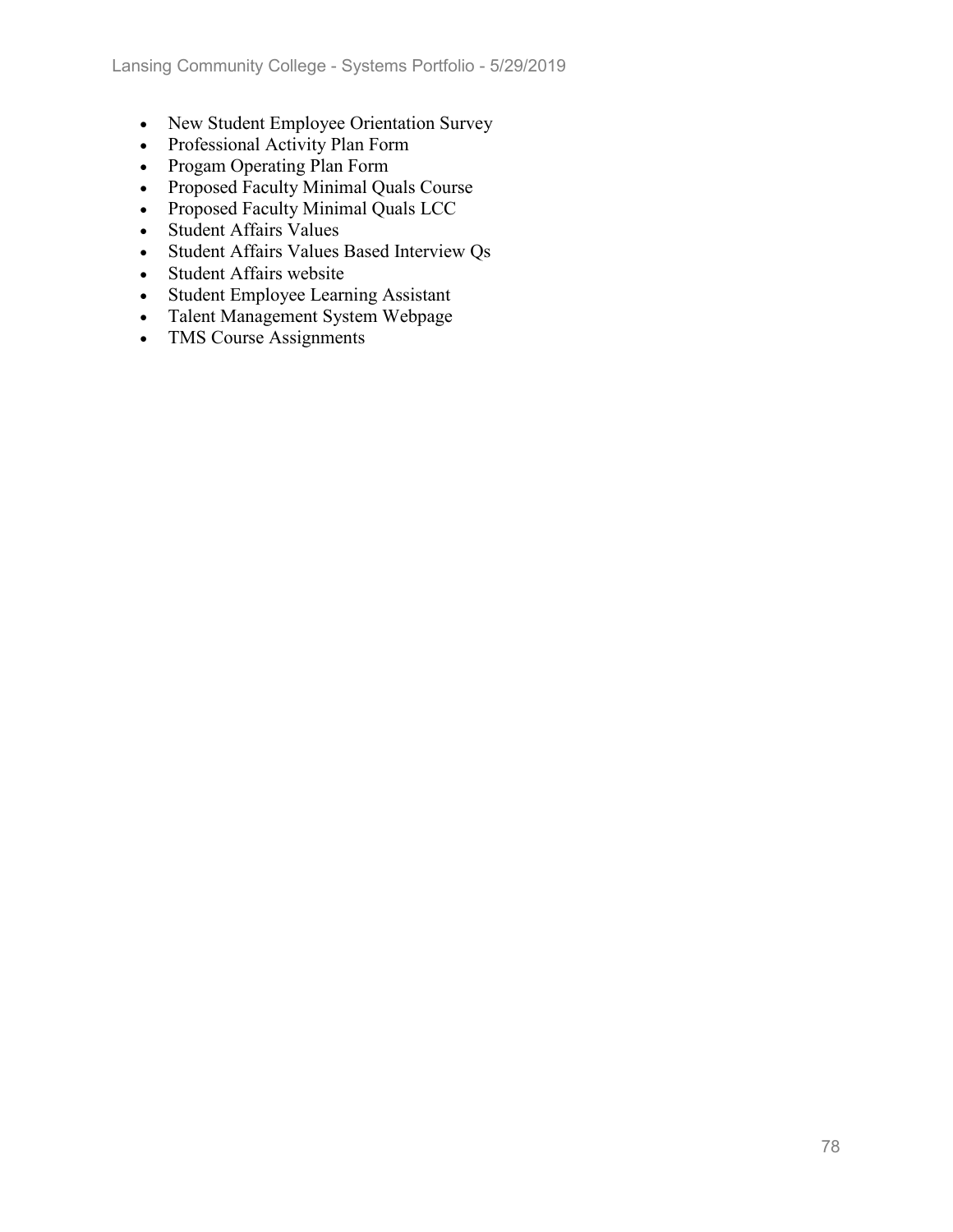# **3.2 - Evaluation and Recognition**

Evaluation and Recognition focuses on the assessment and recognition of faculty, staff and administrators' contributions to the institution. The institution should provide evidence for Core Component 3.C. within this section.

#### **3P2: PROCESSES**

Describe the processes that assess and recognize faculty, staff and administrators' contributions to the institution. This includes, but is not limited to, descriptions of key processes for the following:

- Designing performance evaluation systems for all employees
- Soliciting input from and communicating expectations to faculty, staff and administrators
- Aligning the evaluation system with institutional objectives for both instructional and non-instructional programs and services
- Utilizing established institutional policies and procedures to regularly evaluate all faculty, staff and administrators (3.C.3)
- Establishing employee recognition, compensation and benefit systems to promote retention and high performance
- Promoting employee satisfaction and engagement
- Tracking outcomes/measures utilizing appropriate tools

## **3R2: RESULTS**

What are the results for determining if evaluation processes assess employees' contributions to the institution? The results presented should be for the processes identified in 3P2. All data presented should include the population studied, response rate and sample size. All results should also include a brief explanation of how often the data is collected, who is involved in collecting the data and how the results are shared. These results might include:

- Summary results of measures (include tables and figures when possible)
- Comparison of results with internal targets and external benchmarks
- Interpretation of results and insights gained

## **3I2: IMPROVEMENT**

Based on 3R2, what process improvements have been implemented or will be implemented in the next one to three years?

## **Responses**

## **3P2a. Designing performance evaluation systems for all employees**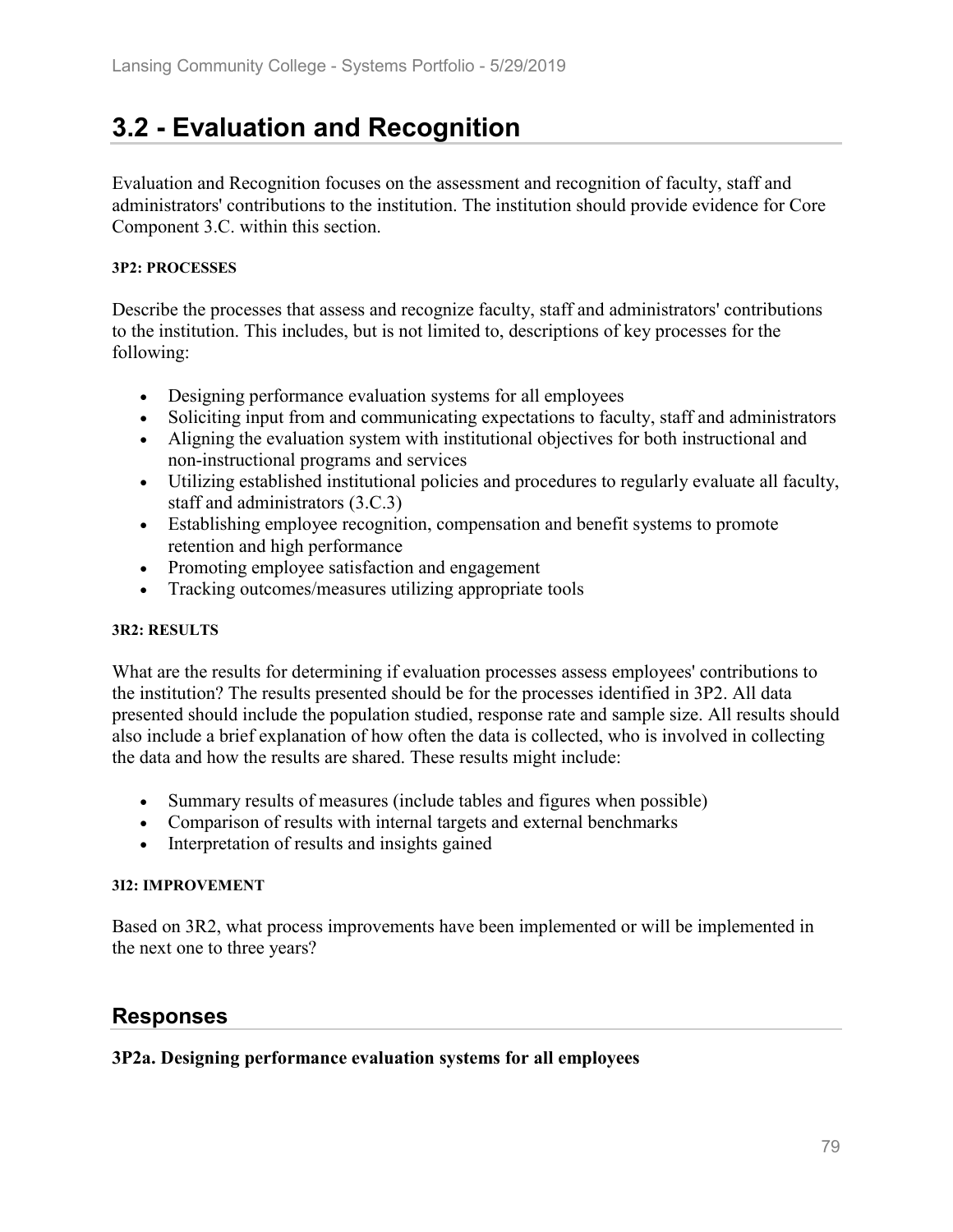The performance review processes for faculty (including adjunct faculty and academic professionals), administrators, part-time clerical/technical staff, and educational support personnel are described in their respective collective bargaining agreements and are managed by HR (see 3P2g and 3I2).

## *Faculty Performance Reviews*

The faculty performance review focuses continuous improvement processes on student success, while also supporting professional growth. These reviews address professional development activities and plans, performance of professional responsibilities, adherence to professional standards and codes of ethics, relationships with peers and students, and other work-related criteria. Performance reviews are based on assessments by an administrator, a peer, student/client feedback, and a self-assessment with curriculum vitae. **(3.C.3)**

Peer reviewers are nominated by colleagues, and faculty being reviewed may request a different colleague be assigned for a legitimate reason. The peer reviewer observes the faculty member's classroom/workplace performance for one hour or more during the academic year. After the observation(s), the peer reviewer documents strengths and weaknesses of the faculty member's performance, describes any recommendations for improvement, and meets with the faculty member to discuss the review. **(3.C.3)**

After taking into consideration all components listed above, the reviewing administrator prepares a comprehensive written summary. The administrator then meets with the faculty member to confidentially discuss the assessments and any recommendations for improvement. If the faculty member disagrees with information contained in the comprehensive report or supporting materials, they may submit a written explanation, which becomes part of the periodic performance review file. **(3.C.3)**

Before adopting any new performance review instruments or forms applicable to bargaining unit members, LCC representatives negotiate with faculty association representatives concerning design, content, implementation, and administration. Copies of new performance review instruments or forms are made available to faculty prior to the beginning of a new review period. **(3.C.3)**

For faculty requesting a change in status, additional steps are described in the contract. **(3.C.3)**

## *Administrator and Staff Performance Reviews*

Administrator performance reviews focus on improving the operation and management of college divisions, departments, programs, and facilities. The process includes a self-assessment, review by the next-level supervisor, and input from relevant employees in the administrator's area. The process for employee feedback regarding their supervisor's performance is online and anonymous via the Cornerstone TMS. Likewise, performance reviews of part-time clerical/technical staff and educational support personnel serve the purpose of establishing "a continuous improvement process focused on improving service and building a culture conducive to professional growth and development."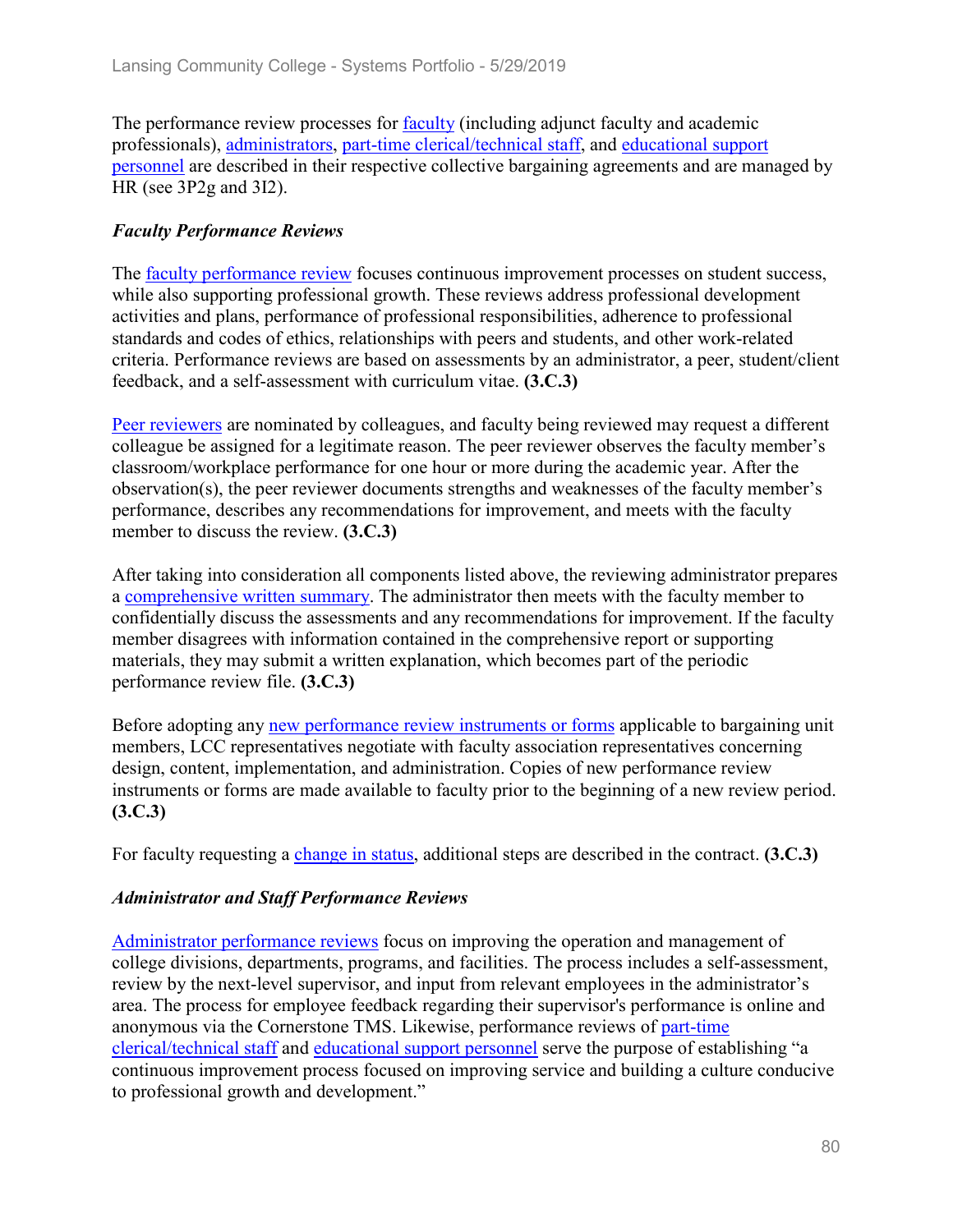## *Improvement Plans*

When problems are identified during a performance review (e.g., faculty), the individual is informed and a written individual improvement plan (IIP) may be prepared to identify employee actions as well as college actions necessary to support the employee's improvement efforts. The IIP includes objective and measurable standards and goals, and a mentor may be assigned to assist.

#### **3P2b. Soliciting input from and communicating expectations to faculty, staff and administrators**

LCC conducts a climate survey every few years that contains several questions pertaining to supervisor/employee relations and the fairness of evaluations.

During the performance review process, faculty, administrators, part-time clerical/technical staff, and educational support personnel all have the opportunity to submit a self-assessment at least one week prior to their supervisor's review of their performance.

The expectations for performance reviews are clearly written in the collective bargaining agreements. Printed copies are made available when new agreements are reached, and digital copies are maintained on LCC's website. Individual expectations for specific positions are clearly written in the job descriptions, which are shared with new employees and reviewed periodically.

All administrators are required annually to review the performance evaluation training module. This training discusses how to conduct performance reviews and how to talk to employees outside the evaluation process. During all reviews, supervisors meet with employees to discuss the supervisor's evaluation and expectations.

## **3P2c. Aligning the evaluation system with institutional objectives for both instructional and non-instructional programs and services**

In the statement of purpose for employee performance review procedures, there is reference to improving service and/or the operation of the college. This aligns with our vision statement: Serving the learning needs of a changing community. Each statement of purpose also refers to continuous improvement and professional development, aligning with guiding principles 4, 5, 6.

By establishing a regular schedule for performance reviews of all college personnel, LCC is also staying true to guiding principle 3: "LCC will *maintain* and support a well-qualified, committed, and competitively compensated faculty and staff…"

## **3P2d. Utilizing established institutional policies and procedures to regularly evaluate all faculty, staff and administrators (3.C.3)**

All employees undergo regular evaluation according to schedules outlined in the collective bargaining agreements. The faculty and academic professional performance evaluation schedule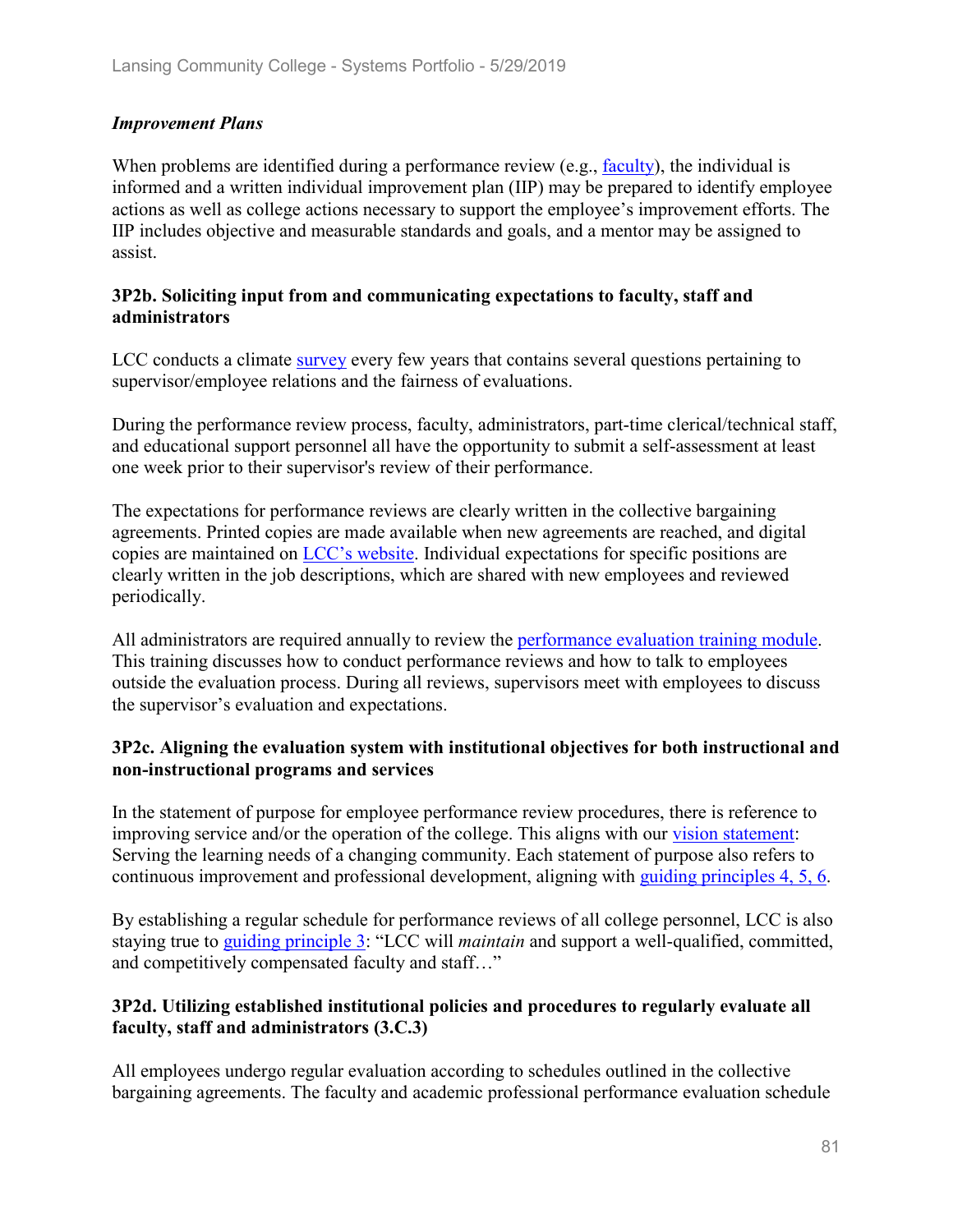depends on their status. Administrators on probationary status undergo performance reviews three, six, 12, and 18 months following entry into their position. Once on post-probationary status, they are reviewed annually. **(3.C.3)**

Part-time clerical/technical staff and educational support personnel are reviewed within four months of joining their bargaining unit. After receiving post-probationary status, they are reviewed within six months, and subsequently every three years. Ad hoc performance reviews may occur any time significantly weak or unsatisfactory performance is detected. **(3.C.3)**

The HR department recently implemented a method of collecting feedback from faculty regarding their administrative supervisors. This feedback serves to establish "continuous improvement" by providing more information to leadership who will review the performance of those administrators. **(3.C.3)**

## **3P2e. Establishing employee recognition, compensation and benefit systems to promote retention and high performance**

LCC has numerous employee recognition programs. During Fall Kick-Off, which begins each academic year, the HR Department facilitates Service Awards to recognize employees in increments of five years once they reach 10 years of service. Each recipient receives a commemorative award and a gift of their choosing from a catalog.

Each April, the Experience Starpower team hosts an Awards Showcase. Supported by HR, the LCC Foundation, and the President's Office, this showcase highlights the contributions of some of the best employees at LCC. The showcase includes a luncheon for the winners, their guests, nominators, supervisors, the Executive Leadership Team (ELT), and the Board of Trustees. The awards are designed, planned, and created at LCC's West Campus by employees and students from the Manufacturing Engineering Technology and Welding programs. The award creators are also recognized for their contributions.

The Experience Starpower team also supports Applause Awards, which recognize everyday good deeds that may otherwise go unnoticed. Applause Awards are featured in The Star, and a keepsake copy is sent to the recipient.

The **StarTalks** program recognizes employees who have contributed to LCC's culture in positive and innovative ways. This annual event is supported by the Academic Senate and is held during the May Professional Activity Days. Modeled on the popular TED Talks, three individuals are chosen each year to share their story at Dart Auditorium.

LCC offers competitive wages, a full range of benefits, and several retention strategies. The college compares wages to a number of cohort colleges for different bargaining units, such as faculty, administrators, and educational support personnel.

## **3P2f. Promoting employee satisfaction and engagement**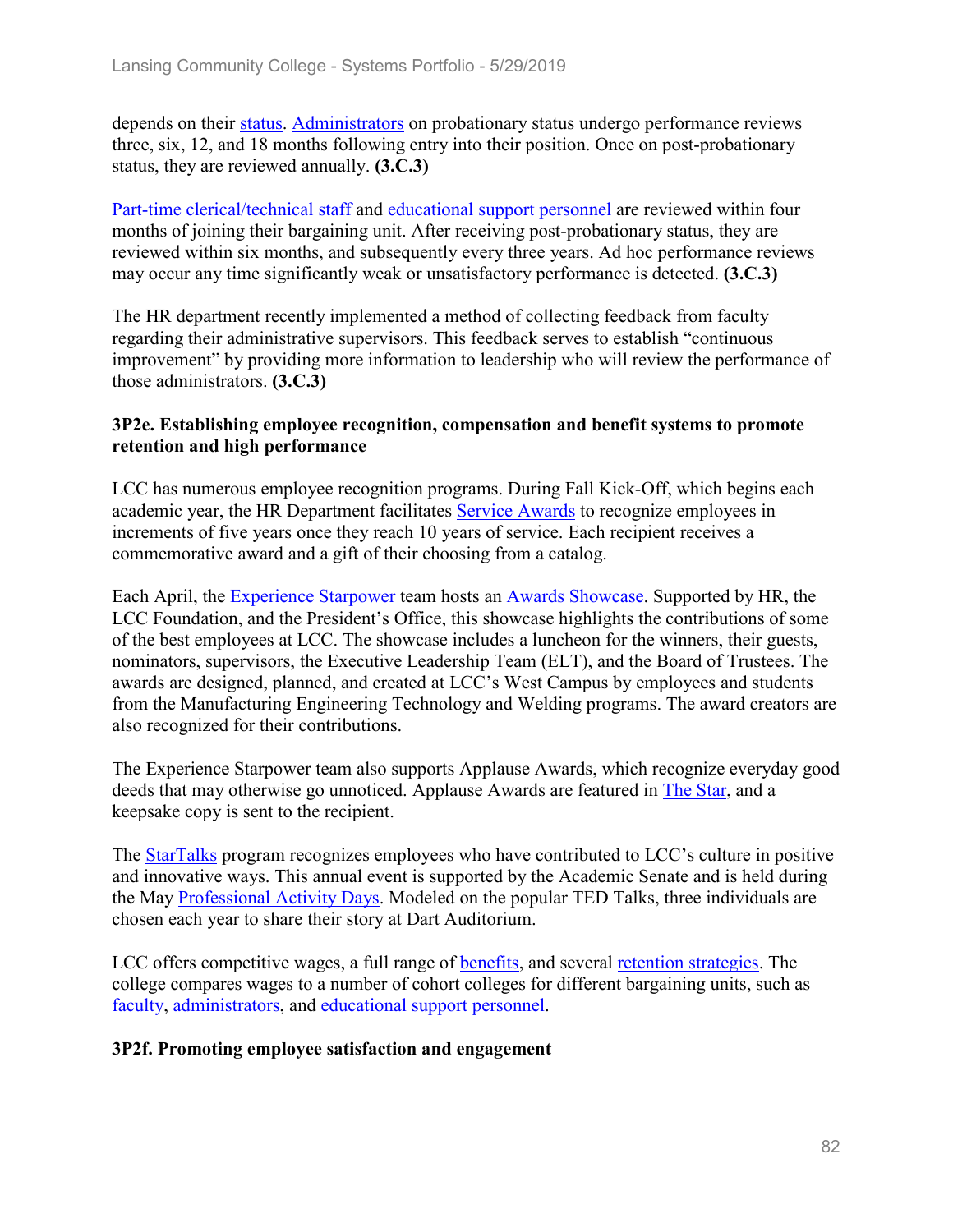The Experience Starpower team (see 3P2e) seeks to cultivate an internal community by fostering camaraderie, encouraging meaningful engagement, and recognizing the #starpower of outstanding employees. A variety of engagement opportunities have been hosted by the Experience Starpower team, including a Peeps Diorama Contest and a Post-It Notes Contest. These contests are advertised through The Star and other internal communications.

LCC's HR department actively encourages a sustainable culture of health and wellness for the LCC community. Among the wellness offerings are a health risk appraisal, a walking guidebook, and the location of employee quiet spaces around campus.

The LCC Library coordinates One Book One LCC, a shared community reading experience encouraging students, faculty, and staff to engage in special events and discussions surrounding a thought-provoking common read. Typically, the author or another noted guest speaker is invited to campus.

The LCC Foundation coordinates an Employee Development Fund (EDF) committee with volunteers from across the college. The EDF meets monthly to plan events and programs that help bring a sense of community to our employees. Employees can join for as little as \$1 per pay period, accessing events throughout the year at discounted prices, including Wharton Center performances, sporting events, wine tours, the Lansing Symphony, and more. EDF members can also apply for professional development grants awarded each fall and spring. These grants have helped dozens of LCC employees attend valuable conferences and workshops. The EDF also hosts several events aimed at supporting health and wellness, like the annual flu clinic, weight loss contest, and wellness seminars.

Many LCC employees look forward to the annual picnic, held following the fall semester kickoff, as well as the annual EDF calendar displayed on almost every employee's desk. The calendar features a photo taken by an employee as chosen through an annual contest. Lastly, the EDF committee partners with HR, providing funding for various employee recognition events.

## **3P2g. Tracking outcomes/measures utilizing appropriate tools**

All performance evaluations are now tracked in Cornerstone, which allows for process automation. In addition, Cornerstone includes new Reporting Dashboards, allowing administrators to monitor the performance review process, as well as an overview training session for newer administrators.

The Survey of Employee Engagement includes feedback on employee and faculty perspectives regarding the performance evaluation systems.

Employee recognitions are reported in The Star, and past winners are recorded on LCC's website. The Board of Trustees receives a monitoring report each May.

## **3R2: What are the results for determining if evaluation processes assess employees' contributions to the institution?**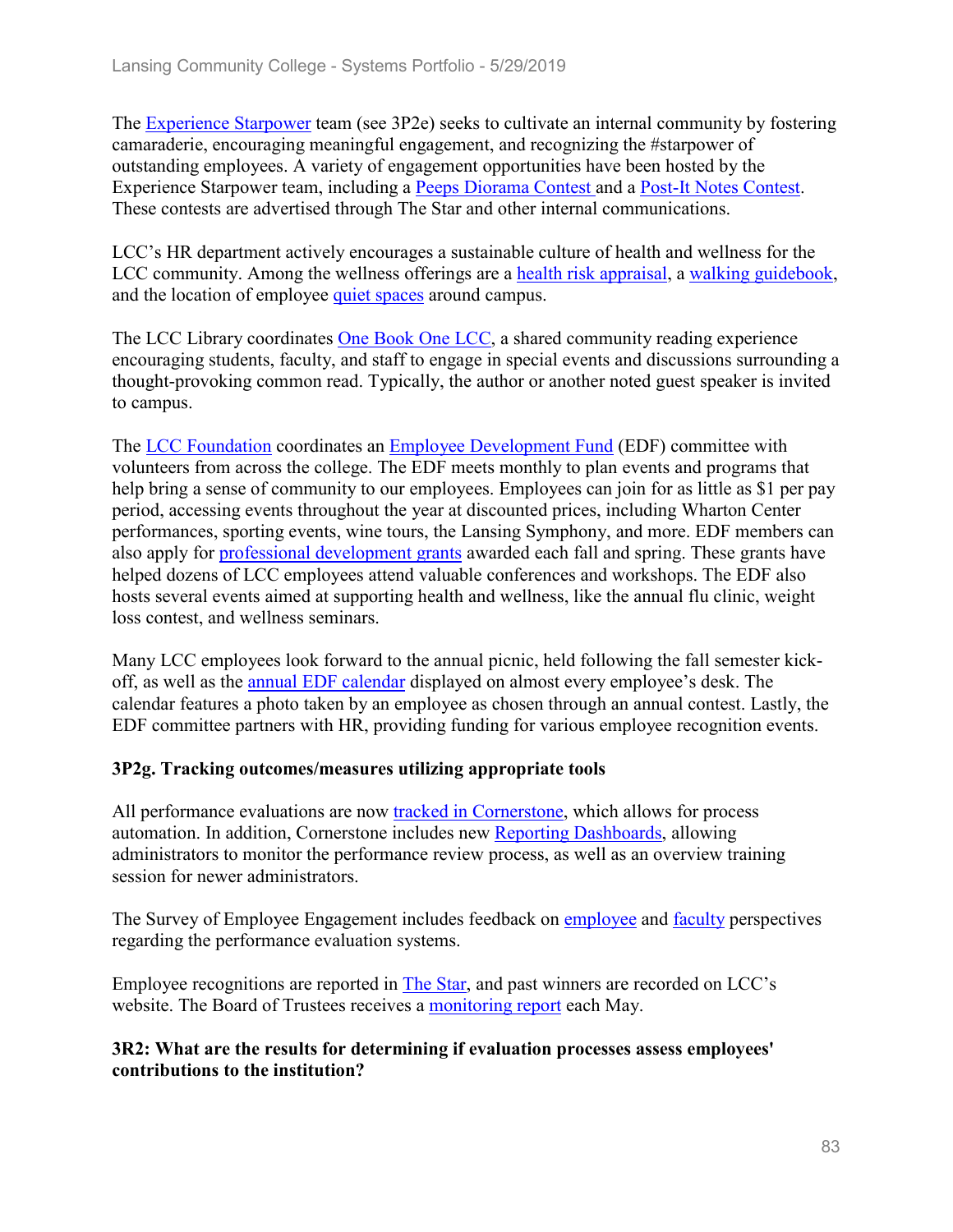As noted above (3P2a and 3P2c), the evaluation processes cover the full range of employees' work-related responsibilities, in alignment with institutional objectives. Less than 10% of evaluations lead to individual improvement plans. Thus, most faculty and other employees are performing their duties as expected.

According to the Survey of Employee Engagement, a majority of LCC employees agree their evaluations are fair, they are able to do their best work, administrators are consistent and recognize good work, and colleagues respect one another.

## **3I2: Based on 3R2, what process improvements have been implemented or will be implemented in the next one to three years?**

HR is now able to track all performance evaluations in Cornerstone and has implemented the use of new dashboards so supervisors and HR can see the overall progression of performance evaluations group by group. A new training, recently implemented in the TMS, provides administrators with an overview of these new, automated processes.

Performance evaluation tracking for administrators, faculty, and part-time clerical and technical staff have been incorporated into Cornerstone, and LCC is working to incorporate the evaluation processes for educational support personnel and facilities maintenance personnel into the system as well. The college is also utilizing Cornerstone to solicit anonymous input from employees in each administrator's area. Employees are given the opportunity to provide feedback on their immediate and next-level supervisors. This feedback helps the college improve its overall performance evaluation accountability.

Typically, individual improvement plans (IIPs) are monitored by the department in which an employee works. Moving forward, however, the divisional offices will also keep record of completed IIPs. HR is looking into incorporating the tracking of IIPs into Cornerstone, to track both the number of IIPs and their eventual resolution.

# **Sources**

- 2017 Climate Survey Results
- Admin Salary Comparisons
- Administration Labor Contract 2017-2021
- Administration Labor Contract 2017-2021 (page number 42)
- Awards
- Awards Showcase List
- Benefits
- Benefits webpage
- EDF
- EDF Calendar 2019
- EDF Professional Development Grant Application
- Educational Support Personnel Labor Contract 2016-2020
- Educational Support Personnel Labor Contract 2016-2020 (page number 17)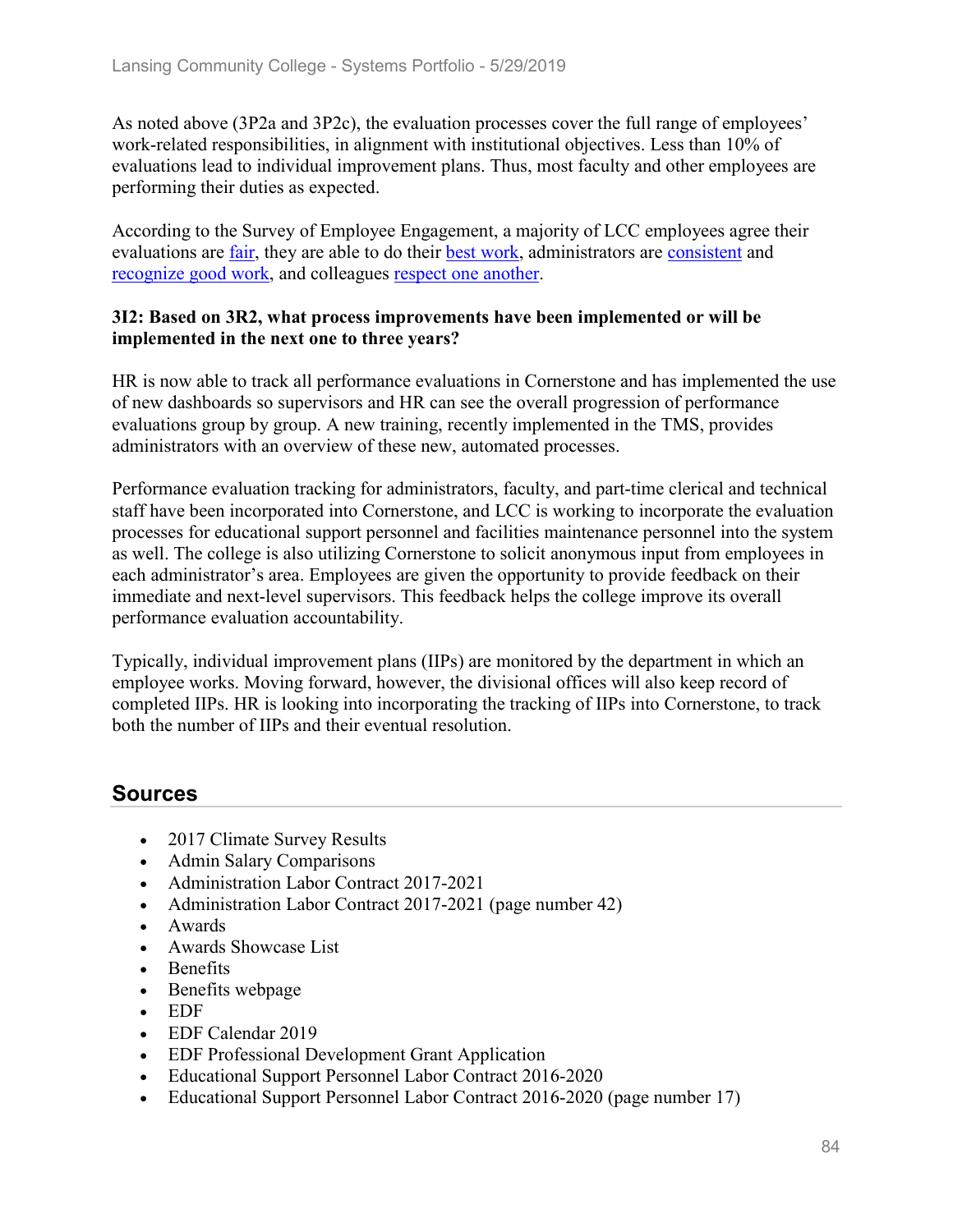- Educational Support Salary Comparisons
- Employee Recognition Board Monitoring Report
- Experience Starpower
- Experience Starpower (page number 3)
- Experience Starpower (page number 4)
- Faculty Contract 2017-2020
- Faculty Contract 2017-2020 (page number 55)
- Faculty Contract 2017-2020 (page number 56)
- Faculty Contract 2017-2020 (page number 57)
- Faculty Contract 2017-2020 (page number 58)
- Faculty Contract 2017-2020 (page number 59)
- Faculty Contract 2017-2020 (page number 60)
- Faculty Salary Comparisons
- Faculty Subset Survey of Employee Engagement
- Health Risk Appraisal
- HR Performance Evaluation Training
- Labor Relations webpage
- LCC Foundation
- LCC Statements of Purpose Web Page
- LCC Walking Guidebook
- One Book One LCC
- PA Days in The Star
- PA Days in The Star (page number 3)
- Part Time Clerical Technical Staff Labor Contract 2016-2020
- Part Time Clerical Technical Staff Labor Contract 2016-2020 (page number 18)
- Performance Evaluation Progress Dashboard
- Quiet Spaces
- Reporting Dashboards Job Aid
- StarTalks webpage
- Survey of Employee Engagement
- Survey of Employee Engagement (page number 18)
- Survey of Employee Engagement (page number 19)
- Survey of Employee Engagement (page number 20)
- The Star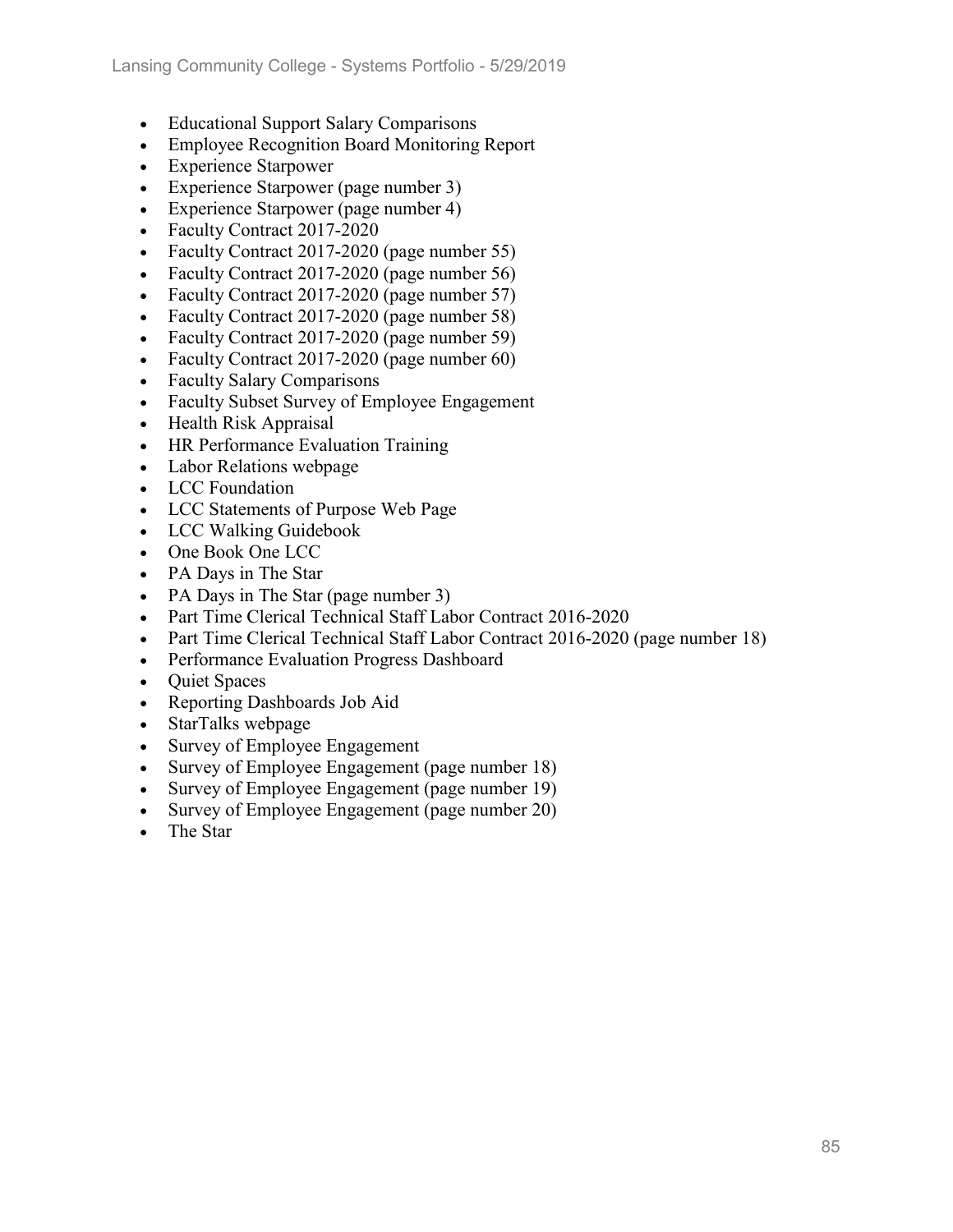# **3.3 - Development**

Development focuses on processes for continually training, educating and supporting employees to remain current in their methods and to contribute fully and effectively throughout their careers at the institution. The institution should provide evidence for Core Components 3.C. and 5.A. in this section.

#### **3P3: PROCESSES**

Describe the processes for training, educating and supporting the professional development of employees. This includes, but is not limited to, descriptions of key processes for the following:

- Providing and supporting regular professional development for all employees (3.C.4, 5.A.4)
- Ensuring that instructors are current in instructional content in their disciplines and pedagogical processes (3.C.4)
- Supporting student support staff members to increase their skills and knowledge in their areas of expertise (e.g. advising, financial aid, etc.) (3.C.6)
- Aligning employee professional development activities with institutional objectives
- Tracking outcomes/measures utilizing appropriate tools

#### **3R3: RESULTS**

What are the results for determining if employees are assisted and supported in their professional development? The results presented should be for the processes identified in 3P3. All data presented should include the population studied, response rate and sample size. All results should also include a brief explanation of how often the data is collected, who is involved in collecting the data and how the results are shared. These results might include:

- Summary results of measures (include tables and figures when possible)
- Comparison of results with internal targets and external benchmarks
- Interpretation of results and insights gained

## **3I3: IMPROVEMENT**

Based on 3R3, what process improvements have been implemented or will be implemented in the next one to three years?

## **Responses**

## **3P3a. Providing and supporting regular professional development for all employees (3.C.4, 5.A.4)**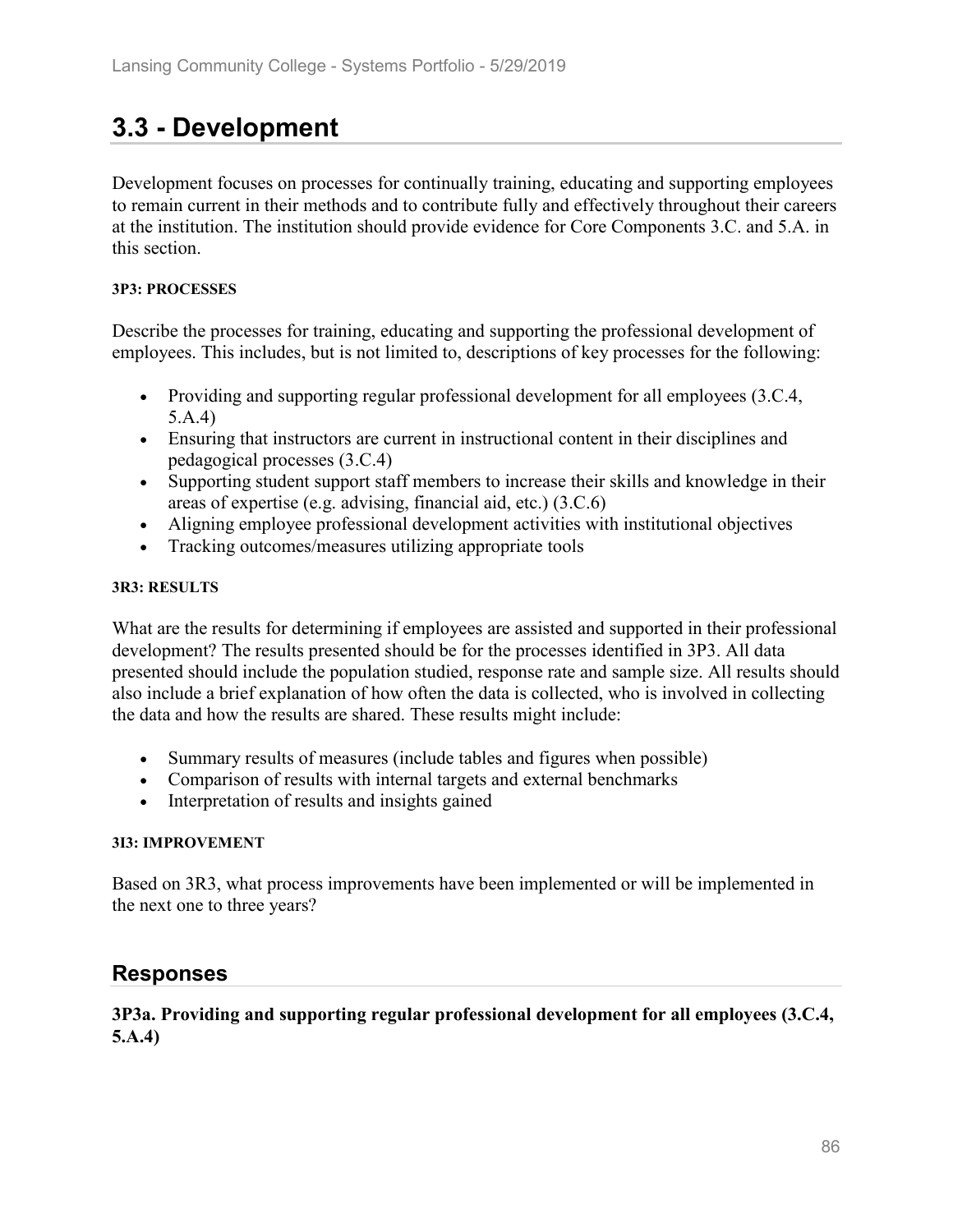Each department and division has its own professional development fund. In addition, the college allocates \$200,000 annually to support collegewide professional development initiatives and allow employees to attend valuable conferences and workshops. **(3.C.4, 5.A.4)**

Professional development needs are determined during the college's annual budget development process. ELT members review their divisional professional development needs based on succession planning, employee goals, performance evaluations, instructional needs, and college initiatives. ELT members determine which professional development requests can be supported by divisional budgets and which should be submitted for approval through collegewide professional development funds. If collegewide professional development funds are desired, an ELT member must request a review by their vice president. This requires ELT members to outline a plan for the professional development request, including estimated cost, who will utilize the opportunity, and how the activity aligns with the strategic plan. Once approved, the budget review team prioritizes requests based on current college initiatives and the strategic plan. **(3.C.4, 5.A.4)**

The budget review team reserves 10% of the collegewide professional development fund for unanticipated, but necessary, professional development opportunities. Divisions have an opportunity to request use of these reserve funds through their vice president as noted above. **(5.A.4)**

In addition to external opportunities, employees have a number of professional development opportunities available to them internally at LCC. The CTE offers support and professional development for all LCC faculty, support staff, and administrators via face-to-face workshops and courses. The CTE also offers some less formal opportunities, such as fireside chats and oneon-one course development assistance. These opportunities offer lessons on teaching techniques, technology in the classroom, support for college initiatives, and current educational issues and trends. In addition, the CTE provides ongoing support with its library of books and recorded workshops/webinars, one-to-one faculty consultations, and drop-in technical assistance. **(3.C.4, 5.A.4)**

The CTE sponsors Professional Activity Days at the end of the fall and spring semesters. These four days of professional development activities are required for full-time faculty, and part-time faculty are compensated for attendance if assigned. Support staff are also welcome to attend. Activities include faculty-led workshops on teaching and learning, instructional technology, accessibility, self-care, One Book One LCC, open educational resources, and services such as laptop tune-up. **(3.C.4)**

The CTE offers a 12-week course called "Transforming Learning Through Teaching," providing faculty an opportunity to connect across disciplines to share, explore, and reflect on current teaching and learning practices; experience various teaching and learning strategies from a student's perspective; and apply newly learned techniques with the support of colleagues. A collaborative approach models various teaching and learning strategies and creates a faculty learning community. This course is available to any faculty member and is required for faculty seeking promotion to professor status. **(3.C.4)**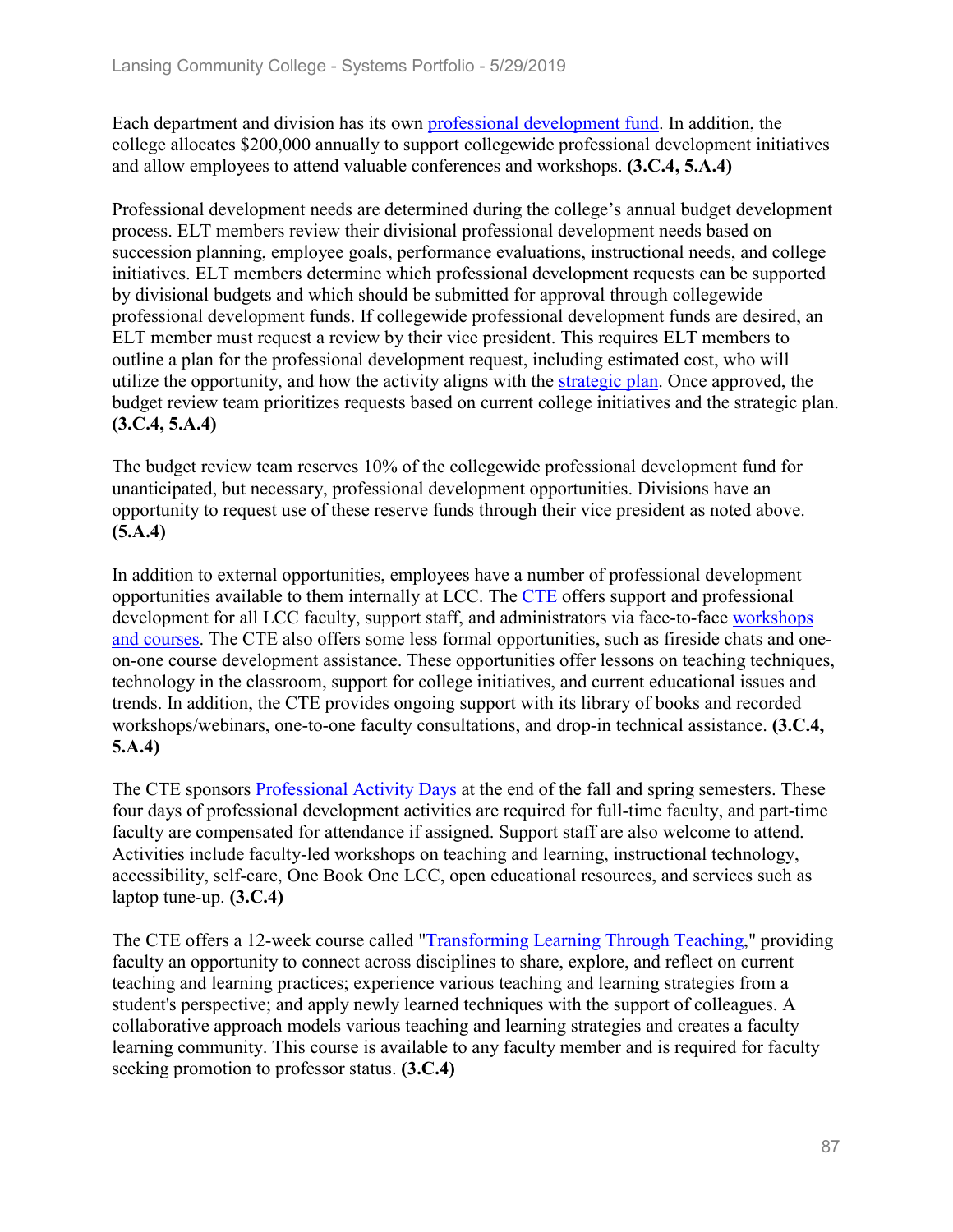The CTE also offers an online teaching certification course to prepare faculty to teach hybrid and online courses. This course is required before faculty are approved to teach online. It models techniques in instructional design, effective use of technology, and how to engage students in the online environment. The final project is to create a new master course applying the techniques and technologies learned. **(3.C.4)**

Online and technological support for faculty and support staff is provided by the college's eLearning department, which maintains online resource pages for instructors and students. eLearning offers workshops on using the D2L course management system, covering a range of topics, from policies and standards to tips for effective teaching online. **(3.C.4)**

HR conducts three programs supporting professional development for administrators: new administrator orientation, Impressions, and Thrive.

Impressions is a new management academy developed in summer 2018. This academy offers administrators a chance to explore key challenges faced by many supervisors, such as staff performance issues, managing team time off requests, FMLA, ADA accommodations, and communication strategies. Impressions includes a mentor program to ensure participants benefit from the knowledge and experience of others. **(5.A.4)**

Thrive is LCC's leadership academy. This professional development program is designed to support administrators preparing for the future at LCC. College leaders face tough challenges like uncertainty, need for speed, and changing demographics. Using an information-rich, stimulating learning environment, participants address their role as a leader in such areas as communication, leading teams, diversity, and ethics. Each session is designed to positively impact employee retention, student satisfaction, and overall productivity. Participants work with a cohort of other leaders throughout the program. **(5.A.4)**

The college maintains active membership in many third-party organizations and service firms that offer professional development for members, including ACE Women's Network, Association of Higher Education and Disability, American Association of Community Colleges, Association of Title IX Administrators, Aviation Technical Education Council, International Society of Fire Service Instructors, Michigan Association of College Registrars and Admissions Officers, Michigan Association of Continuing Education and Training, Michigan Community College Association, Michigan Center for Student Success, and National Association of Clery Compliance Officers and Professionals. **(5.A.4)**

When appropriate, the college will sponsor a guest speaker to come to LCC to provide training and development for faculty, staff, administrators, and students. Recent guests include:

- Caroline Bailey worked with the Board of Trustees and college leadership on Carver Policy Governance Practices.
- Dr. Kay McKlenney worked with the Board of Trustees, college leadership, and employees regarding best practices in student success.
- Former NASA astronaut Col. Jack Lousma, shared his experiences in the Apollo program, Skylab, and the Columbia program.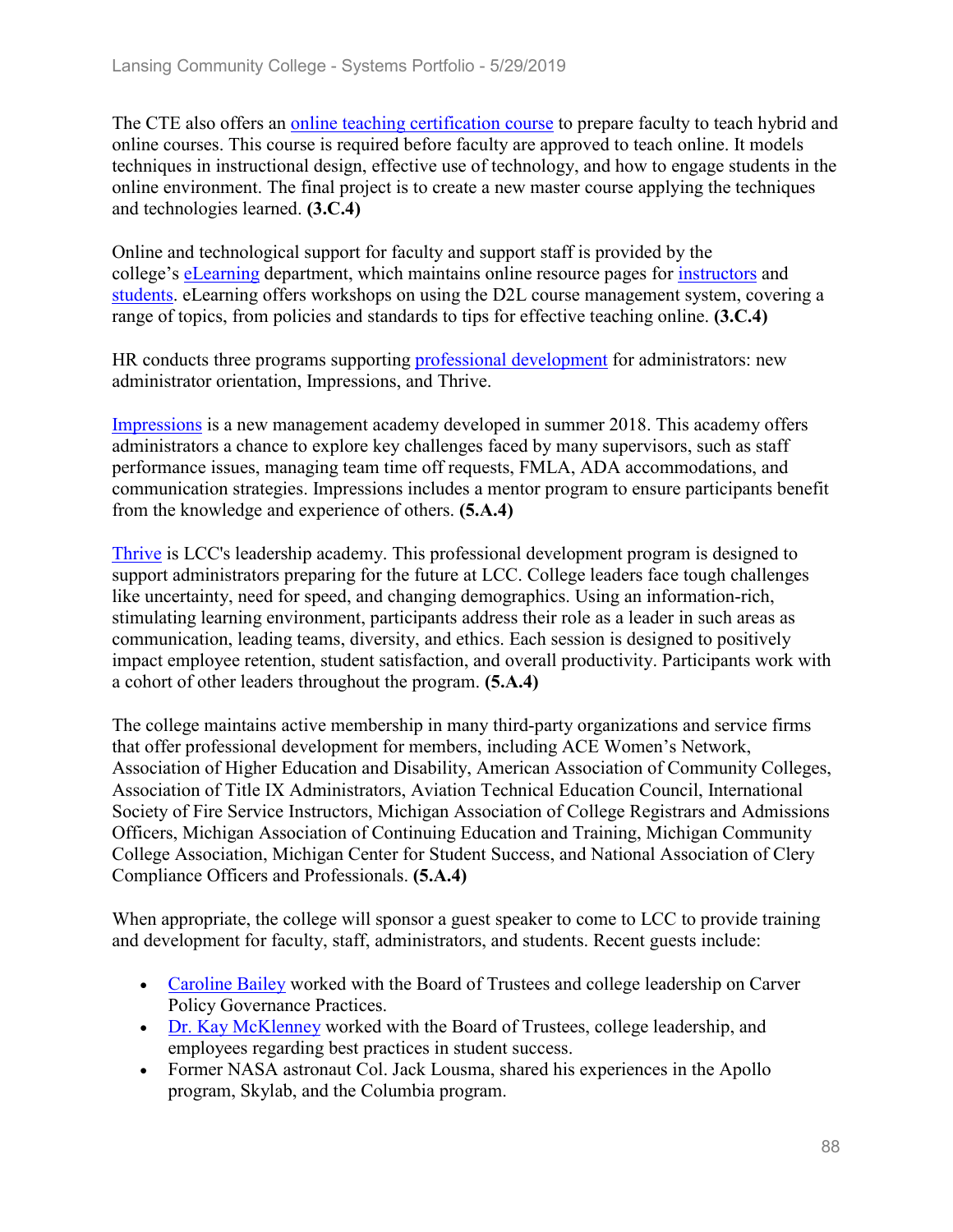## **3P3b. Ensuring that instructors are current in instructional content in their disciplines and pedagogical processes (3.C.4)**

At the beginning of each academic year, full-time faculty members prepare their professional activities plans, which includes professional development and professional organization leadership. Recommended professional development activities include attending conferences, seminars, or workshops; researching, developing, and implementing best practices; and professional writing and/or publications. These plans are reviewed by the faculty member's director and/or associate dean. Both the program review process and faculty performance evaluations also address the quality of instruction. **(3.C.4)**

Near the end of each semester, students can evaluate their instructors and courses via IDEA Course Evaluations. These reports are returned to faculty after the semester to be reviewed and taken into consideration when teaching their next class. A number of questions on the IDEA form afford students the opportunity to evaluate whether, from their perspective, appropriate content is being taught. **(3.C.4)**

The results from the IDEA reports are reviewed every semester by a faculty member's director or associate dean, and they are part of the data included in the formal faculty review process. Concerns are addressed as needed. **(3.C.4)**

## **3P3c. Supporting student support staff members to increase their skills and knowledge in their areas of expertise (e.g. advising, financial aid, etc.) (3.C.6)**

In addition to training opportunities offered to all employees, Student Affairs employees participate in regular in-service trainings and attend conferences specific to their areas of student support, such as the Trends Conference, AHEAD, and veteran's affairs conferences. Academic advisors are afforded opportunities to maintain awareness of high impact practices through MIACADA and NACADA. Student employees are eligible to take talent management system (TMS) classes for free, providing distinct opportunities for personal and professional growth. **(3.C.6)**

In addition, full-time staff train and mentor student staff, and guiding documents are provided to assist with helping students transition from high school to college, take advantage of the Center for Student Access, or receive services for veterans. **(3.C.6)**

## **3P3d. Aligning employee professional development activities with institutional objectives**

LCC's mission calls for providing "high-quality education" so students might achieve their educational goals and become "engaged global citizens." That commitment is supported by our guiding principles. The extensive support offered for professional development by the CTE, eLearning, and HR provides ample evidence of this commitment.

The strategic plan focus area 1, Engaged Learning and Student Success, calls for integrating high-impact practices throughout all programs, improving quality of content and delivery of course instruction, and improving the quality of online courses. These improvements require a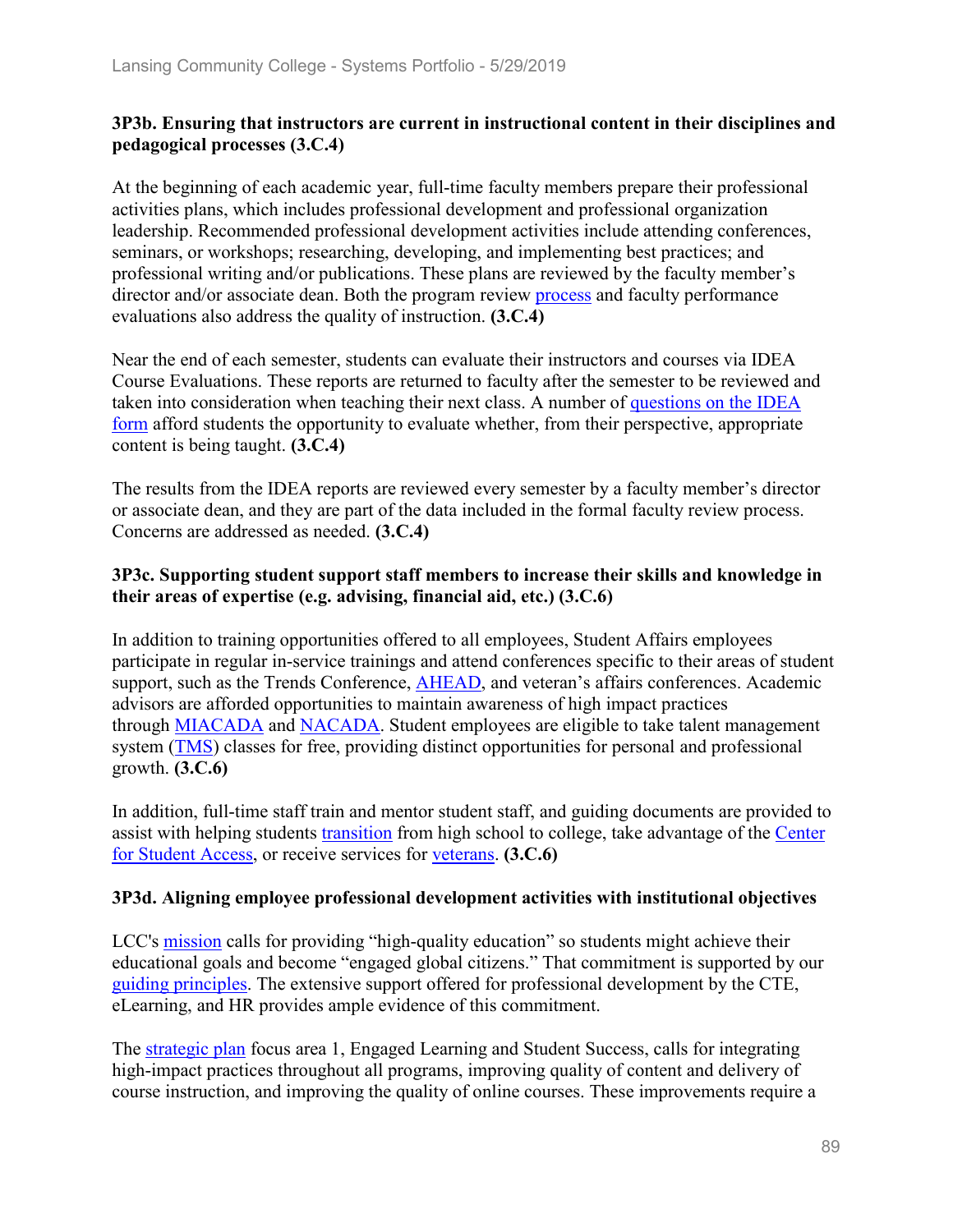commitment to professional development for faculty. The strategic plan focus area 3, Community Engagement, calls for developing and implementing principles of good customer relationship management, which also requires a commitment to professional development.

### **3P3e. Tracking outcomes/measures utilizing appropriate tools**

The Cornerstone talent management system allows automatic tracking of required and optional college training by maintaining a transcript for each employee. In the Center for Teaching Excellence and eLearning, attendance is tracked electronically via Excel spreadsheets.

Professional development for faculty is routinely monitored via annual professional activities plans and periodic performance evaluations.

## **3R3: What are the results for determining if employees are assisted and supported in their professional development?**

In the faculty subset of the 2017 Survey of Employee Engagement, two questions specifically addressed LCC's support for professional development, and 73% of faculty agreed the college supports their professional work and development.

In the past two years, LCC has invested over \$1.5 million in professional development. These funds were distributed across 13 units, with the collegewide fund potentially covering personnel from any unit within the college.

With regard to pedagogical processes, as noted in 3P3a, the college has active and ongoing support for faculty from two sources: the Center for Teaching Excellence and eLearning. In addition, the college hosts Professional Activity Days in May, which include sessions on a variety of topics.

In the 2017-2018 academic year, 838 people attended Center for Teaching Excellence workshops, 746 people attended sessions during the Professional Activity Days, and 1,452 visited the Center for Teaching Excellence for support services. During the first 11 months of 2018, eLearning provided training for 326 faculty on teaching online and/or making course materials ADA accessible, spent over 350 hours offering departmental office hours or attending department/program meetings, offered 31 workshops, and handled thousands of D2L phone calls and service requests.

#### **3I3: Based on 3R3, what process improvements have been implemented or will be implemented in the next one to three years?**

To facilitate convenient and personal contacts, eLearning holds regular office hours in the physical spaces where faculty have their offices. This facilitates contact and provides greater visibility. eLearning has taken over primary responsibility for Desire2Learn support, allowing the Center for Teaching Excellence to focus on pedagogical issues.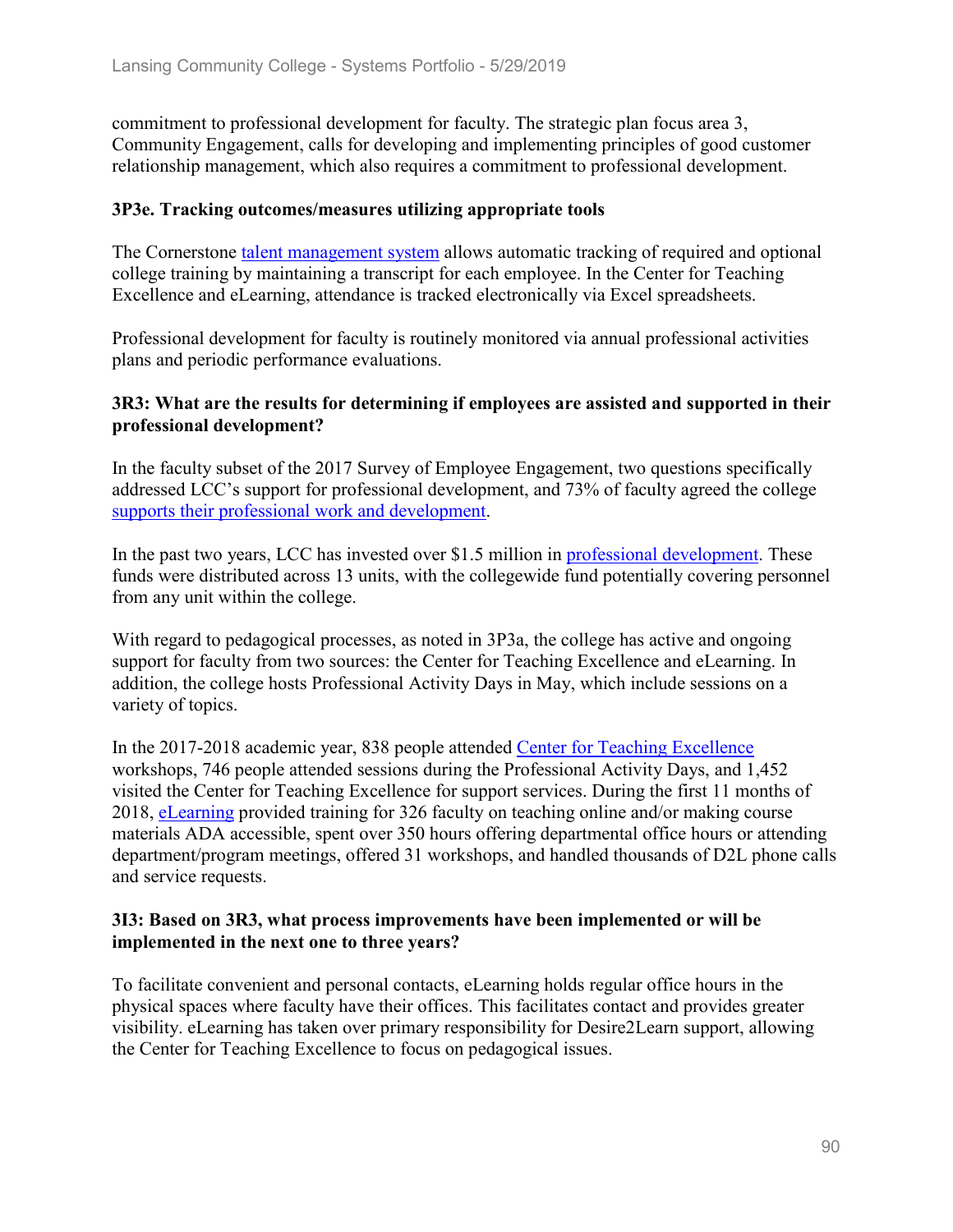Two Professional Activity Days in December 2018 were devoted to recent efforts to enhance course accessibility at LCC. The Center for Teaching Excellence, eLearning, and experienced faculty facilitated the work of faculty collegewide in making materials accessible for all students. Such collaborative efforts set an example for addressing similar collegewide needs for improvement in the future.

The Academic Senate has begun discussing a plan to provide leadership training for faculty who would like to assume a leadership role within either the Academic Senate or the college as a whole.

## **Sources**

- **AHEAD Overview**
- Caroline Bailey Bio
- Center for Student Access Procedures
- CTE Attendance 2017 2018
- CTE Course Offerings 2017 2018
- CTE Online Teaching Certification Webpage
- CTE Webpage
- eLearning Data 2018
- eLearning Instructor Resources
- eLearning Student Resources
- eLearning Webpage
- Faculty Subset Survey of Employee Engagement
- Faculty Subset Survey of Employee Engagement (page number 25)
- HR Administrator Professional Development Webpages
- HR Administrator Professional Development Webpages (page number 2)
- HR Administrator Professional Development Webpages (page number 3)
- **IDEA Form Questions**
- Kay McClenney Bio
- LCC Statements of Purpose Web Page
- MIACADA
- NACADA
- OVMA Student Intake Process
- PA Days in The Star
- PA Days in The Star (page number 3)
- Professional Development Expenditure
- Program Review Questionnaire.pdf
- Strategic Plan 2017-2020
- Talent Management System Webpage
- Transforming Learning Through Teaching
- Transition High School to College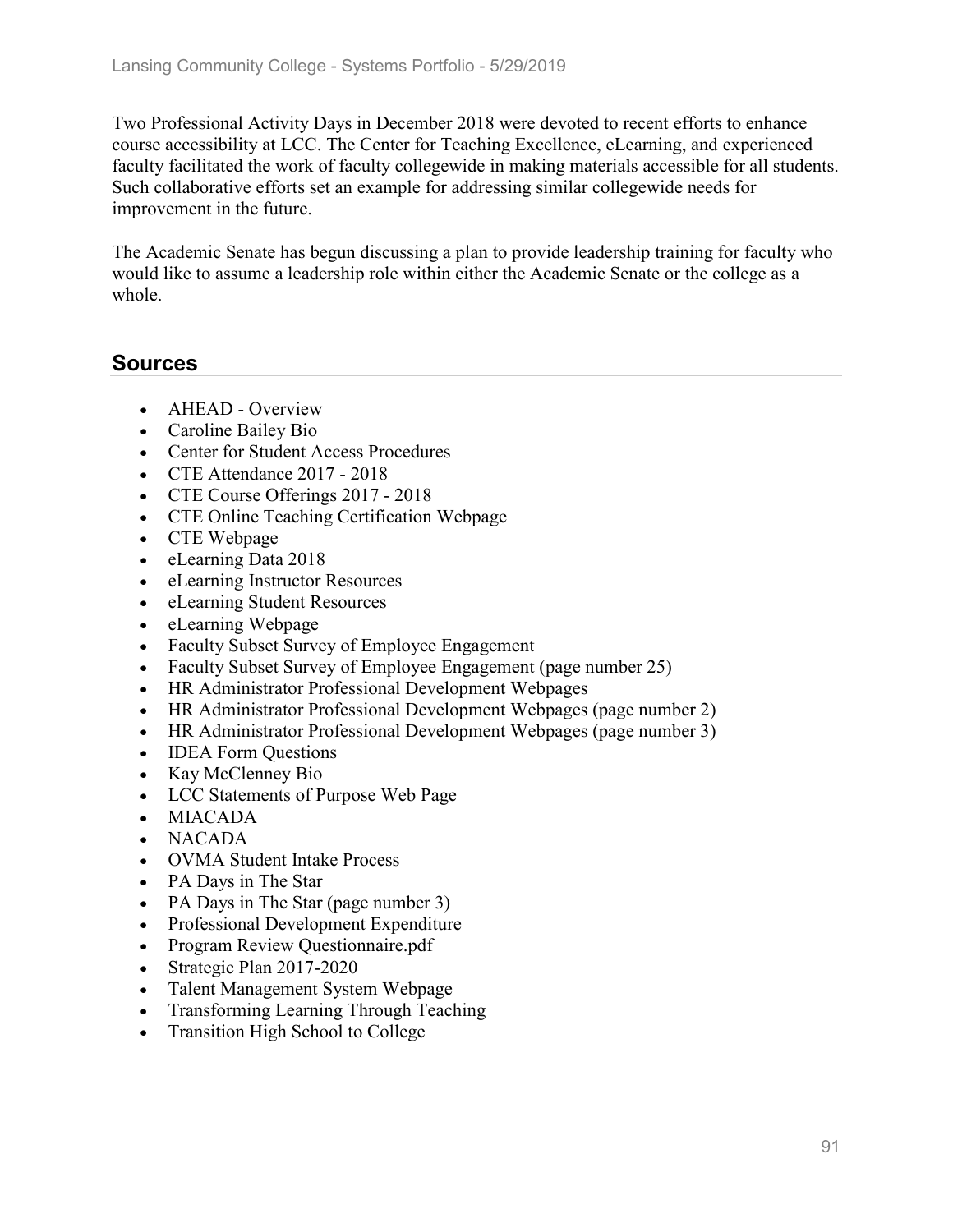# **4 - Planning and Leading**

# **4.1 - Mission and Vision**

Mission and Vision focuses on how the institution develops, communicates and reviews its mission and vision. The institution should provide evidence for Core Components 1.A., 1.B. and 1.D. within this section.

#### **4P1: PROCESSES**

Describe the processes for developing, communicating and reviewing the institution's mission, vision and values, and identify who is involved in those processes. This includes, but is not limited to, descriptions of key processes for the following:

- Developing, deploying, and reviewing the institution's mission, vision and values (1.A.1, 1.D.2, 1.D.3)
- Ensuring that institutional actions reflect a commitment to its values
- Communicating the mission, vision and values (1.B.1, 1.B.2, 1.B.3)
- Ensuring that academic programs and services are consistent with the institution's mission  $(1.A.2)$
- Allocating resources to advance the institutions mission and vision, while upholding the institution's values (1.D.1, 1.A.3)
- Tracking outcomes/measures utilizing appropriate tools (e.g. brand studies, focus groups, community forums/studies and employee satisfaction surveys)

#### **4R1: RESULTS**

What are the results for developing, communicating and reviewing the institution's mission, vision and values? The results presented should be for the processes identified in 4P1. All data presented should include the population studied, response rate and sample size. All results should also include a brief explanation of how often the data is collected, who is involved in collecting the data and how the results are shared. These results might include:

- Summary results of measures (include tables and figures when possible)
- Comparison of results with internal targets and external benchmarks
- Interpretation of results and insights gained

#### **4I1: IMPROVEMENT**

Based on 4R1, what process improvements have been implemented or will be implemented in the next one to three years?

## **Responses**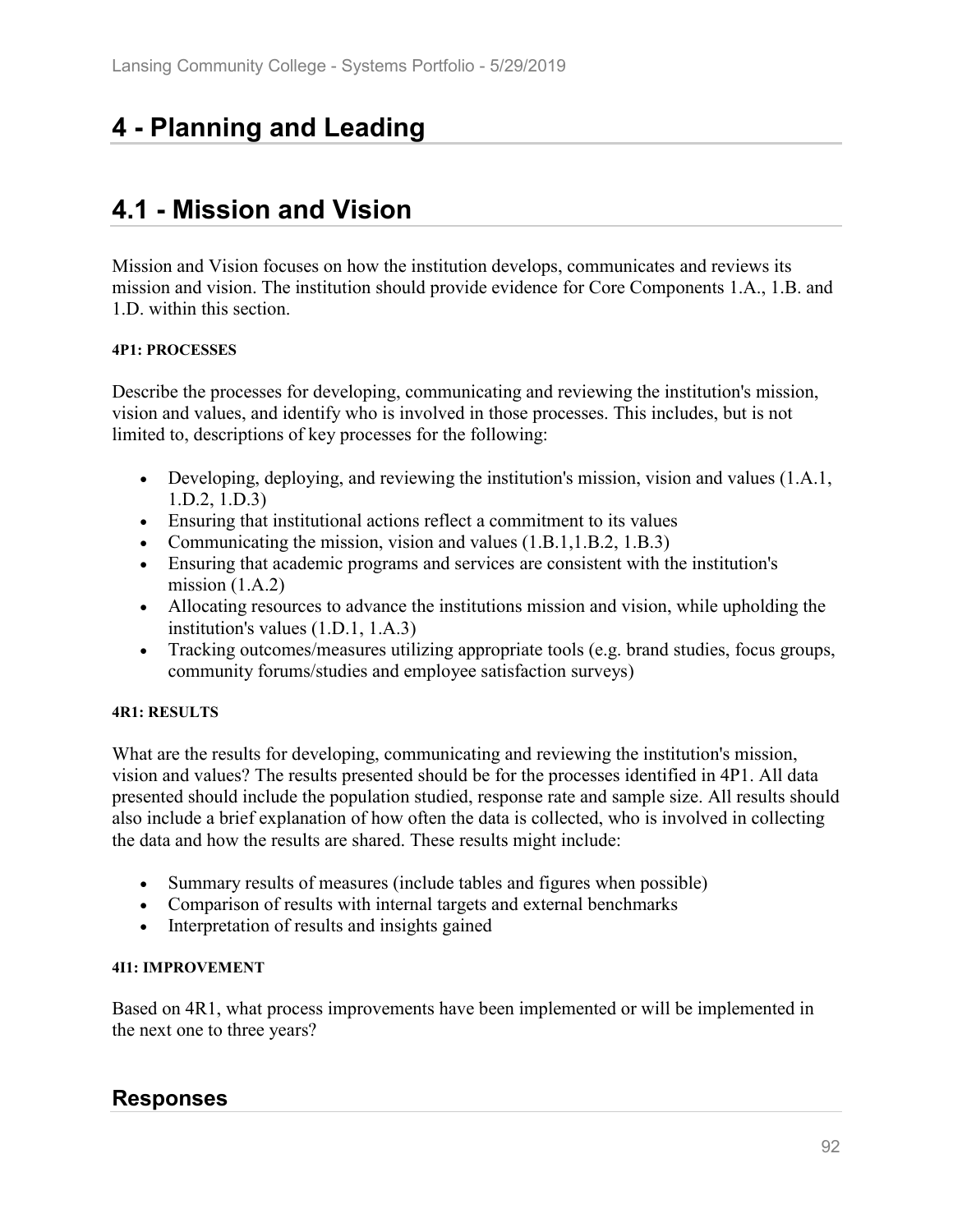## **4P1a. Developing, deploying, and reviewing the institution's mission, vision and values (1.A.1, 1.D.2, 1.D.3)**

The college's work centers around LCC's mission statement, vision, and guiding principles (values). These three statements are collectively referred to as LCC's statements of purpose. The statements of purpose are systematically reviewed every three years in conjunction with the strategic planning cycle.

In 2016, the Executive Leadership Team (ELT) reviewed the statements of purpose and determined the vision and guiding principles did not require revision. However, the ELT launched an extensive and holistic review of the mission statement. A mission statement review team was established to lead the effort. LCC hosted several facilitated community conversations regarding the future of the college that focused on identifying its primary mission. These community conversations were held at several LCC locations including the Downtown Campus, West Campus, then LCC North Campus, and Livingston Center. All LCC faculty, staff, administrators, and students were encouraged to participate. Two sessions were hosted at the Letts Community Center and Cristo Rey Community Center in the Lansing area in an effort to increase external stakeholder engagement in the process. **(1.A.1, 1.D.3)**

Themes that resulted from the discussions informed the revision of the mission statement that was reviewed by the **Academic Senate** in May 2016 and adopted by the Board of Trustees in December 2016. The adopted mission statement was communicated through a number of sources such as the college website, marketing materials, internal communications, email signature lines, new faculty and employee orientation, and Academic Senate.

In 2017, the Board of Trustees and ELT determined that the statements of purpose remain relevant and that no further revision was necessary. During these times of reflection, the college recognizes and verifies that its role is to serve its community and students, and that it does so through the deployment of resources into programs and services that meet identified needs. **(1.D.2, 1.D.3)**

## **4P1b. Ensuring that institutional actions reflect a commitment to its values.**

The institution's statements of purpose, along with its strategic plan, organize the college's actions to ensure institutional efforts reflect a commitment to college values. This is evidenced by efforts to integrate the statements of purpose into new faculty and employee orientations, incorporate the guiding principles in job applications, develop divisional and departmental mission statements that align with the LCC mission, use the strategic plan as the driving force in the budget process, require programs of study to align program goals with the college mission and strategic plan as part of the program review process, and ensure the strategic plan aligns with the LCC statements of purpose.

## **4P1c. Communicating the mission, vision and values (1.B.1,1.B.2, 1.B.3)**

LCC's statements of purpose emphasize the college's commitment to providing high-quality educational experience for all students. LCC recognizes the role it plays in supporting the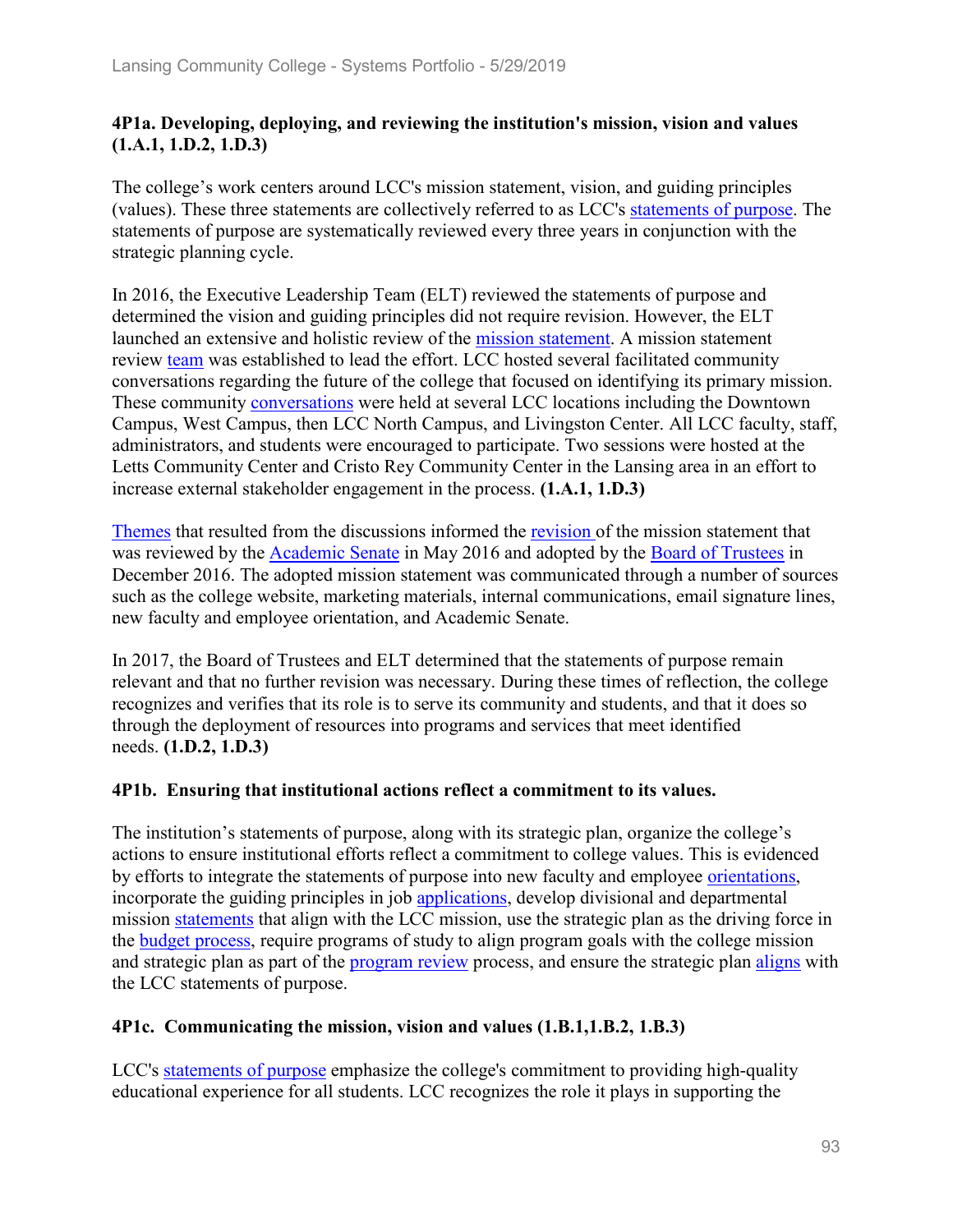community's diverse population and unique needs, including those of young adults, those from low-income households, and those requiring developmental academic or entry-level career skills. **(1.B.2, 1.B.3)**

The Board of Trustees, the president, and the Executive Leadership Team are committed to ensuring the statements of purpose are communicated through the primary, most visible communication channels. Every effort is made to clearly articulate the statements of purpose through public communication, such as:

- Prominently displaying them on the college website;
- Including them on public documents such as the **annual budget** and the campus outlay plan;
- Including them on the human resource web page, in performance evaluations of administrators, and on the job application;
- Communicating them through new employee orientation; and,
- Adding the mission statement to email signature blocks. **(1.B.1)**

## **4P1d. Ensuring that academic programs and services are consistent with the institution's mission (1.A.2)**

LCC ensures academic programs and services are consistent with the college's mission through comprehensive review and planning processes. The strategic planning process is driven by the mission and includes environmental scanning and stakeholder input. The LCC budget process ensures available resources are allocated in alignment with the strategic plan and institutional goals. Operational planning processes, such as the capital outlay plan, information technology plan, and academic operating plan, mirror the institutional strategic planning process in that they include a needs assessment and collection of stakeholder input. Each of these plans align with the institutional strategic plan and are influential on budget allocation decisions, further advancing the college mission.

The program review process requires faculty to **reflect** on how their program supports the college mission and strategic plan. Several departments and academic divisions have developed individual missions and statements of purpose that align with and further support the LCC mission.

As an open access institution, LCC supports a diverse student population. LCC students represent a wide range of socio-economic statuses, races and ethnicities, ages, employment statuses, and educational attainments. The student population is reflective of the demographic make-up of the community and validates LCC's mission to "ensure that all students successfully complete their educational goals." Through the strategic plan initiatives and the budget process, all service areas are aligned with the mission and statements of purpose. **(1.A.2)**

## **4P1e. Allocating resources to advance the institutions mission and vision, while upholding the institution's values (1.D.1, 1.A.3)**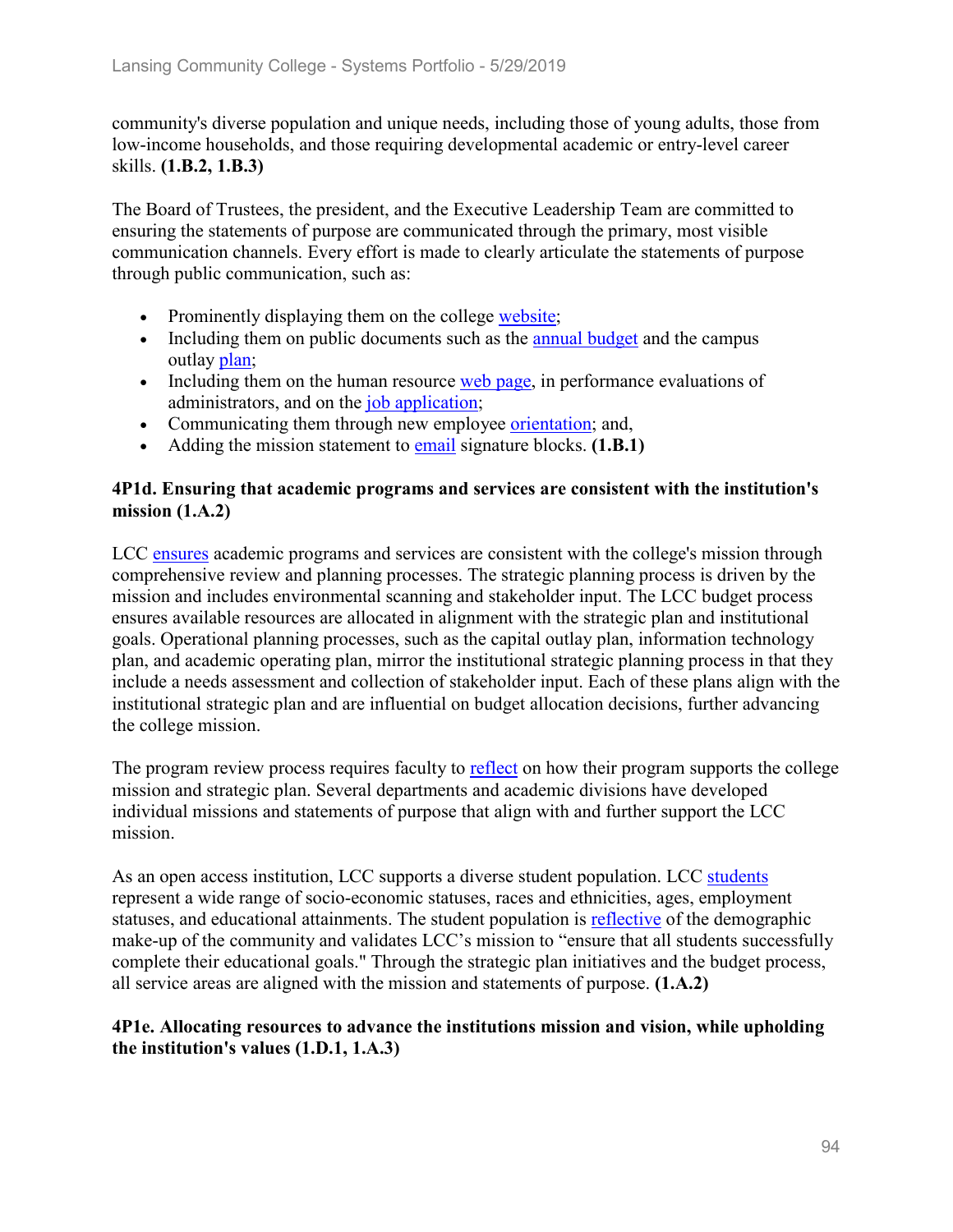The LCC fiscal oversight process is governed by the Board of Trustees financial oversight and monitoring policy. The purpose of the policy is to ensure due diligence over college financial activities through planning and reporting based upon criteria established by the board as well as other legal requirements and restrictions. This includes budget development, ongoing financial monitoring, and compliance with budget and other relevant parameters. The adopted budget serves as a financial plan for the administration as well as a basis for financial reporting to allow the Board of Trustees, on behalf of the students and public, to monitor and exercise appropriate due diligence over the financial affairs of the college. **(1.D.1)**

LCC's planning and budget priorities align with the college's mission. The strategic plan ensures advancement of the college mission and serves as the driving force for resource allocation decisions. Operational planning processes and assessment processes align with the strategic plan and are influential on budget allocation decisions, further advancing the college mission. **(1.A.3)**

## **4P1f. Tracking outcomes/measures utilizing appropriate tools (e.g. brand studies, focus groups, community forums/studies and employee satisfaction surveys)**

LCC's primary tool for assessing the efficacy of communication of, and engagement with, the college's statements of purpose is the employee climate survey. The climate survey focuses on 12 constructs of similar items of interest grouped together for the purpose of scoring and analysis. These constructs capture the concepts most utilized by leadership to drive performance and engagement. Specifically, the strategic construct captures employees' perceptions of their role in the college and the college's mission, vision, and strategic plan.

## **4R1: What are the results for developing, communicating and reviewing the institution's mission, vision and values?**

The fall 2017 employee climate survey strategic construct measures the degree to which employees understand their role in the organization and their overall satisfaction with the college. Survey results suggest employees understand their role and the value they bring to the college and they understand the strategic direction of the college. Results also suggest employees are, in general, satisfied with the college.

The 2018-2019 program review cycle forms the **baseline** for a new evaluation *rubric*. The rubric represents an overall average peer-review rating of 13 programs that were reviewed during the cycle. The 13 programs averaged 2.57 on a three-point scale for question one, which asks faculty to reflect on how their programs support the LCC mission and strategic plan.

## **4I1: Based on 4R1, what process improvements have been implemented or will be implemented in the next one to three years?**

Recognizing the college would benefit from systematic communications to ensure the LCC statements of purpose are clearly articulated to all stakeholders, employees are developing a comprehensive communication plan, with the goal of launching in fall 2019. This plan will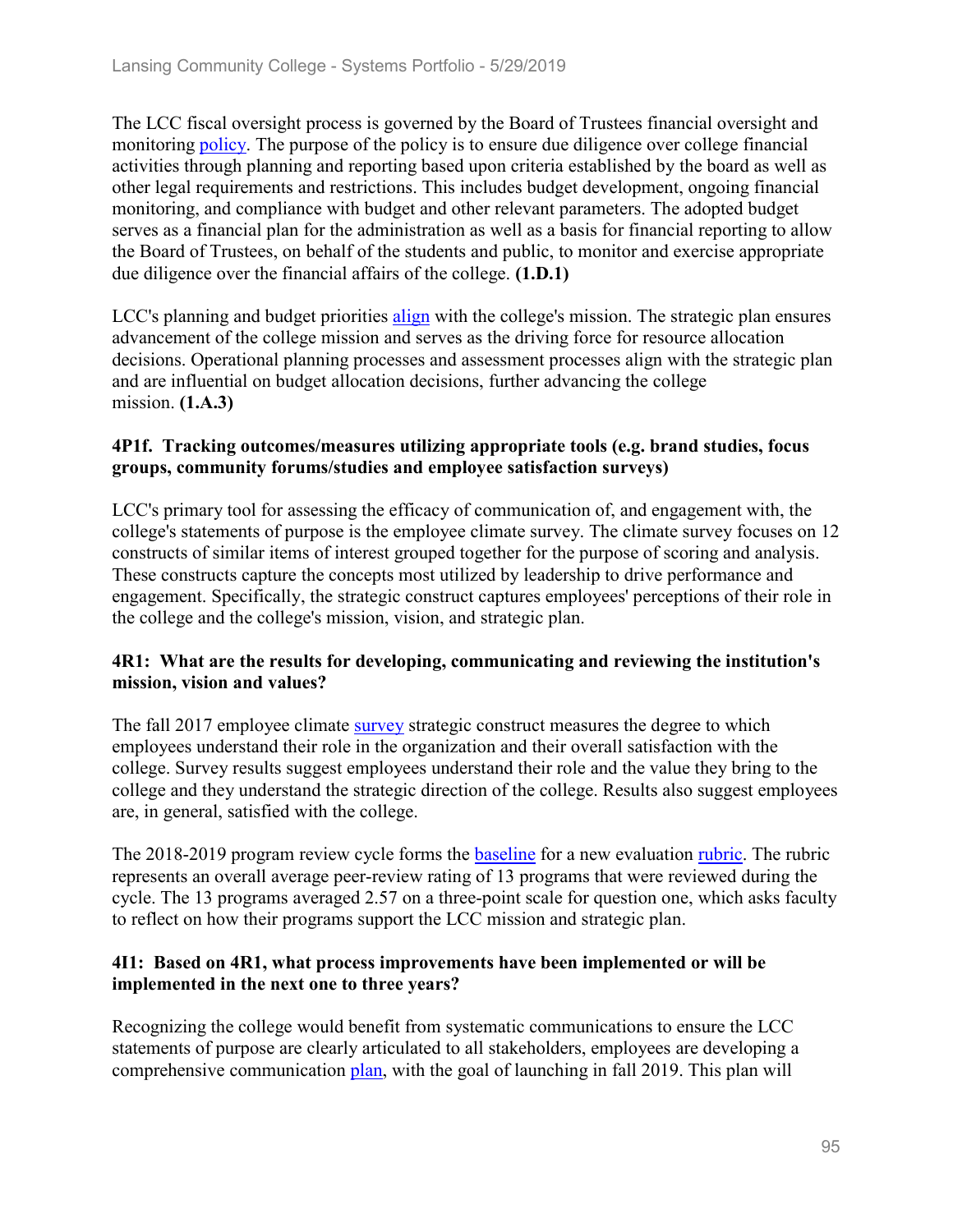include integrating communication of the statements of purpose in the new student orientation process.

# **Sources**

- 2017 Climate Survey Results
- 2018-2019 Program Review Rubric Results
- 5 Year Capital Outlay Plan 2018
- 5 Year Capital Outlay Plan 2018 (page number 8)
- 5.13.16 Academic Senate Minutes
- Aggregate Mission Statement Facilitated SessionTabulation
- Board of Trustees December 2016 Meeting Minutes-Approval of Mission Statement
- Board of Trustees December 2016 Meeting Minutes- Approval of Mission Statement (page number 4)
- Board of Trustees November 2016 Meeting Materials Review of Revised Mission **Statement**
- Board of Trustees November 2016 Meeting Materials Review of Revised Mission Statement (page number 42)
- Board Policy Financial Oversight and Monitoring
- Core Mission Statement Review and Revision Team 2016
- Division Mission Statements
- HR Job Posting Web Page and Job Application
- HR Job Posting Web Page and Job Application (page number 2)
- LCC FY 2019 Annual Budget
- LCC FY 2019 Annual Budget (page number 24)
- LCC Mission and Strategic Plan Crosswalk
- LCC Statements of Purpose Communication Plan DRAFT
- LCC Statements of Purpose Web Page
- LCC Student Profile
- Mission Statement old vs new
- Mission Statement Stakeholder Conversations
- Mission Statement Stakeholder Conversations (page number 9)
- New Employee Orientation Material
- Program Review Questionnaire.pdf
- Program Review Rubric 2.15.19
- Resource Management Flowchart 05.2019
- Sample Mission Statement Email Signature Block
- Statements of Purpose
- Summary of LCC Enrollment Trends 1-11-2019 V2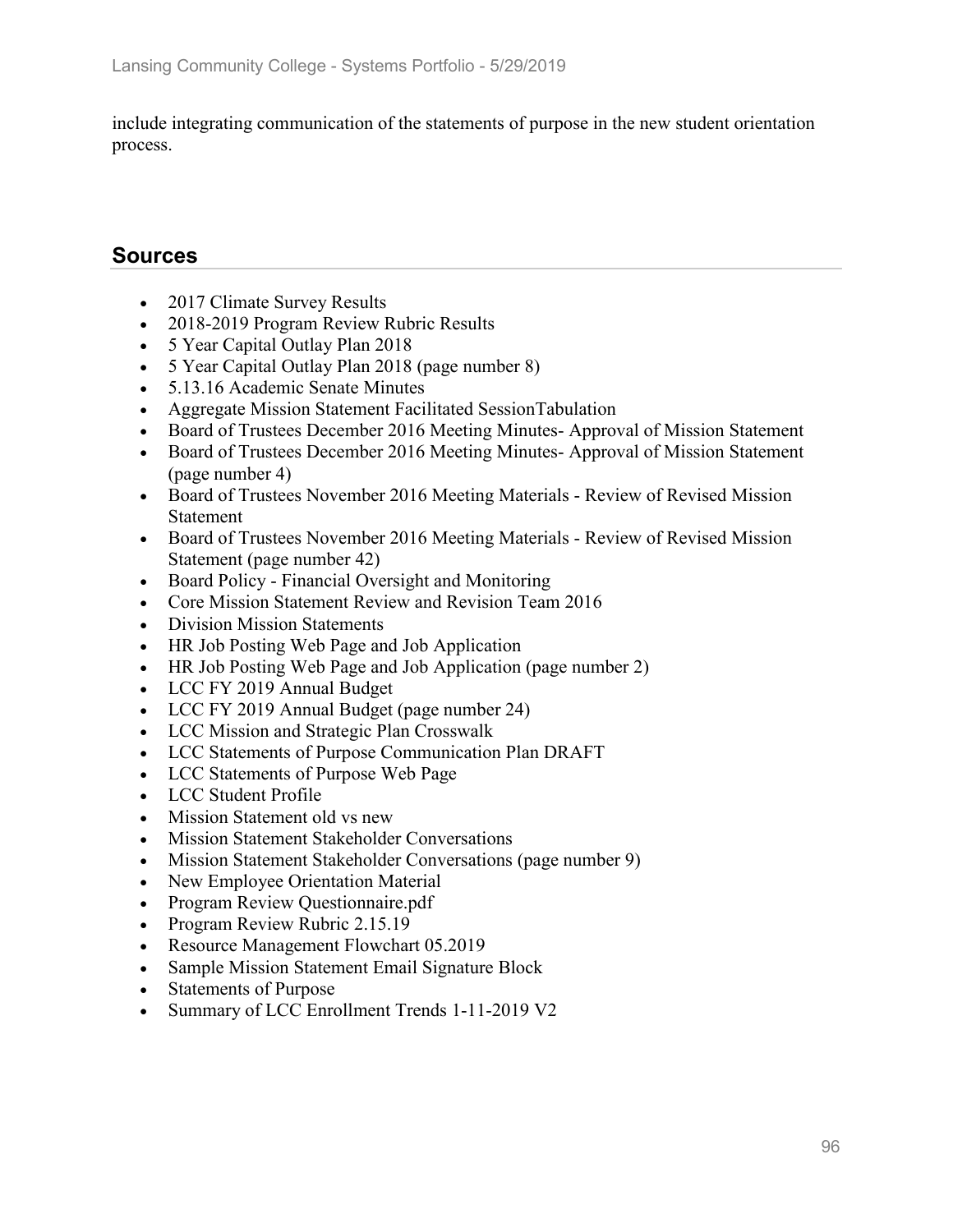# **4.2 - Strategic Planning**

Strategic Planning focuses on how the institution achieves its mission and vision. The institution should provide evidence for Core Components 5.B. and 5.C. in this section.

## **4P2: PROCESSES**

Describe the processes for communicating, planning, implementing and reviewing the institution's plans and identify who is involved in those processes. This includes, but is not limited to, descriptions of key processes for the following:

- Engaging internal and external stakeholders in strategic planning (5.C.3)
- Aligning operations with the institution's mission, vision and values (5.C.2)
- Aligning efforts across departments, divisions and colleges for optimum effectiveness and efficiency (5.B.3)
- Capitalizing on opportunities and institutional strengths and countering the impact of institutional weaknesses and potential threats (5.C.4, 5.C.5)
- Creating and implementing strategies and action plans that maximize current resources and meet future needs (5.C.1, 5.C.4)
- Tracking outcomes/measures utilizing appropriate tools (e.g. achievement of goals and/or satisfaction with process)

### **4R2: RESULTS**

What are the results for communicating, planning, implementing and reviewing the institution's operational plans? The results presented should be for the processes identified in 4P2. All data presented should include the population studied, response rate and sample size. All results should also include a brief explanation of how often the data is collected, who is involved in collecting the data and how the results are shared. These results might include:

- Summary results of measures (include tables and figures when possible)
- Comparison of results with internal targets and external benchmarks
- Interpretation of results and insights gained

## **4I2: IMPROVEMENT**

Based on 4R2, what process improvements have been implemented or will be implemented in the next one to three years?

# **Responses**

## **4P2a. Engaging internal and external stakeholders in strategic planning (5.C.3)**

The development of the strategic plan begins with a comprehensive environmental scan to identify strengths, weaknesses, and challenges facing LCC. A Strategic Plan Steering Committee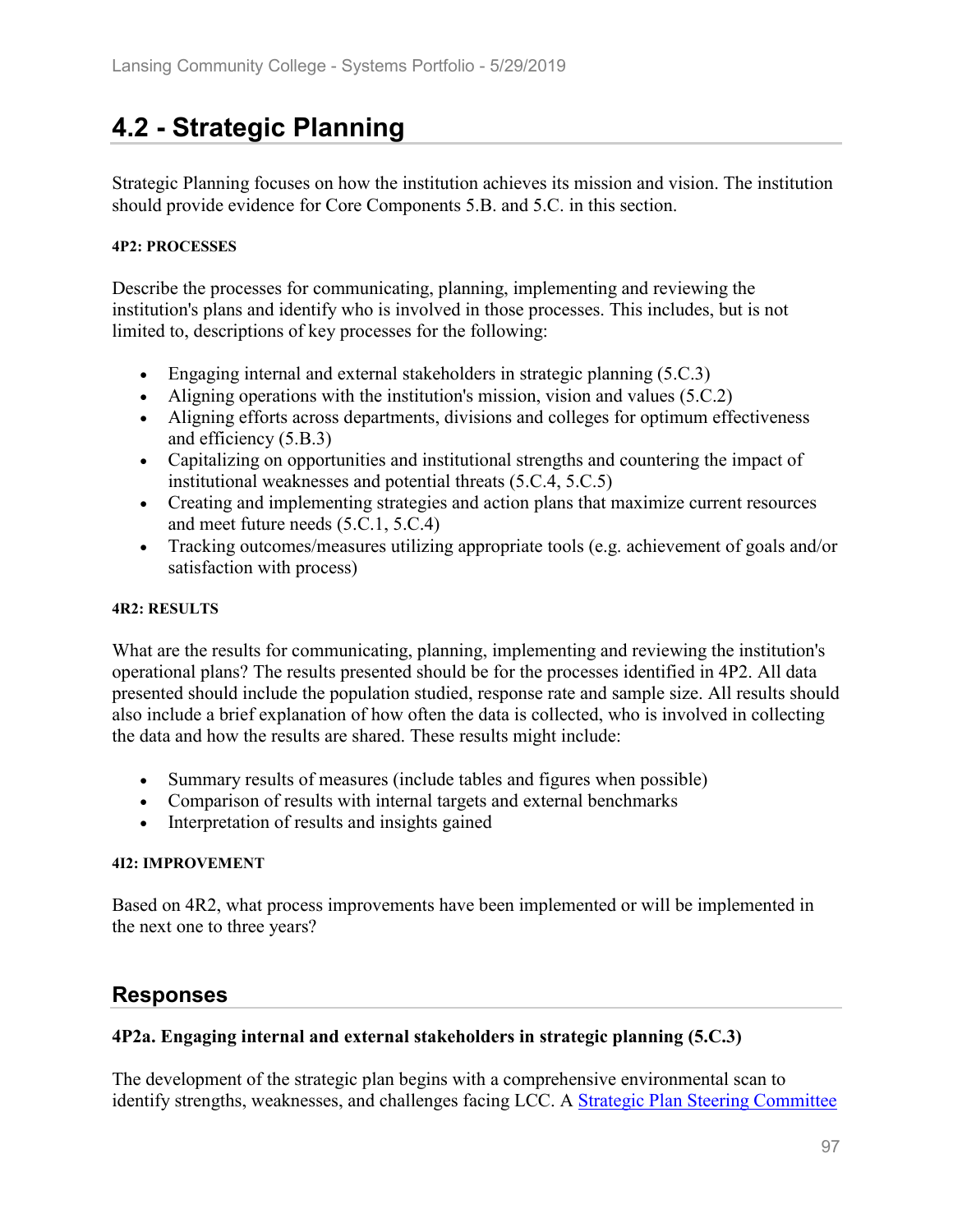(SPSC) was assembled to oversee the development and implementation of the plan by identifying and recommending strategic projects, and facilitating stakeholder engagement in the process. To inform the development of the 2013-2016 strategic plan, the SPSC offered multiple opportunities for stakeholder input, including:

- Four full-day forums with college faculty, staff, administrators, and students
- Several small group discussions with mid-level management
- Bi-weekly meetings with the Executive Leadership Team
- Several facilitated focus group discussions with faculty
- 10 community forums to solicit input from community members, political leaders, business and industry leaders, and secondary schools.
- A public website dedicated to presenting research to inform discussions and to serve as a platform for virtual collaboration. **(5.C.3)**

In May 2016, the college launched an extensive effort to review the mission. LCC hosted several facilitated community conversations focused on identifying the primary mission of the college. These community conversations were held at multiple LCC locations and two sessions were hosted at community centers in the Lansing area in an effort to increase external stakeholder engagement in the process. Themes that resulted from the discussions informed the revision of the mission statement that was adopted by the Board of Trustees in December 2016. This process also provided valuable information to inform the 2017 - 2020 strategic plan adopted at the November 2017 board meeting. This current strategic plan relies heavily on the framework established by the 2013-2016 strategic plan.

The SPSC coordinates with the Executive Leadership Team (ELT) to develop action plans to meet strategic goals. Each February, the SPSC hosts forums with the college community to engage in sharing ideas, brainstorming, reviewing progress, and building cross-college relationships to collaborate more effectively in supporting attainment of strategic goals. The 2018 February strategic planning forums were dedicated to identifying specific projects to make the broad goals of the plan a reality. A recording of the sessions and results of the discussion are available on LCC's internal web portal to allow an opportunity for those who were unable to attend to engage in the process electronically. **(5.C.3)**

LCC continuously seeks input from all stakeholders in a number of other ways to inform planning across the campus:

- Program advisory boards include program faculty, business and industry leaders, K-12 partners, four-year transfer partners, and students (both current and alumni). Advisory board input informs program development and improvements.
- LCC founded the Coalition for College and Career Readiness  $(C3R)$  that includes representatives from secondary schools and organizations from the LCC region. This group works together to address college and career readiness barriers for high school graduates.
- The Academic Senate has two student representatives, in addition to faculty and administrative representatives, who provide input in academic matters.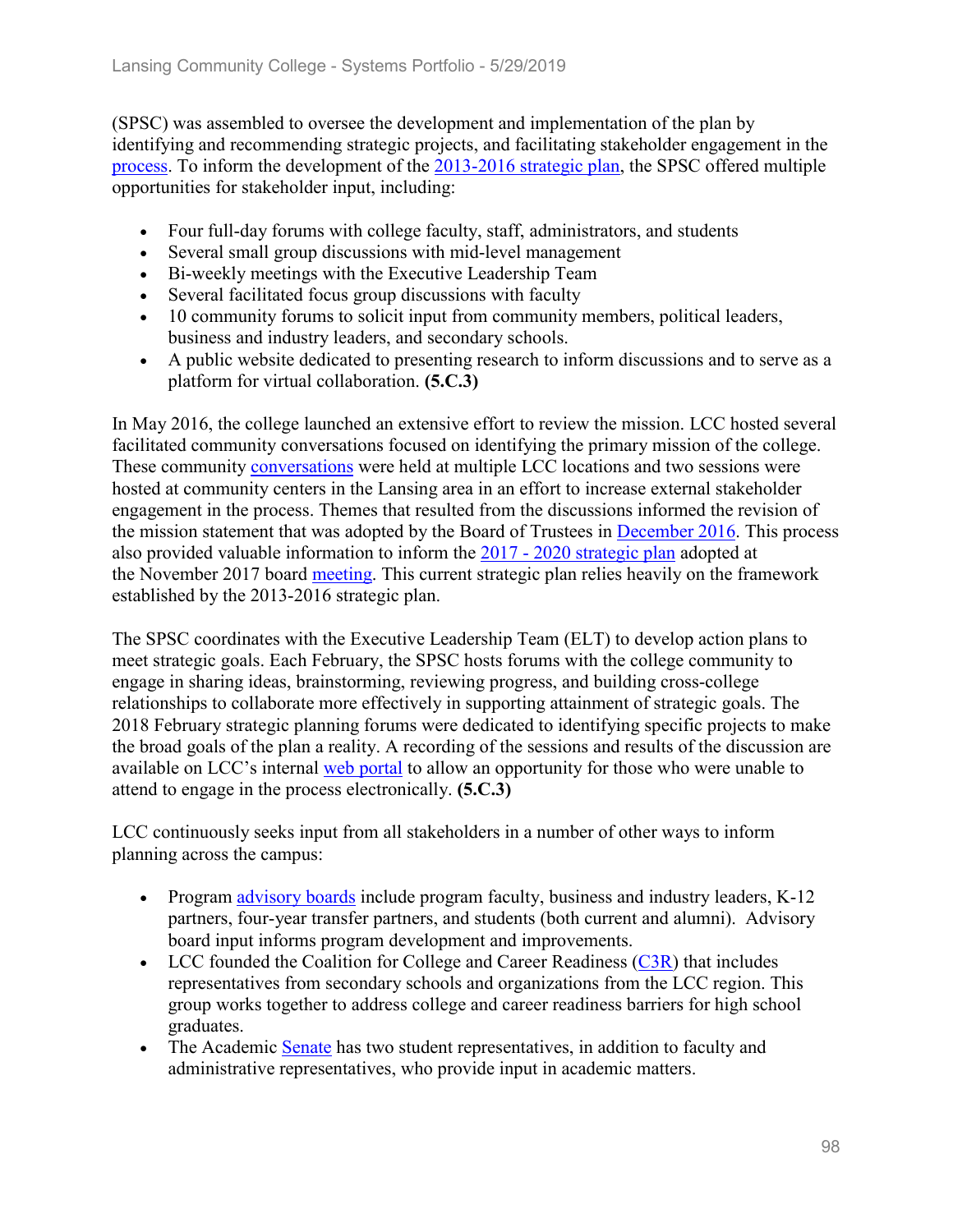• LCC Board of Trustees and leadership are active members of various organizations and meet regularly with public officials allowing for open dialogue regarding the future of higher education, the future of LCC, and the needs of the community, all of which inform the strategic direction of the institution. **(5.C.3)**

## **4P2b. Aligning operations with the institution's mission, vision and values (5.C.2)**

LCC's planning and budget priorities align with the college's mission. The strategic plan ensures advancement of the college mission and serves as the driving force for resource allocation decisions. Further, all requests for board approvals outline how the request will support advancement of the strategic plan. Operational planning processes and assessment processes align with the strategic plan and are influential on budget allocation decisions as well, further advancing the college mission. **(5.C.2)**

LCC's processes for annual planning, assessment of student learning, assessment of operational effectiveness, and budget are designed to align efforts across the campus. The three year strategic plan provides high-level goals for the institution that align college operations with the mission, vision, and values. Annual planning processes, including technology infrastructure planning, facilities and maintenance planning, capital outlay needs, and academic operational planning, establish focused goals to facilitate the completion of the strategic plan. The budgeting process aligns resource allocation decisions with strategic goals of the institution. The Executive Leadership Team (ELT) serves as the liaison between divisional constituencies and the Board of Trustees (BOT) to ensure input is collected from all levels of the institution. Additionally, progress is monitored quarterly by the ELT and the BOT.

The program review process includes assessment of program-level student learning and reflection on how the program supports the college mission and strategic plan. Program review results in an improvement plan that is updated annually and aligns with program operating plans. Program operating plans include assessment of student learning as a component of consideration when developing future plans and needs of the program. The annual improvement plans generated from program review and the program operating plans inform the academic operating plans, which in turn, inform budget decisions.

The assessment of non-academic operations is the province of the ELT. LCC engages in consultative processes regularly through the cross-divisional teams, such as Academic Senate, Student Affairs and Academic Affairs Leadership Team, Curriculum Committee, Financial Aid Workgroup, and Academic Procedures Advisory Committee. Staff performance reviews, employee surveys, and committee recommendations serve to keep the issue of collegewide assessment of operations in the forefront of planning. **(5.C.2)**

## **4P2c. Aligning efforts across departments, divisions and colleges for optimum effectiveness and efficiency (5.B.3)**

LCC is committed to the active involvement of all college stakeholders in the alignment of efforts throughout the institution, using the mission, vision, values, and strategic plan as the guiding force. LCC's participatory governance model is supported by institutional policies and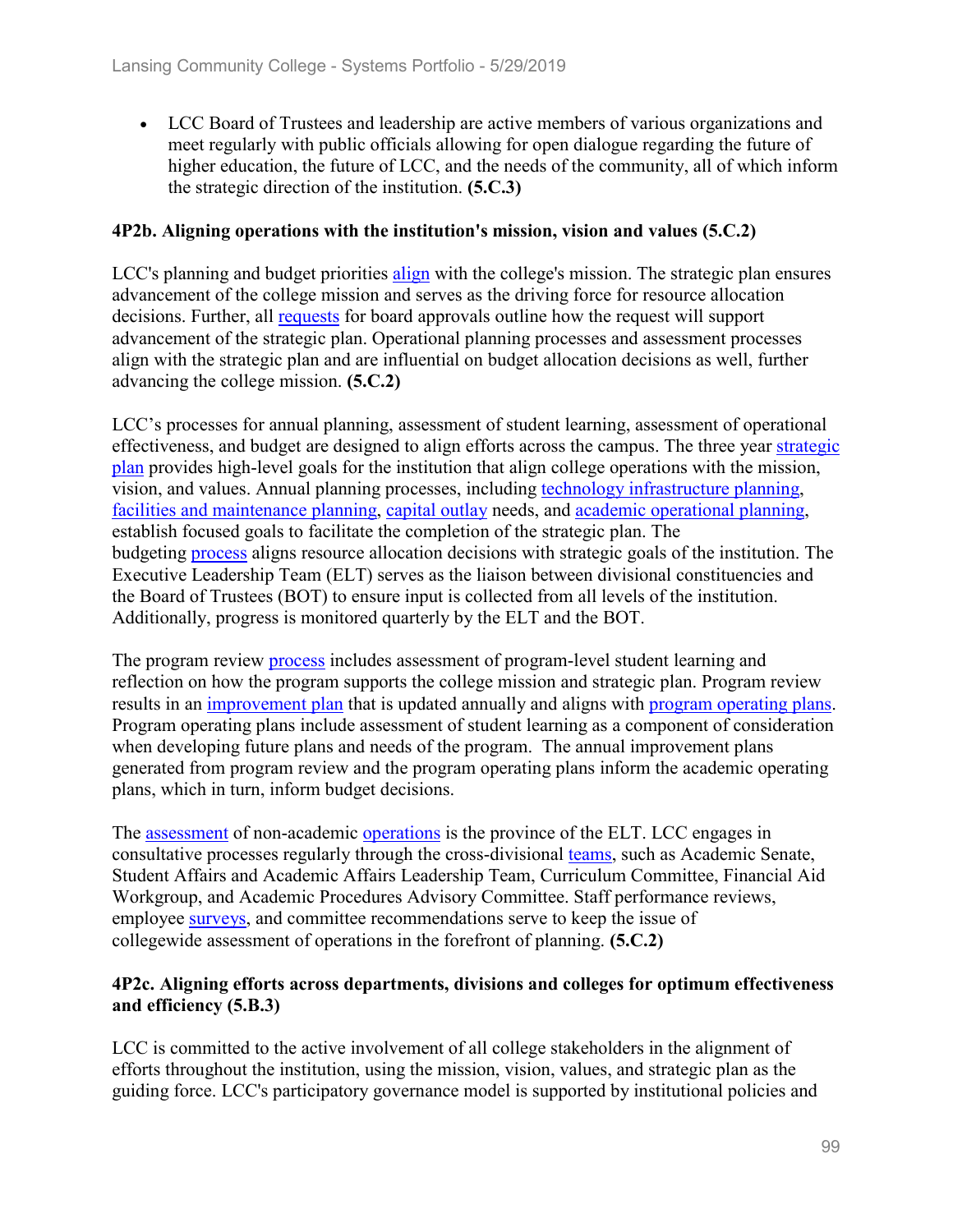procedures that allow all constituents to participate. In 2018, the board reconstituted the Board Policy Review Committee. This committee was charged with reviewing and updating 83 existing board policies, recommending elimination of policies that were no longer relevant, and establishing new policies where necessary. College stakeholders were brought in as resource members to assist with this work. For policies impacting employees, the labor coalition was given two weeks to review and provide input. Recommendations for revisions, eliminations, and additions were reviewed and approved by the Board of Trustees during its monthly board meetings. The board welcomed community comments on all policies under consideration.

The college facilitates participatory governance through a variety of facets supported by collective bargaining agreements. One prominent example is the Academic Senate. The purpose of which is to provide faculty input and advice to the administration concerning issues of collegewide educational philosophy, academic policy, and prioritization of capital or financial resources, except as covered by the scope of collective bargaining.

The Strategic Plan Steering Committee oversees the implementation of the strategic plan and works with the Executive Leadership Team (ELT) to prioritize strategic initiatives. The ELT brings together the executive vice president, provost, deans, and executive directors on a bimonthly basis to carry forward the strategic direction of the college. The Student and Academic Affairs Leadership Team (SAALT) meets monthly to ensure cross-communication and collaboration. The Academic Procedure Advisory Committee (APAC) includes representation from across the college with the purpose of reviewing all standard operating procedures that may impact students to ensure relevancy and to optimize effectiveness and efficiency. **(5.B.3)**

## **4P2d. Capitalizing on opportunities and institutional strengths and countering the impact of institutional weaknesses and potential threats (5.C.4, 5.C.5)**

LCC's strategic and operational planning processes are designed to ensure the college capitalizes on opportunities and strengths as well as counters the impacts of weaknesses and potential threats. This is accomplished utilizing Deming's Plan, Do, Study, Act model for continuous quality improvement. As outlined in 4P2a, LCC's strategic plan is a culmination of environmental scanning and stakeholder input that identifies the strengths, weaknesses, opportunities, and threats (SWOT) of the institution. This process is evident collegewide. For example, the Community Education and Workforce Development (CEWD) division business plan serves as a best practice model for the institution. By completing a comprehensive SWOT analysis, CEWD developed a strategic business plan that aligns with the college's mission and supports the advancement of the institutional strategic plan. **(5.C.5)**

LCC has built strong relationships with all stakeholder groups, allowing leadership to proactively identify future opportunities or threats. For example, the associate vice president external affairs & development and K-12 operations meets regularly with state and federal legislators to anticipate legislative changes that may have an impact on the college, including changes in the funding model. Further, the president was appointed to the American Association of Community Colleges (AACC) Board of Directors on August 1, 2018. Additionally, LCC's close proximity to the state capitol allows for greater access to state legislators, hearings, and public meetings. Finally, the college is an active member of the Michigan Community College Association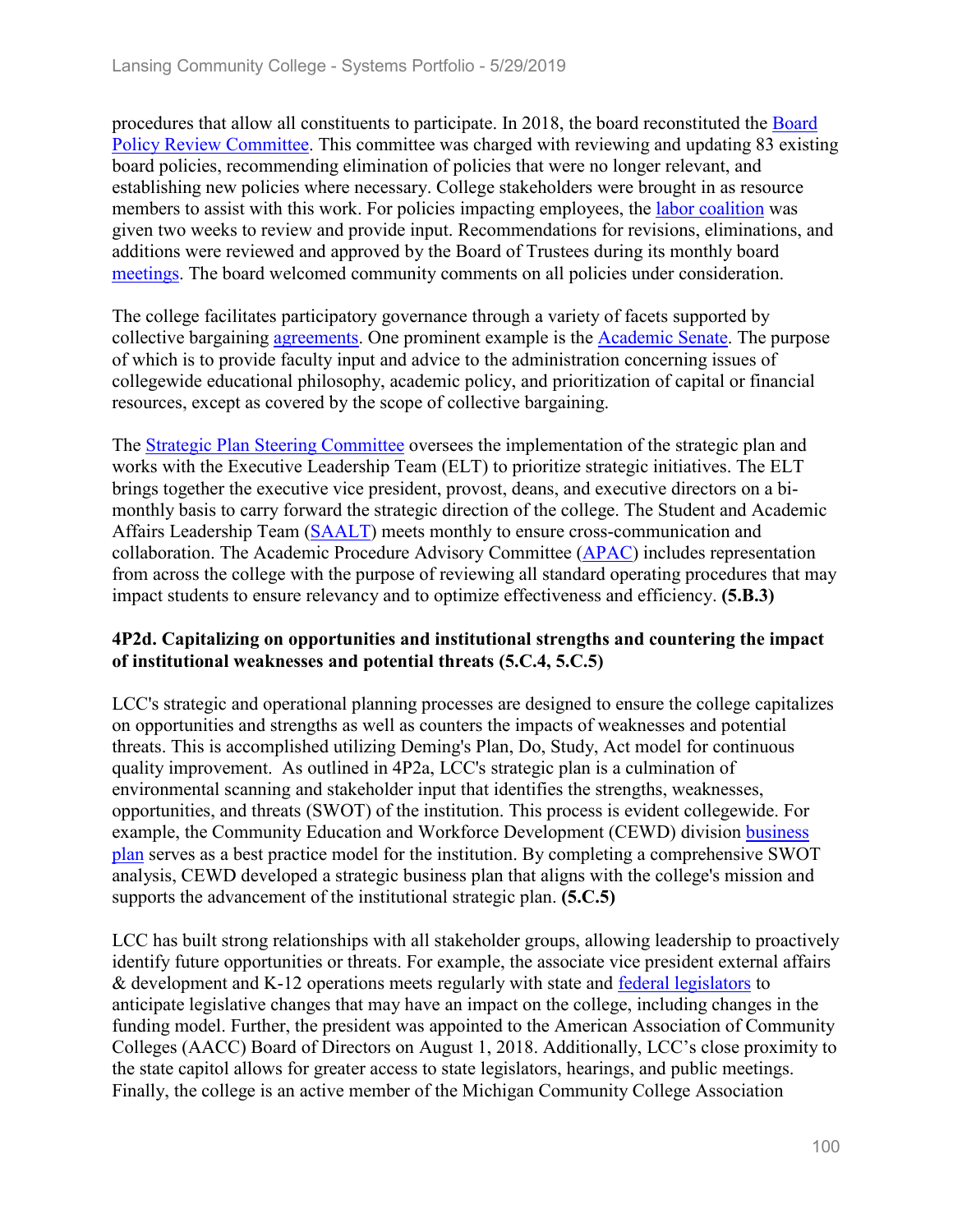(MCCA) which maintains a close relationship with state and federal legislators, furthering the college's capacity to stay informed on any potentially impactful changes.

The Board of Trustees (BOT) is connected at the local, state, and national levels, allowing it to stay abreast of higher education trends and the regulatory landscape that may impact the institution. Each year, trustees attend the Association of Community College Trustees (ACCT) leadership congress, the ACCT legislative summit, and the MCCA trustee summer institute. Additionally, all new trustees attend the ACCT new trustee orientation. The Board of Trustees has had representation on the ACCT Board of Directors (chair), the ACCT Diversity Committee (chair), the ACCT Executive Committee (chair), and the AACC Guided Pathways Institute. The executive assistant and board liaison was recently elected to the ACCT Professional Board Staff Board of Directors. **(5.C.4, 5.C.5)**

LCC has engaged a number of nationally recognized consultants to help college leadership understand current needs and trends in higher education. Dr. Caroline Bailey worked with the board and college leadership on Carver Governance practices, and in 2017, Dr. Kay McKlenney worked with the Board of Trustees and college leadership on best practices in student success. These efforts have led to strategic goals and budget priorities such as a board resolution to redesign the college's developmental education and ensuing efforts to implement an embedded academic support model. **(5.C.5)**

## **4P2e. Creating and implementing strategies and action plans that maximize current resources and meet future needs (5.C.1, 5.C.4)**

LCC leadership uses multiple strategies to ensure the college maximizes its resources to meet current and future needs. The college employs a nationally recognized budget process. As noted in 4P2b, the college's strategic planning process, human resource needs, student learning assessment, and operational planning processes are the driving forces for resource allocation decisions. **(5.C.1)** In order to counter any unforeseen resource needs, the college maintains a contingency reserve equal to 1% of total revenue and maintains a fund balance for emergencies that is approximately 50% of the current allocation for the plant fund. **(5.C.4)**

LCC enrollment has been on a downward trend for the past few years, in part due to the decrease in the number of high school graduates and a stable economy with low unemployment rates. The chief financial officer maintains a two-year budget forecast based on projected enrollment declines. The forecast is closely monitored by both the Board of Trustees and Executive Leadership Team (ELT). Additionally, the ELT monitors enrollment on a daily basis, allowing the team to make mid-stream adjustments to address any unanticipated drops in enrollment and revenue. **(5.C.4)**

## **4P2f. Tracking outcomes/measures utilizing appropriate tools (e.g. achievement of goals and/or satisfaction with process)**

The LCC strategic plan is comprised of five focus areas. Each focus area includes goals, intended outcomes, and key performance indicators (KPIs). Projects initiated to support the goals and outcomes of the plan are monitored on a regular basis by the Strategic Plan Steering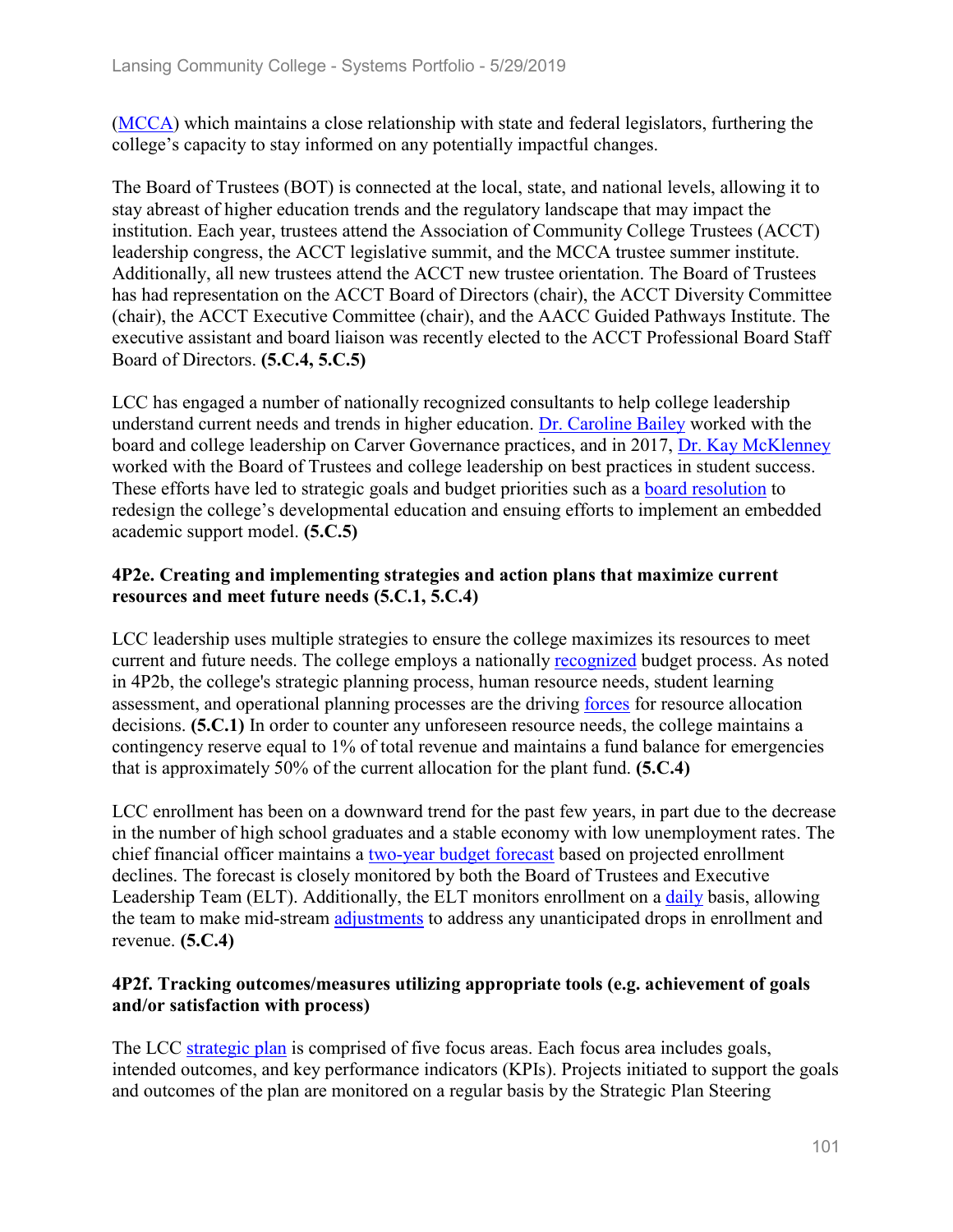Committee. Progress is reported to the college community in February at strategic plan update forums, and progress reports are presented publicly to the Board of Trustees.

How well the community engages in the process is another metric used to gauge the efficacy of institutional planning processes. Employee engagement, understanding, and commitment to the strategic plan is assessed using the employee climate survey.

## **4R2: What are the results for communicating, planning, implementing and reviewing the institution's operational plans?**

The fall 2017 employee climate survey results demonstrate 44% of respondents are engaged or highly engaged. This is 14% higher than the national average. 16% of respondents indicated they are disengaged, which is consistent with the 20% seen nationally. On a scale from 200 to 400, with scores above 350 desirable, survey respondents indicate an overall satisfaction with the strategic direction of the college, with a score of 368.

The strategic plan steering committee monitors progress towards strategic goals. Midway through the three-year strategic plan cycle, 10 of the 33 total projects are considered complete, three are near completion, 10 are in early stages of implementation, and 10 are considered to be continuous projects.

## **4I2: Based on 4R2, what process improvements have been implemented or will be implemented in the next one to three years?**

To maintain momentum towards attainment of strategic goals, LCC has identified the following strategies:

- Design embedded academic support models that may be adopted across disciplines.
- Integrate information technology systems.
- Improve student web pages for ease of navigation.
- Create a new work team to improve the Faculty Institute.
- Create a new training module for instructors who teach online courses.
- Embed course transferability review within the program review process.
- Launch a Customer Relationship Management (CRM) system.
- Institutionalize the Open Learning Lab to support the open educational resource (OER) initiative.
- Create "program in a minute" promotional videos.
- Create a customer relations communication plan.
- Create a student community engagement workgroup.
- Create a series of forums that allow the LCC community to hear the triumphs and challenges of being adjunct faculty and part-time employees at LCC.
- Create a process for faculty to provide input in their administrators' performance reviews.
- Develop a two-day professional development in-service for non-faculty employees.
- Launch a leadership academy.
- Develop a project management institute.
- Increase opportunities to collect student feedback.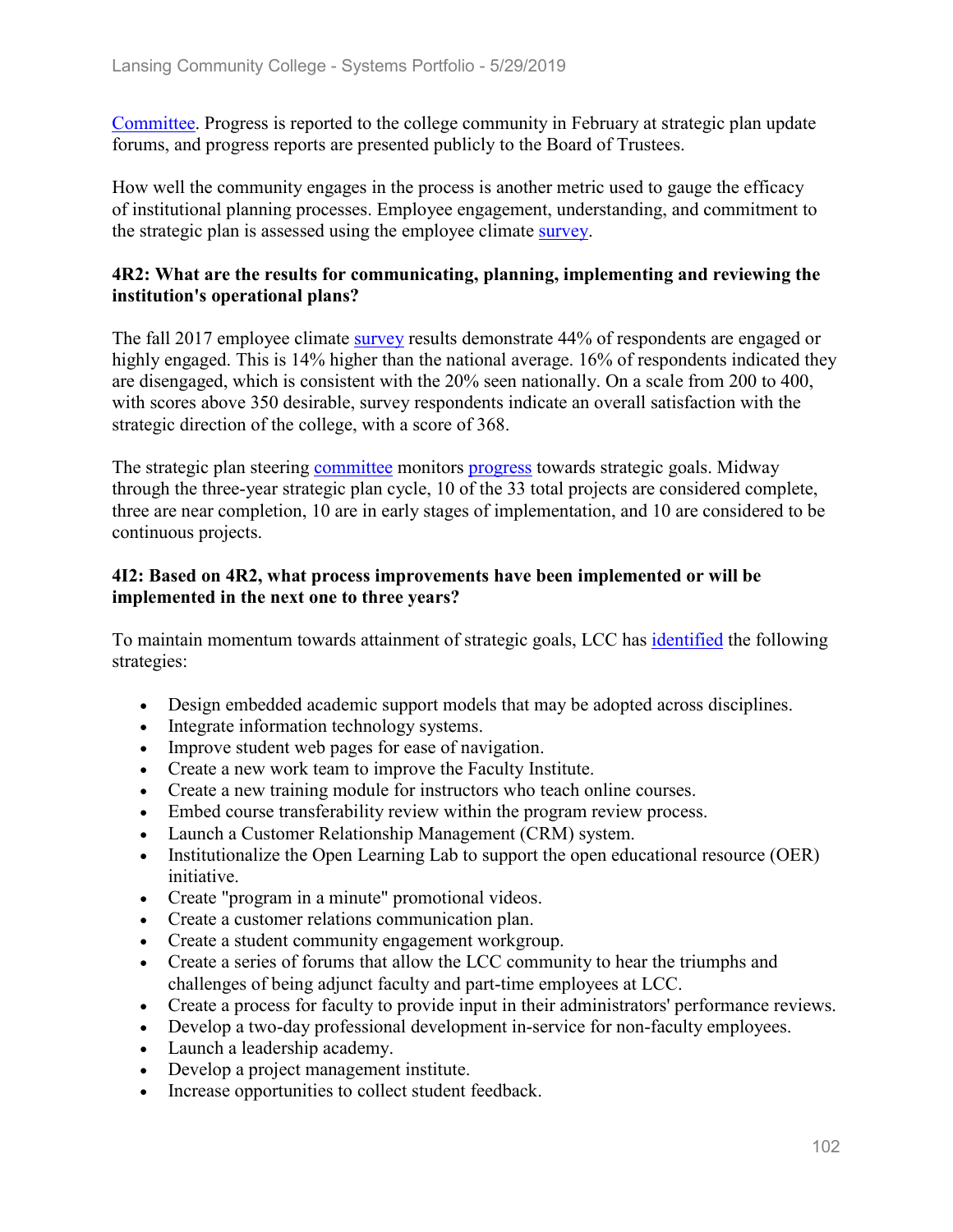- Create a comprehensive culture of emergency preparedness.
- Develop an employee mentoring program.
- Develop a dynamic strategic enrollment management plan.
- Develop a strategic succession planning process.

## **Sources**

- 2017 Climate Survey Results
- 2018 Award for Best Practices in Community College Budgeting
- 2018 State of the C3R FINAL
- 5 Year Capital Outlay Plan 2018
- Academic Plans for Divisions Consolidated 2018
- Academic Senate Charter
- Administrative Services Reorganization Summary 3-12-18
- APAC Charter Approved March 2019
- April 2019 Board of Trustees Meeting Minutes Approval of Parking Structure
- April 2019 Board of Trustees Meeting Minutes Approval of Parking Structure (page number 48)
- AQIP Action Projects Strategic Alignment and Strategic Plan Implementation
- BCI Five-Year Trend Analysis 2014-2018
- Board of Trustees December 2016 Meeting Minutes- Approval of Mission Statement
- Board of Trustees December 2016 Meeting Minutes-Approval of Mission Statement (page number 4)
- Board of Trustees January 2018 Meeting Minutes Developmental Education Resolution
- Board of Trustees January 2018 Meeting Minutes Developmental Education Resolution (page number 4)
- Board of Trustees January 2018 Meeting Minutes Developmental Education Resolution (page number 5)
- Board of Trustees March 2013 Meeting Minutes
- Board of Trustees March 2013 Meeting Minutes (page number 5)
- Board of Trustees November 2017 Meeting Minutes
- Board of Trustees November 2017 Meeting Minutes (page number 2)
- Board of Trustees October 2018 Meeting Minutes and Policy Packet
- Budget Development Process
- Business Plan CEWD 2017
- Caroline Bailey Bio
- College Wide Committees 4-15-19
- Faculty Contract 2017-2020
- Faculty Contract 2017-2020 (page number 16)
- Financial Adjustments in Response to Declining Enrollment 5.3.19
- FY 2019 BOT 2-Year Financial Forecast Discussion
- FY 2020 Facilities Assessment
- ITS Technology Strategic Plan August 2018
- Kay McClenney Bio
- Labor Contracts Lansing Community College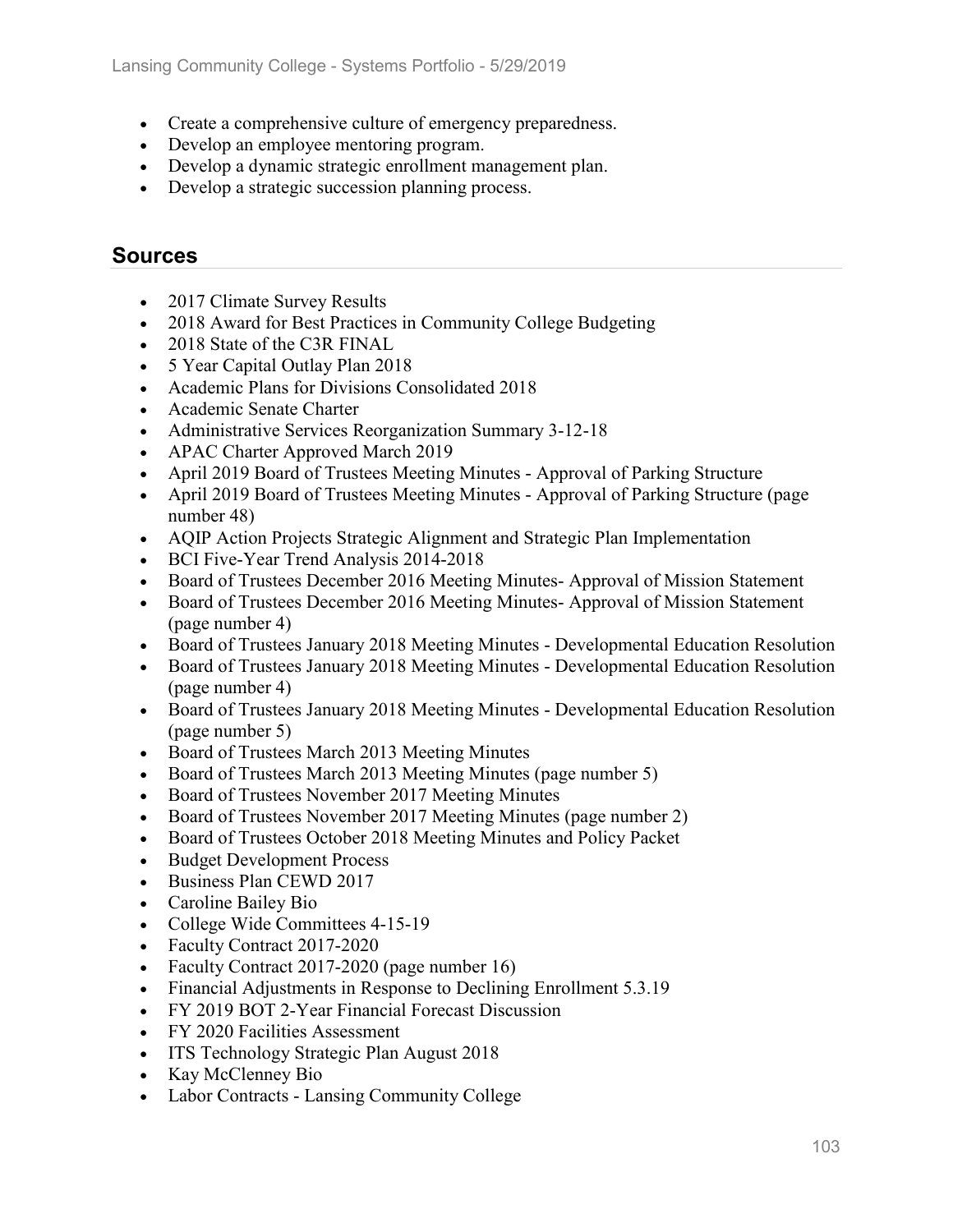- LCC Assessment Strategic Plan 2018-2021
- LCC Federal Agenda 2019
- LCC Strategic Plan 2013 2016
- LCC Strategic Plan 2017 2020
- LCC Strategic Plan 2019 Progress Report
- MCCA Legislative Advocacy Web Page 4.29.19
- Mission Statement Stakeholder Conversations
- Program Advisory Board Meeting Minutes 2018-2019
- Program Operating Plans 2018
- Program Review Questionnaire.pdf
- Psychology Program Annual Improvement Plan 2019
- Resource Management Flowchart 05.2019
- SAALT Charter 2014
- Spring 2019 Daily Enrollment Report
- Strategic Directions myLCC 4.29.19
- Strategic Plan Steering Committee Meeting Minutes 2018-2019
- Strategic Plan Update 5.21.19.pdf
- Strategic Planning Steering Committee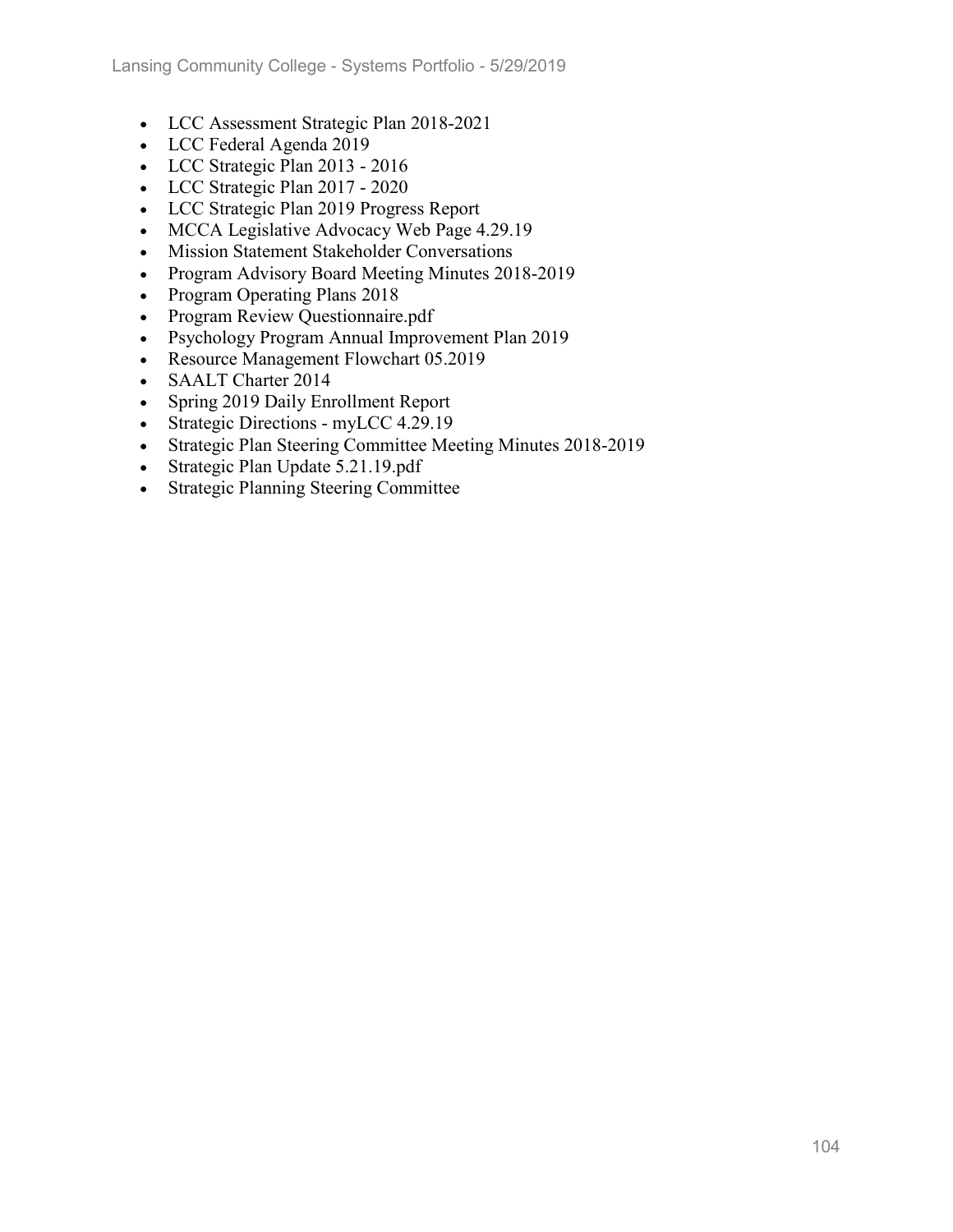# **4.3 - Leadership**

Leadership focuses on governance and leadership of the institution. The institution should provide evidence for Core Components 2.C. and 5.B. in this section.

### **4P3: PROCESSES**

Describe the processes for ensuring sound and effective leadership of the institution, and identify who is involved in those processes. This includes, but is not limited to, descriptions of key processes for the following:

- Establishing appropriate relationship between the institution and its governing board to support leadership and governance (2.C.4)
- Establishing oversight responsibilities and policies of the governing board (2.C.3, 5.B.1, 5.B.2)
- Maintaining board oversight, while delegating management responsibilities to administrators and academic matters to faculty (2.C.4)
- Ensuring open communication between and among all colleges, divisions and departments
- Collaborating across all units to ensure the maintenance of high academic standards (5.B.3)
- Providing effective leadership to all institutional stakeholders (2.C.1, 2.C.2)
- Developing leaders at all levels within the institution
- Ensuring the institution's ability to act in accordance with its mission and vision (2.C.3)
- Tracking outcomes/measures utilizing appropriate tools

#### **4R3: RESULTS**

What are the results for ensuring long-term effective leadership of the institution? The results presented should be for the processes identified in 4P3. All data presented should include the population studied, response rate and sample size. All results should also include a brief explanation of how often the data is collected, who is involved in collecting the data and how the results are shared. These results might include:

- Summary results of measures (include tables and figures when possible)
- Comparison of results with internal targets and external benchmarks
- Interpretation of results and insights gained

#### **4I3: IMPROVEMENT**

Based on 4R3, what process improvements have been implemented or will be implemented in the next one to three years?

## **Responses**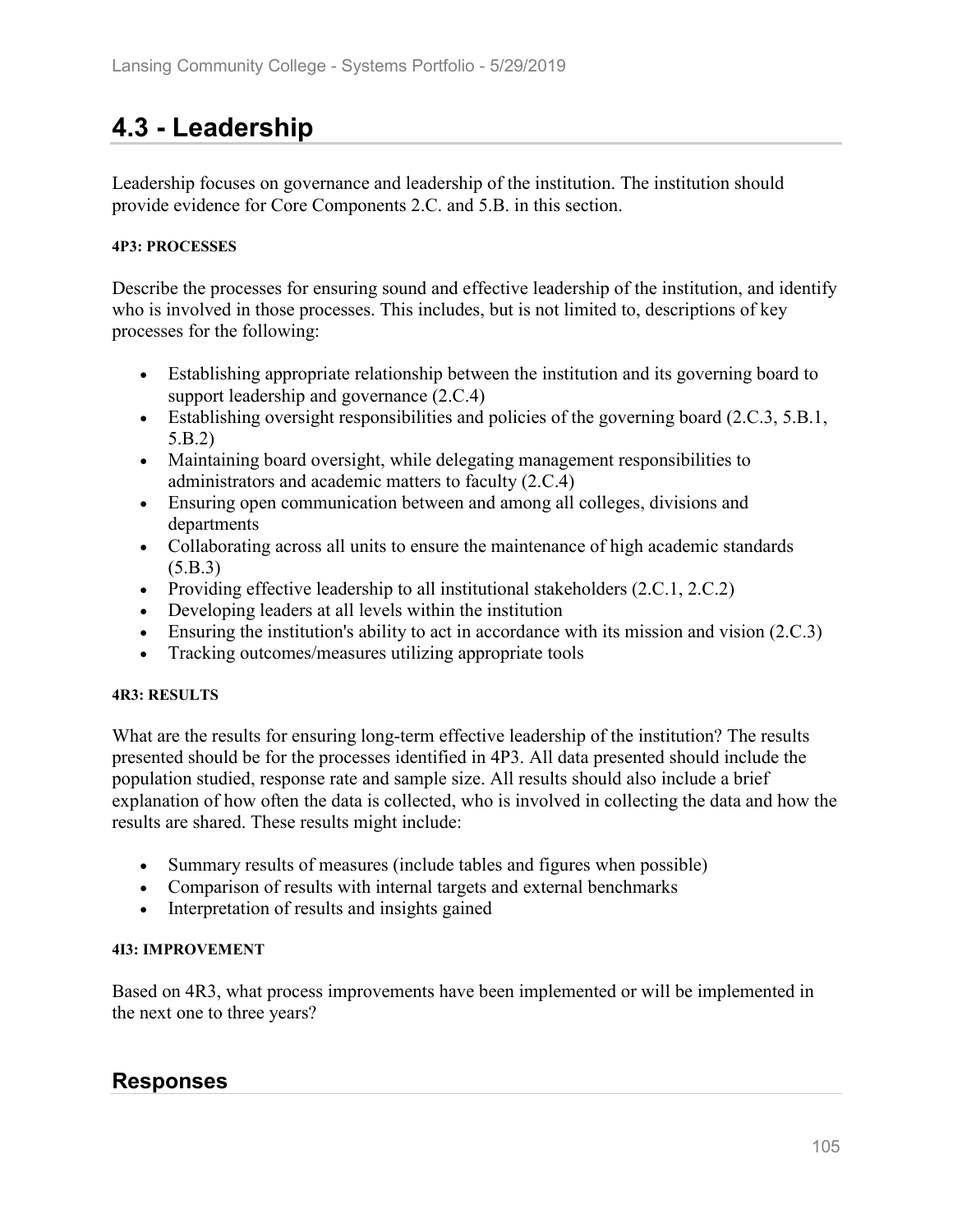## **4P3a. Establishing appropriate relationship between the institution and its governing board to support leadership and governance (2.C.4)**

LCC is governed by an autonomous, seven-member Board of Trustees elected at large by voters of the college's tax district in a nonpartisan manner. The board operates according to published bylaws that align with Michigan's Community College Act of 1966, which outlines the board's required composition and role.

The responsibility of the board to conduct itself in a manner that prioritizes preserving and enhancing the college is explicitly stated in its governance policies. Board bylaws provide that the establishment of policy, appointment of the president and vice presidents, establishment of tuition and fees, fiscal oversight, and defining strategic goals are the auspices of the board. The board expects the president will serve as chief executive officer for the college and manage the general administration and operation of LCC. Oversight of academic matters and curriculum are delegated to faculty and are supported by the Academic Senate. **(2.C.4)**

## **4P3b. Establishing oversight responsibilities and policies of the governing board (2.C.3, 5.B.1, 5.B.2)**

LCC's Board of Trustees follows the Carver Policy Governance Model. This model separates institutional purpose from all other issues, requiring the board to establish strategic direction via end statements (purpose). Board decisions focus on policy development and fiscal oversight, while operational issues are delegated to the president. Under the Carver Model, "the job of every board is to ensure that (a) there is an authoritative and effective link between an organization's owners and the operations of that organization, (b) the relevant values of the board are explicit, up to date, and accessible, and (c) the actual performance of the organization matches that which the board has stipulated." **(2.C.3, 5.B.2)**

Newly elected trustees go through a rigorous orientation in accordance with Section 1.1.7 of the bylaws. The orientation includes meeting the executive vice president, provost/senior vice president of Academic Affairs, and the executive assistant and board liaison to cover institutional information such as overviews of the union and collective bargaining landscape, academic programming, Academic Senate, student activities and groups, Student Affairs, workforce development, and board expectations. New trustees are also asked to participate in the Association of Community College Trustees' new trustee orientation. **(5.B.1)**

The board meets its legal and fiduciary responsibilities through the establishment of policy and ensures compliance through monthly monitoring reports. One such policy is the financial oversight and monitoring policy, the purpose of which is to exercise due diligence over college financial activities through planning and reporting based upon criteria established by the board as well as other legal requirements and restrictions. This includes budget development, ongoing financial monitoring, and compliance with budget and other relevant parameters. In order to provide better-defined policy guidance to the administration and establish expenditure parameters, the LCC board annually reviews and approves a budget for all operations and approved capital projects for the ensuing fiscal year. The board also has responsibility for selecting an external auditor, who performs an annual audit of the financial records of the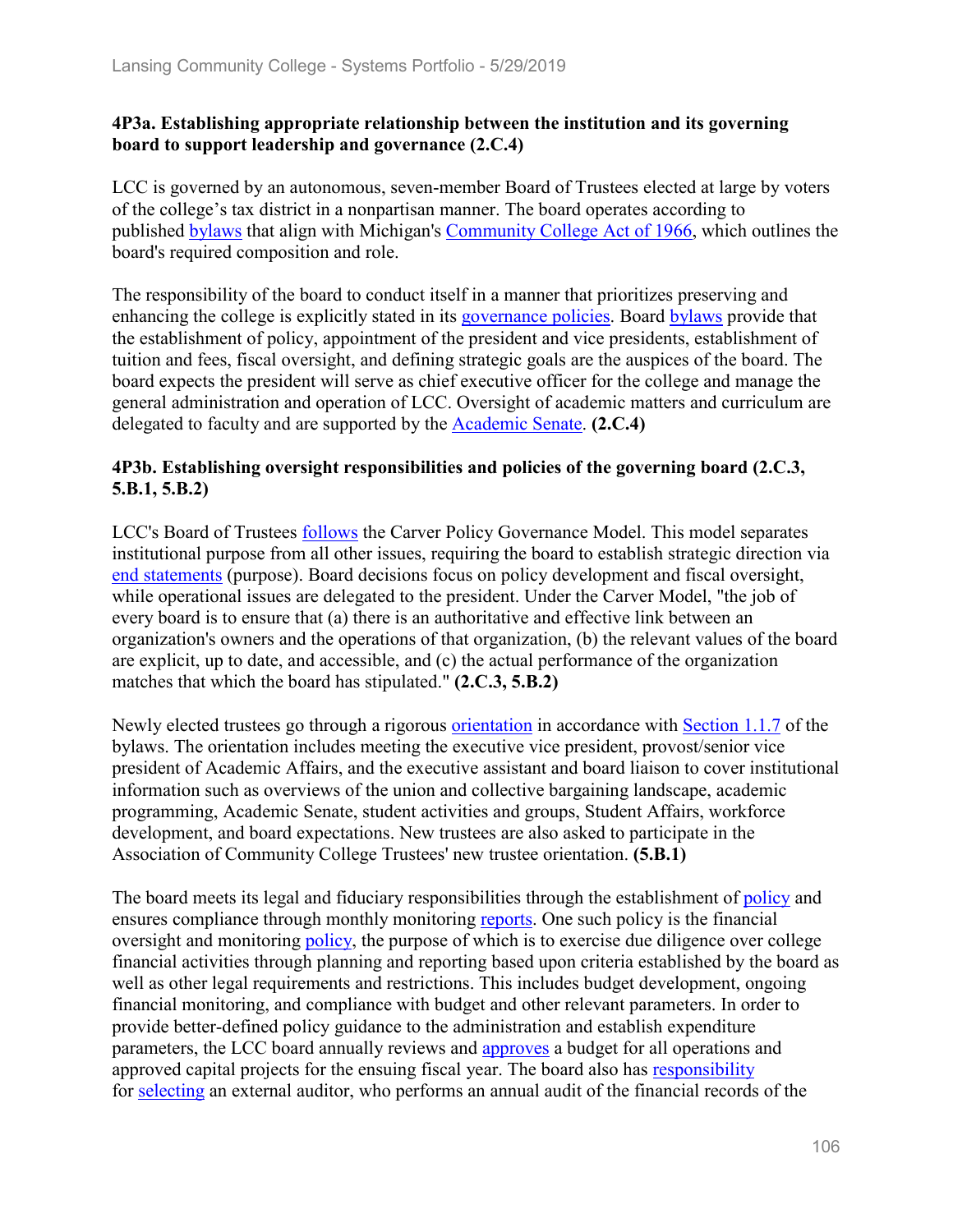college and renders an opinion to the board regarding financial records conformance with all applicable financial recording and reporting standards. **(5.B.1)**

The president has delegated responsibility for realizing board policy to the Executive Leadership Team (ELT). For example, the provost/senior vice president of Academic Affairs created an Academic Procedure Advisory Committee (APAC), co-chaired by the assistant dean of Academic Affairs and the president of the Academic Senate. This cross-divisional team is charged with reviewing standard operating procedures that impact teaching and learning on campus. The committee reviews procedures to ensure relevancy, efficiency, and alignment with board policy and federal compliance requirements. The committee also recommends new procedures when necessary. **(5.B.2)**

## **4P3c. Maintaining board oversight, while delegating management responsibilities to administrators and academic matters to faculty (2.C.4)**

As noted in 4P3b, the board follows the Carver Policy Governance Model, which clearly defines the respective roles of the board and the president of the college. The board governs with an emphasis on "outward vision and strategic leadership rather than an internal preoccupation of administrative detail." The board cultivates a sense of group responsibility and acts through the establishment of written policies that reflect board values, while also being specific enough to allow monitoring and oversight, and enforces upon itself the discipline needed to govern with excellence. **(2.C.4)**

The president of the college is recognized as the chief executive officer, and is accountable only to the board acting as one body. The president makes every effort to fulfill the word and intent of board policy. Board governance policies outline the president's obligation to serve as the communication liaison and counsel to the board. The board conducts a formal evaluation of the president annually, and the president's performance is synonymous with monitoring organizational performance against board polices on ends and executive limitations. The president routinely reports on each of these policies in accordance with the board's monitoring report schedule. **(2.C.4)**

Academic matters and curriculum oversight are delegated to the provost/senior vice president of Academic Affairs. The decision-making process is shared with the Academic Senate and the college Curriculum Committee. **(2.C.4)**

## **4P3d. Ensuring open communication between and among all colleges, divisions and departments**

To improve campus communication, LCC established an internal communication plan that includes a weekly employee newsletter called The Star, which includes updates and announcements regarding college events and business, summaries of Board of Trustees and Academic Senate meetings, employee recognition, and the "Comings and Goings" of new and departing employees. The Star also links to news reports regarding LCC.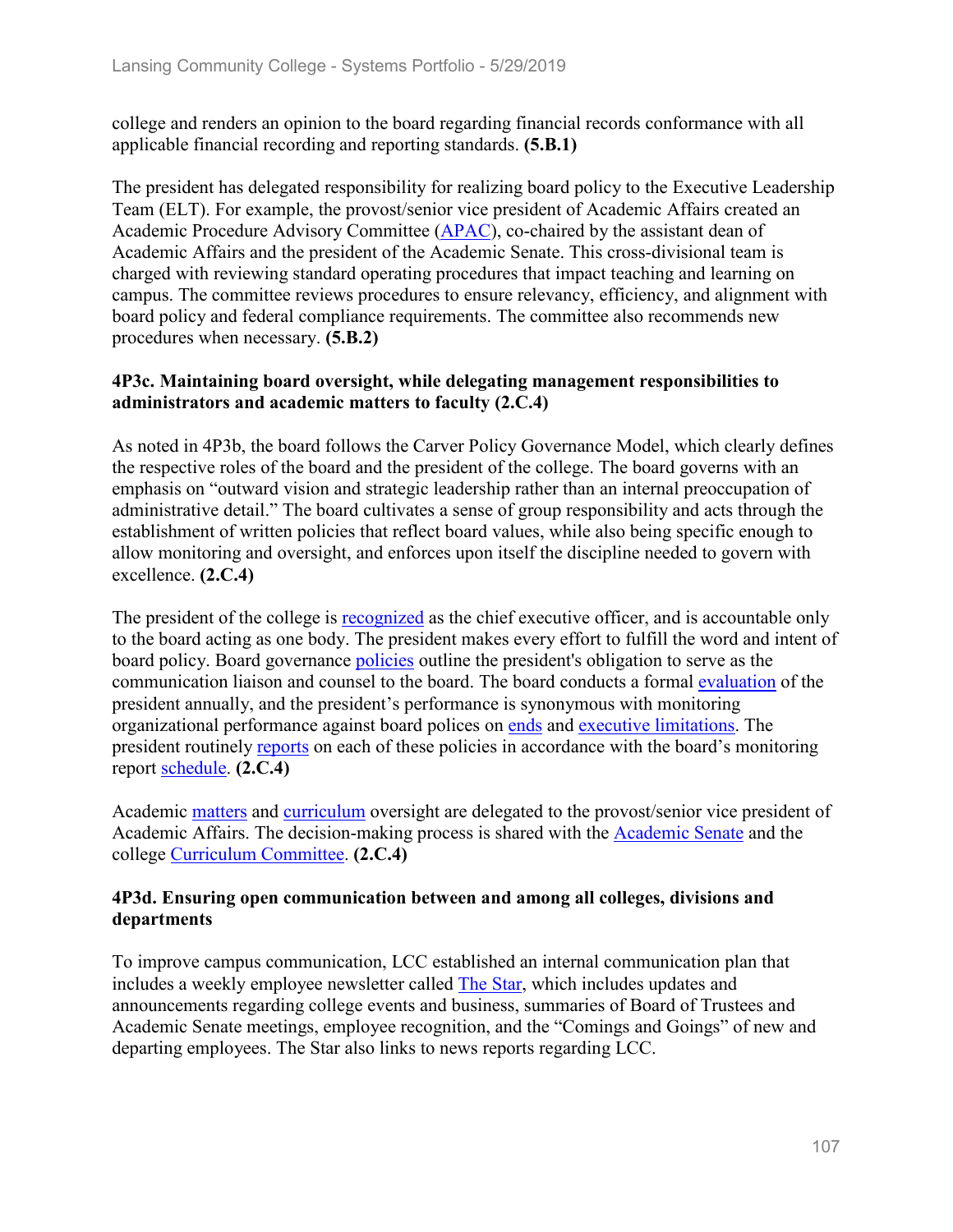LCC utilizes an emergency star alert system that can send notifications via email, voicemail, and/or text message to registered mobile devices. The Downtown and West Campus locations also have emergency public address systems. LCC supports the Rave Guardian mobile app to enhance individual safety.

A weekly operations email provides updates on important college business typically related to payroll, Human Resources, purchasing, and other administrative functions. The operations email is also utilized as-needed to disseminate information when timely communication is warranted. The college utilizes digital signage around campus, the learning management system, and the myLCC internal website to communicate information to all employees and students. The Lookout is an independent, bi-weekly student publication that communicates LCC events, sports, student activities, and other topics impacting students. Printed copies of the publication are available in multiple locations across all LCC campuses, and it is available online.

The Board of Trustees and college president communicate with each other through face-to-face meetings, by email, by phone, and through the presentation and discussion of information and proposals. The president meets weekly with the college's senior vice presidents and as needed with the ELT. The president communicates with the entire campus at monthly board meetings, as needed at regular meetings with labor leaders and students, through an annual report and accomplishments summary, and via periodic all-college emails. The ELT meets biweekly and information generated there is communicated via the executive leaders to their respective divisions, through the weekly operations emails, and in The Star.

## **4P3e. Collaborating across all units to ensure the maintenance of high academic standards (5.B.3)**

LCC has multiple structures in place that support effective, cross-divisional collaboration to ensure maintenance of high academic standards. The Provost's Cabinet includes the provost, academic deans, executive director of the Center for Data Science, the dean of workforce development, and both the associate vice president and assistant dean of Academic Affairs. This group meets twice a month to discuss academic matters. Once each month, Academic Senate leadership is invited to the discussion. The Provost's Cabinet is specifically charged with providing academic leadership and creating an environment that ensures the strategic development and delivery of quality learning experiences to a diverse college community. **(5.B.3)**

The Academic Senate is an advisory council for the provost. The purpose of the Academic Senate is to provide faculty input and advice to the administration concerning issues of educational philosophy, academic policy, and priorities in the deployment of capital or financial resources. Representation on the senate includes faculty, administrators, and students. The senate plays an active role in both the routine academic affairs of the college (e.g., curriculum and assessment) and in addressing major issues that arise and affect the academic programs at LCC (e.g., strategic initiatives). There are five sub-committees of the Academic Senate that serve as advisory groups to the senate and provost. These include the Curriculum Committee, the Committee for Assessing Student Learning, Student Advisory Committee, Technology Across the Curriculum Committee, and the Senate Operations Advisory and Review Committee. Each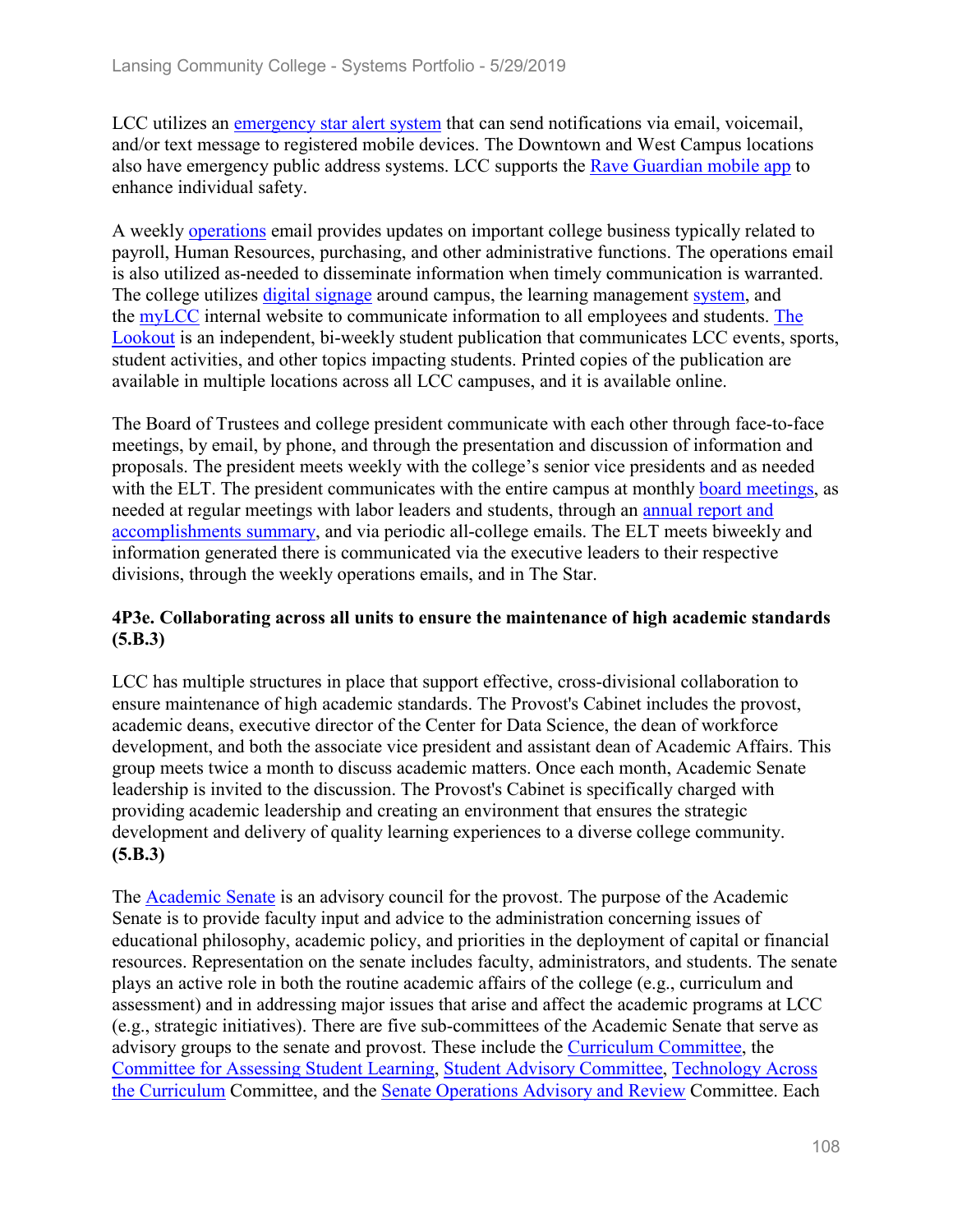committee serves to ensure the maintenance of high academic standards for the institution. **(5.B.3)**

The Student and Academic Affairs Leadership Team (SAALT) meets on a monthly basis to provide academic and administrative leadership by identifying and implementing initiatives which ensure quality instruction and student success. **(5.B.3)**

The college launched the Data Governance Committee in 2018. This committee supports effective management of the college's data resources through development of holistic policy, process, and documentation. In the interest of improving the college's data integrity, this committee provides a venue for identifying and addressing issues with data collection, storage, retrieval, and use. This committee is co-chaired by the executive director of the Center for Data Science and the chief information officer, and includes representatives from Academic Affairs, application systems analysts, the director of enterprise systems, the director of Institutional Research, the Financial Services director of project management and business analysis, the Student Affairs business analyst, and the Registrar. **(5.B.3)**

## **4P3f. Providing effective leadership to all institutional stakeholders (2.C.1, 2.C.2)**

In accordance with its governance policies, the board focuses on outward vision and strategic leadership. The mission, vision, values, and strategic priorities have been designed utilizing holistic efforts to engage all stakeholders and, further, by ensuring opportunities for all stakeholders to assist in the attainment of strategic goals and to effectively support the college mission. Although the Board of Trustees works collaboratively in many of the processes described throughout this section, trustees understand their autonomous role in preserving and enhancing the college mission. **(2.C.1)** 

LCC balances the operationalization of activities that are inclusive and collaborative with a focus on objective analysis of needs and performance, allowing trustees to act in a manner that considers the interests of all stakeholders in their decision-making process. **(2.C.2)**

## **4P3g. Developing leaders at all levels within the institution**

LCC is committed to developing leadership skills of employees throughout the college. This is demonstrated by the significant resources allocated to support professional development opportunities, including internal programs such as Starboard, Impressions, Thrive, and the Project Management Institute. These opportunities provide employees with the skills necessary to ensure compliance with college policies and procedures, support the college vision and mission, and advance their leadership potential.

The employee performance review processes also promote goal setting and leadership development. For example, the probationary administrator performance review includes an evaluation of employees' leadership and supervision skills, including assessing their support for and interactions with their staff. Faculty are required to complete an annual professional activities plan that includes an assessment of their role in "governance and academic leadership." The college also offers sabbatical leaves for faculty and administrators. These leaves, which are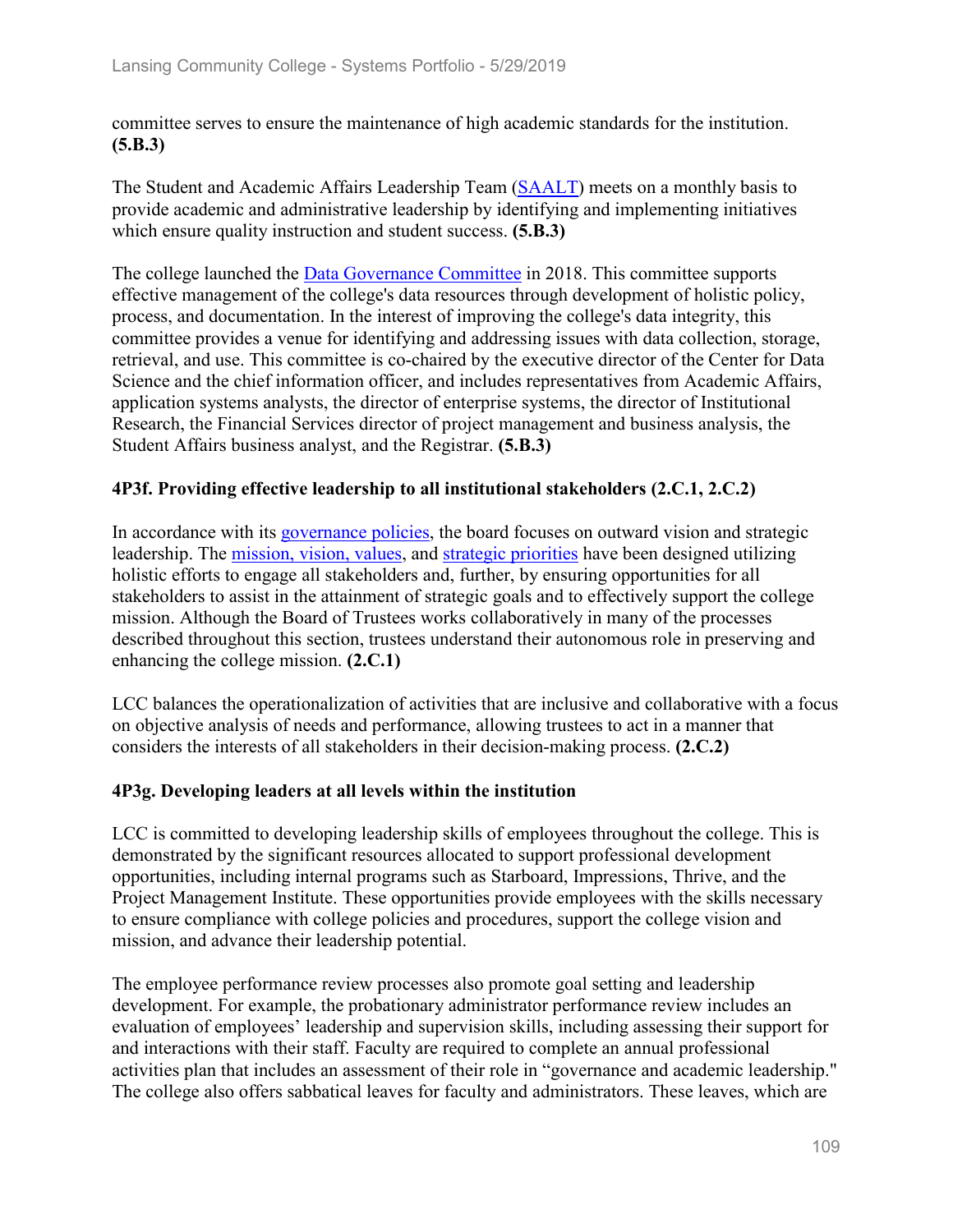to be of value to both the employee and the college, allow for significant professional development and lead to positive impacts on the quality of instruction and/or professional service.

In addition, there are multiple committees open to participation from all employees, offering an opportunity to develop leadership capabilities. Some institutional committees, such as the Academic Senate, also welcome student representation. The college further supports the development of student leaders through the Leadership Academy, Honors Program, Student Ambassadors, and multiple LCC student-led organizations.

## **4P3h. Ensuring the institution's ability to act in accordance with its mission and vision (2.C.3)**

LCC has processes in place to develop its mission, vision, values, and strategic plans in a manner inclusive of internal and external stakeholder input. The objectivity of these processes and their focus on performance measures and strategic goals enforce the need to act in accordance with the shared vision and mission of the college. These actions occur at all levels, including the Board of Trustees, which has policies in place to ensure decisions are evidence-based, include input from all appropriate constituencies, are in the best interest of the college, and are free from undue influence. **(2.C.3)**

## **4P3i. Tracking outcomes/measures utilizing appropriate tools**

Focus area 2 of LCC's strategic plan is Leadership, Culture, and Communication, which includes stated goals to be intentional and proactive in planning processes, continuously improve communication with all stakeholders, and create an environment for professional growth to create a sense of community. To track progress towards achieving these goals, LCC monitors:

- the number of employees who have undergone project management training
- the employee turnover rate
- the rate of participation in the annual strategic planning forums
- climate survey results
- student satisfaction survey results

## **4R3: What are the results for ensuring long-term effective leadership of the institution?**

The president of LCC has been with the college for more than 10 years. Upper-level administrators and deans include a mix of professionals hired from within and from outside the college, offering a balance of continuity against fresh ideas and perspectives (organizational chart). The Academic Senate has tightened its committee structure, begun to establish standard operating procedures, and taken a more proactive role in academic leadership. All college bargaining units have active contracts, and the college's financial mechanisms are in good order.

LCC employee turnover rates have fluctuated around 11% for the past five years with consistently higher turnover rates in part-time staffing positions. Thirty-seven employees completed the inaugural project management institute in February 2019. The annual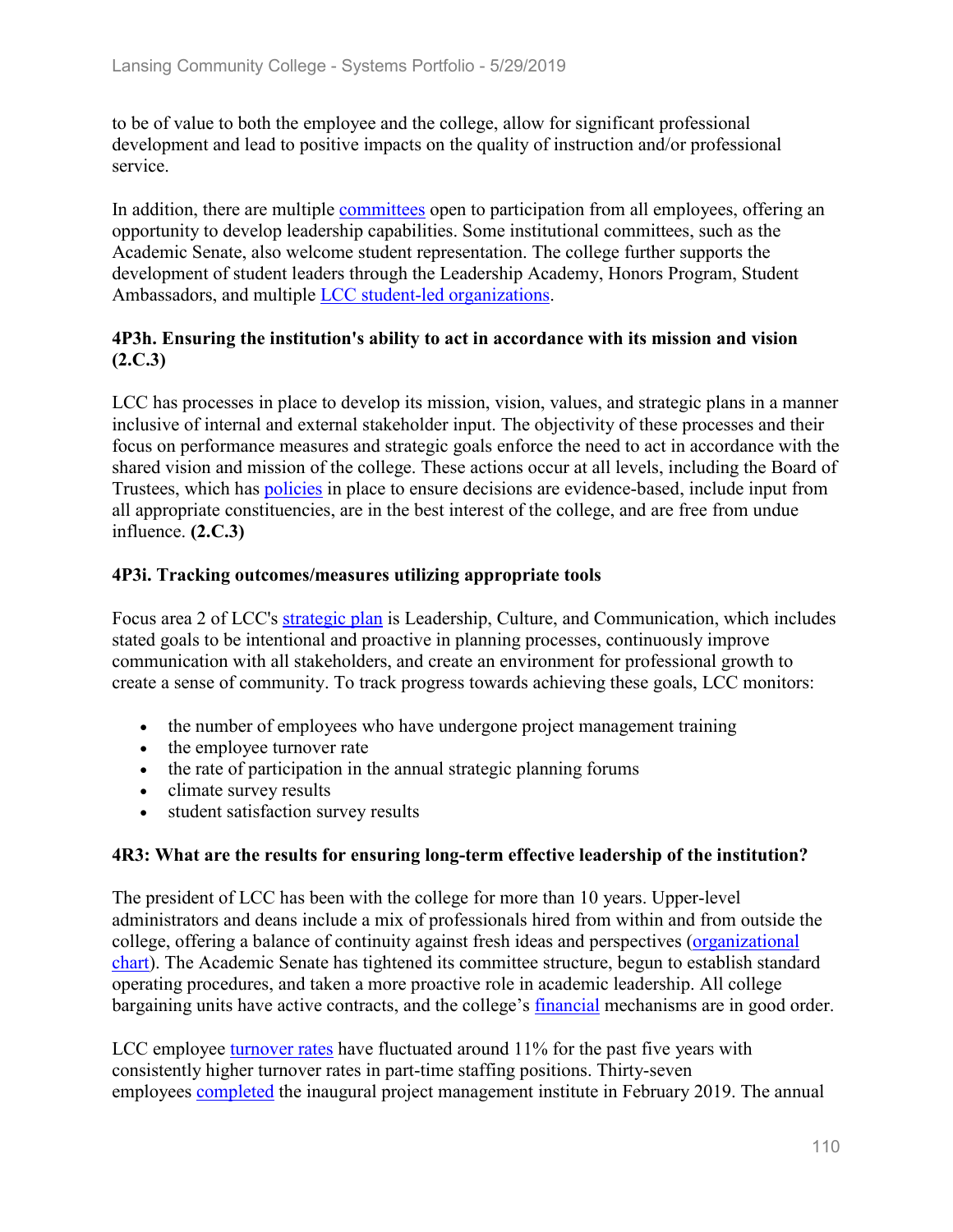strategic planning forums were well attended by employees from across the institution with strong representation in 2018 for plan development but fewer attendees in 2019 for plan updates.

Results from the 2017 Survey of Employee Engagement offer cause for optimism. The overall score was positive. Our top two strengths were supervision, which "captures employees' perceptions of the nature of supervisory relationships within the organization," and workplace, which "captures employees' perceptions of the total work atmosphere, the degree to which they consider it safe, and the overall feel." Predictably, the two lowest scores were pay (the only score below the "tipping point" of concern) and benefits. The third lowest score was internal communication, however, the score improved by 30 points over the 2014 survey, indicating that efforts to improve communication are having a positive impact.

The 2017 Student Satisfaction Inventory identified faculty knowledge, ability to experience intellectual growth, and security as the top three strengths of the institution. In the area of instructional effectiveness, students indicate performance gaps in the quality of instruction received, timeliness of feedback from faculty, and faculty understanding of students' life circumstances.

## **4I3: Based on 4R3, what process improvements have been implemented or will be implemented in the next one to three years?**

As a result of the 2014 climate survey indicating that improvement in internal communication was needed, LCC created the position of internal communications coordinator, and implemented an intentional communications plan (as outlined in 4P3d). The communications coordinator oversees publication of The Star and the operations emails in addition to working with constituents across campus to develop comprehensive communication plans.

The Academic Senate is working to enhance its role in academic leadership at the college. In January 2018, the Board of Trustees passed a resolution calling for a significant revision of LCC's approach to developmental education. That resolution directed the president of the college to include the Academic Senate in the process. Not only did the Academic Senate address the pertinent issues and submit recommendations to the provost, but several members of the senate, including its president and the chair of the Curriculum Committee, serve on the collegewide Embedded Academic Support Team formed to accomplish the goals of the board resolution.

The Academic Senate created a new standing committee, called the Senate Operations Advisory and Review Committee, dedicated to advising the senate president on areas in which the senate can provide academic leadership, remain connected to accreditation on an ongoing basis, and return the attention of the senate to important issues that have been temporarily set aside. This committee is comprised of experienced members of the senate and college community and guides and participates in leadership development within the Academic Senate.

Additionally, to enhance leadership capability of employees across campus, the college recently created a Project Management Institute to offer in-depth training on effective project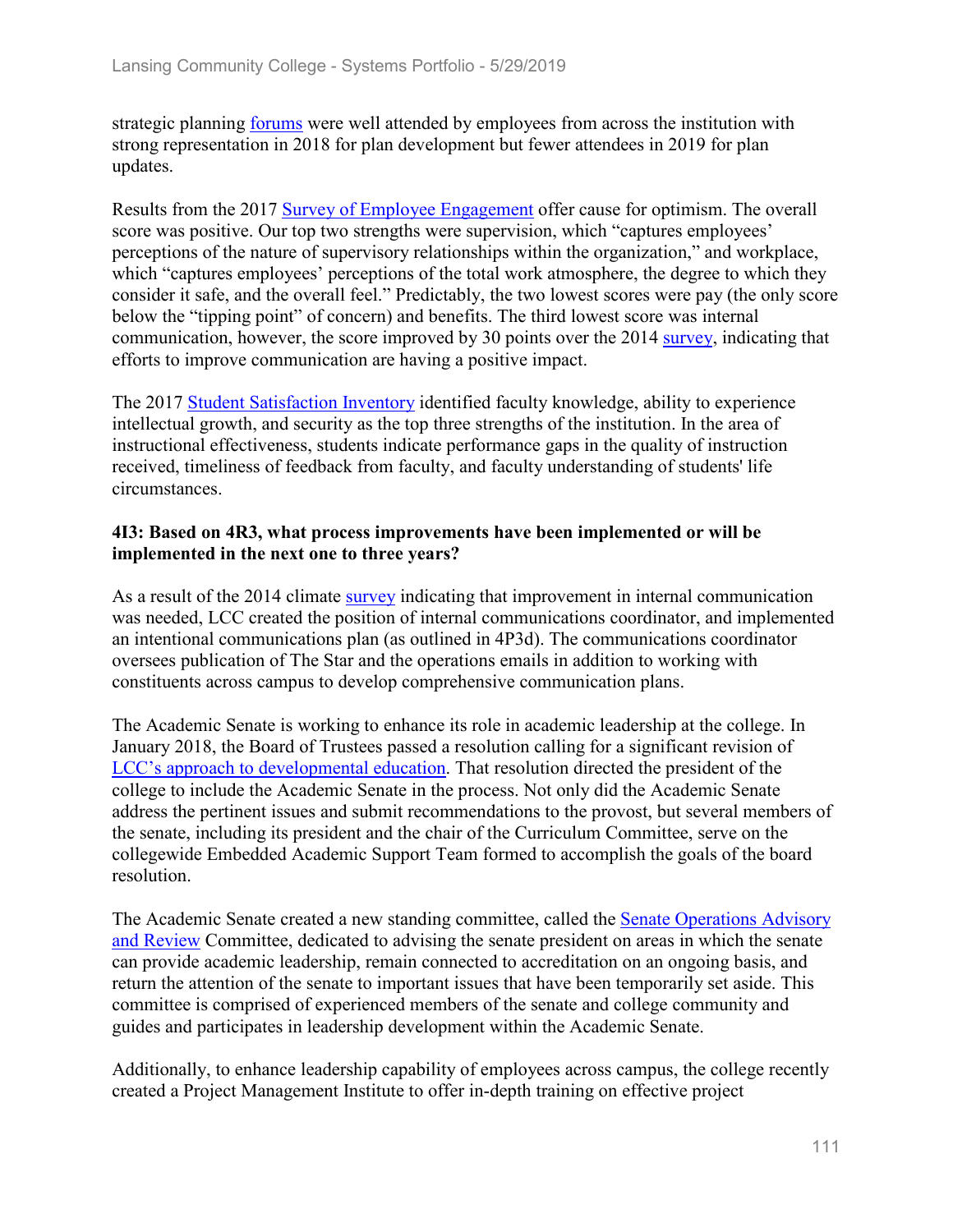management techniques. The inaugural institute was held in February 2019 and covered introductory level material. The goal is to offer intermediate level training for the first cohort by June 2019. The college will continue to run both the introductory and intermediate level training sessions on an annual basis.

- 2014 Climate Survey Executive Summary
- 2017 Climate Survey Results
- Academic Senate Charter
- Academic Senate Website
- APAC Charter Approved March 2019
- April 2019 Presidents Report
- Attendance from Project Management Training
- Board Minutes January 2018
- Board Minutes January 2018 (page number 5)
- Board Monitoring Reports
- Board of Trustees Bylaws
- Board of Trustees Bylaws (page number 7)
- Board of Trustees Bylaws (page number 12)
- Board of Trustees Bylaws (page number 16)
- Board of Trustees Monitoring Report Schedule
- Board Orientation January 2017
- Board Policy Approval of New Courses and Programs
- Board Policy Audit
- Board Policy Financial Oversight and Monitoring
- Board Policy Program Effectiveness
- Campus Safety website
- Campus Safety website (page number 7)
- Campus Safety website (page number 9)
- CASL Charter 1.20.17
- College Wide Committees 4-15-19
- Curriculum Committee Charter
- D2L myLCC Communication Procedure
- Data Governance Charter
- Digital Signs Communication Procedure
- Employee Turnover Rates
- Exec VP Org Chart
- FY 2018 Comprehensive Annual Financial Report
- June 2018 Board Meeting Minutes Budget Approval
- June 2018 Board Meeting Minutes Budget Approval (page number 4)
- June 2018 Board Meeting Minutes Budget Approval (page number 50)
- LCC Board of Trustees Governance Policies Revised Feb18 2019.pdf
- LCC Board of Trustees Governance Policies Revised Feb18 2019.pdf (page number 4)
- LCC Board of Trustees Governance Policies Revised Feb18 2019.pdf (page number 12)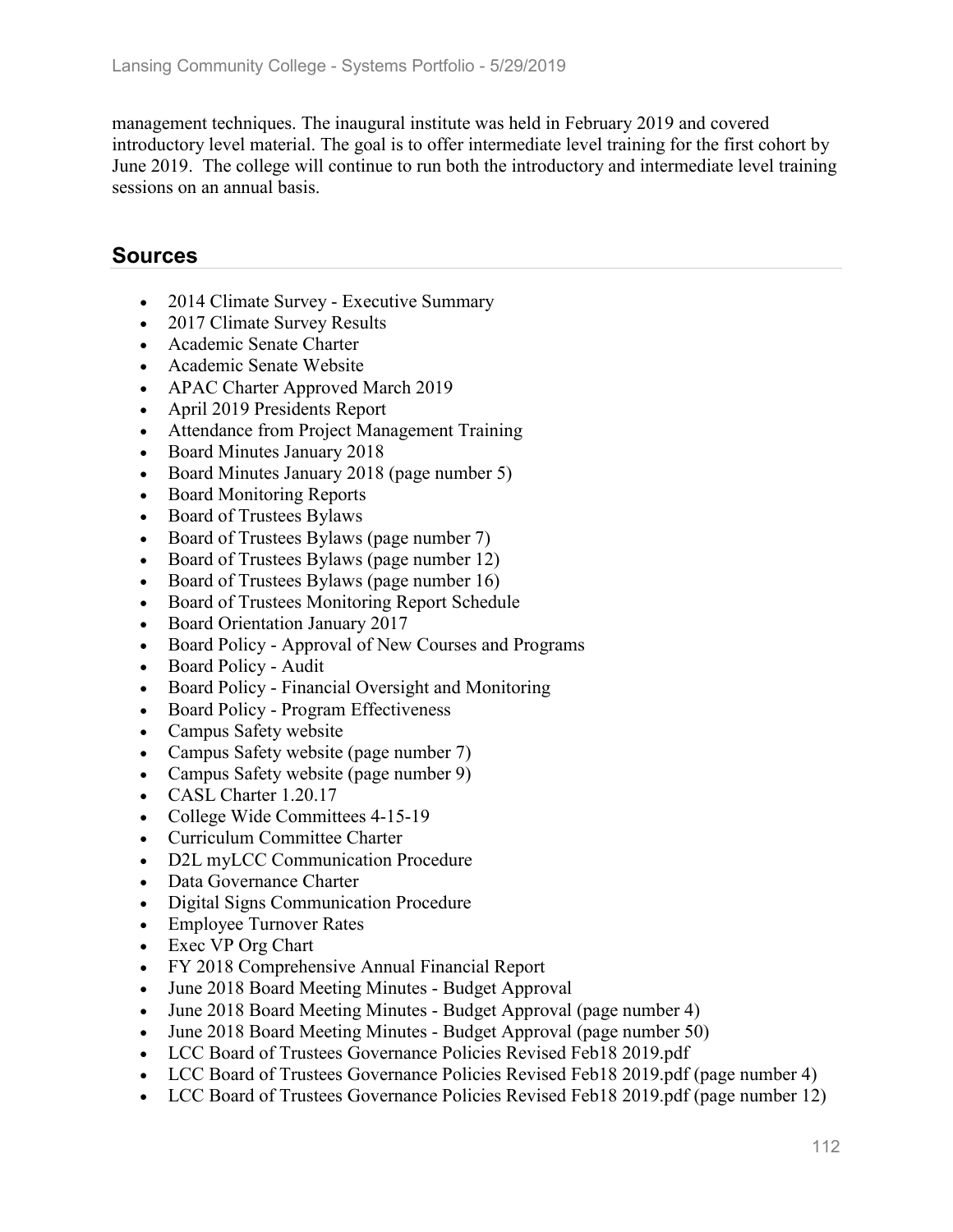- LCC Board of Trustees Governance Policies Revised Feb18 2019.pdf (page number 14)
- LCC Board of Trustees Governance Policies Revised Feb18 2019.pdf (page number 17)
- LCC Board of Trustees Governance Policies Revised Feb18 2019.pdf (page number 20)
- LCC Board of Trustees Governance Policies Revised Feb18 2019.pdf (page number 23)
- LCC Board of Trustees Governance Policies Revised Feb18 2019.pdf (page number 32)
- LCC Board of Trustees Governance Policies Revised Feb18 2019.pdf (page number 35)
- LCC Organizational Charts
- LCC Statements of Purpose Web Page
- LCC Student Clubs and Organizations
- March 2018 Board Meeting Minutes and Packet Auditor Approval
- March 2018 Board Meeting Minutes and Packet Auditor Approval (page number 27)
- MI Community College Act of 1966
- November 2018 Board Meeting Minutes President Evaluation
- November 2018 Board Meeting Minutes President Evaluation (page number 9)
- Operations Email
- President Accomplishments Report 2018
- President Org Chart
- Probationary Admin Review Form
- Provost Org Chart
- SAALT Charter 2014
- SOAR Committee Charter
- Strategic Plan 2017-2020
- Strategic Plan Forum Attendance
- Student Advisory Committee Charter
- Student Satisfaction Inventory 12-2017
- Technology Across the Curriculum Committee Charter
- The Lookout
- The Star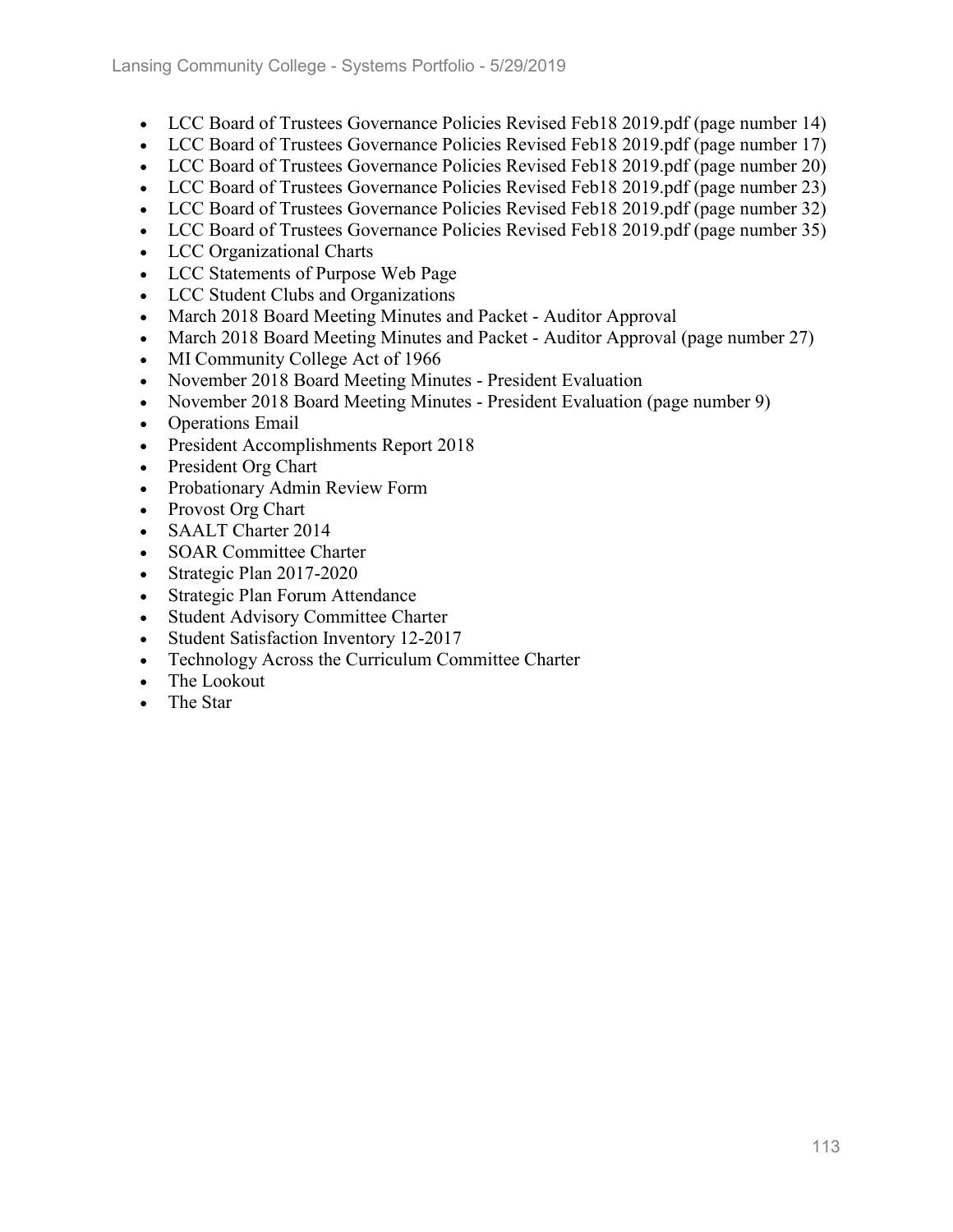# **4.4 - Integrity**

Integrity focuses on how the institution ensures legal and ethical behavior and fulfills its societal responsibilities. The institution should provide evidence for Core Components 2.A. and 2.B. in this section.

### **4P4: PROCESSES**

Describe the processes for developing and communicating legal and ethical standards and monitoring behavior to ensure standards are met. In addition, identify who is involved in those processes. This includes, but is not limited to, descriptions of key processes for the following:

- Developing and communicating standards
- Training employees and modeling for ethical and legal behavior across all levels of the institution
- Operating financial, academic, personnel and auxiliary functions with integrity, including following fair and ethical policies and adhering to processes for the governing board, administration, faculty and staff (2.A.)
- Making information about programs, requirements, faculty and staff, costs to students, control, and accreditation relationships readily and clearly available to all constituents (2.B.)

### **4R4: RESULTS**

What are the results for ensuring institutional integrity? The results presented should be for the processes identified in 4P4. All data presented should include the population studied, response rate and sample size. All results should also include a brief explanation of how often the data is collected, who is involved in collecting the data and how the results are shared. These results might include:

- Summary results of measures (include tables and figures when possible)
- Comparison of results with internal targets and external benchmarks
- Interpretation of results and insights gained

### **4I4: IMPROVEMENT**

Based on 4R4, what process improvements have been implemented or will be implemented in the next one to three years?

# **Responses**

## **4P4a. Developing and communicating standards**

The process for developing and communicating standards begins with the Board of Trustees setting board policy (e.g., see 4P4c). Subsequently, the administration is responsible for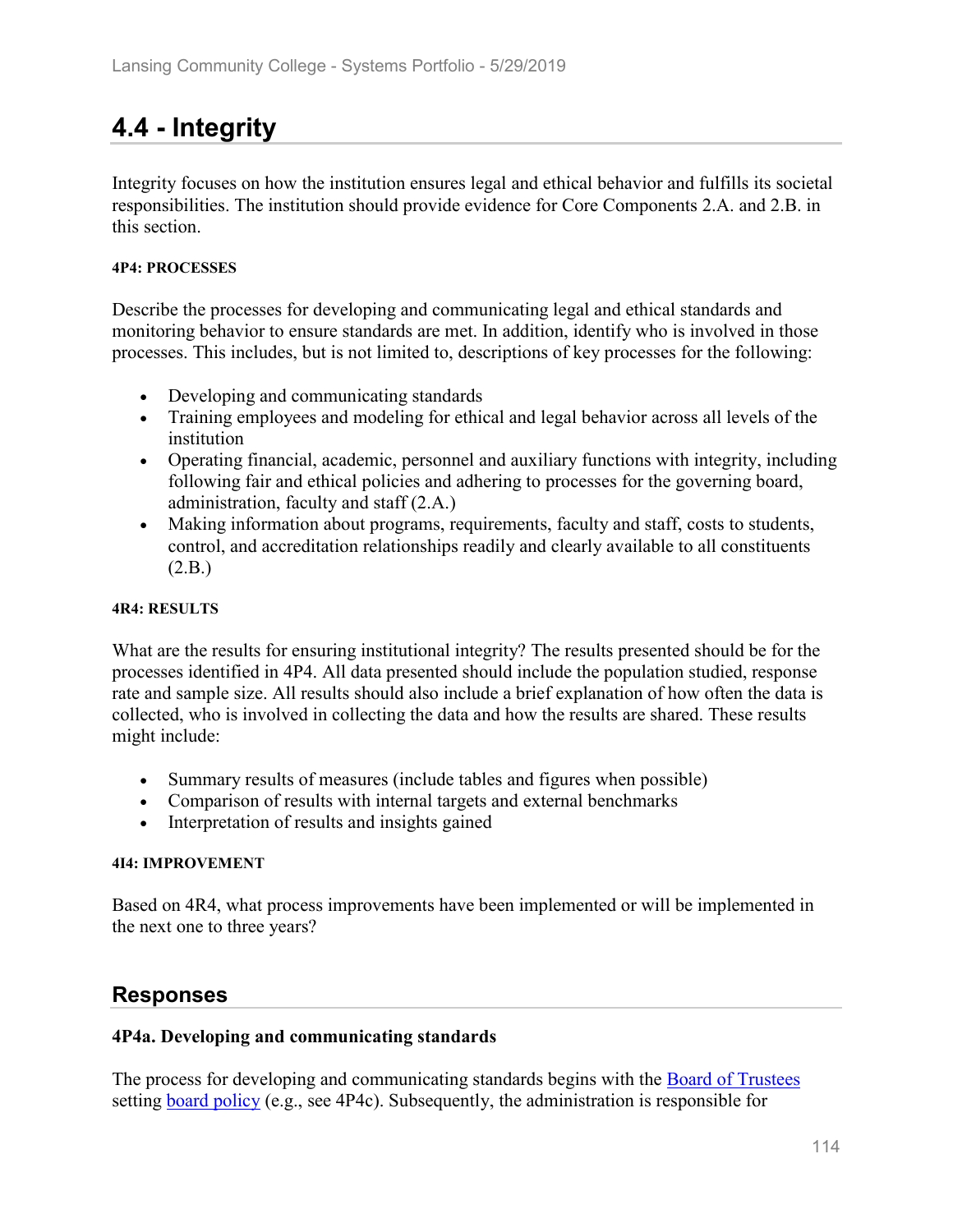overseeing policy implementation. During 2018, the board reconstituted a policy review committee to conduct a major review of all board policy.

Once board policy is set, appropriate personnel assigned by either the provost or executive vicepresident develop procedures. Academic procedures and processes are routinely reviewed by the Academic Procedures Advisory Committee (APAC), co-chaired by the assistant dean for Academic Affairs and the Academic Senate president.

Board policies are posted on the Board of Trustees website, and important information from board meetings is summarized in The Star (see 4P3d). **(2.B)**

## **4P4b. Training employees and modeling for ethical and legal behavior across all levels of the institution**

LCC models ethical and legal behavior in several ways. In addition to an introduction to college policy during orientation, all employees are required to routinely review training. As part of Starboard, new administrators receive an overview of ethical guidelines and practices. Training that must be repeated regularly is administered by HR via the Cornerstone talent management system and includes Computer Security Information for LCC Employees; One Voice – Title IX, VAWA, & Clery at LCC; and FERPA 101.

The leadership, culture, and communication focus area of the strategic plan defines LCC as "an organization in which personal responsibility, trust, respect for others, openness, and excellent customer service are core values. All employees model the values of integrity, honesty, transparency, accountability, and good stewardship" (see, e.g., the Advisory Committee Handbook). The board and president's support for this focus area models the college's commitment to ethical and legal behavior, and a Strategic Planning Steering Committee monitors progress and reports to the board.

LCC has arranged for research ethics training through an external provider and the IRB is developing internal training materials.

## **4P4c. Operating financial, academic, personnel and auxiliary functions with integrity, including following fair and ethical policies and adhering to processes for the governing board, administration, faculty and staff (2.A)**

LCC has established policies covering a wide range of legal and ethical responsibilities, with appropriate administrative personnel assigned responsibility for overseeing the procedures implemented to ensure compliance (see website or list). **(2.A)**

New employees participate in an orientation that includes an introduction to college policy, and all allegations of policy violation are investigated and addressed in accordance with HR procedures. **(2.A)**

The Board of Trustees governance policies include a code of conduct, and the board bylaws address conduct of board members. The treasurer of the Board of Trustees, with the Finance and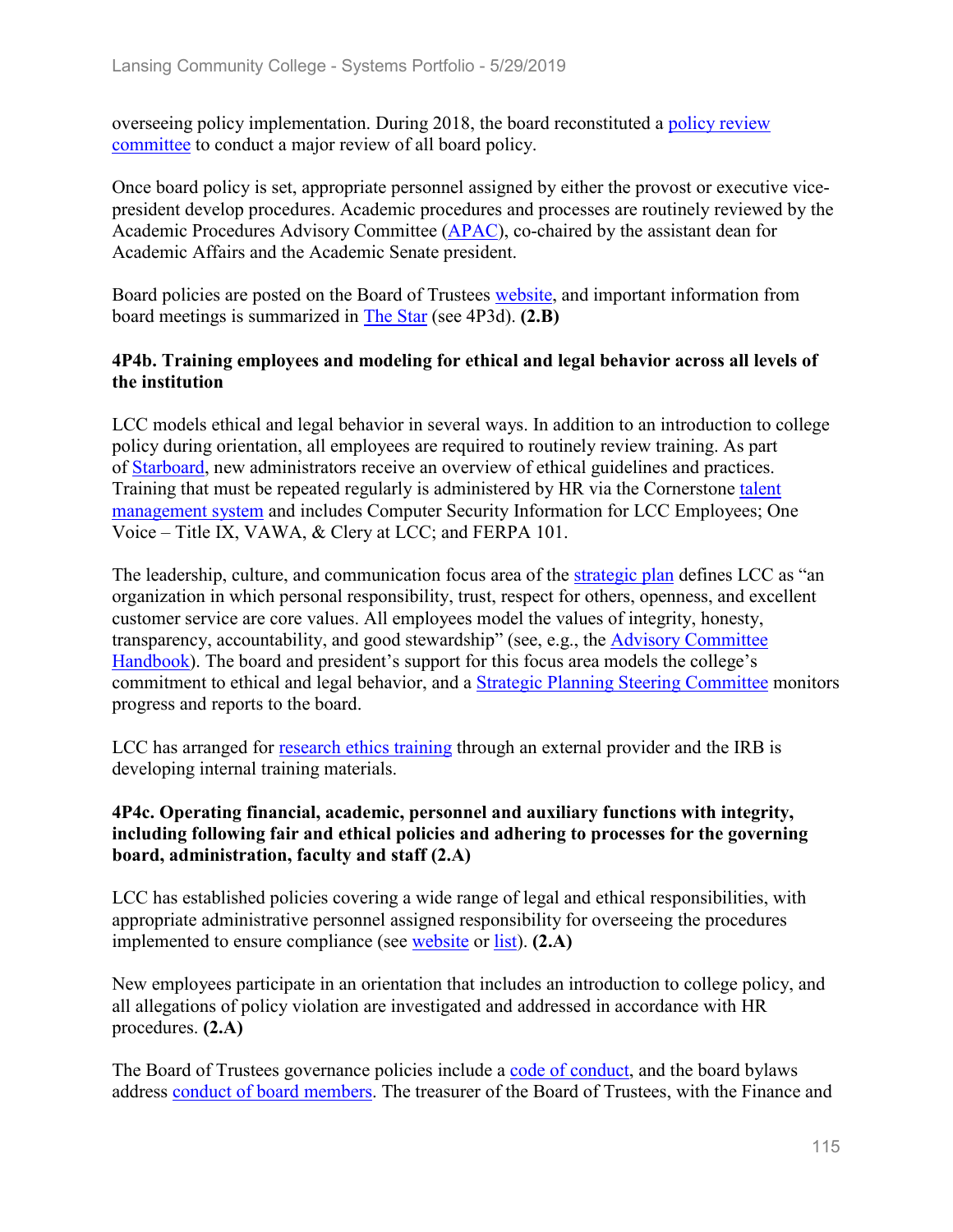Audit committees, monitors and safeguards the financial condition of the college in partnership with the chief financial officer, who is responsible for implementing financial oversight and monitoring policy. **(2.A)**

The college's finances are audited annually by a third party to ensure compliance with generally accepted accounting principles and federal Sarbanes-Oxley internal controls requirements. Internal controls are process standards that help to mitigate substantial errors or fraudulent activity impacting financial statements. **(2.A)**

## **4P4d. Making information about programs, requirements, faculty and staff, costs to students, control, and accreditation relationships readily and clearly available to all constituents (2.B)**

To facilitate communication with students and the public, the college recently unveiled a new website designed to work well with mobile devices. The homepage menus take visitors to information regarding academics, admissions, campus life, and community engagement. Links to accreditation and consumer information are on the homepage. The consumer information page covers general information; financial aid and financial literacy information; student matters, such as the catalog and textbook information; LCC "By the numbers," including retention and graduation rates, athletics participation, and diversity; and safety/security information, such as the emergency notification system, drug and alcohol prevention programs, and Title IX resources. A separate webpage lists LCC's program accreditations. Additionally, utilizing either the drop-down menus or the search function on the homepage, visitors can readily find program information and degree pathways, cost information (including an interactive tuition cost estimator), and a faculty roster. **(2.B)**

## **4R4: What are the results for ensuring institutional integrity?**

The Survey of Employee Engagement is coordinated every three years by the Center for Data Science. In fall 2017, 84% of all employees agreed "Employees are generally ethical in my workplace." Regarding other ethical and legal behaviors, similarly high numbers agreed LCC is a safe place to work  $(80\%)$ , people respect one another  $(80\%)$ , and harassment is not tolerated  $(82\%)$ .

LCC maintains the highest standards for overseeing fiscal responsibility. LCC is consistently awarded a Certificate of Achievement for Excellence in Financial Reporting for its Comprehensive Annual Financial Report (CAFR) by the Government Finance Officers Association of the United States and Canada. To receive this award, LCC has to publish an easily readable and efficiently organized CAFR that meets generally accepted accounting principles and applicable legal requirements. LCC has received this certificate for nine consecutive years.

LCC's Purchasing Department has received the Annual Achievement of Excellence in Procurement Award for 16 consecutive years and is one of only two agencies in Michigan and one of only 27 higher education organizations in the U.S. and Canada to receive the national award. The award acknowledges measures in innovation, professionalism, e-procurement, productivity, and leadership attributes.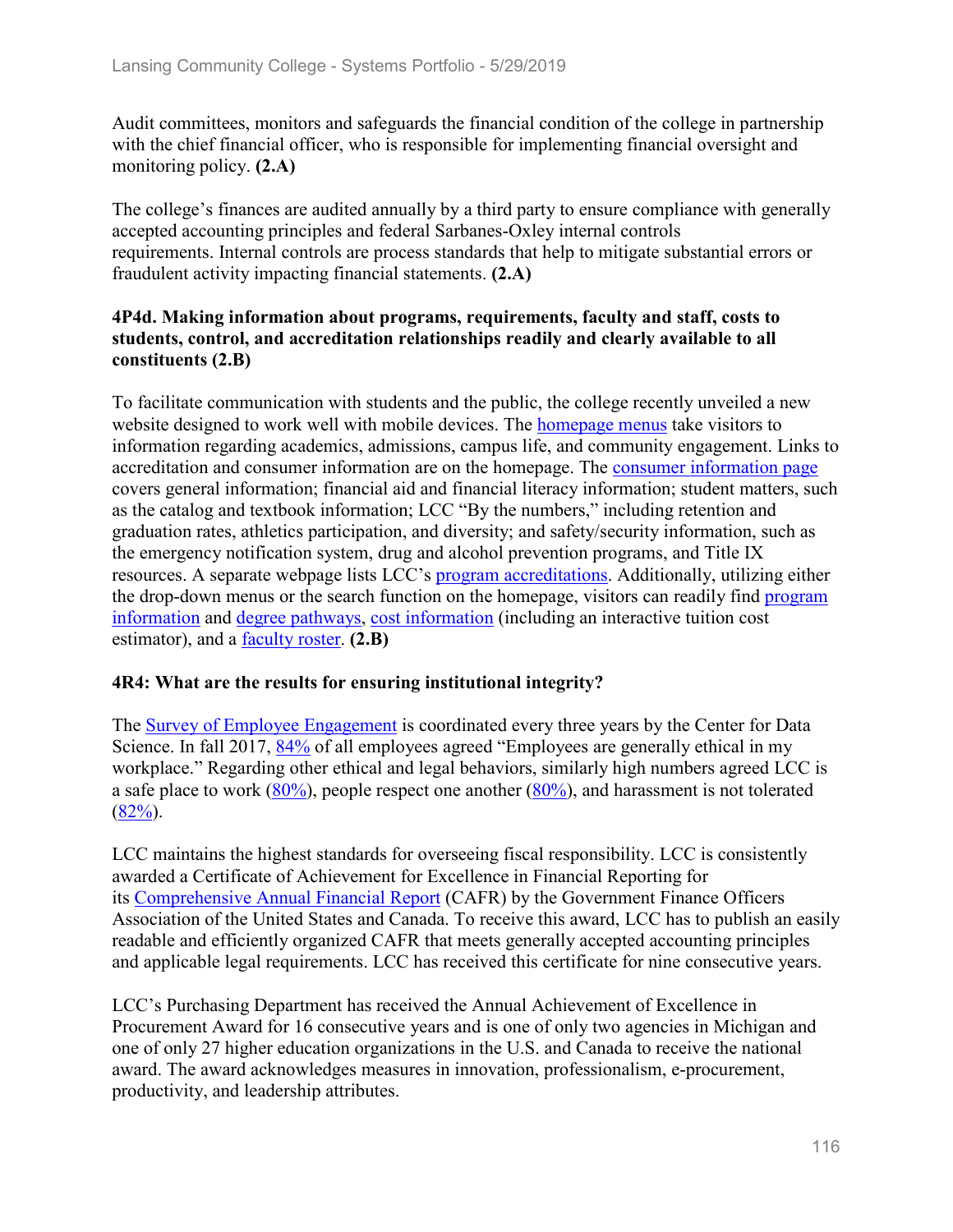## **4I4: Based on 4R4, what process improvements have been implemented or will be implemented in the next one to three years?**

In 2018, the Board of Trustees undertook an extensive review of all board policies. This included a review of existing policies pertaining to employee ethics and new policies on trustee ethics and student ethics. The latter policy directs students to the student code of conduct and the student general rules and guidelines in the college catalog. These policies were formally adopted over several board meetings (see board minutes for January, May, June, September, October, November, and December 2018).

In fall 2018, APAC began focusing on developing standard operating procedures within its purview. This expanded into distinguishing between board policy and college operating policy, and establishing a standardized coding system for policies and standard operating procedures. This system was adopted in March 2019, along with a standardized template for SOPs.

In January 2018, LCC announced a new director of the Office of Compliance. This individual is charged with providing collegewide oversight and coordination of an institutional compliance program, including monitoring and facilitating compliance with federal, state and governing requirements, as well as standards for institutions of higher education. In addition, Human Resources began an initiative to address the need for employees to disclose potential conflicts of interest due to outside employment, loss of credentials, or criminal charges/convictions.

- Advisory Committee Handbook
- Advisory Committee Handbook (page number 2)
- APAC Charter Approved March 2019
- APAC Meeting Agenda Notes 3-22-19
- APAC Subcommittee Meeting Notes 3-18-19
- Board Minutes December 2018
- Board Minutes December 2018 (page number 2)
- Board Minutes January 2018
- Board Minutes January 2018 (page number 3)
- Board Minutes June 2018
- Board Minutes June 2018 (page number 3)
- Board Minutes May 2018
- Board Minutes May 2018 (page number 2)
- Board Minutes November 2018
- Board Minutes November 2018 (page number 2)
- Board Minutes November 2018 (page number 6)
- Board Minutes October 2018
- Board Minutes October 2018 (page number 2)
- Board Minutes September 2018
- Board Minutes September 2018 (page number 2)
- Board of Trustees Bylaws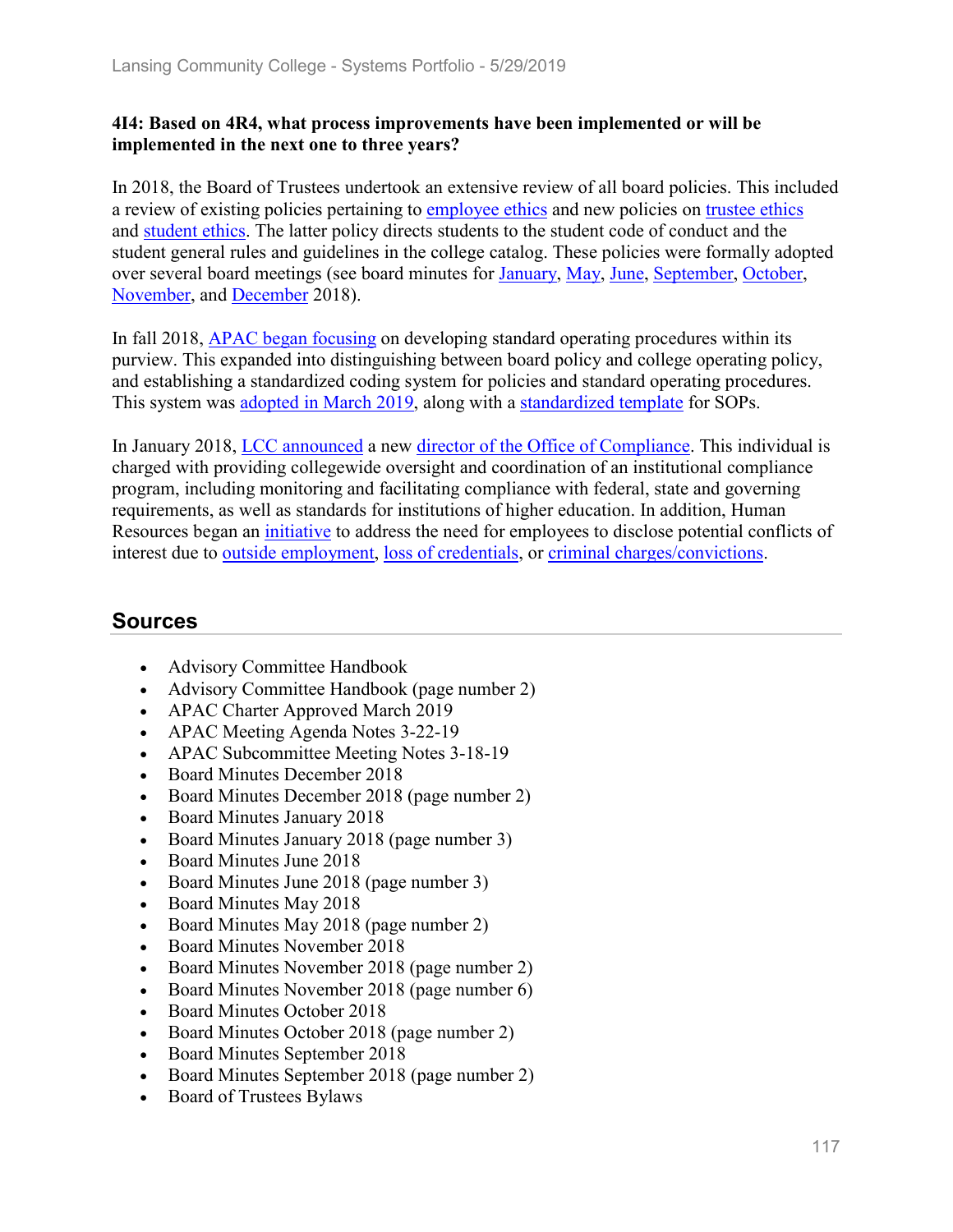- Board of Trustees Bylaws (page number 20)
- Board of Trustees webpage
- Board Policy Related to 4P4c
- Board Policy webpage
- Board Policy Website
- CITI Research Ethics Training
- Comprehensive Annual Financial Report FY 2018
- Consumer Information
- Degrees and Programs
- Director of the Office of Compliance
- Disclosure FAOs
- Disclosure of Criminal Charges Convictions
- Disclosure of Loss of Credentials
- Disclosure of Outside Employement
- Ethics and Standards of Conduct for Employees
- Ethics and Standards of Conduct for Students
- Ethics and Standards of Conduct for Trustees
- Faculty Roster
- HR Administrator Professional Development Webpages
- LCC Board of Trustees Governance Policies Revised Feb18 2019.pdf
- LCC Board of Trustees Governance Policies Revised Feb18 2019.pdf (page number 28)
- LCC SOP Template
- LCC Website Homepage
- Program Accreditations
- Psychology Program Pathway
- Strategic Plan 2017-2020
- Strategic Planning Steering Committee
- Survey of Employee Engagement
- Survey of Employee Engagement (page number 20)
- Survey of Employee Engagement (page number 26)
- Talent Management System Webpage
- The Star
- Tuition and Costs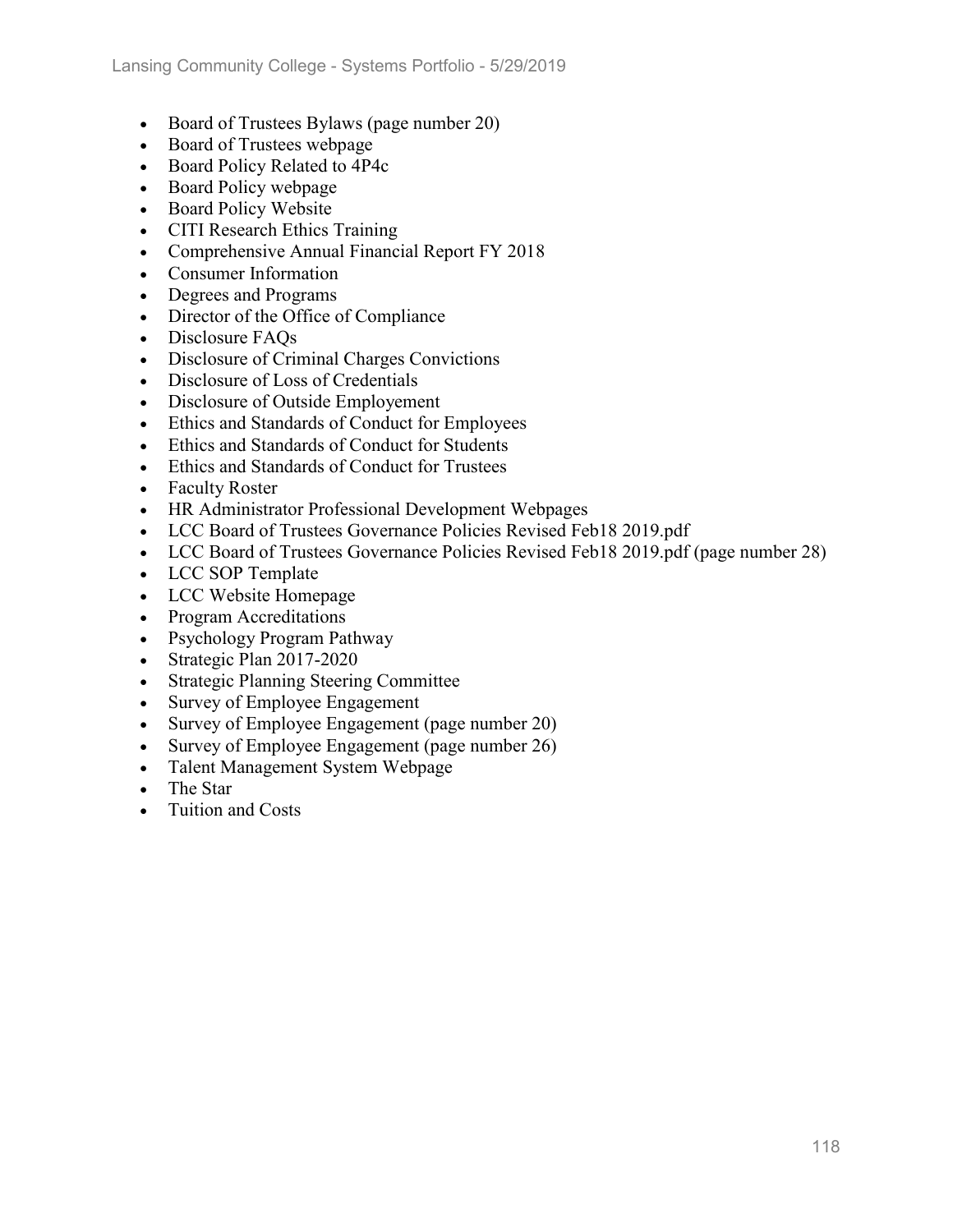# **5 - Knowledge Management and Resource Stewardship**

# **5.1 - Knowledge Management**

Knowledge Management focuses on how data, information and performance results are used in decision-making processes at all levels and in all parts of the institution.

### **5P1: PROCESSES**

Describe the processes for knowledge management, and identify who is involved in those processes. This includes, but is not limited to, descriptions of key processes for the following:

- Selecting, organizing, analyzing and sharing data and performance information to support planning, process improvement and decision making
- Determining data, information and performance results that units and departments need to plan and manage effectively
- Making data, information and performance results readily and reliably available to the units and departments that depend upon this information for operational effectiveness, planning and improvements
- Ensuring the timeliness, accuracy, reliability and security of the institution's knowledge management system(s) and related processes
- Tracking outcomes/measures utilizing appropriate tools (including software platforms and/or contracted services)

### **5R1: RESULTS**

What are the results for determining how data, information and performance results are used in decision-making processes at all levels and in all parts of the institution? The results presented should be for the processes identified in 5P1. All data presented should include the population studied, response rate and sample size. All results should also include a brief explanation of how often the data is collected, who is involved in collecting the data and how the results are shared. These results might include:

- Summary results of measures (include tables and figures when possible)
- Comparison of results with internal targets and external benchmarks
- Interpretation of results and insights gained

### **5I1: IMPROVEMENT**

Based on 5R1, what process improvements have been implemented or will be implemented in the next one to three years?

# **Responses**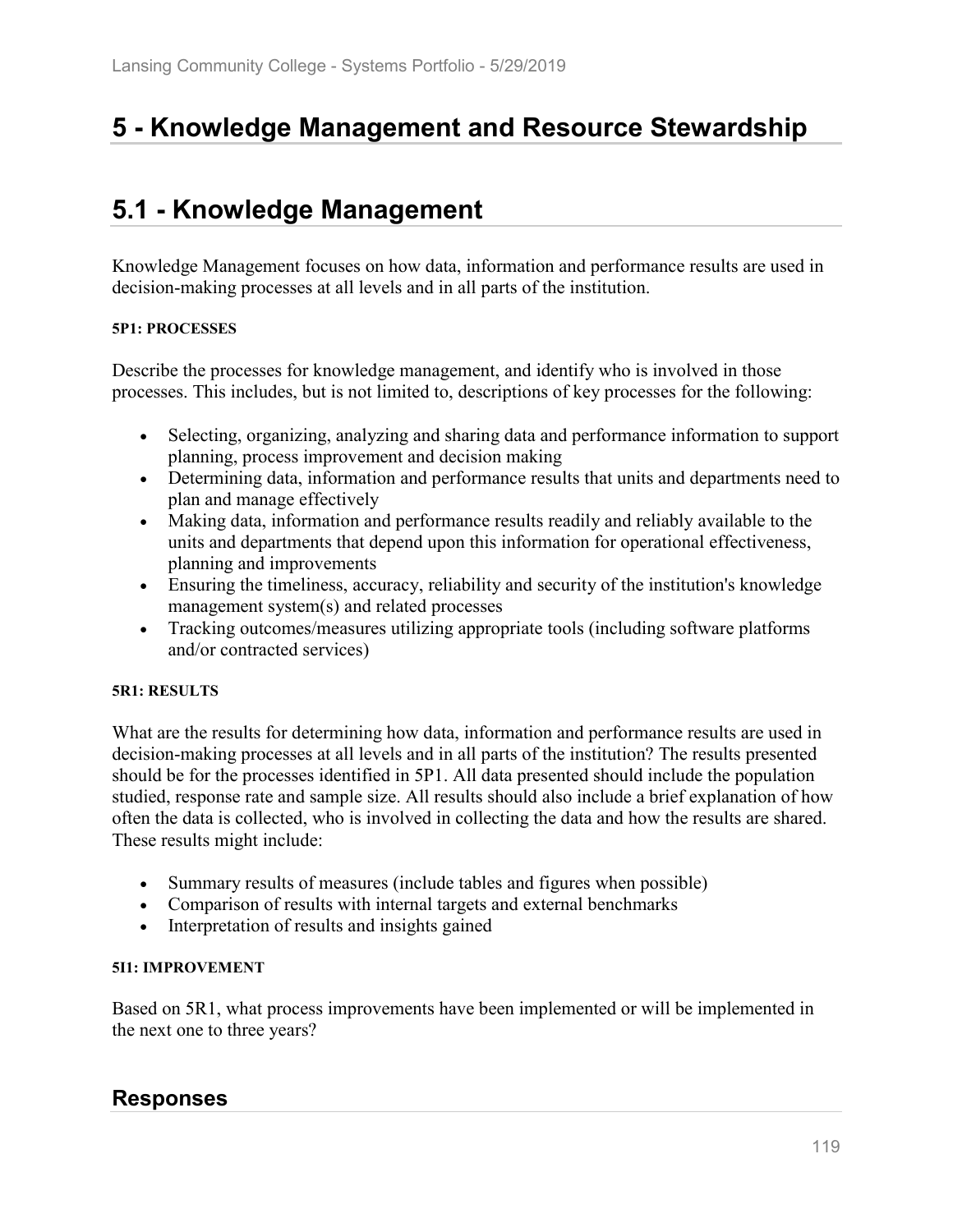## **5P1a. Selecting, organizing, analyzing and sharing data and performance information to support planning, process improvement and decision making**

Decisions made at LCC are supported by necessary and available data, including performance metrics, trend analysis, benchmarking, economic impact, employment outlook, financial indicators, budget variances, and qualitative feedback received from surveys. LCC's commitment to data-informed decision making is demonstrated through the development of a robust Center for Data Science (CDS). This team has been instrumental in bringing sound and meaningful data to the forefront of institutional decision making. LCC participates in the Voluntary Framework for Accountability (VFA), the Integrated Postsecondary Education Data System (IPEDS), Carl D. Perkins Act of 2006 reporting, and the AACC Guided Pathways Student Success Scorecard. All of these provide an avenue for consistently defining, collecting, and organizing key performance metrics for the institution.

### **5P1b. Determining data, information and performance results that units and departments need to plan and manage effectively**

Data-driven analysis and decision making is encouraged at all levels of the institution. This is demonstrated by the robust data analysis incorporated in the program review process, Guided Pathways project, and the embedded academic support development process. Additionally, several divisions have worked with the Center for Data Science to incorporate data metrics in the assessment of the effectiveness of their operations and/or services, including the academic success coaches, Library, and Community Education and Workforce Development (CEWD).

## **5P1c. Making data, information and performance results readily and reliably available to the units and departments that depend upon this information for operational effectiveness, planning and improvements**

In fall 2018, LCC launched a new Data Governance Committee charged with supporting effective management of the college's data resources through the development of holistic policy, process, and documentation. In the interest of improving the college's data integrity, this committee provides a venue for identifying and addressing issues with data collection, storage, retrieval, and use. Early action steps for the committee include developing agreed upon definitions for the multitude of data collected and maintained by the college, and assuring the accuracy and reliability of all data.

The Center for Data Science (CDS) works with users to provide timely and meaningful data to support operational and planning decisions. Ad hoc requests can be made through the LCC Help Desk ticketing system, where requests can be logged and tracked. All data-pull scripts go through a code review by Information Technology Services (ITS) and are validated by corroborating data sources prior to roll-out.

## **5P1d. Ensuring the timeliness, accuracy, reliability and security of the institution's knowledge management system(s) and related processes**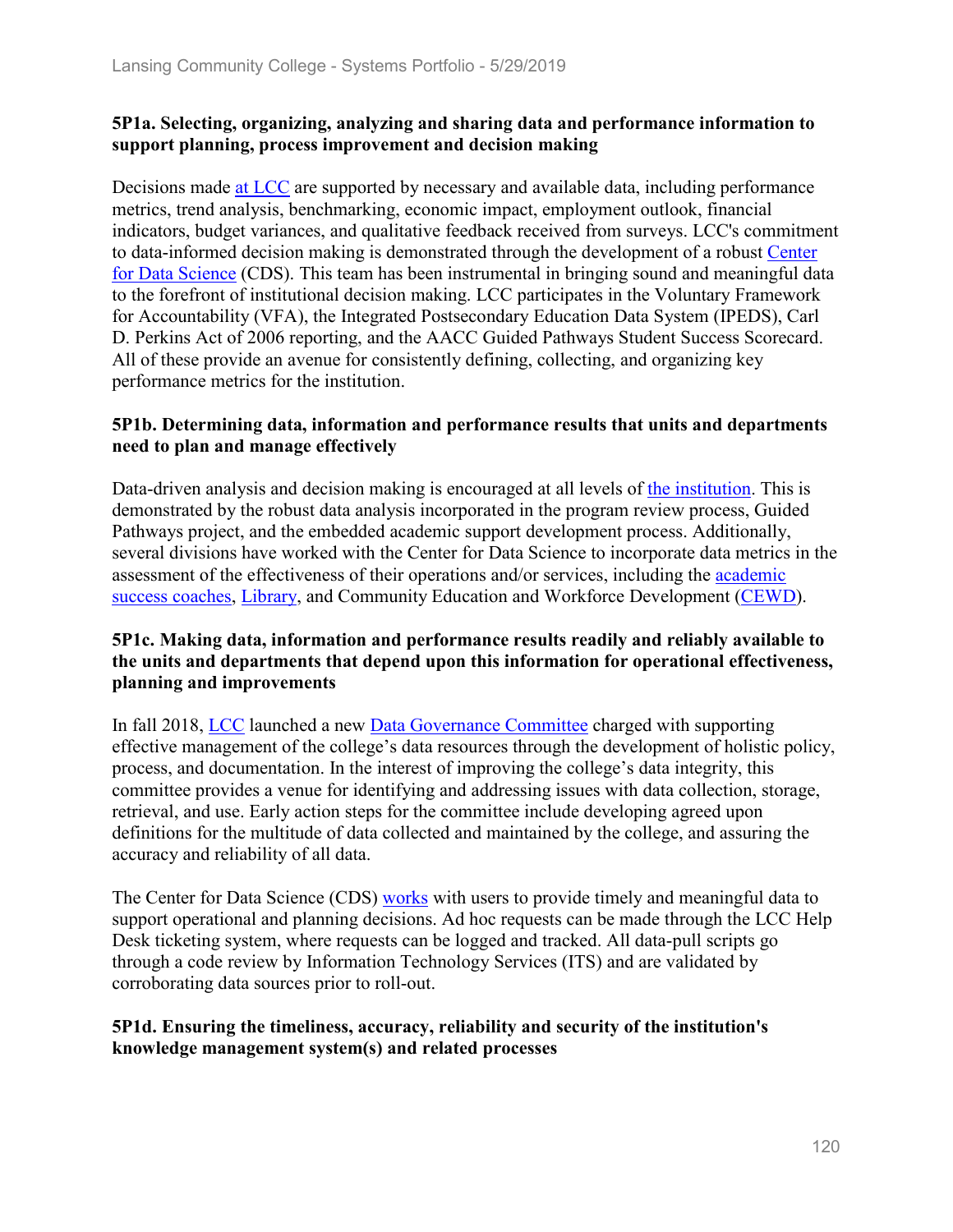Practices to ensure the timeliness, accuracy, reliability, and security of LCC's knowledge management system are governed by board policy. Federal and state required reports, as well as reoccurring data requests, have documented methodology and are stored in secure electronic files. Federal and state reporting documentation include a change log identifying what changed from previous years, who changed it, and when the change was made. Prior to finalizing reports completed by the Center for Data Science (CDS), the director of institutional research verifies data against prior submissions, then sends them to the executive director of CDS, who reviews the documentation and recreates a few data points to verify validity before signing off on submission. CDS has developed a process to create save-dates for particular student information, such as student demographics, courses taken, awards conferred, etc. This data is saved to a designated work space, allowing a review of the data as it was when the file was saved.

LCC maintains compliance with Sarbanes-Oxley internal control requirements to ensure validity, accuracy, and reliability of data systems. System access is reviewed at least annually to help ensure only authorized users can access or make changes to college data. Access is revoked when employees leave the college.

## **5P1e. Tracking outcomes/measures utilizing appropriate tools (including software platforms and/or contracted services)**

The non-profit Center for Internet Security's Critical Security Controls framework identifies important areas of information security and related best practices. These metrics are used to evaluate the maturity level of LCC processes. The Information Technology Services (ITS) division utilizes a number of tools for the automated scanning and monitoring of systems and communication traffic in order to protect and secure LCC's information assets. These tools continuously scan email and internet traffic to identify and block spam, viruses, malware, and other types of attacks and intrusions that threaten the college. The operational metrics portion of the ITS monthly report and the scanning/monitoring tools used provide LCC with trend information to identify opportunities for improvement. The college utilizes a ticketing system that provides centralized modality for submitting service and project requests to a number of functional areas at the college, including Finance, Human Resources, Marketing, Facilities, the Center for Data Science, and ITS. This system includes a knowledge base with over 700 articles and serves as a mechanism for tracking requests and generating trend reports to allow analysis and troubleshooting.

## **5R1: What are the results for determining how data, information and performance results are used in decision-making processes at all levels and in all parts of the institution?**

In 2018, Baker Tilly evaluated ITS practices against the Center for Internet Security's Critical Security Controls framework. The Baker Tilly report stated "Information security practices currently operating at Lansing Community College are operating at maturity levels that adequately address many threats to the systems and data, and overall, the current practice maturity levels are consistent with similar higher education institutions."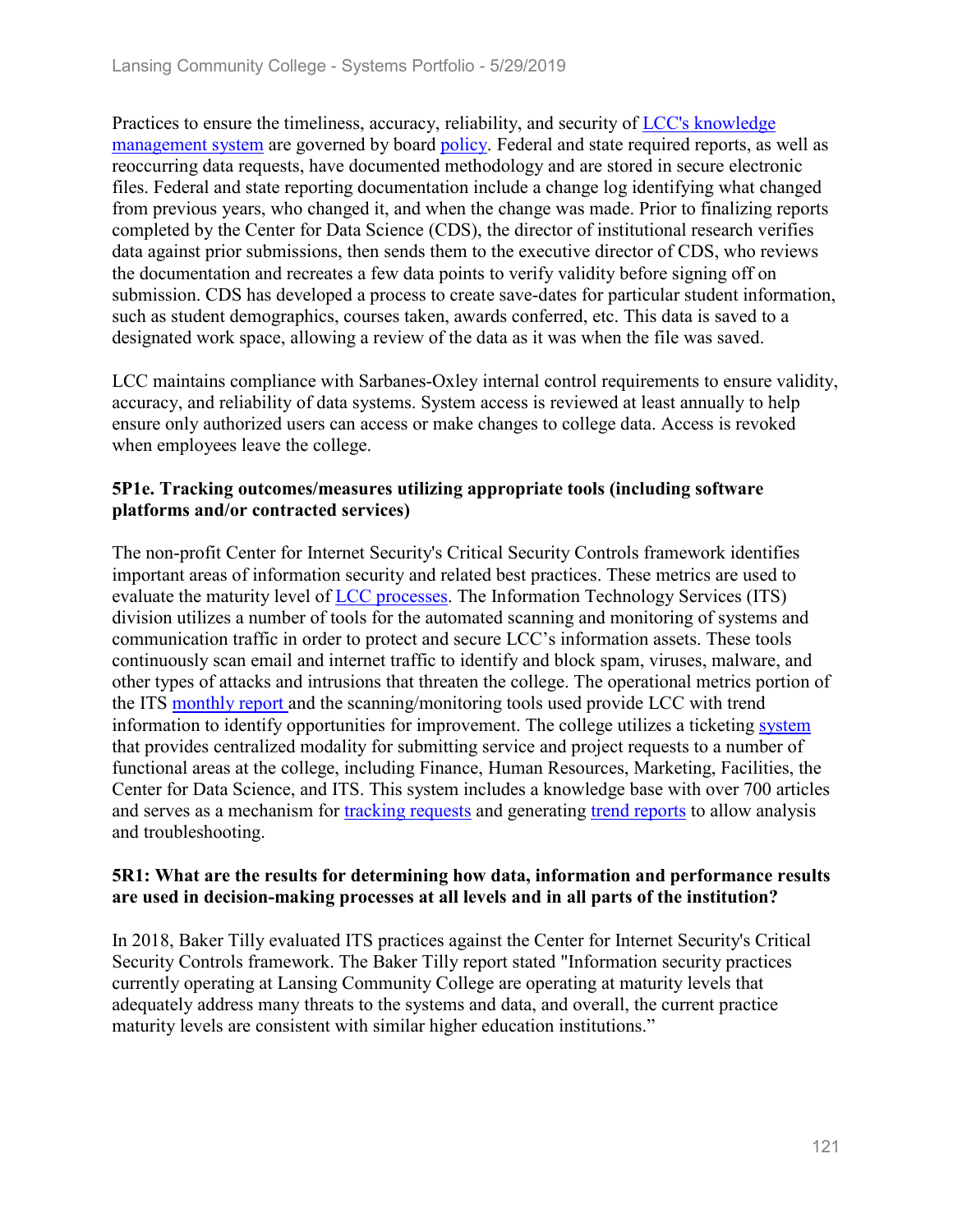LCC external auditors, Rehmann Robson, conducted a walkthrough of ITS practices in May 2018. Auditors concluded LCC practices meet Sarbanes-Oxley expectations for controls over data systems and that appropriate separation of duties are in place.

### **5I1: Based on 5R1, what process improvements have been implemented or will be implemented in the next one to three years?**

LCC launched a new Data Governance Committee in 2018 to address the growing need to manage data integrity and improve efficiencies across the institution. Early goals of this committee include developing agreed upon definitions for the multitude of data collected and maintained by the college, and the creation of a data standards manual to ensure all input to the student information system are consistent.

The Baker Tilly Information Security Program Assessment completed in September 2018 used the Center for Internet Security's Critical Security Controls as an evaluation framework. Baker Tilly recommended the college focus on five of the controls considered the most important. A project plan has been developed, with identified tasks for each of these controls.

The Center for Data Science reviews the Help Desk ticket trend report monthly. It was previously noted that some projects were not getting closed out in the system, resulting in a new process that includes a monthly review of tickets to ensure timely completion. Reviews of trends also resulted in a change in categories, because too many projects were falling under the "ad hoc" heading, making the report uninformative. The trend report has been used to assist the director in balancing work load throughout the department and for further analysis into the high-ticket creation times.

- ASC Metrics
- ASC Metrics Results
- Baker Tilly ITS Continuous Improvement Plan
- Board Monitoring Reports
- Board Policy Information Security and Acceptable Use
- CCSSE 2017
- CDS Organizational Chart.pdf
- CDS Ticket Report with time to resolve
- CEWD Dashboard 2017-2018
- Data Governance Charter
- ELT Divisional Financial Review 3rd Qtr FY 18 Provost Office
- EnrollmentTrends Fall2017vFall2018 9-05-2018
- Info Sec Policy Procedures 17oct18
- Information Security Policy Oct2018
- ITS Help Desk Call and Email Trends
- ITS Internal Controls Walkthrough Report
- ITS monthly report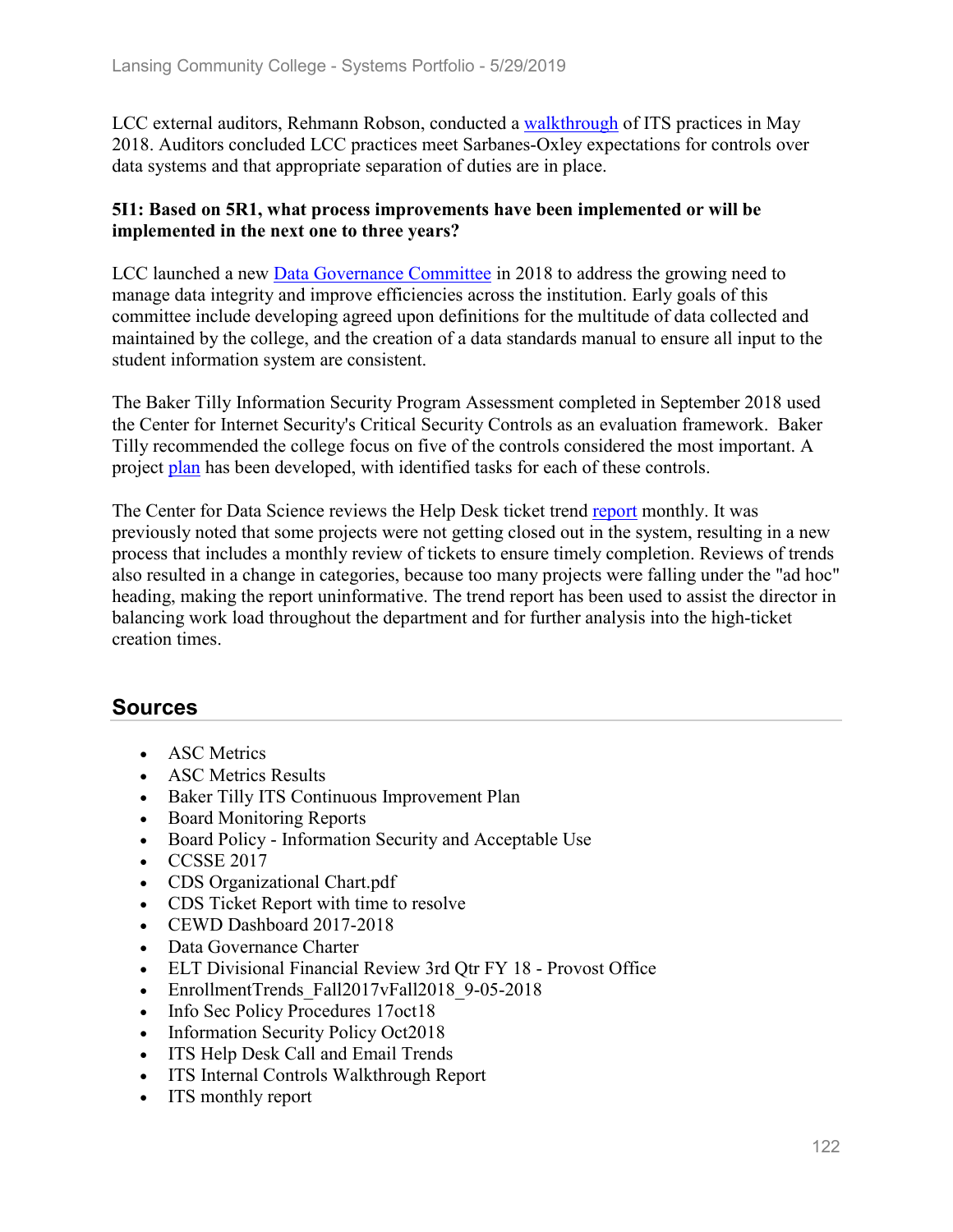- ITS Ticket Report and Performance
- Knowledge Management Supplemental Info
- Library Information Literacy Assessment-Report-2017-2018
- March 2019 Board Meeting Minutes and Packet
- March 2019 Board Meeting Minutes and Packet (page number 50)
- Spring 2019 Daily Enrollment Report
- Student Satisfaction Inventory 12-2017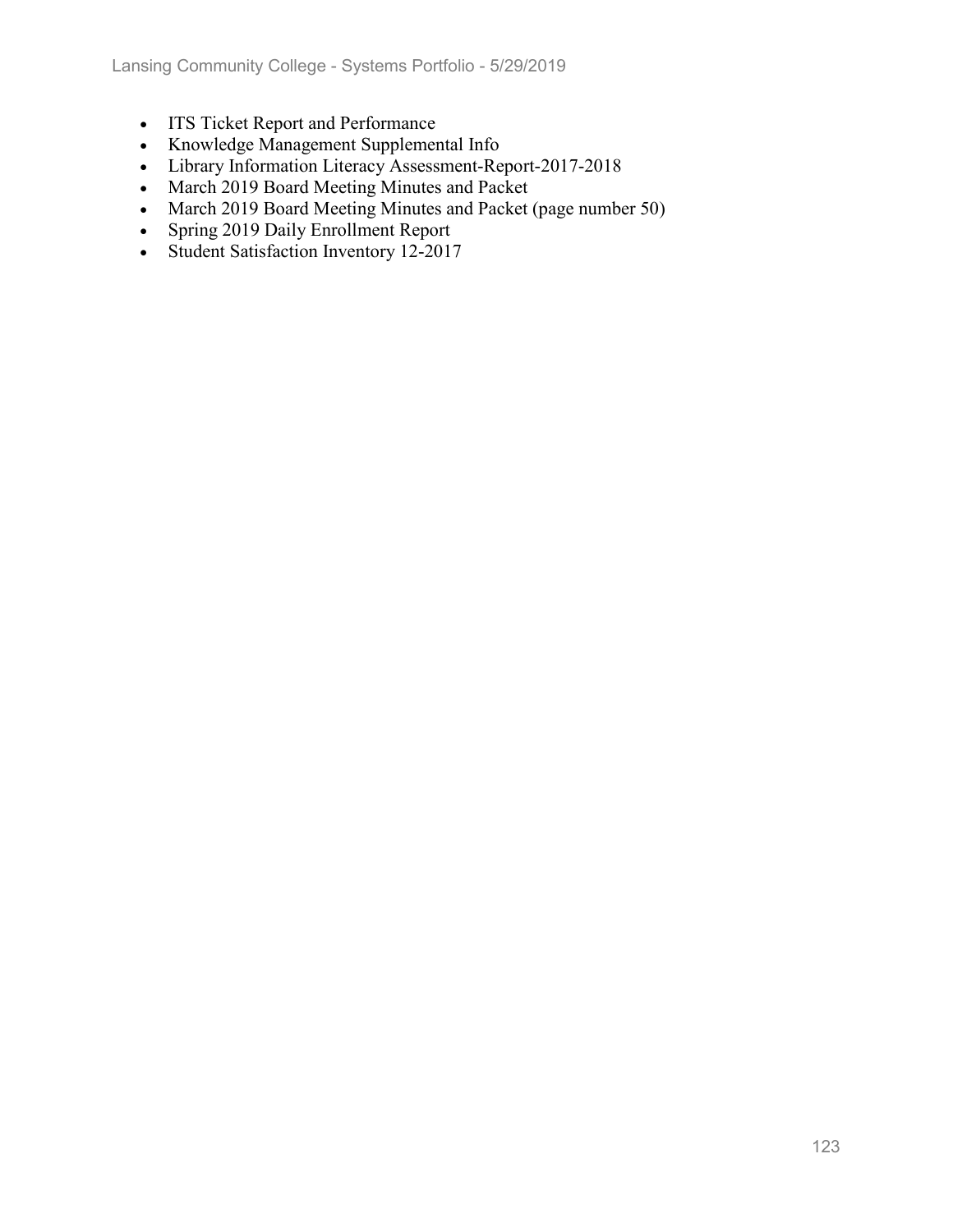# **5.2 - Resource Management**

Resource Management focuses on how the resource base of an institution supports and improves its educational programs and operations. The institution should provide evidence for Core Component 5.A. in this section.

### **5P2: PROCESSES**

Describe the processes for managing resources, and identify who is involved in those processes. This includes, but is not limited to, descriptions of key processes for the following:

- Maintaining fiscal, physical and technological infrastructures sufficient to support operations (5.A.1)
- Setting goals aligned with the institutional mission, resources, opportunities and emerging needs (5.A.3)
- Allocating and assigning resources to achieve organizational goals, while ensuring that educational purposes are not adversely affected (5.A.2)
- Tracking outcomes/measures utilizing appropriate tools

### **5R2: RESULTS**

What are the results for resource management? The results presented should be for the processes identified in 5P2. All data presented should include the population studied, response rate and sample size. All results should also include a brief explanation of how often the data is collected, who is involved in collecting the data and how the results are shared. These results might include:

- Summary results of measures (include tables and figures when possible)
- Comparison of results with internal targets and external benchmarks
- Interpretation of results and insights gained

### **5I2: IMPROVEMENT**

Based on 5R2, what process improvements have been implemented or will be implemented in the next one to three years?

# **Responses**

## **5P2a. Maintaining fiscal, physical and technological infrastructures sufficient to support operations (5.A.1)**

LCC's fiscal oversight process is governed by the Board of Trustees' financial oversight and monitoring policy. The policy ensures due diligence over college financial activities through planning and reporting that allows the Board of Trustees, on behalf of the students and public, to monitor the financial affairs of the college.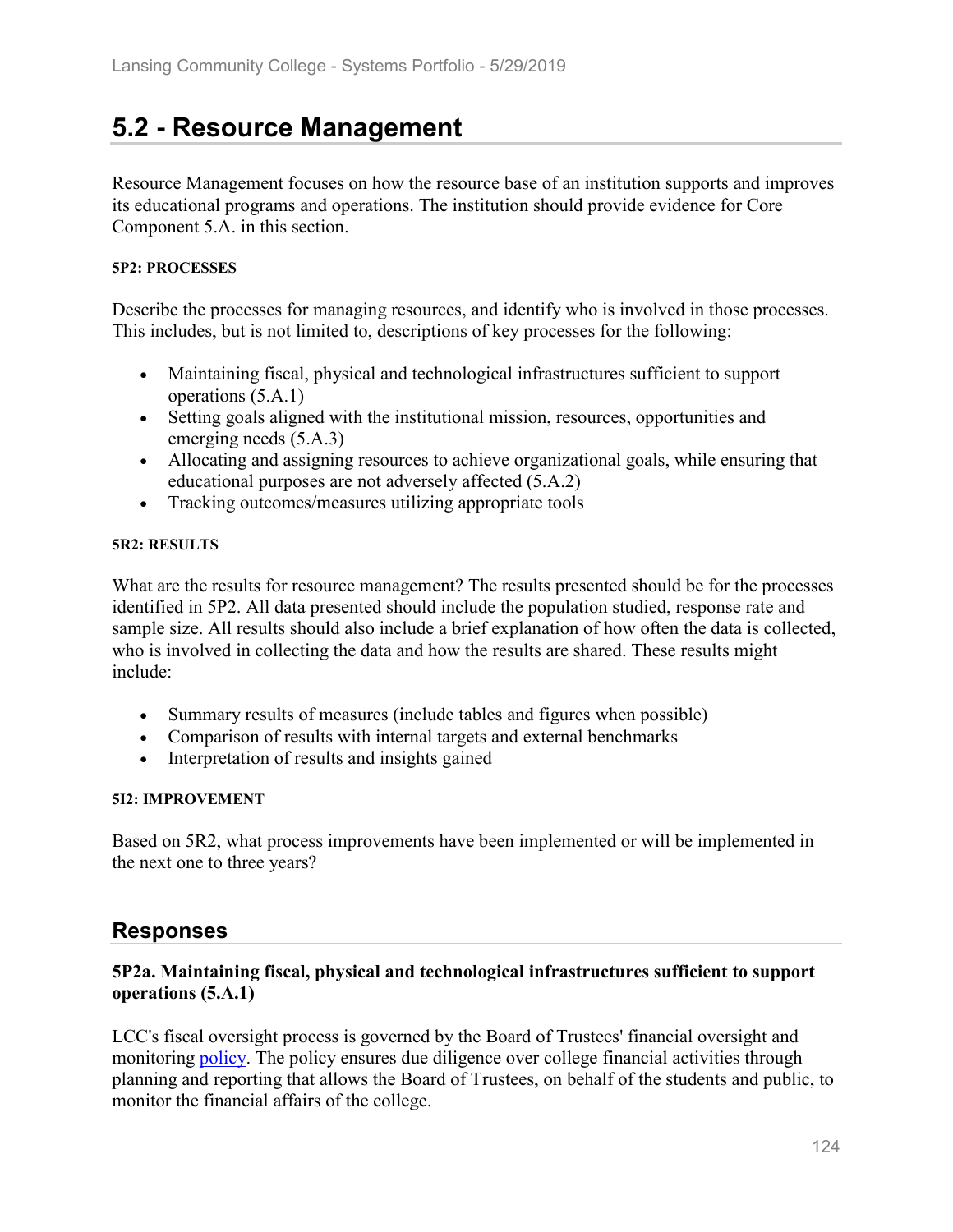The college employs an award-winning annual budget process using the strategic plan as the guiding principle for all budget prioritization decisions. The Executive Leadership Team (ELT) is actively involved in the budget planning process. They are responsible for ensuring all program, department, division, and location needs are represented in the budget. Final budget decisions are made by the Budget Committee, which includes the chief financial officer, executive vice president, provost/senior vice president of Academic Affairs, and executive director of Human Resources. Final budget recommendations are presented to the Board of Trustees in a workshop with the chief financial officer and executive vice president. The workshop allows an opportunity for trustees to review budget items and address any questions or concerns prior to holding a formal vote. The budget is approved by the board at a public meeting each June.

The college ensures sufficient physical space and technological infrastructure to service student needs through comprehensive five-year plans that are updated annually. These plans are aligned with the college's strategic goals and assist leadership with prioritizing budget requests.

- The Information Technology Services (ITS) division works collaboratively with the college community to create a technology environment supportive of the college's teaching and learning mission. The ITS division accomplishes this by focusing on six primary components, resulting in an ITS five-year master plan. The Project Management Review Team is a representative body of college leadership who reviews and approves project requests submitted to ITS to ensure projects providing the most benefit to the college are appropriately prioritized and to assist with the allocation of financial and human resources to the approved projects.
- An annual facilities condition assessment is completed to gauge the overall condition of facilities and infrastructure. This survey results in a schedule of prioritized facilities maintenance and repairs. Larger renovations are strategically planned several years in advance based on need. The LCC five-year capital outlay plan supports board policy and takes into consideration the college's strategic goals, current academic programming and anticipated academic changes, enrollment trends, staffing and resources, annual facilities assessment, and budget capacity. The capital outlay plan concludes with an implementation plan.

To ensure the college has adequate resources to address planned and unforeseen needs, LCC follows a practice of maintaining a contingency reserve equal to 1% of total revenue. Additionally, the college maintains a fund balance for emergencies that is approximately 50% of the current allocation for the plant fund.

The Vacancy Management Review Team (VMRT) reviews requests from divisions to either establish new positions or to back-fill vacant positions, with the focus on ensuring all areas of the college are **properly staffed** and sufficient budgetary resources are available to support approval of the requests. **(5.A.1)**

## **5P2b. Setting goals aligned with the institutional mission, resources, opportunities and emerging needs (5.A.3)**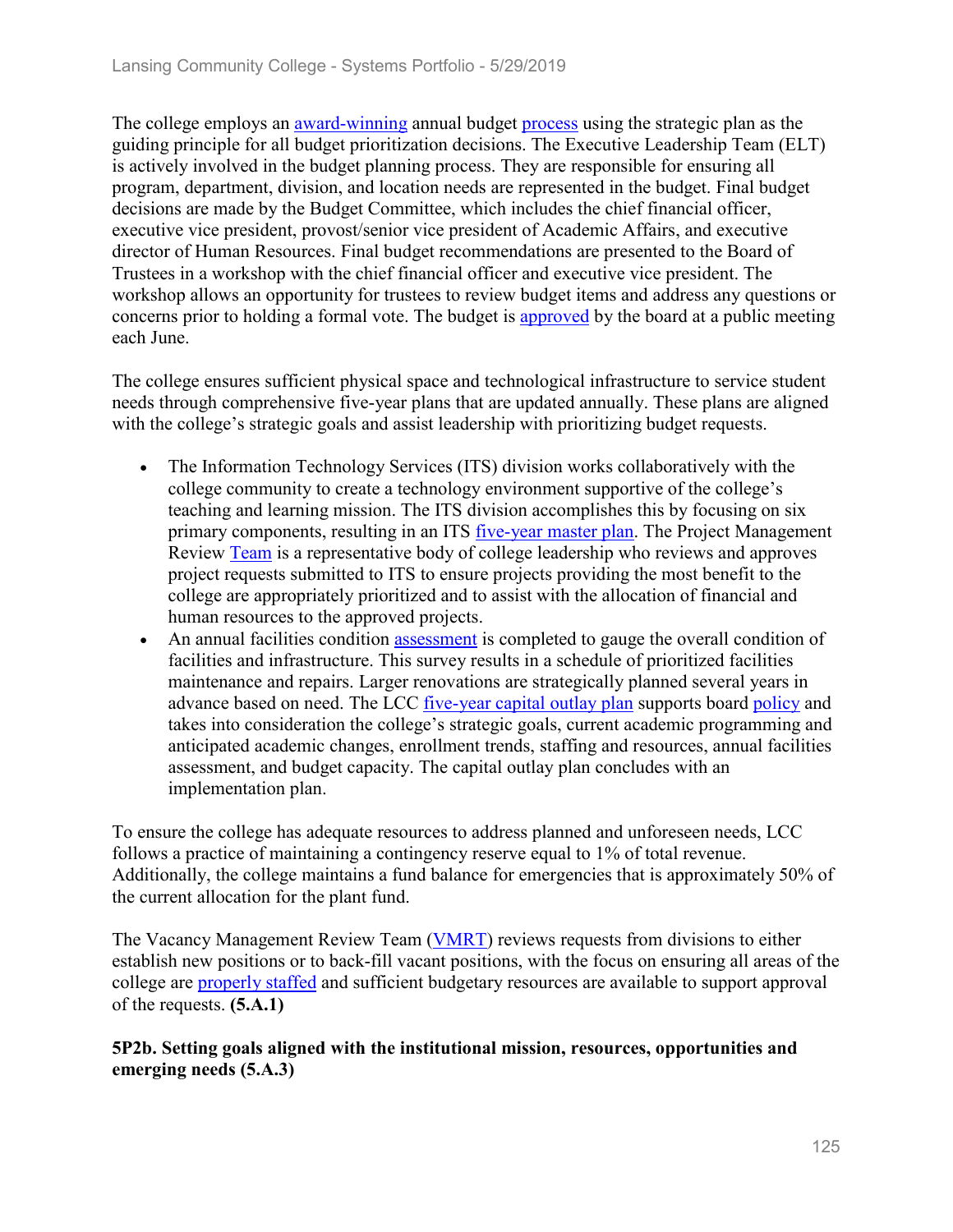LCC's processes for establishing realistic goals in light of the institution's organization, resources, and opportunities are embedded in the strategic planning process and operational planning processes. The strategic planning process is driven by the mission and includes environmental scanning and stakeholder input. Through this process, college leadership identifies opportunities and emerging needs that inform the goals established within the plan. The LCC budget process ensures available resources are allocated in alignment with the strategic plan and institutional goals.

Operational planning processes, such as the capital outlay plan, information technology plan, and academic operating plan, mirror the institutional strategic planning process in that they include a needs assessment and collection of stakeholder input. Each of these plans aligns with the strategic plan and are influential on budget allocation decisions, further advancing the college mission **(5.A.3)**.

### **5P2c. Allocating and assigning resources to achieve organizational goals, while ensuring that educational purposes are not adversely affected (5.A.2)**

LCC's budget allocation process ensures resources are assigned to achieve institutional goals, while ensuring educational purposes are not adversely affected. The college's strategic plan is the driving force for resource prioritization decisions, including facility space, human resource needs, and fiduciary needs. These decisions are driven by planning and oversight processes that are developed collaboratively by all appropriate stakeholders and reviewed and monitored closely at the executive level.

The Executive Leadership Team (ELT) is actively involved in the budget planning and monitoring process. It is responsible for ensuring all program, department, division, and location needs are represented in the budget. Budget requests require justification for how they will advance the college's strategic goals. Final budget recommendations are made by the Budget Committee, which then advances the recommendations to the Board of Trustees. The board approves the final budget. At each stage of the budget allocation process, all parties evaluate the impact on the college mission and strategic goal attainment. The process is intentionally designed to accomplish objectivity to ensure student success and educational goals are not adversely affected. **(5.A.2)**

## **5P2d. Tracking outcomes/measures utilizing appropriate tools**

The college assesses the effectiveness of resource management processes by monitoring progress on operational plans, such as capital outlay, deferred maintenance, and technology needs. Project completion is an indication of successful attainment of defined goals. Additionally, the climate survey and student satisfaction inventory provide insight into the level of satisfaction in the management of resources across campus.

## **5R2: What are the results for resource management?**

The fall 2017 climate survey indicated a high level of satisfaction with the college's technology infrastructure, netting a score of 385, 35 points above the target score of 350. The information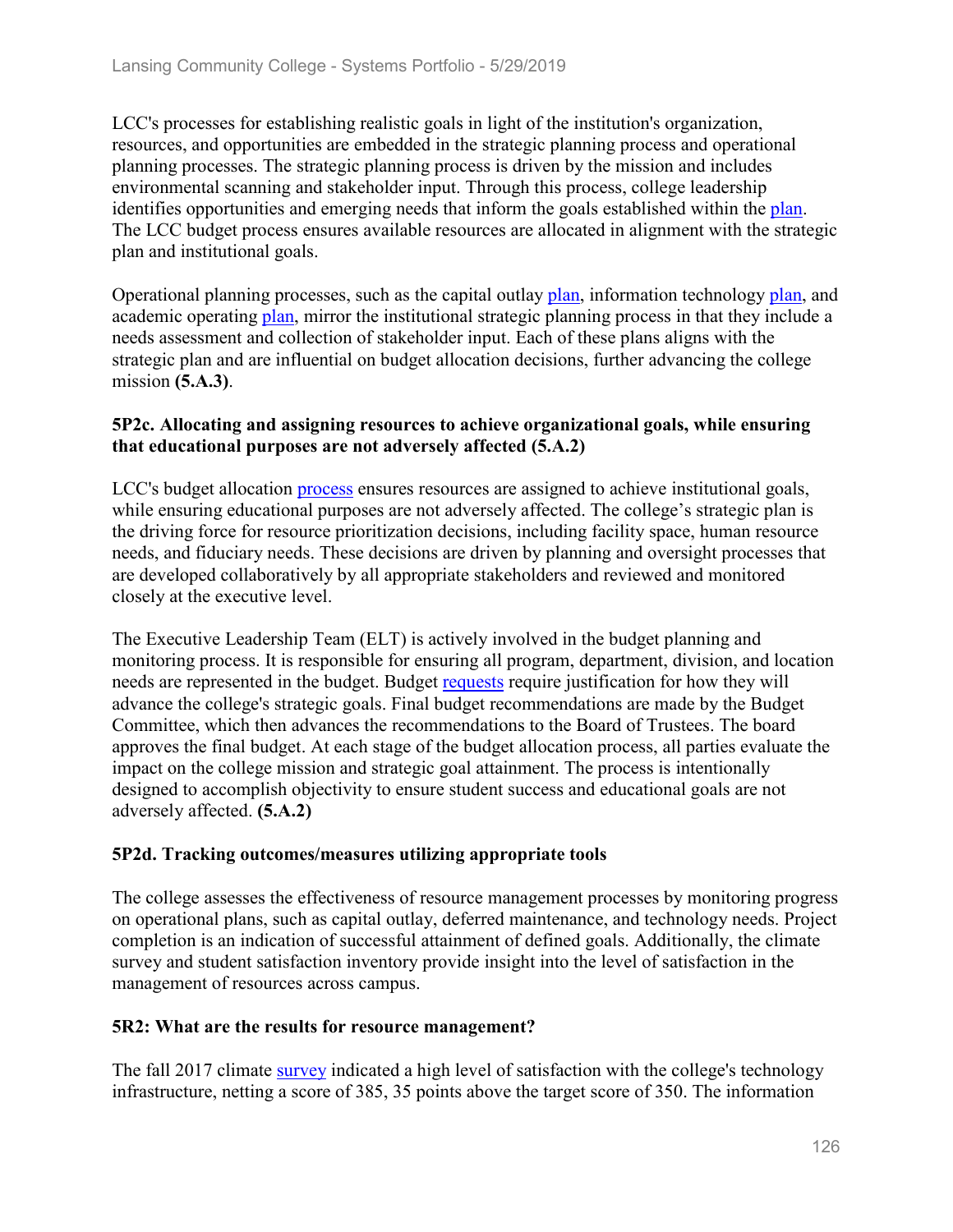systems construct captures employees' perceptions of whether computer and communication systems provide accessible, accurate, and clear information. The higher the score, the more likely it is employees view the availability and utility of information positively. The survey also indicated a high level of satisfaction with the overall work space, with a score of 387. The workplace construct captures employees' perceptions of the total work atmosphere, the degree to which they consider it safe, and the overall feel. Higher scores suggest employees see the setting as satisfactory and safe, and with adequate tools and resources available.

The December 2017 student satisfaction inventory indicated parking is an important issue for students and an area of dissatisfaction. This prompted leadership to contract with Plante Moran to conduct a facilities assessment focusing on parking efficiencies. The study indicated parking availability and congestion are systemic issues, validating student concerns. As a result, LCC focused efforts on course section management to alleviate congestion at certain points of the day. A year after implementation, data indicates the changes were impactful.

For the past nine years, LCC received awards from the Government Finance Officers Association (GFOA) Distinguished Budget Presentation award program. LCC was also awarded the new GFOA Best Practices in Community College Budgeting award for the fiscal year 2018.

In January 2018, LCC made the decision to close its LCC North campus. This decision was the culmination of several years of reviewing enrollment trends, market analysis, profit and loss analysis, facility needs, and secondary partnership needs.

## **5I2: Based on 5R2, what process improvements have been implemented or will be implemented in the next one to three years?**

Beginning with the fiscal year 2017 budget process, the Board of Trustees agreed to approve projected tuition rates prior to budget adoption in June in order to solidify the revenue source and balance the budget. Previously, this process was completed in conjunction with the approval of the budget each June, often causing issues with balancing the new projected budget in a timely manner. Under this new process, any needed tuition increase is approved in March. This change has also improved LCC's ability to communicate tuition cost to students in a timely fashion to accommodate the U.S. Department of Education's requirement to allow students to apply for federal financial aid assistance in October.

The college recently changed reallocation of resource practices to allow for the reallocation of funds across divisions. In the past, redistribution of unused funds to other divisions was not allowed. This process change is an equalizer, supporting the prioritization of unanticipated strategic projects that may need funding. Further, it has increased collaboration in the sharing of resources.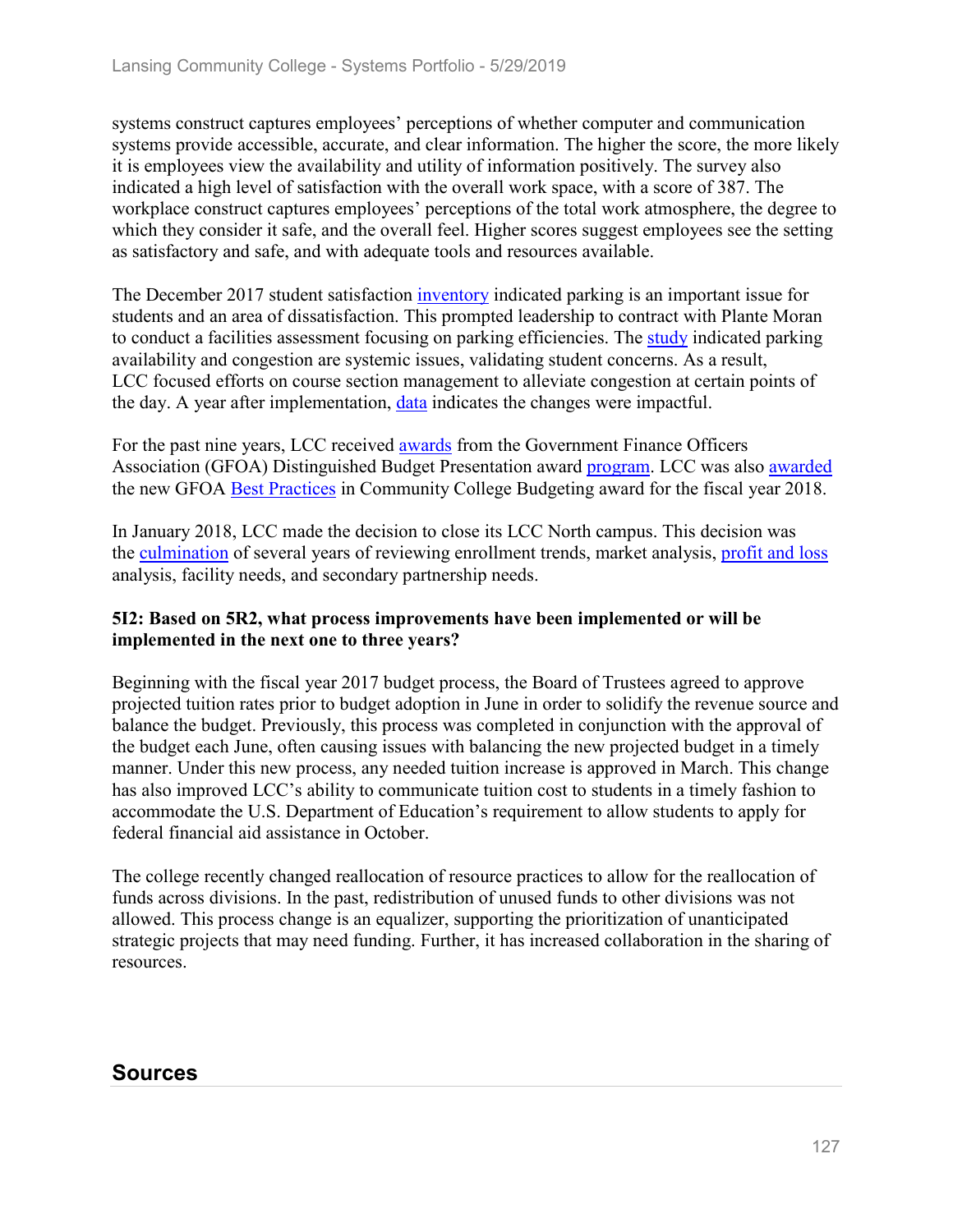- 2017 Climate Survey Results
- 2018 Award for Best Practices in Community College Budgeting
- 5 Year Capital Outlay Plan 2018
- Academic Plans for Divisions Consolidated 2018
- Board Policy Capital Projects
- Board Policy Financial Oversight and Monitoring
- Budget Development Process
- Budget Request Forms
- College Wide Committees 4-15-19
- ELT Divisional Financial Review 3rd Qtr FY 18 Provost Office
- FY 2020 Capital Outlay Project Request Oct-2018
- FY 2020 Facilities Assessment
- FY17 LCC North thru 10-31-16
- FY19 ITS Division Tech Replacement 5-year Plan
- GFOA Best Practices in Community College Budgeting
- GFOA Budget Presentation Awards Program Criteria
- Human Resource Management 5.A.1
- June 2018 Board Meeting Minutes Budget Approval
- LCC Facilities Audit Report Final
- LCC FY 2019 Annual Budget
- LCC FY 2019 Annual Budget (page number 7)
- LCC FY 2019 Annual Budget (page number 87)
- LCC North Business Plan
- LCC Strategic Plan 2017 2020
- Student Satisfaction Inventory 12-2017
- Updated Fall 2018 Heat Map Final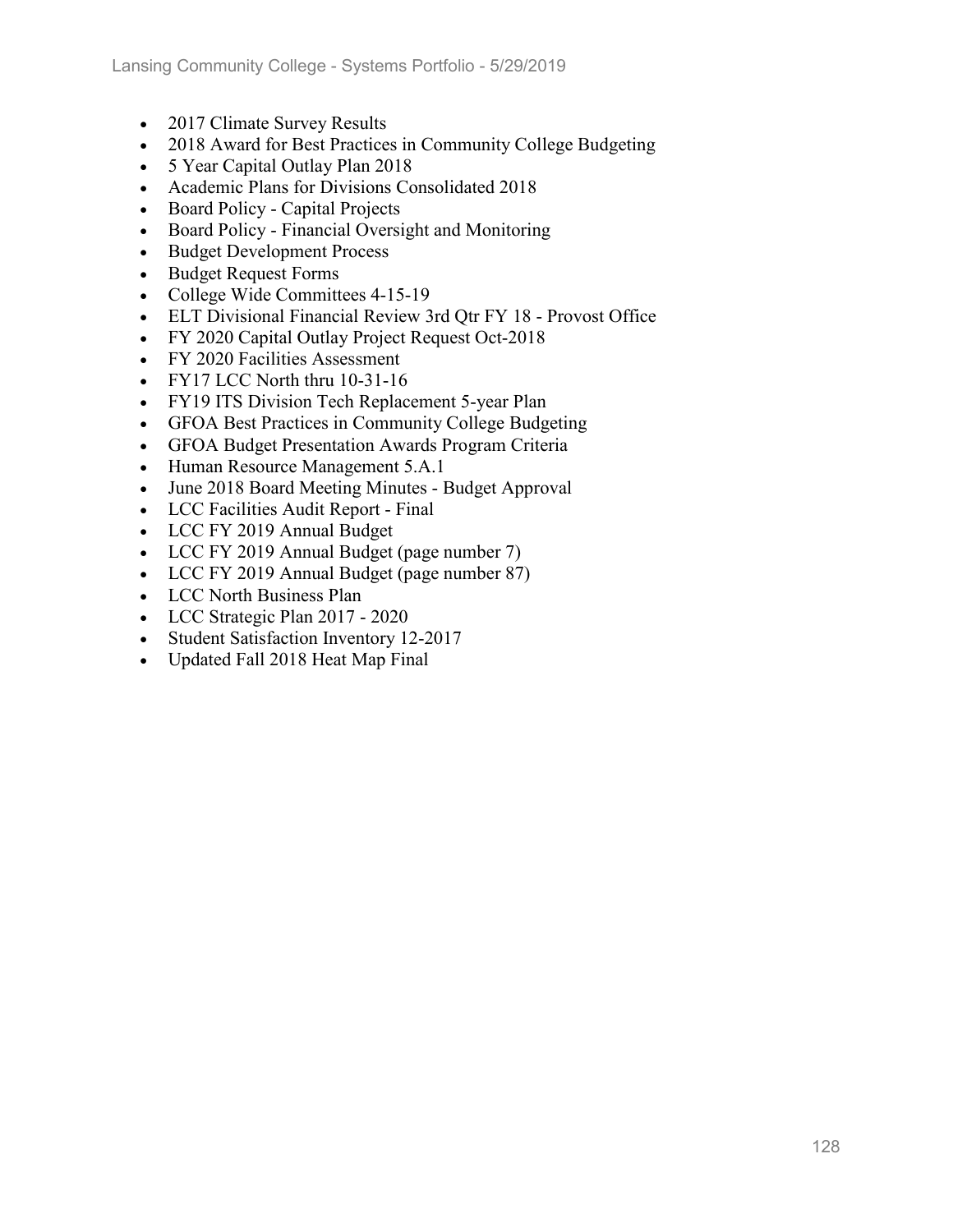# **5.3 - Operational Effectiveness**

Operational Effectiveness focuses on how an institution ensures effective management of its operations in the present and plans for continuity of operations into the future. The institution should provide evidence for Core Component 5.A. in this section.

#### **5P3: PROCESSES**

Describe the processes for operational effectiveness, and identify who is involved in those processes. This includes, but is not limited to, descriptions of key processes for the following:

- Building budgets to accomplish institutional goals
- Monitoring financial position and adjusting budgets (5.A.5)
- Maintaining a technological infrastructure that is reliable, secure and user-friendly
- Maintaining a physical infrastructure that is reliable, secure and user-friendly
- Managing risks to ensure operational stability, including emergency preparedness
- Tracking outcomes/measures utilizing appropriate tools

#### **5R3: RESULTS**

What are the results for ensuring effective management of operations on an ongoing basis and for the future? The results presented should be for the processes identified in 5P3. All data presented should include the population studied, response rate and sample size. All results should also include a brief explanation of how often the data is collected, who is involved in collecting the data and how the results are shared. These results might include:

- Summary results of measures (include tables and figures when possible)
- Comparison of results with internal targets and external benchmarks
- Interpretation of results and insights gained

### **5I3: IMPROVEMENT**

Based on 5R3, what process improvements have been implemented or will be implemented in the next one to three years?

# **Responses**

## **5P3a. Building budgets to accomplish institutional goals**

LCC's comprehensive budget process ensures the college collaboratively builds budgets to accomplish institutional goals. Budget proposals and decisions are driven by the strategic plan.

## **5P3b. Monitoring financial position and adjusting budgets (5.A.5)**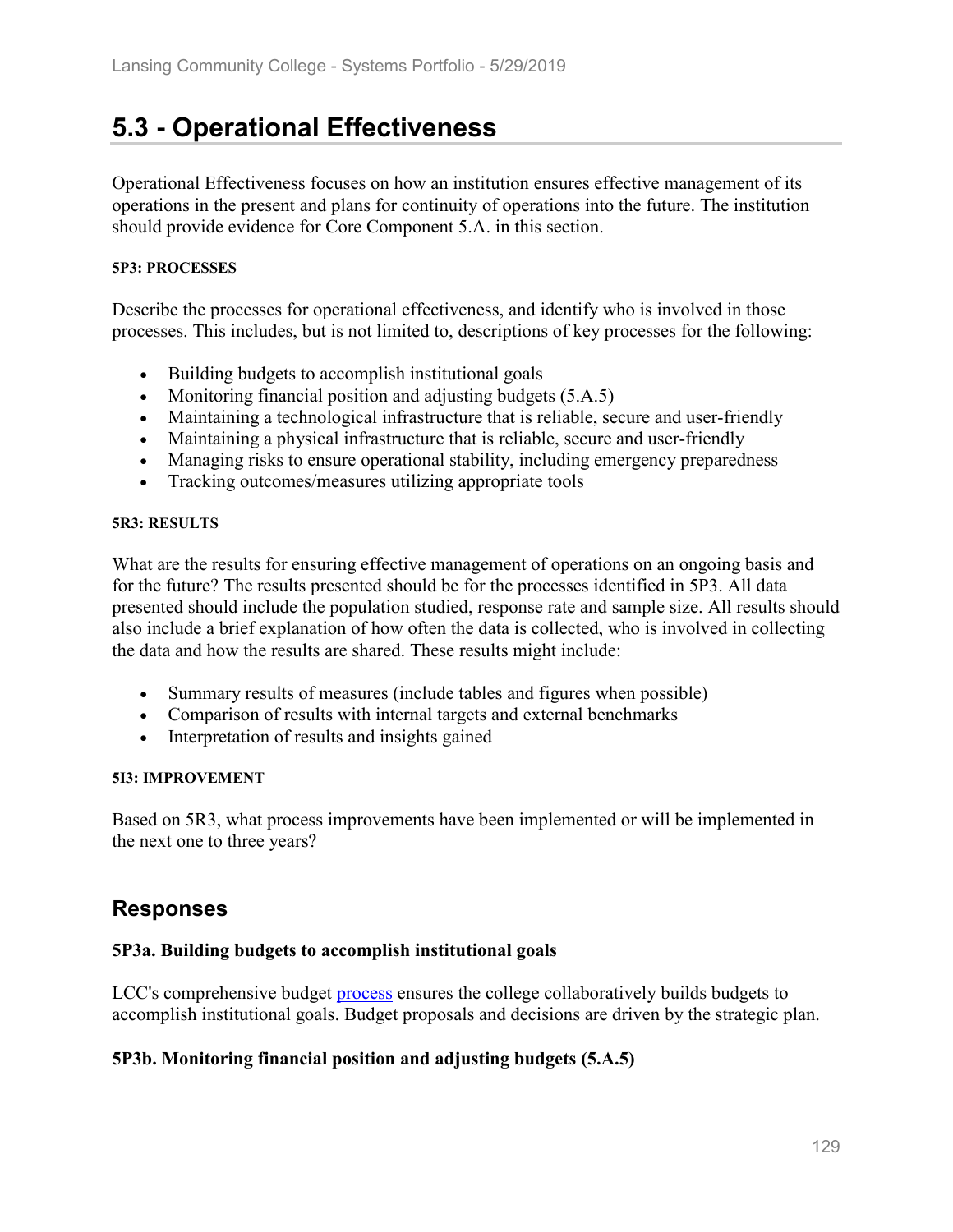The LCC fiscal oversight process is governed by the Board of Trustees financial oversight and monitoring policy. The college employs an award-winning annual budget process using the strategic plan as the guiding principle for all budget prioritization decisions. Operational plans, such as the technology infrastructure plan, capital outlay plan, annual facilities assessment, and academic operating plan, inform the budget process as well. **(5.A.5)**

Budgets are monitored monthly by the Board of Trustees and quarterly by the Executive Leadership Team (ELT). The Financial Planning, Analysis, and Review (FPAR) team monitors budget fluctuations daily and works with the appropriate ELT member to address any variances (see detailed process).

The frequency of budget monitoring is increased when necessary, such as during times of enrollment decline. Material variances, defined as 5% or greater increase in expenses or 2% or more decline in revenues, are reported to the Board of Trustees. Variance reports are accompanied by an analysis outlining their cause and an action plan to address them. ELT monitors college enrollment daily, allowing them to make mid-stream adjustments to address any unanticipated drops in enrollment and revenue. As enrollment fluctuates, the college responds by adjusting expenses, both in the current fiscal year and in projections for the upcoming fiscal year. **(5.A.5)**

## **5P3c. Maintaining a technological infrastructure that is reliable, secure and user-friendly**

The college maintains a five-year plan for technology infrastructure aligned with LCC's strategic goals to assist leadership with prioritizing budget requests. The Information Technology Services (ITS) division is committed to working collaboratively with the college community to create a technology environment supportive of teaching and learning. This is demonstrated in the ITS master plan, which serves as the foundation for the five-year technology infrastructure plan. The Project Management Review Team is a representative body of college leadership that reviews and approves project requests submitted to ITS to ensure projects providing the most benefit to the college are appropriately prioritized, and to assist with the allocation of financial and human resources. **(5.A.1)**

Efforts to maintain a reliable and secure technological infrastructure are supported by an information security policy and corresponding information security procedure. The policy enforces protections to ensure the availability, integrity, and confidentiality of LCC's information assets.

## **5P3d. Maintaining a physical infrastructure that is reliable, secure and user-friendly**

LCC is committed to maintaining a physical infrastructure that is reliable, safe, and accessible. The college allocates approximately \$3 million annually for facility maintenance and repairs. An annual facilities condition assessment gauges the overall condition of the facilities and infrastructure, resulting in a schedule of prioritized maintenance and repairs needs. Larger renovations are strategically planned several years in advance and require a complete environmental assessment, including logistical planning and cost estimation. These renovations are approved by the Board of Trustees and funding is secured prior to starting any endeavor. A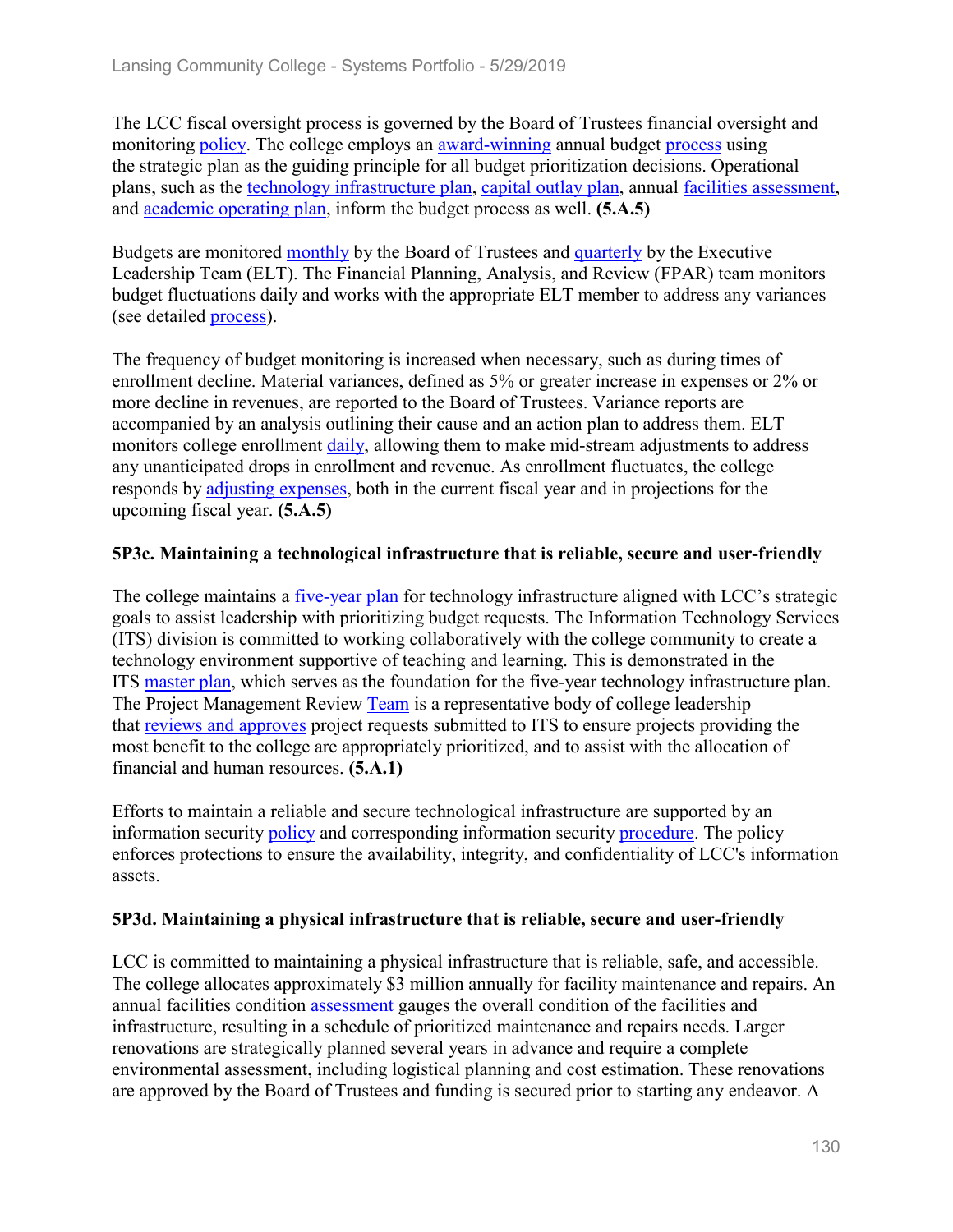primary example of this is the board's recent approval to renovate the college's parking ramp and to build an additional parking ramp. This decision was based student feedback indicating that parking is a priority as well as a comprehensive parking study completed in 2017.

LCC's five-year capital outlay plan, updated annually, supports board policy and factors in the college's strategic goals, current academic programming and anticipated academic changes, enrollment trends, staffing and resources, annual facilities assessment, and budget capacity. The capital outlay plan concludes with an implementation plan. It supports the college's annual submission to the state of Michigan for capital outlay budget allocations. **(5.A.1)**

## **5P3e. Managing risks to ensure operational stability, including emergency preparedness**

The college employs a director of risk management and legal services, a director of compliance office, a director of emergency management, and Title IX coordinators for students and employees. Through each of these positions, college leadership is able to understand regulatory expectations, maintain compliance, identify potential risks, and implement structures and processes to manage those risks.

LCC has created an emergency preparedness strategic plan in response to the institutional strategic plan desired outcome of maintaining a contemporary, safe, and clean learning and work environment. This plan includes five action items that incorporate best practices in emergency preparedness.

Technology infrastructure risk is mitigated via cyber-security procedures, backup processes, and disaster recovery plans. Institutional debt is closely monitored to ensure revenues are sufficient to service the debt. Debt service is annually considered to the first "claim" on revenue. Debt service monitoring involves executing timely debt service payments, tracking and forecasting revenues, and reporting these outcomes to the Board of Trustees. This process has led to refinancing bond debt to achieve cost savings and better revenue stream alignment.

## **5P3f. Tracking outcomes/measures utilizing appropriate tools**

LCC monitors institutional budget allocations to ensure strategic goals are supported adequately and proportionally. As noted throughout 5P2 and 5P3, the college relies on comprehensive strategic planning and operational planning to guide all budget decisions. Monthly and quarterly budget variance reports are used to monitor the college's financial position. Leadership monitors enrollment trends every day. Operational plans are reviewed annually to re-evaluate institutional needs.

To promote continuous strength in resource management and enhance operational effectiveness, the college monitors the Composite Financial Index (CFI) ratios for primary reserve, net operating revenues, viability, and return on net assets. These ratios indicate the number of months of funding the college has on hand, whether the college is operating within its means, how well the college strategically manages long-term debt, and how well the college manages expenses. Additionally, the college strives to maintain a strong bond rating and excellent financial reporting and audit results.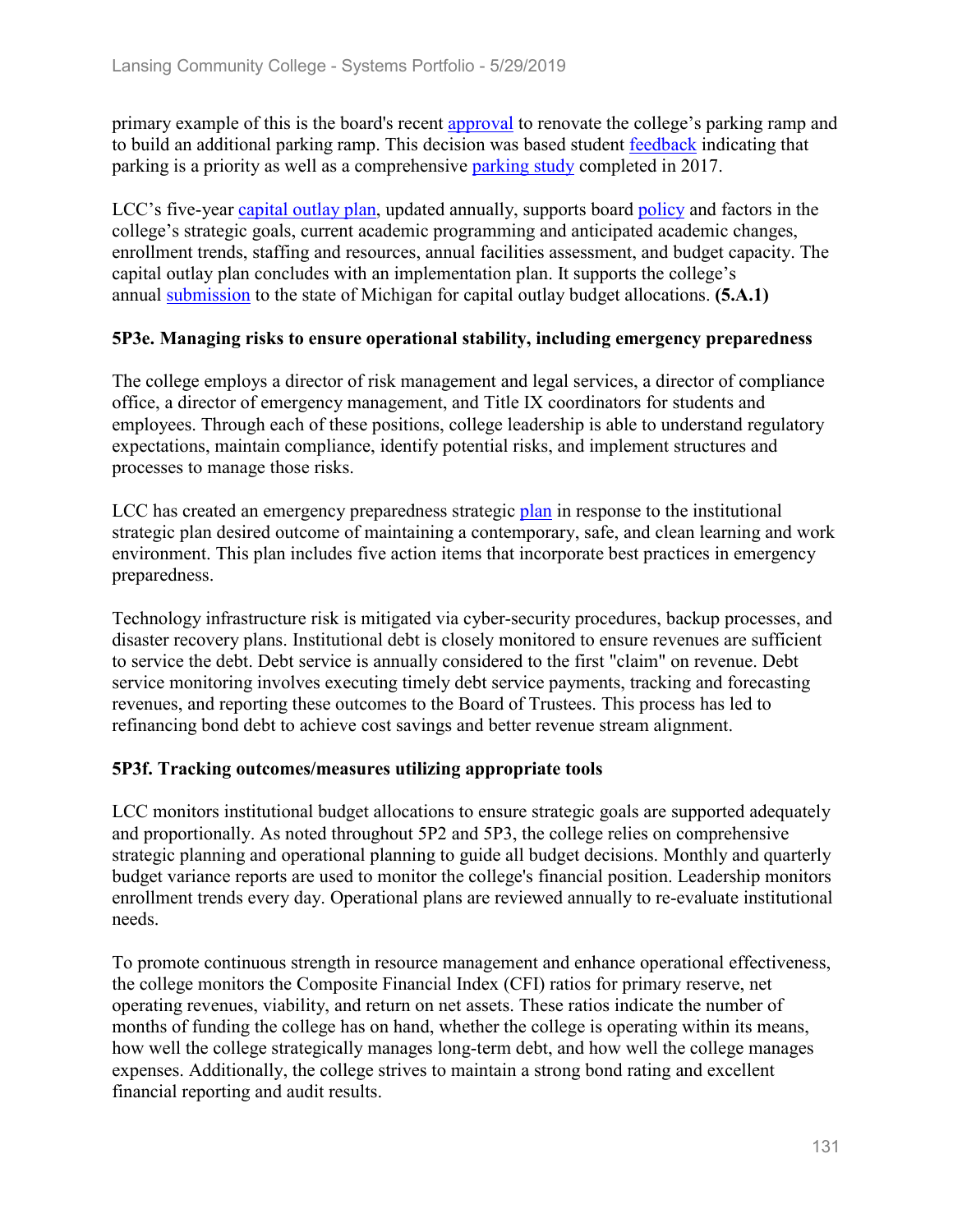## **5R3: What are the results for ensuring effective management of operations on an ongoing basis and for the future?**

The LCC Composite Financial Index (CFI) ratios for the past three years have been 1.61 for FY 2018, 3.30 for FY 2017, and 1.33 for FY 2016, indicating the college maintains adequate funding levels and is managing expenses and long-term debt effectively.

LCC's bond rating has remained at AA/Stable with the S&P and AA2 with Moody's since at least 2012.

Annual audits were completed by a contracted third party in a timely manner and within statutory requirements in FY 2016, FY 2017, and FY 2018. LCC has received the highest level of assurance of "unqualified" each year.

Baker Tilly, serving as LCC's internal auditor, performed a comprehensive review of the college's Title IX policies, processes, and controls for investigating and resolving Title IX complaints. The review identified several strengths, including strong institutional leadership to establish a culture of compliance, a strong advocate system and access to risk management and legal services, effective system controls, consistent police reporting, effective Title IX checklists, and employee training. The auditors noted some areas of recommended improvements, including creating a template for written notification to respondents and for communication of decisions, hiring or training an additional Title IX investigator, implementing mandatory Title IX training for students, and utilizing an electronic database.

Since January 2019, the Emergency Preparedness Planning Team (EPPT) has met regularly. The team is following the guidance of the U.S. Department of Education Readiness and Emergency Management for Schools and U.S. Department of Homeland Security Federal Emergency Management Agency (FEMA). Eight members of the team were trained in a FEMA class, Emergency Operation Planning for Higher Education, in September 2018. As a result of the training, the team developed a comprehensive risk and vulnerability assessment tool that was used to guide an internal assessment. Results indicated natural disasters such as ice storms and tornadoes are a primary concern, along with acts of violence and terrorism. The EPPT completed an evacuation tabletop exercise in March 2019. Since then, the team has continued to meet regularly to develop goals and objectives and related courses of action.

## **5I3: Based on 5R3, what process improvements have been implemented or will be implemented in the next one to three years?**

On March 30, 2018, the U.S. Department of Education issued the Final Program Review Determination (FPRD) letter from the program review completed in July 2012. LCC was cited for 12 findings. However, after additional correspondence and supporting documentation, the department resolved findings 3, 5, 6, 7, 8, and 12. To address the remaining compliance issues, LCC formed a Financial Aid Workgroup that meets monthly to ensure compliance of Title IV requirements. A summary of the corrective action taken since the initial program review report was issued.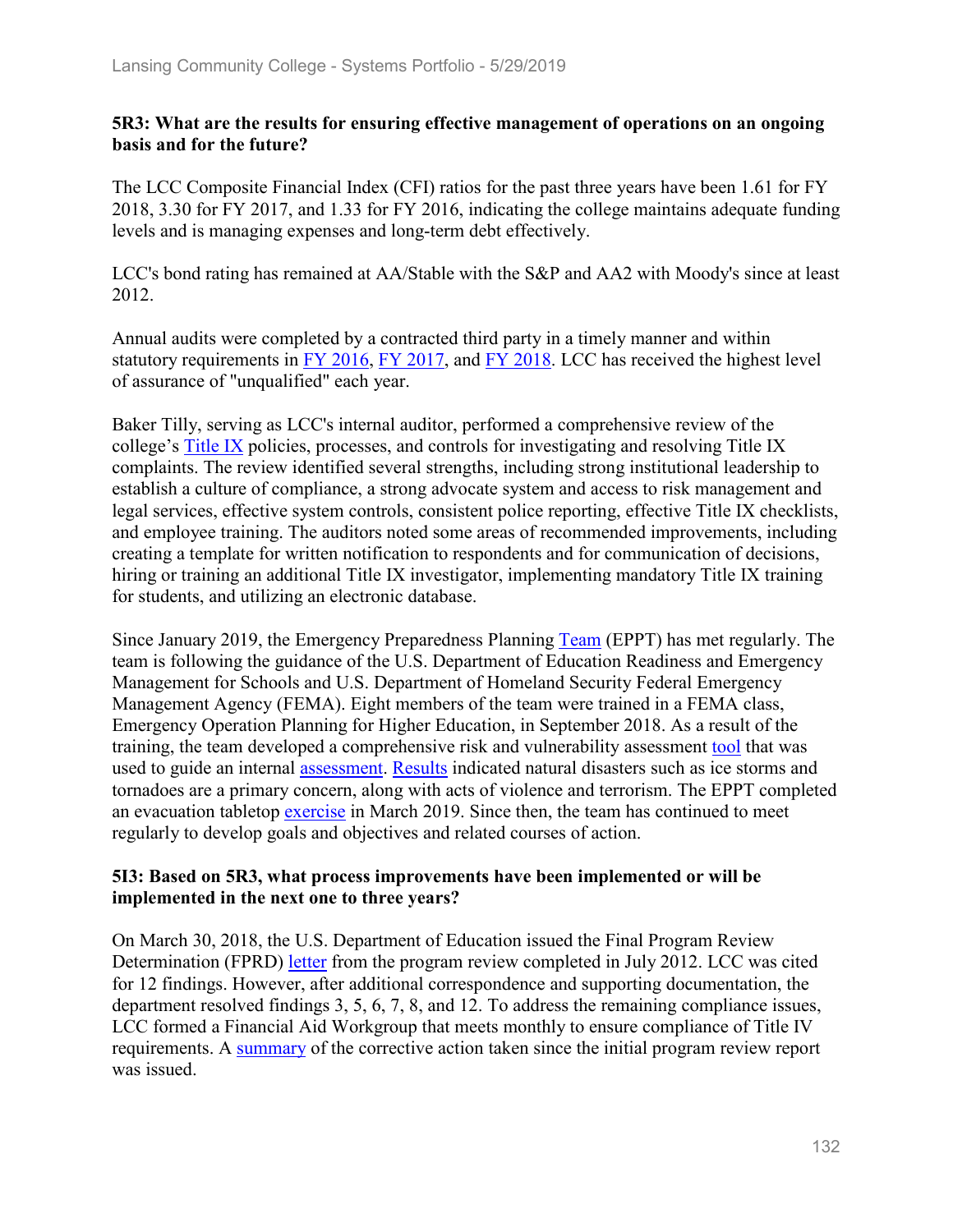In 2018, LCC created a director of compliance position. The director is responsible for ensuring the college meets all federal, state, and local regulatory requirements. The director created a Clery Compliance Team charged with ensuring compliance with the Clery and Violence Against Women acts.

Also in 2018, LCC created a director of emergency management position to enhance the college's ability to maintain operational stability. The director has been instrumental in bringing a systematic focus on emergency preparedness to campus. Under the director's leadership, the Emergency Preparedness Planning Team will continue to work towards the development of a comprehensive emergency operating plan.

As noted in 5R3, Baker Tilly completed a comprehensive evaluation of LCC's Title IX processes. As a result, several recommendations for process improvements were identified. These recommendations serve as a roadmap for LCC leadership to improve the college's ability to maintain compliance with federal requirements and to establish a safe environment for all students and employees.

- 2018 Award for Best Practices in Community College Budgeting
- 5 Year Capital Outlay Plan 2018
- Academic Plans for Divisions Consolidated 2018
- April 2019 Board of Trustees Meeting Minutes Approval of Parking Structure
- April 2019 Board of Trustees Meeting Minutes Approval of Parking Structure (page number 46)
- Baker Tilly Title IX Internal Audit Report April 2019
- BCI Five-Year Trend Analysis 2014-2018
- Board Policy Capital Projects
- Board Policy Financial Oversight and Monitoring
- Budget Monitoring
- Clery Compliance Committee Charter
- College Wide Committees 4-15-19
- Department of Education Program Review
- ELT Divisional Financial Review 3rd Qtr FY 18 Provost Office
- Emergency Management Planning Risk Assessment Report
- Emergency Management Strategic Plan
- Emergency Preparedness Planning Team
- Emergency Preparedness Planning Team (page number 4)
- Financial Adjustments in Response to Declining Enrollment 5.3.19
- FY 2020 Capital Outlay Project Request Oct-2018
- FY 2020 Facilities Assessment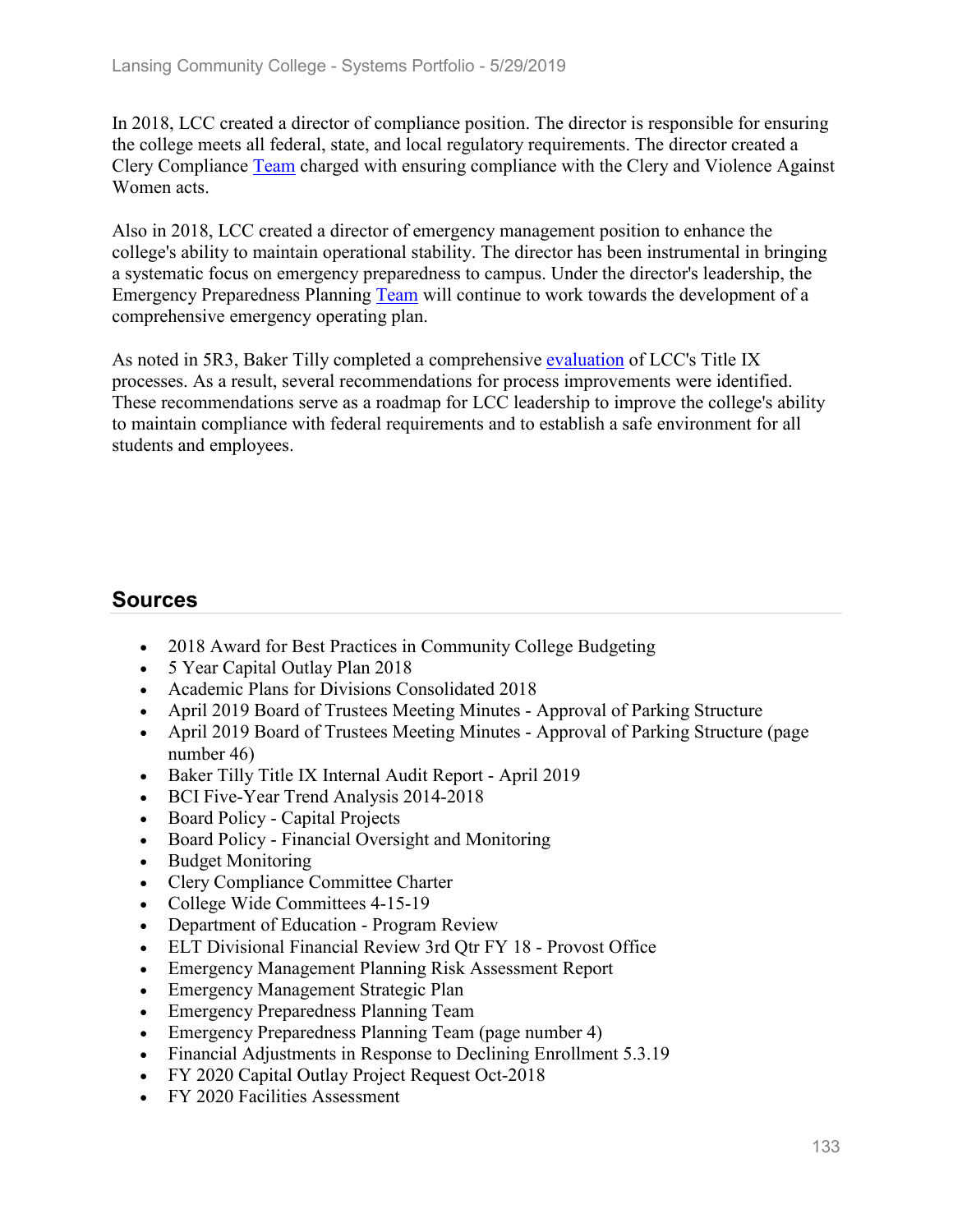- FY19 ITS Division Tech Replacement 5-year Plan
- Info Sec Policy Procedures 17oct18
- Information Security Policy Oct2018
- ITS Technology Strategic Plan (Aug 2018)
- LCC Facilities Audit Report Final
- LCC FY 2016 Comprehensive Audit Reports
- LCC FY 2017 Comprehensive Audit Reports
- LCC FY 2018 Comprehensive Audit Reports
- LCC FY 2019 Annual Budget
- LCC FY 2019 Annual Budget (page number 87)
- LCC Response to DoE Program Review
- LCC Risk Assessment Model
- March 2019 Board Meeting Minutes and Packet
- March 2019 Board Meeting Minutes and Packet (page number 50)
- PMRT Active Projects Report-04-04-2019
- Risk Assessment Analysis
- Spring 2019 Daily Enrollment Report
- Student Satisfaction Inventory 12-2017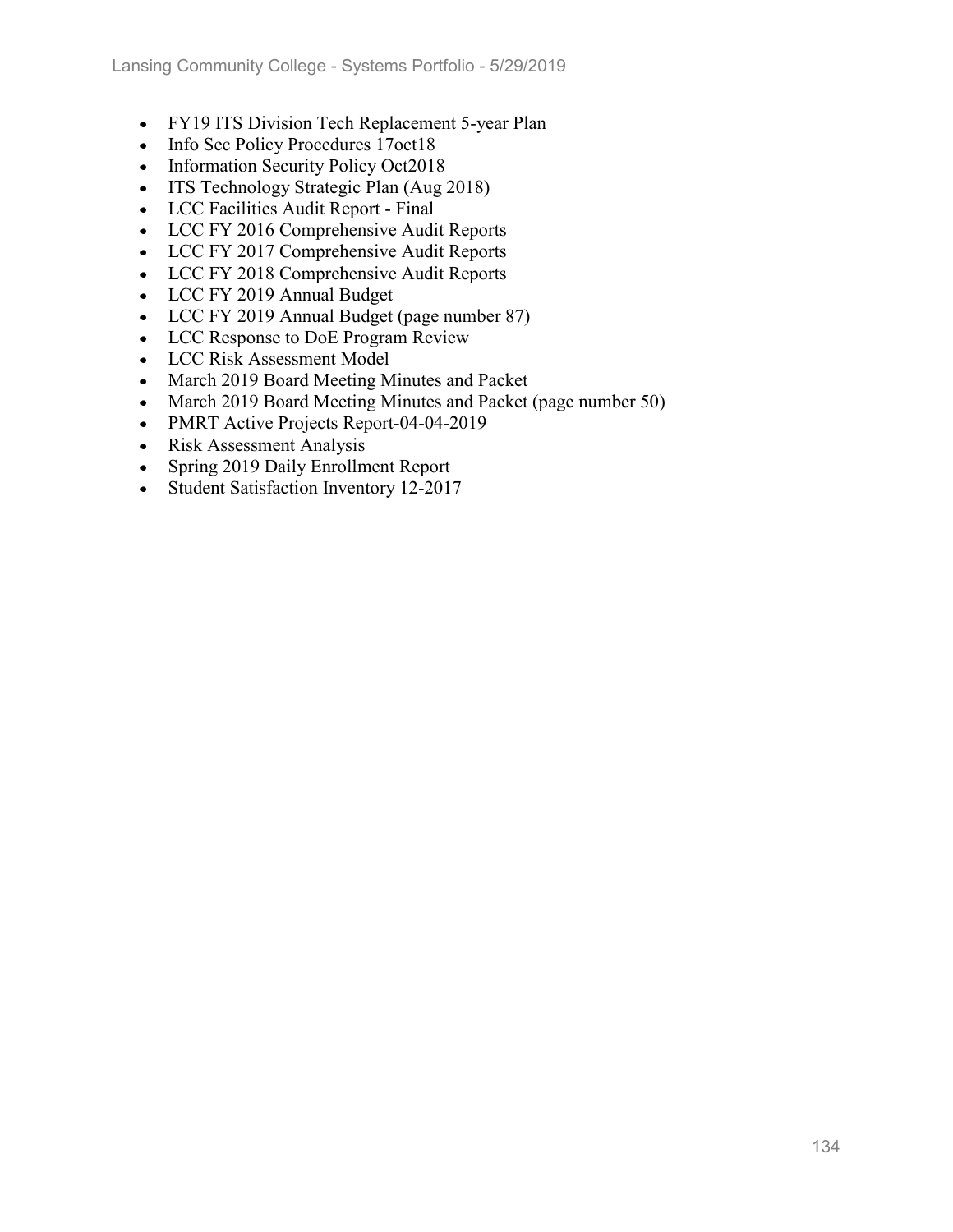# **6 - Quality Overview**

# **6.1 - Quality Improvement Initiatives**

Quality Improvement Initiatives focuses on the Continuous Quality Improvement (CQI) initiatives the institution is engaged in and how they work together within the institution.

### **6P1: PROCESSES**

Describe the processes for determining and integrating CQI initiatives, and identify who is involved in those processes. This includes, but is not limited to, descriptions of key processes for the following:

- Selecting, deploying and evaluating quality improvement initiatives
- Aligning the Systems Portfolio, Action Projects, Comprehensive Quality Review and Strategy Forums

### **6R1: RESULTS**

What are the results for continuous quality improvement initiatives? The results presented should be for the processes identified in 6P1. All data presented should include the population studied, response rate and sample size. All results should also include a brief explanation of how often the data is collected, who is involved in collecting the data and how the results are shared.

### **6I1**

Based on 6R1, what quality improvement initiatives have been implemented or will be implemented in the next one to three years?

# **Responses**

## **6P1a. Selecting, deploying and evaluating quality improvement initiatives**

LCC defines a CQI initiative as any intentional and organized institutional effort to improve outcomes and the ability to continuously improve results. LCC confirms its commitment to CQI through explicit statements in strategic plan foci 2 and 5 and guiding principles 4, 5, 6, and 9. The strategic plan is supported by 33 long-range projects born to support achievement of strategic goals. LCC has taken advantage of the AQIP model to further advance strategic projects that will have a long-lasting impact on the institution.

LCC has developed a continuous quality improvement (CQI) system that uses the mission and strategic plan to guide the selection of large-impact projects, such as **Guided Pathways**, the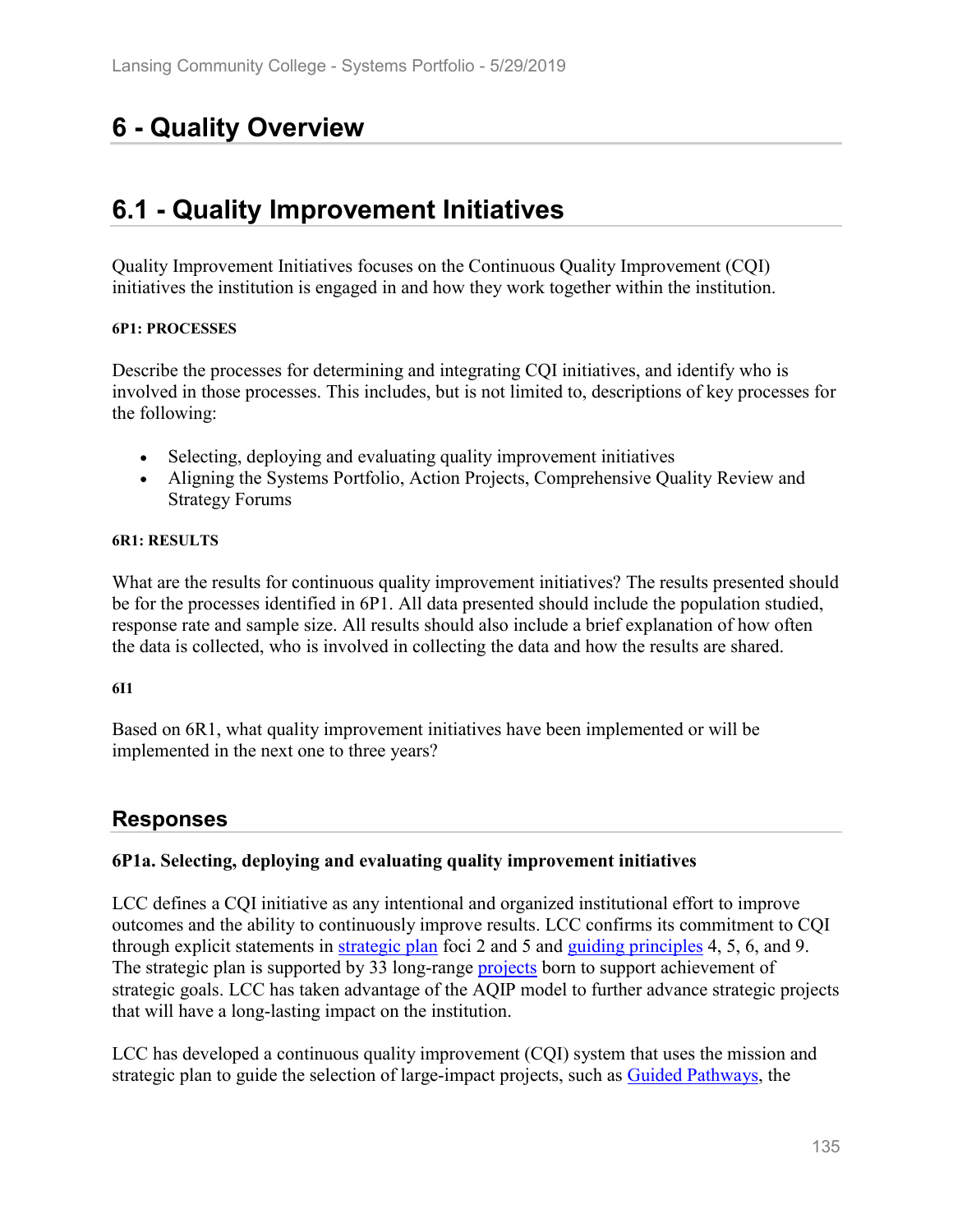creation of an academic success coach system, and the redesign of the developmental education model to incorporate embedded academic supports.

To facilitate the selection, deployment, and evaluation of CQI initiatives, LCC utilizes comprehensive strategic planning, operational planning, and program review processes. Through these processes, LCC is able to build capacity for CQI initiatives and produce better outcomes at both the program level and institutional (strategic) level. LCC utilizes Deming's Plan-Do-Study-Act (PDSA) model, with an emphasis on LCC's mission, unique institutional strengths, and six key elements:

- 1. Inclusive and open communication
- 2. Participatory governance
- 3. Data-informed decision making
- 4. Clearly defined goals and outcomes
- 5. Systematic progress monitoring
- 6. Sustainability

All CQI initiatives associated with the 2017-2020 strategic plan are evaluated and reviewed by the Strategic Planning Steering Committee, discussed by the champions of the focus areas in the ELT meetings, presented at annual strategic plan update forums, and presented to the Board of Trustees and public in monthly monitoring reports. CQIs are evaluated based on the results of the initiatives and, using Deming's PDSA cycle, are revised for continuous improvement.

## **6P1b. Aligning the Systems Portfolio, Action Projects, Comprehensive Quality Review and Strategy Forums**

LCC believes continuous improvement is a critical component of institutional progress and the AQIP model validates how effective the college's CQI processes are. The accreditation standards, AQIP quality improvement criteria, action projects, and systems appraisals have influenced how LCC functions as an institution, specifically in relation to the CQI initiatives are identified, pursued, and institutionalized. As noted in 6P1a, LCC has adopted the Plan-Do-Study-Act model for continuous improvements, which compliments the AQIP model: developing action plans for improvements (plan), implementing action plans (do), taking stock where the college has room for improvement (study), and receiving and implementing feedback from HLC reviewers (act). To that end, the LCC model has been highly influenced by the AQIP standards.

### **6R1: What are the results for continuous quality improvement initiatives?**

LCC has institutionalized 16 AQIP action projects, including a comprehensive strategic planning process, program review process, academic success coaching system, and a robust student learning assessment process. Despite the elimination of the AQIP model for accreditation, LCC continues to identify and implement new quality initiatives. One such initiative is the embedded academic support project that is part of the current strategic plan. LCC systematically reviews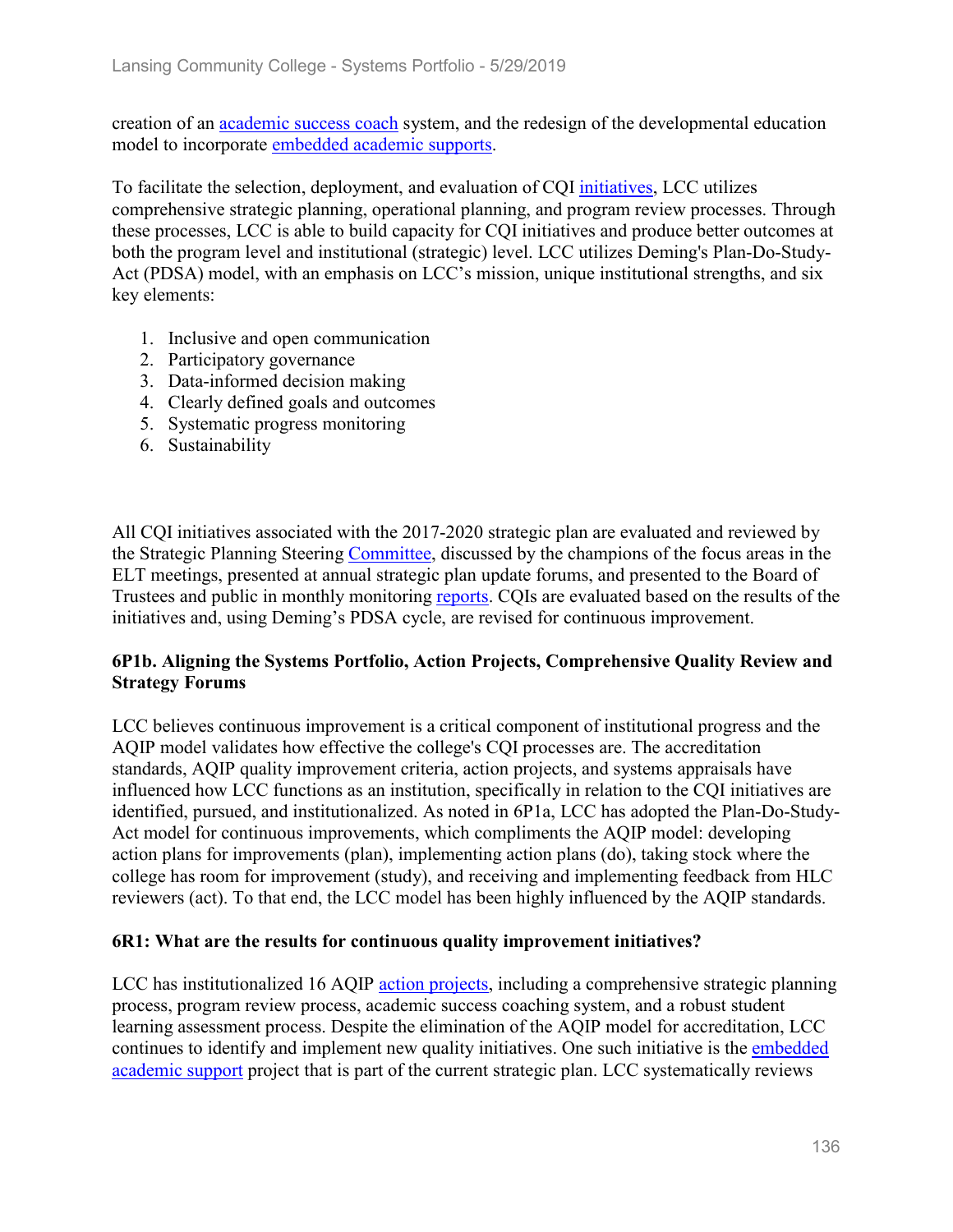comparative data to assess progress and adjust action plans, following the Plan-Do-Study-Act model.

## **6I1: Based on 6R1, what quality improvement initiatives have been implemented or will be implemented in the next one to three years?**

College leadership adopted Deming's Plan-Do-Study-Act continuous quality improvement model to establish a systematic approach to be utilized throughout the institution to promote a culture of quality. To support these efforts, the college developed the project management institute that provides comprehensive training in how to effectively utilize this model.

As part of the LCC strategic planning process, the college has identified 33 continuous quality improvement initiatives that will focus institutional efforts and achieve strategic goals.

- Academic Success Coach System
- AQIP Action Projects
- AQIP Project Guided Pathways Phase I 08-06-18
- AQIP Project Implementation of Academic Success Coach System 09-04-18
- Board Monitoring Reports
- Board Monitoring Reports (page number 45)
- Dr. Fabianke EAS and Pathways Model April 2019 Visit Report
- Embedded Academic Support Fall 2018 Updated Mar 2019
- LCC Strategic Plan 2017 2020
- LCC Strategic Plan 2019 Progress Report
- Process for Selecting Quality Improvement Initiatives
- Statements of Purpose
- Strategic Plan Steering Committee Meeting Minutes 2018-2019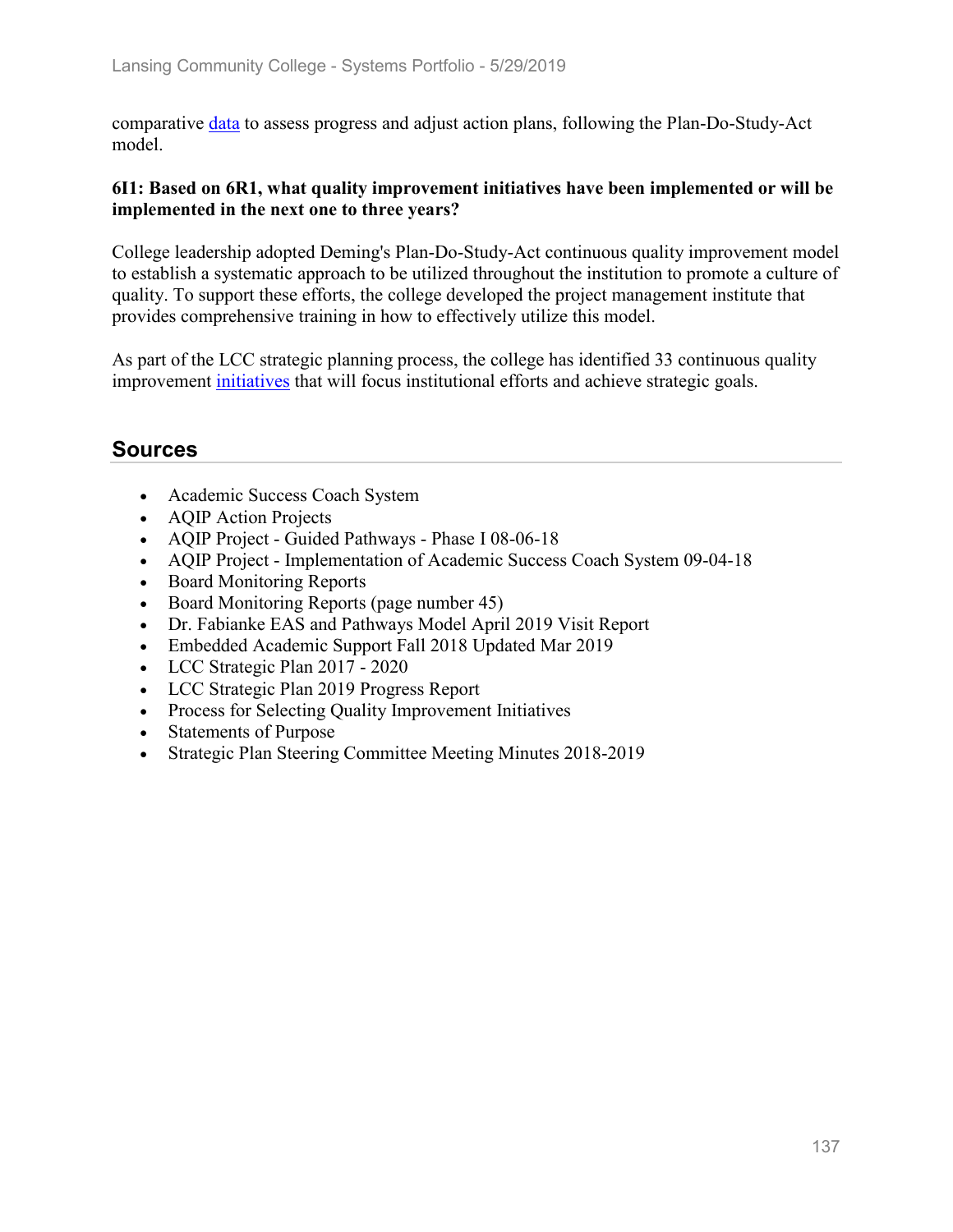# **6.2 - Culture of Quality**

Culture of Quality focuses on how the institution integrates continuous quality improvement into its culture. The institution should provide evidence for Core Component 5.D. in this section.

### **6P2: PROCESSES**

Describe how a culture of quality is ensured within the institution. This includes, but is not limited to, descriptions of key processes for the following:

- Developing an infrastructure and providing resources to support a culture of quality
- Ensuring continuous quality improvement is making an evident and widely understood impact on institutional culture and operations (5.D.1)
- Ensuring the institution learns from its experiences with CQI initiatives (5.D.2)
- Reviewing, reaffirming and understanding the role and vitality of the AQIP Pathway within the institution

#### **6R2: RESULTS**

What are the results for continuous quality improvement to evidence a culture of quality? The results presented should be for the processes identified in 6P2. All data presented should include the population studied, the response rate and sample size. All results should also include a brief explanation of how often the data is collected, who is involved in collecting the data and how the results are shared.

### **6I2: IMPROVEMENT**

Based on 6R2, what process improvements to the quality culture have been implemented or will be implemented in the next one to three years?

# **Responses**

## **6P2a. Developing an infrastructure and providing resources to support a culture of quality**

LCC strives to maintain a culture of quality throughout its operations, guided by adherence to the AQIP Pathway and alignment of this work in the LCC strategic planning process. Maturity of the quality of culture is seen as in the evolution from the 2013-2016 to the 2017-2020 strategic plans. The earlier plan focused on the quality of service and communication, whereas the later plan focused on the quality of continuous improvement. Specifically, focus area 2a of the 2017- 2020 strategic plan states "LCC will be intentional and proactive in our planning process." To address this intentionality, college leadership adopted Deming's Plan-Do-Study-Act (PDSA) model for continuous quality improvement. This is a systematic process for identifying needs and developing plans to address them, implementing collaboratively, collecting data and monitoring and analyzing results, and reassessing to identify opportunities for process improvement. Feedback and evaluation components are incorporated to inform the process,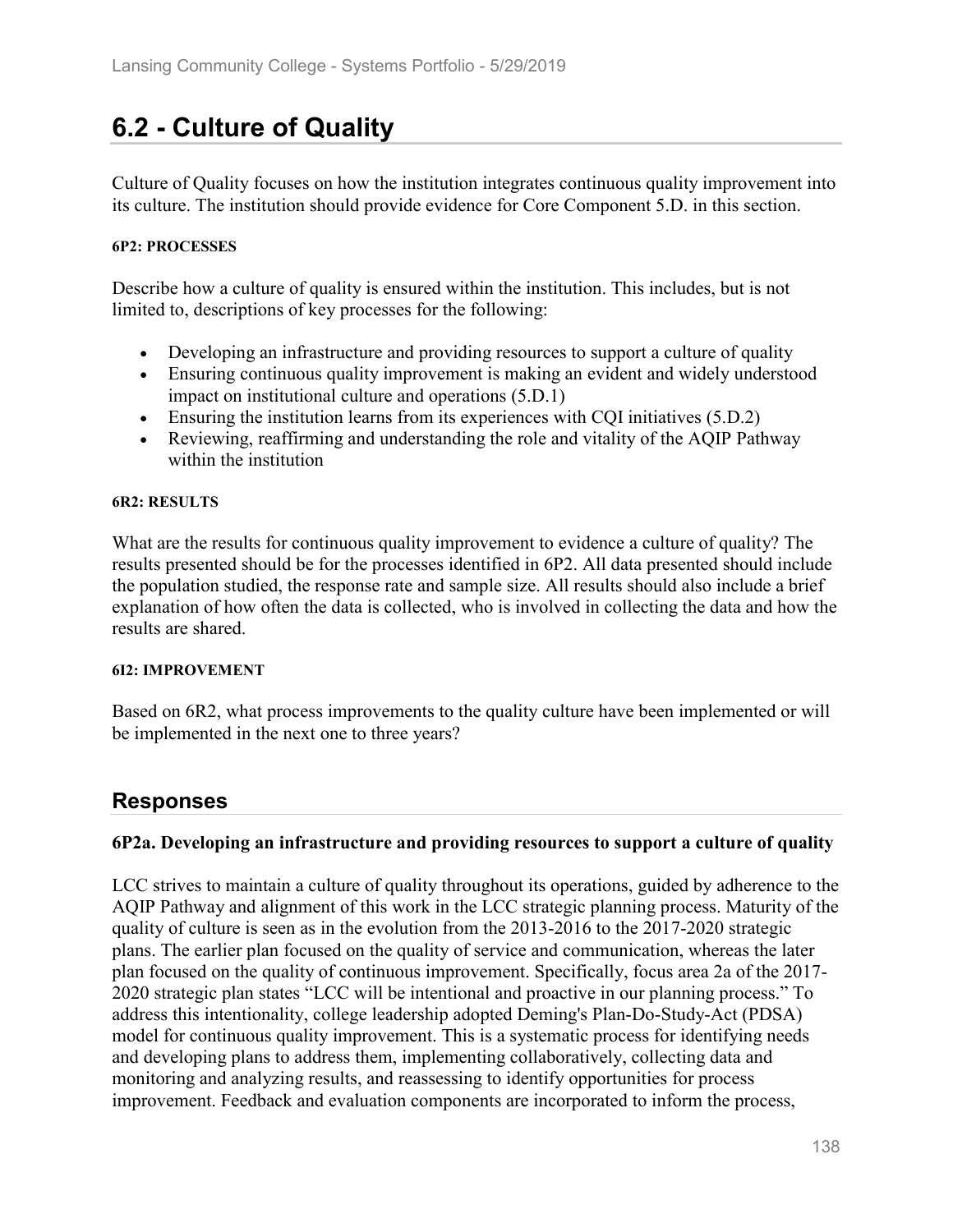ensuring institutional learning is at the forefront. To assist administrators in understanding this model, the college established a project management training institute.

## **6P2b. Ensuring continuous quality improvement is making an evident and widely understood impact on institutional culture and operations (5.D.1)**

LCC uses a number of different communication strategies to disseminate information about its quality improvement initiatives. First, the Board of Trustees and the public are invited to read monthly monitoring reports that provide updates on continuous quality improvement (CQI) initiatives associated with the college's strategic plan. Second, the Strategic Planning Steering Committee updates the Executive Leadership Team quarterly on changes or issues. Finally, the campus community is invited to annual strategic planning update meetings, where CQI project updates are presented. CQI projects are also discussed and presented at the embedded academic support meetings, Academic Senate, and "provost update" session during faculty Professional Activities Day. Strategic initiatives and CQI are integrated in the institution's planning, reporting, and evaluation processes. The college has a history of implementing strategic initiatives that are on-going and have a lasting impact on college culture.

The college continuously assesses institutional, program, and divisional effectiveness to improve its performance through the use of the PDSA process. This can be witnessed in the assessment of student-learning processes, budget process, program review, budgets, and non-academic program review processes. Each of these processes demonstrates LCC's commitment to evidence-based assessment of all areas of the institution. **(5.D.1)**

## **6P2c. Ensuring the institution learns from its experiences with CQI initiatives (5.D.2)**

As part of Deming's PDSA cycle, the results of CQI initiatives are studied and acted upon. Therefore, the institution closely monitors performance at all levels to ensure experiences are used to systematically improve LCC. For example, LCC contracted Baker Tilly to serve as the institution's internal auditor to focus on evaluating inherent, high-risk practices. Baker Tilly began by completing an enterprise risk assessment of the institution. They immersed themselves into LCC processes to gain an understanding of the business, environment, culture, and strategic objectives. They reviewed key documentation, such as organizational charts, financial statements, policies, and strategic plans, and they interviewed college leadership and representatives from each major area and administrative function within the college. This assessment resulted in the identification of four primary risk areas that warranted in-depth auditing, which was completed in 2018 and 2019: cybersecurity and information policy, human resources, Title IX, and institutional data reporting and integrity (data governance). **(5.D.2)**

The academic success coach system is one CQI initiative. The project started with giving students the ability to choose whether they wanted a coach and evolved to requiring all incoming freshmen to have a coach. The changes to this initiative follow Deming's model: LCC established an action plan, piloted the project, learned from studying the data, and then made adjustments to the model. This project will continue to use PDSA to improve services for students.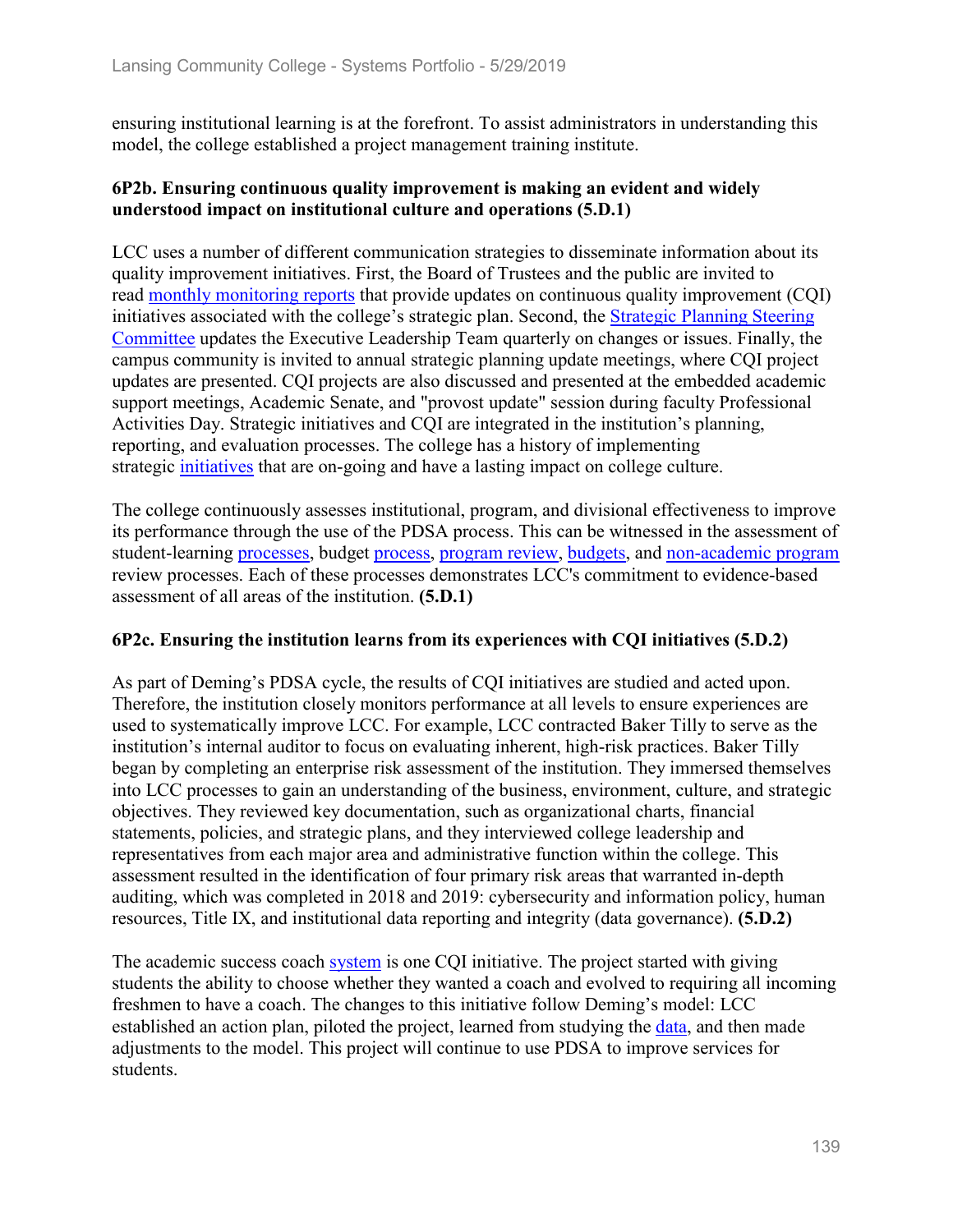## **6P2d. Reviewing, reaffirming and understanding the role and vitality of the AQIP Pathway within the institution**

Although the HLC will be sunsetting the AQIP Pathway, the college remains committed to CQI. LCC leadership recognizes the value of practicing due diligence in ensuring college practices continue to support quality in teaching and learning.

## **6R2: What are the results for continuous quality improvement to evidence a culture of quality?**

LCC Information Technology Services practices were evaluated by Baker Tilly against the Center for Internet Security's Critical Security Controls framework of 20 critical controls. The audit report stated "Information security practices currently operating at Lansing Community College are operating at maturity levels that adequately address many threats to the systems and data, and overall, the current practice maturity levels are consistent with similar higher education institutions."

In 2019, Baker Tilly performed a comprehensive review of LCC's Title IX practices. This review identified the following strengths at LCC:

- Strong tone at the top.
- Use of an advocate system.
- Access to the Office of Risk Management and Legal Services.
- System control and consistency within police reporting.
- Title IX checklists.
- Employee training.

LCC's institutional data was audited by Baker Tilley to assess LCC's current data practices across nine best practice components. The college was commended for creating a formal Data Governance Committee in the spring of 2018. Although still fairly new, the committee was reviewed by the auditors and identified as a strength of the college and a key component of a mature institutional data system.

## **6I2: Based on 6R2, what process improvements to the quality culture have been implemented or will be implemented in the next one to three years?**

College leadership adopted Deming's Plan, Do, Study, Act continuous quality improvement model to establish a systematic approach throughout the institution. To support these efforts, the college developed a project management institute that provides comprehensive training in how to effectively utilize this model.

The Baker Tilly Information Technology Services assessment recommended the college focus on five controls considered the most impactful. A project plan has been developed with identified tasks for each of these controls.